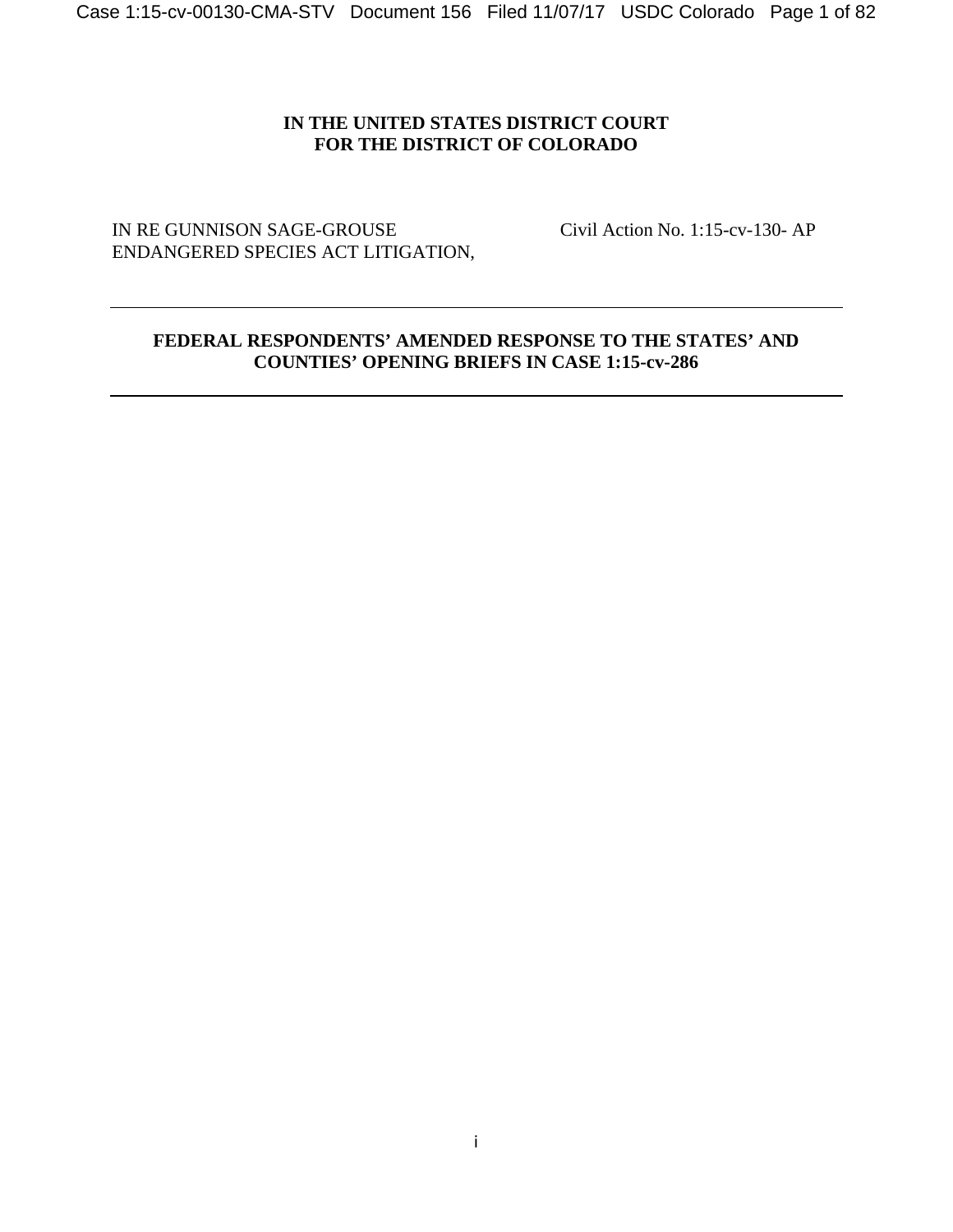# **TABLE OF CONTENTS**

# PAGE

| I.                                                                                       |
|------------------------------------------------------------------------------------------|
| a.                                                                                       |
| i.                                                                                       |
|                                                                                          |
|                                                                                          |
| II.                                                                                      |
| a.                                                                                       |
| i.                                                                                       |
| ii.                                                                                      |
| $\mathbf b$ .                                                                            |
| i.                                                                                       |
| ii.                                                                                      |
|                                                                                          |
| 2. Procedural Background on the Final Critical Habitat Rule  14                          |
|                                                                                          |
|                                                                                          |
| I.<br>The Service's Listing Decision Was Reasonable and Supported by the Record, and the |
|                                                                                          |
| a. Colorado's science-based claims have not demonstrated the Service's listing           |
|                                                                                          |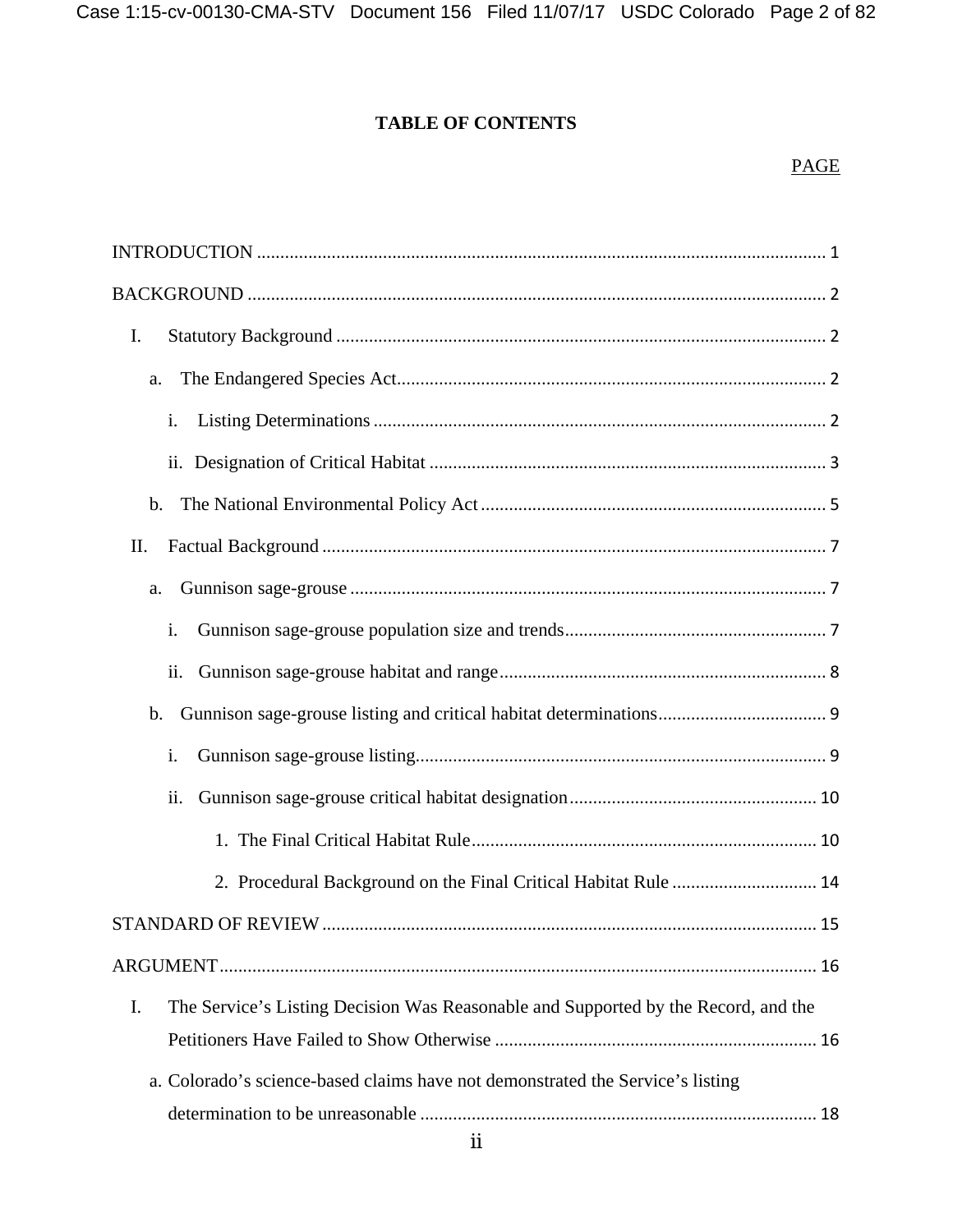| i. The Service's interpretation of the best available science receives the highest  |
|-------------------------------------------------------------------------------------|
|                                                                                     |
| ii. The satellite populations are essential to the Gunnison sage-grouse's long-term |
|                                                                                     |
| iii. The Gunnison sage-grouse is likely to become endangered within the foreseeable |
|                                                                                     |
|                                                                                     |
|                                                                                     |
|                                                                                     |
|                                                                                     |
| 5. Current regulatory mechanisms are inadequate to address current and future       |
|                                                                                     |
| 6. 2006 Colorado Candidate Conservation Agreement with Assurances 29                |
|                                                                                     |
| 8. Declining genetic health due to small population size and structure is a current |
|                                                                                     |
| a. The satellite populations are vital to the species' long-term survival 33        |
| b. The Service's threatened determination is not premised solely on the 2012        |
|                                                                                     |
| c. The Service's threatened determination analyzed specific current and future      |
|                                                                                     |
|                                                                                     |
| b.                                                                                  |
| Gunnison was not prejudiced by the Service's consideration of the 2012<br>i.        |
|                                                                                     |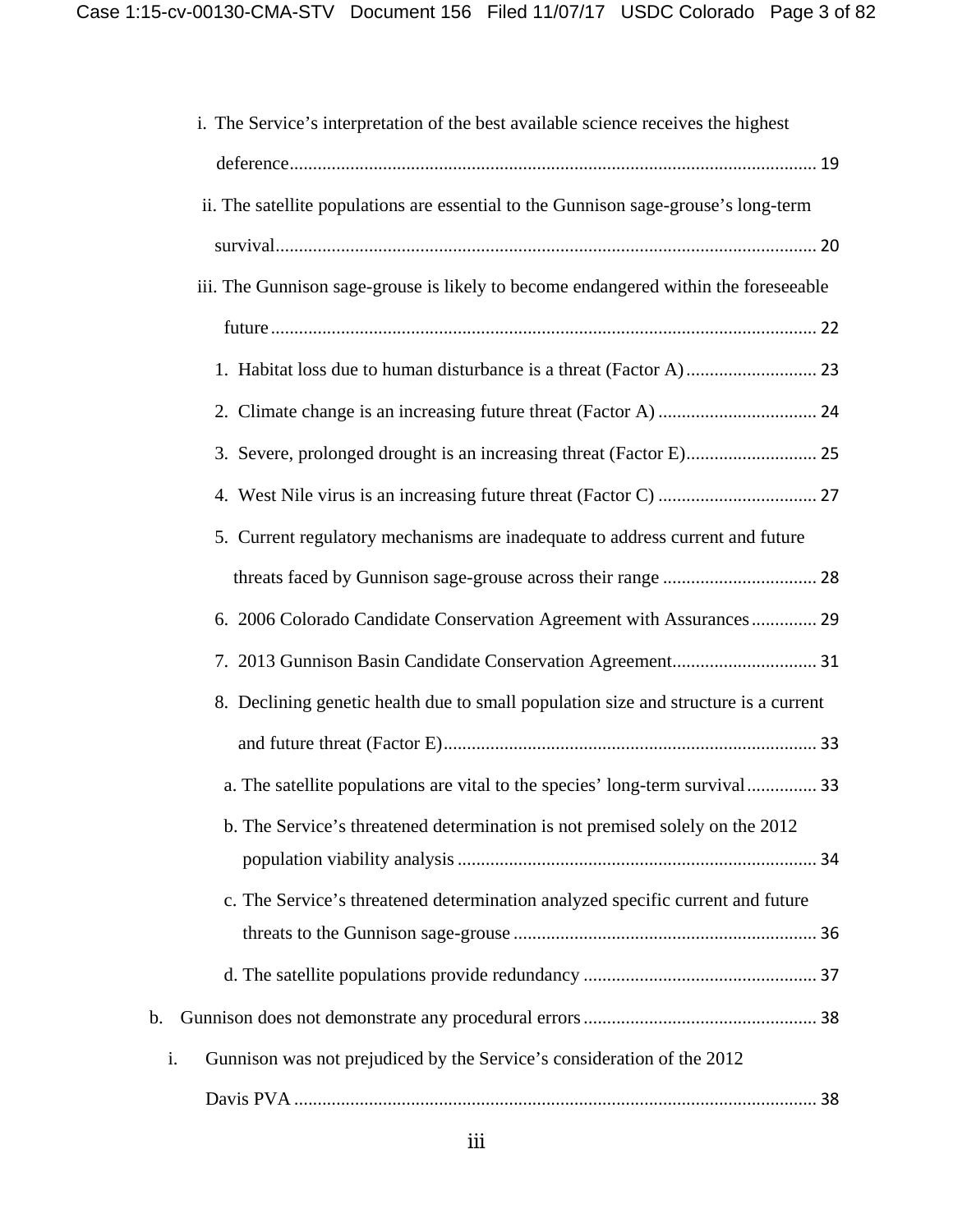|                | ii.                                                                                   |
|----------------|---------------------------------------------------------------------------------------|
| II.            | The Service's Designation of Unoccupied Critical Habitat in Utah Was Reasonable and   |
|                |                                                                                       |
| a.             | Colorado and Gunnison have waived their challenges to the critical habitat            |
|                |                                                                                       |
| $\mathbf b$ .  | The Service made a reasonable determination that the unoccupied areas designated are  |
|                |                                                                                       |
| $\mathbf{c}$ . |                                                                                       |
| III.           | The Service Fully Considered the Economic Impacts of Designating Critical             |
|                |                                                                                       |
| a.             | The Service is not bound by Tenth Circuit case law that rejected an approach that was |
|                |                                                                                       |
| $b$ .          | The Service's Discretionary $4(b)(2)$ Exclusion Analysis is Distinct From the Impact  |
|                | Analysis and has no bearing on whether the Service "considered" economic              |
|                |                                                                                       |
| c.             | Utah's remaining arguments regarding the economic analysis should be rejected 72      |
| IV.            |                                                                                       |
| a.             |                                                                                       |
| $b$ .          | The Service Did Not Predetermine a Plan of Action Prior to Conducting its NEPA        |
|                |                                                                                       |
|                |                                                                                       |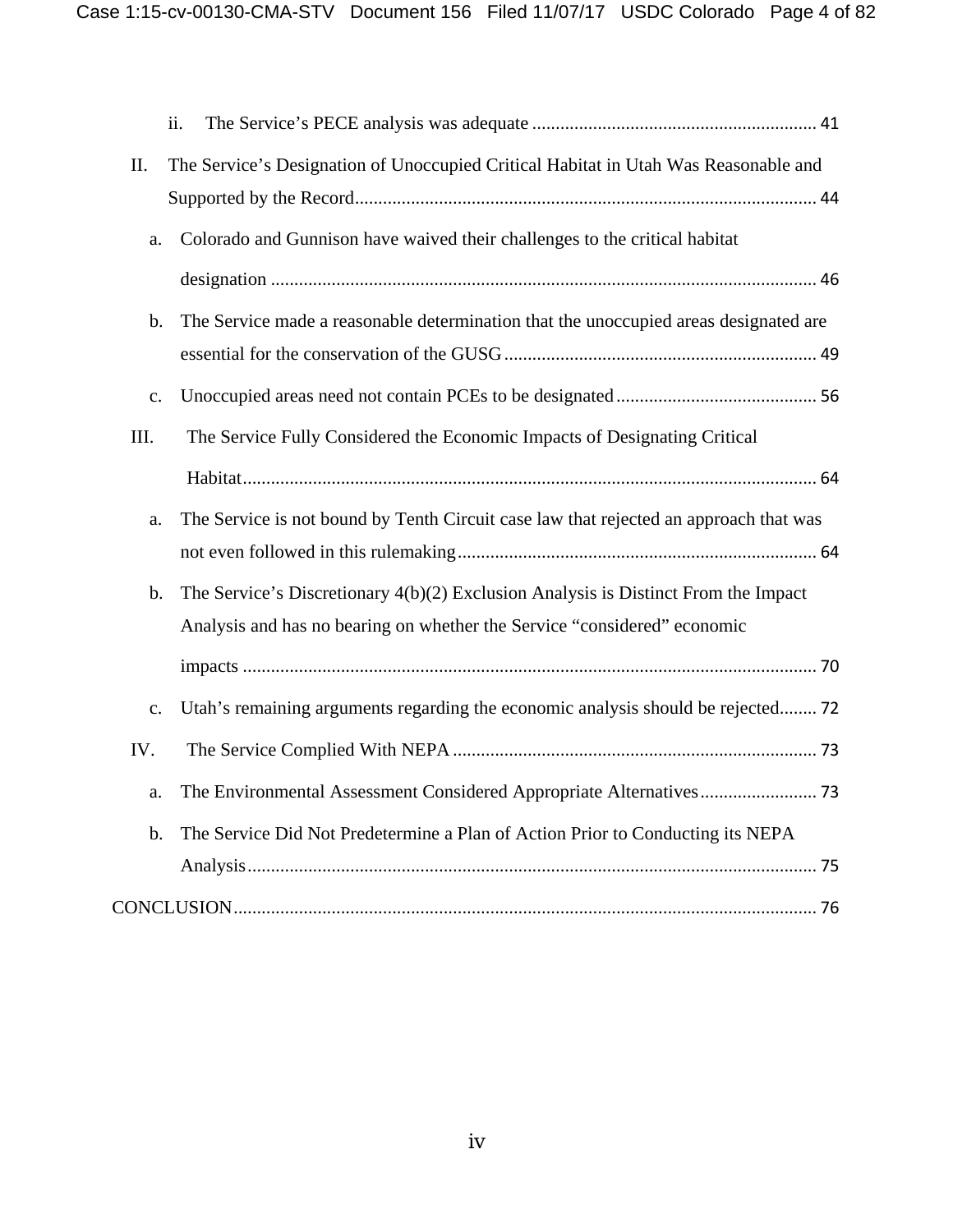#### **INTRODUCTION**

Petitioner State of Colorado ("Colorado") and Petitioner-Intervenors, Gunnison County and Gunnison County Stockgrowers' Association ("Gunnison"), and the State of Utah ("Utah") (collectively, "Petitioners"), in case 1:15-cv-286, challenge decisions regarding the Gunnison sage-grouse ("GUSG") made by the U.S. Fish & Wildlife Service ("Service") pursuant to the Endangered Species Act ("ESA"), 16 U.S.C. § 1531 *et seq*. Petitioners each bring varied claims under the ESA, the National Environmental Policy Act ("NEPA"), and the Administrative Procedure Act ("APA"). More specifically, Colorado challenges the Service's scientific analyses and predictions in the Service's November 20, 2014 decision to list the GUSG as a threatened species and argues that listing the species was not warranted and, thus, the GUSG should not receive any protection under the ESA. Gunnison, for its part, claims the Service committed various procedural errors in issuing its final listing decision. And, finally, Utah challenges the designation of unoccupied critical habitat and claims the designation violates the ESA and NEPA.

In making their respective arguments, however, Petitioners ignore key Service analyses and rely heavily on inaccurate and exaggerated characterizations of cherry-picked statements from the record. Petitioners also ignore relevant case law that has rejected their arguments time and again. After a careful reading of the relevant case law and record documents, Petitioners' arguments amount to nothing more than a disagreement with the Service's listing and critical habitat determinations. But mere disagreement does not invalidate an otherwise reasonable decision. As explained further below, the Service, in applying its interpretation of the ESA's "endangered species" and "threatened species" definitions, carefully analyzed the severity and immediacy of the impacts from all threats facing the grouse. The Service, as the expert wildlife agency charged with implementing the ESA, reasonably determined the grouse to be a "threatened species" under the ESA and appropriately designated approximately 1,429,551 acres of critical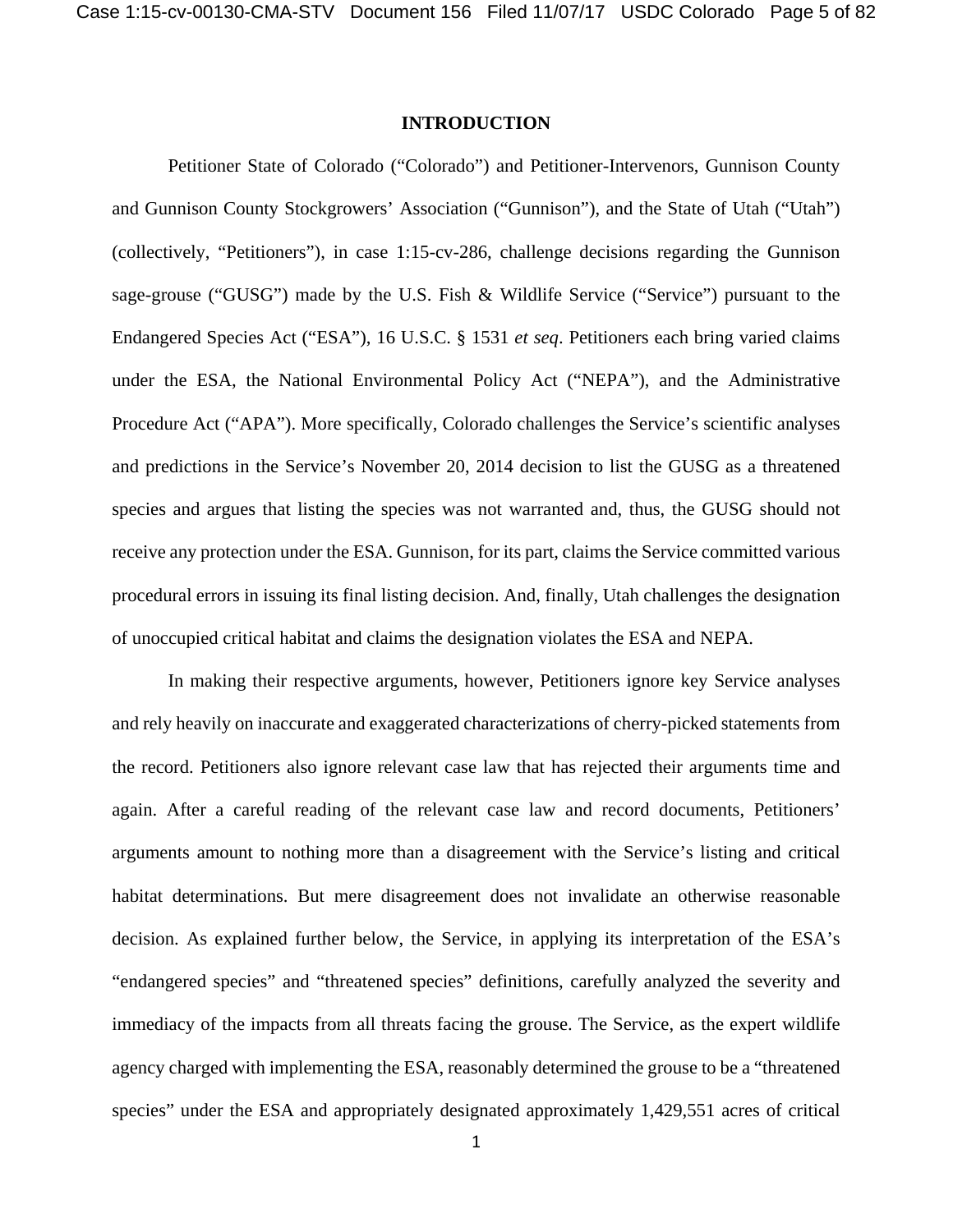habitat throughout the species' range. These determinations were reasonable and supported by the record. For these reasons, the Court should deny Petitioners' petitions for review in case 1:15-cv-286.

## **BACKGROUND**

## **I. Statutory Background**

#### **a. The Endangered Species Act**

"The purpose of the ESA is to ensure the recovery of endangered and threatened species, not merely the survival of their existing numbers." *Alaska Oil & Gas Ass'n* ("AOGA") *v. Jewell*, 815 F.3d 544, 550-51 (9th Cir. 2016), *cert. denied*, 137 S. Ct. 2091 (2017), 137 S. Ct. 2110 (2017). To accomplish this goal, Congress requires the Service to list a species that qualifies as an "endangered species" or "threatened species" and to designate areas considered to be the species' critical habitat. *See* 16 U.S.C. § 1533(a)(1), (3).

#### **i. Listing Determinations**

The ESA directs the Service to determine, based on the best scientific and commercial data available, whether a particular species should be listed as a "threatened species" or "endangered species." 16 U.S.C. § 1533(b)(1)(A). An "endangered species" is "any species which is *in danger of extinction* throughout all or a significant portion of its range." 16 U.S.C. § 1532(6) (emphasis added). A "threatened species" is "any species which is *likely to become* an endangered species within the foreseeable future throughout all or a significant portion of its range." *Id*. § 1532(20) (emphasis added). Despite the similarity of these statutory definitions, there is a crucial temporal distinction between them. An endangered species is in danger of extinction (or on the brink of extinction) in the present, whereas a threatened species is likely to become endangered at some point in the foreseeable future. *In re Polar Bear Endangered Species Act Listing & 4(d) Rule Litig*., 794 F. Supp. 2d 65, 89-90, n.27 (D.D.C. 2011), *aff'd*, 709 F.3d 1 (D.C. Cir. 2013).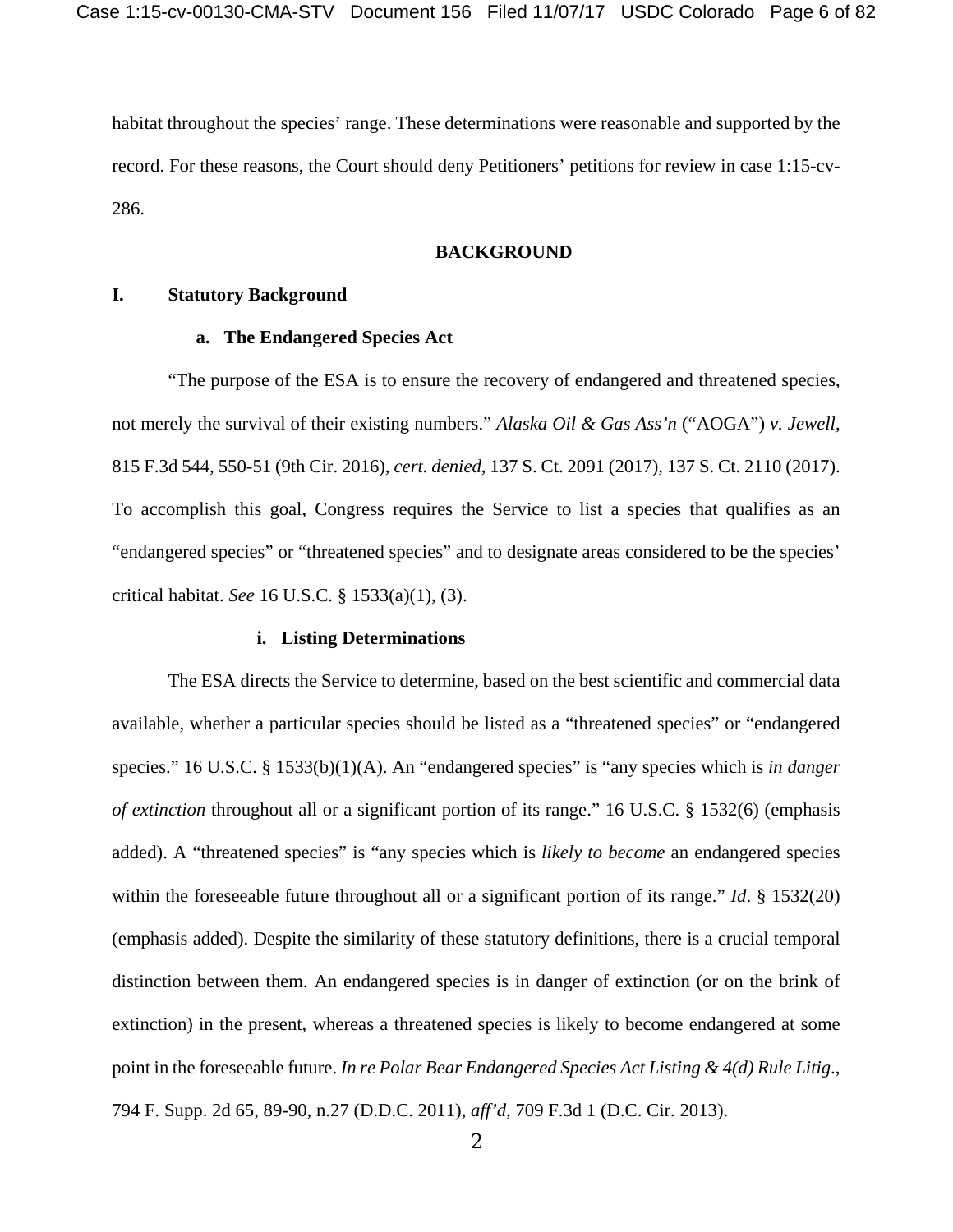The ESA requires the Service to determine whether a species is endangered or threatened

because of any or a combination of the following factors:

- (A) the present or threatened destruction, modification, or curtailment of its habitat or range;
- (B) overutilization for commercial, recreational, scientific, or educational purposes;
- (C) disease or predation;
- (D) the inadequacy of existing regulatory mechanisms; or
- (E) other natural or manmade factors affecting its continued existence.

16 U.S.C. § 1533(a)(1). In deciding whether to list or delist a species, the Service must make its decision "solely on the basis of the best available scientific and commercial information regarding a species' status, without reference to possible economic or other impacts of such determination." 50 C.F.R. § 424.11(b); *see* 16 U.S.C. § 1533(b)(1)(A). The ESA also requires that the Service take into account State, local, and other conservation efforts in making its listing determinations. 16 U.S.C. § 1533(b)(1)(A).

#### **ii. Designation of Critical Habitat**

The ESA also provides "a means whereby the ecosystems upon which endangered species and threatened species depend may be conserved." 16 U.S.C. § 1531(b). Section 4 of the ESA directs that the Service "to the maximum extent prudent and determinable . . . (i) shall, concurrently with [listing a species as threatened or endangered], designate any habitat of such species which is then considered to be critical habitat; and (ii) may, from time-to-time thereafter as appropriate, revise such designation." 16 U.S.C. § 1533(a)(3)(A). The Service may designate as critical habitat both occupied and unoccupied areas. *Id.* § 1532(5)(A). Occupied critical habitat is defined as "the specific areas within the geographical area occupied by the species, at the time it is listed...on which are found those physical or biological features (I) essential to the conservation of the species and (II) which may require special management considerations or protection." *Id.* § 1532(5)(A)(i) (emphasis added); *contra* Utah Br. (ECF No. 148) at 3 (omitting "may"). Areas outside the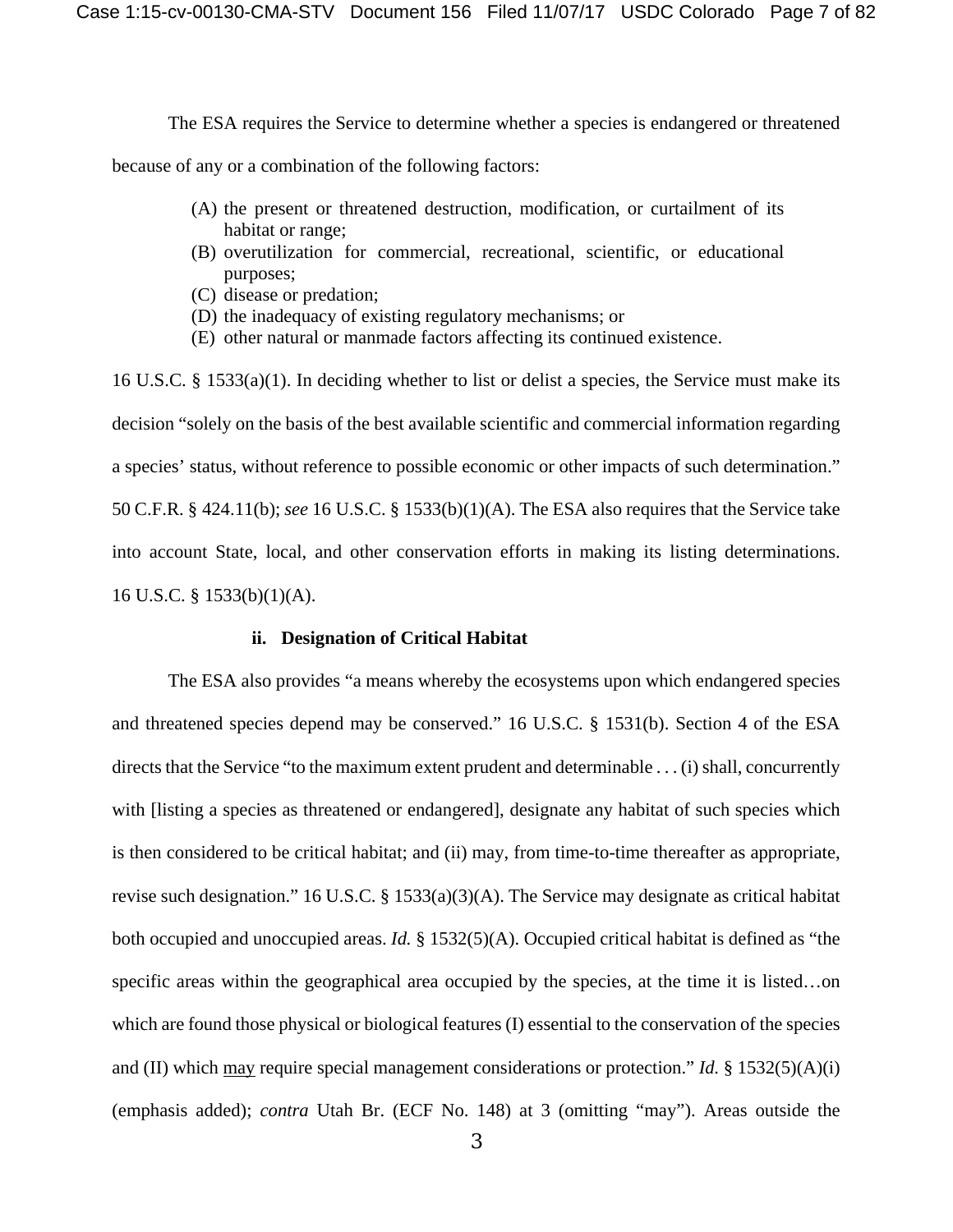geographical area occupied by the species at the time it is listed may be designated as unoccupied habitat "upon a determination by the Secretary that such areas are essential for the conservation of the species." *Id.* § 1532(5)(A)(ii). "Conservation" is defined as "the use of all methods and procedures which are necessary to bring any endangered species or threatened species to the point at which the measures provided [by the ESA] are no longer necessary." 16 U.S.C. § 1532(3).

Unlike the assessment of a species' status for listing purposes, which is based solely on the best scientific and commercial data available, the Service must consider "the economic impact, the impact on national security, and any other relevant impact, of specifying any particular area as critical habitat." 16 U.S.C. § 1533(b)(2). The Service has the discretion to exclude from a critical habitat designation any area if the Service concludes "the benefits of such exclusion outweigh the benefits of specifying such area as part of the critical habitat," but not if the exclusion would "result in the extinction of the species." *Id*.

Critical habitat receives protection under ESA Section 7, which requires federal agencies to consult with the expert agency, here the Service, on any actions "authorized, funded, or carried out by" the agency to ensure that their actions are not likely to destroy or adversely modify critical habitat.<sup>[1](#page-7-0)</sup> *Id.* § 1536(a)(2). If the Service finds that an agency action, such as the issuance of a permit, is likely to result in adverse modification of critical habitat, the Service must suggest reasonable and prudent alternatives that would avoid adverse modification. 50 C.F.R. § 402.14(h)(3). "Reasonable and prudent alternatives" must be "economically and technologically feasible." *Id*. § 402.02. Unoccupied critical habitat is not *per se* regulated by the ESA. If private land is designated as unoccupied critical habitat and the private party's activities have no federal

 $\overline{a}$ 

<span id="page-7-0"></span><sup>&</sup>lt;sup>1</sup> ESA Section  $7(a)(2)$  also protects listed species by requiring Federal agencies to consult to ensure that their actions are not likely to jeopardize the continued existence of those species. However, that aspect of ESA Section  $7(a)(2)$  is not relevant here and so will not be discussed further in this brief.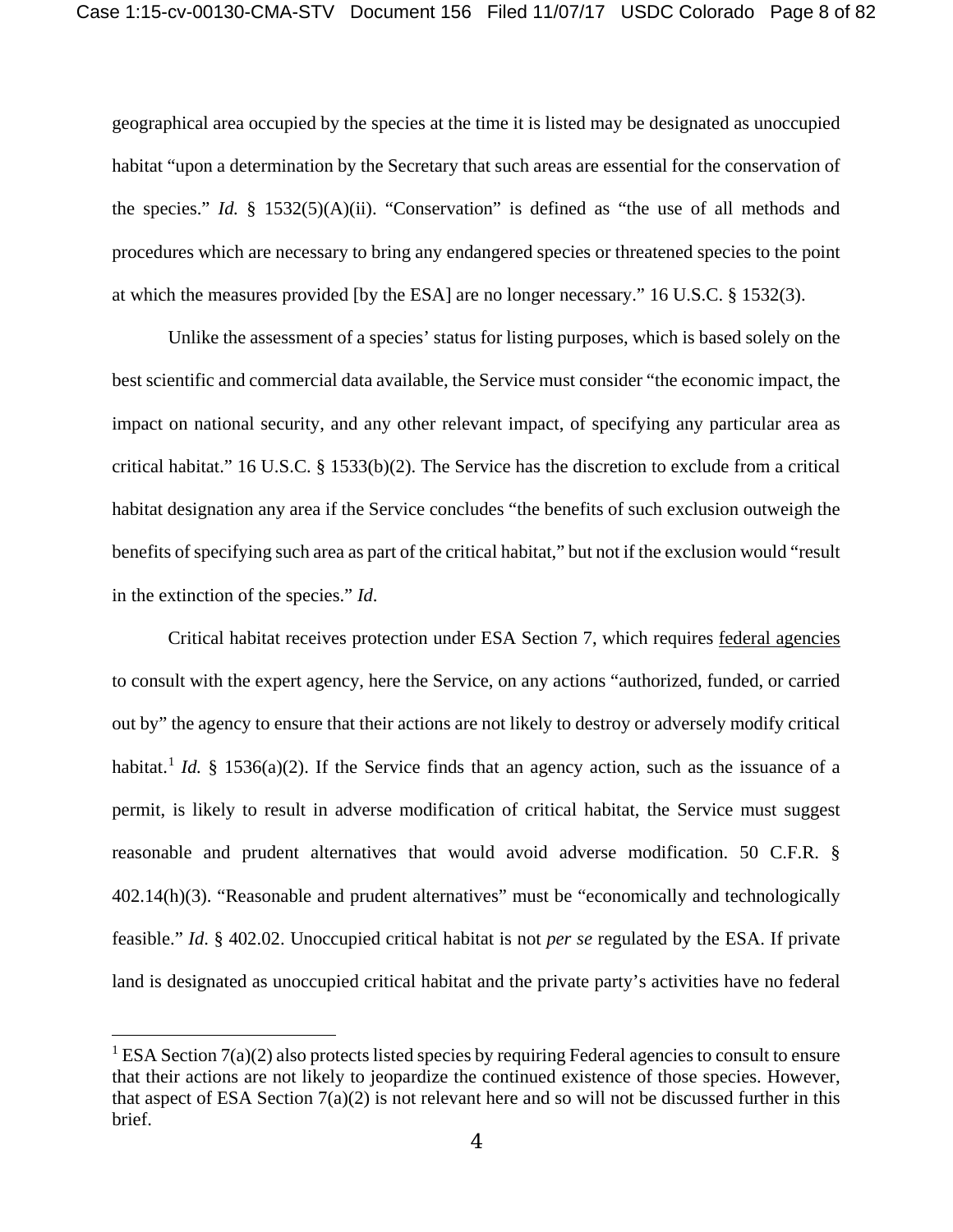nexus, *i.e.*, it is not authorized, funded, or carried out by a federal agency, it is not affected by a critical habitat designation. *See Markle Interests, L.L.C. v. U.S. Fish & Wildlife Serv.*, 827 F.3d 452, 458 (5th Cir. 2016); *contra* Utah Br. at 1 (asserting that a designation of critical habitat in itself has "enormous implications on how…state, and private landowners can use their land"), *pets. For cert docketed* Nos. 17-71, 17-74.

The designation of critical habitat benefits the species in a number of other ways. Identifying critical habitat "facilitates implementation of section  $7(a)(1)$  of the Act by identifying areas where Federal agencies can focus their conservation programs." 78 Fed. Reg. 53,058, 53,059 (Aug. 28, 2013). It also helps focus the efforts of other conservation partners, such as the State and local governments, nongovernmental organizations, and individuals. It can also educate the public about the need to conserve the species. Finally, it may also provide early conservation planning guidance to bridge the gap until the Service can complete more thorough recovery planning. *Id.* 

#### **b. The National Environmental Policy Act**

Through NEPA, Congress established "a national policy which will encourage productive and enjoyable harmony between man and his environment." 42 U.S.C. § 4321; *Wyoming v. U.S. Dep't of Agric.*, 661 F.3d 1209, 1236 (10th Cir. 2011). NEPA serves two general purposes. "First, it places upon an agency the obligation to consider every significant aspect of the environmental impact of a proposed action." *Forest Guardians v. U.S. Fish & Wildlife Serv.*, 611 F.3d 692, 711 (10th Cir. 2010). "Second, it ensures that the agency will inform the public that it has indeed considered environmental concerns in its decision making process." *Id.* NEPA, however, is strictly a procedural statute. *Wyoming*, 661 F.3d at 1237. It does not mandate any particular results or impose substantive environmental obligations on federal agencies. *See Robertson v. Methow Valley Citizens Council*, 490 U.S. 332, 351-52 (1989); *Wyoming*, 661 F.3d at 1237.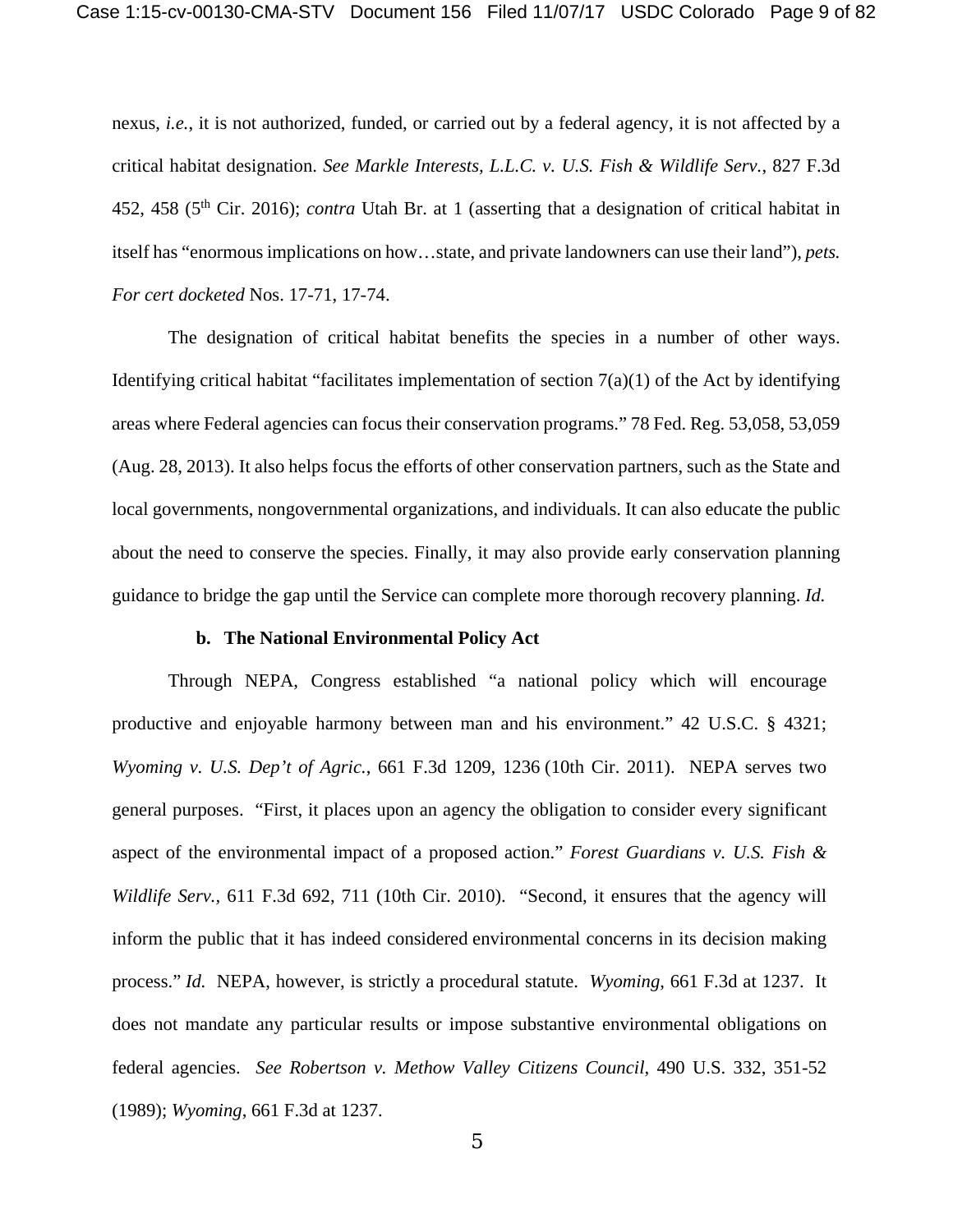NEPA requires an agency to take a "hard look" at the environmental impacts of proposed actions. *Sierra Club v. Bostick*, 787 F.3d 1043, 1047 (10th Cir. 2015). In taking this "hard look," the agency must take appropriate steps based on the nature of the proposed action. If the proposed action involves a "major Federal action" that would "significantly affect [ ] the quality of the human environment," the agency must prepare a detailed environmental impact statement ("EIS"). *Id.* (quoting 42 U .S.C. § 4332(2)(C)). But if the future effects of the proposal are unclear or not significant, the agency can prepare an environmental assessment ("EA") instead of a more detailed EIS. *Id*.

An EA is a concise public document that briefly describes the proposal, examines alternatives, considers environmental impacts, and provides a list of individuals and agencies consulted. 40 C.F.R. § 1508.9. If the EA shows that the impacts would be insignificant, the agency need not provide any further environmental report. *Bostick*, 787 F.3d at 1047. "The requirements of NEPA 'have been [implemented] by longstanding regulations issued by the Council on Environmental Quality.'" *Wyoming*, 661 F.3d at 1237-38 (citation omitted); *see* 40 C.F.R. pts. 1500–08. Those regulations prescribe different procedures for EISs than those for EAs. *Compare, e.g.,* 40 C.F.R. §§ 1502.2, 1502.9 *with* 40 C.F.R. § 1508.9; *see also* 43 C.F.R. §§ 46.300-46.325 (Department of Interior ("DOI") regulations regarding EAs); 43 C.F.R. §§ 46.400-46.450 (DOI regulations regarding EISs).

In reviewing an agency's NEPA compliance, the Tenth Circuit applies "a rule of reason standard (essentially an abuse of discretion standard) . . . ." *Lee v. U.S. Air Force*, 354 F.3d 1229, 1237 (10th Cir. 2004). "Deficiencies in an [environmental assessment] that are mere flyspecks and do not defeat NEPA's goals of informed decisionmaking and informed public comment will not lead to reversal*." Hillsdale Envtl. Loss Prevention v. U.S. Army Corps of Eng'rs*, 702 F.3d 1156, 1165 (10th Cir. 2012) (citation omitted); *see also Nat'l Audubon Soc'y v. Dep't of Navy*, 422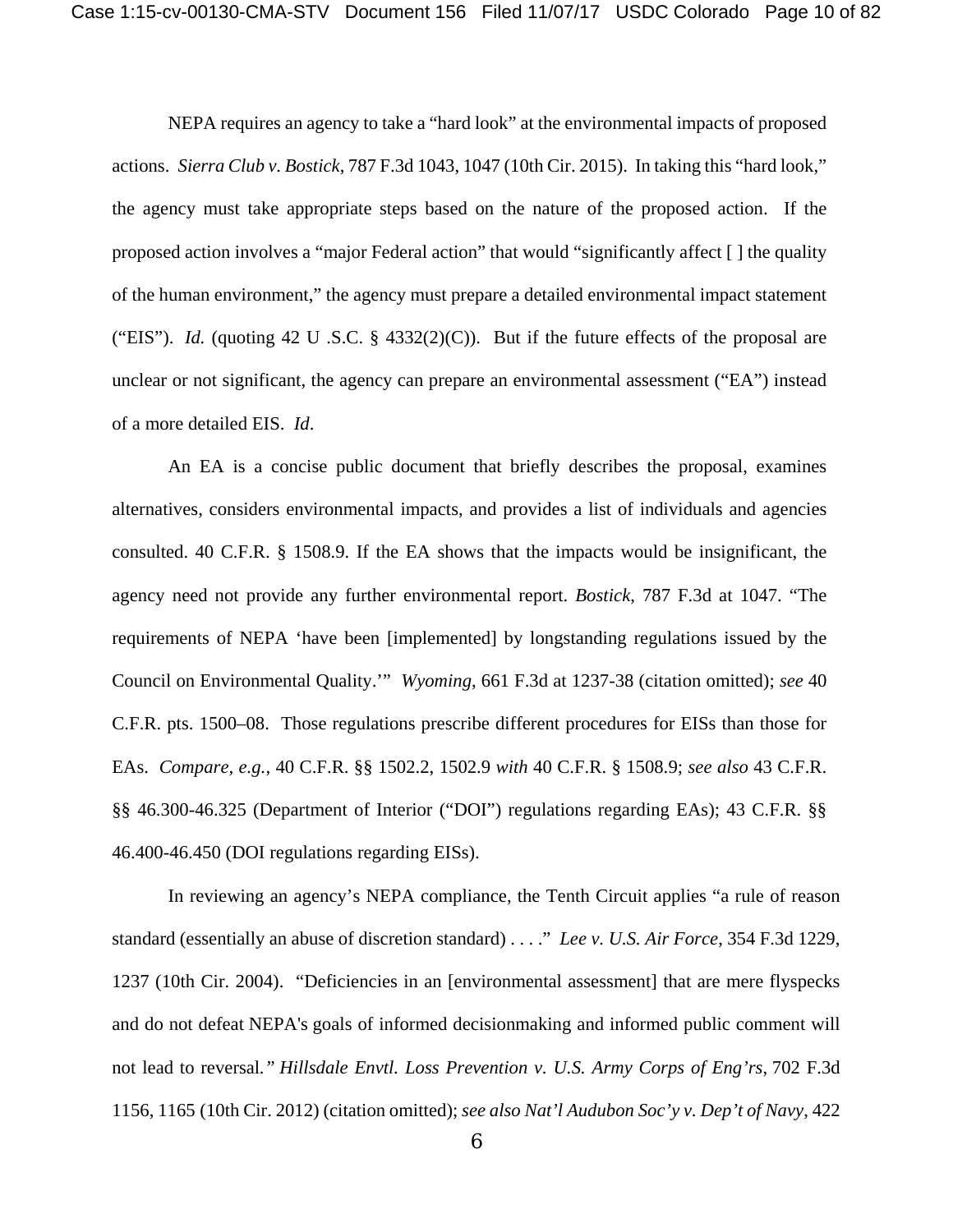F.3d 174, 186 (4th Cir. 2005) ("[a]llowing courts to seize upon any trivial inadequacy in an [EA] as reason to reject an agency decision would permit undue intrusion into an agency's decisionmaking authority).

#### **II. Factual Background**

 $\overline{a}$ 

#### **a. Gunnison sage-grouse**

Gunnison sage-grouse (*Centrocercus minimus*) are ground-dwelling birds known for their elaborate mating ritual where males congregate on leks (breeding grounds) and strut or "dance" to attract mates. During the breeding season, males have conspicuous neck feathers and yellow-green air sacs on the chest. Gunnison sage-grouse are most easily identified by their dark brown color, distinctive black bellies, long, pointed tails, and association with sagebrush habitats. Hens have drab, cryptic plumage that helps them hide from predators. GUSG0022594[2](#page-10-0) (12-Month Finding, 75 Fed. Reg. 59,804, 59,805 (Sept. 28, 2010)). Gunnison sage-grouse and greater sage-grouse (a similar, closely related species) have similar life histories and habitat requirements but differ, among other things, in physical appearance and genetic makeup. GUSG0199401; *see also* GUSG0011309.

## **i. Gunnison sage-grouse population size and trends**

At the time of decision-making in 2014, the rangewide population was estimated at 4,705 birds across seven population areas. GUSG0199404-08. The primary population—the Gunnison Basin population—at that time was estimated to contain nearly 4,000 birds, representing more than 84% of the total number of birds across the range and 62% of the species' occupied habitat. *Id.*; GUSG0199404-06. The Gunnison Basin population was considered relatively stable, though population estimates for the particular population have ranged from approximately 2,400 to 5,200

<span id="page-10-0"></span><sup>&</sup>lt;sup>2</sup> "GUSG#######" refers to the bates-stamp number on the lower right corner of each page in the administrative record.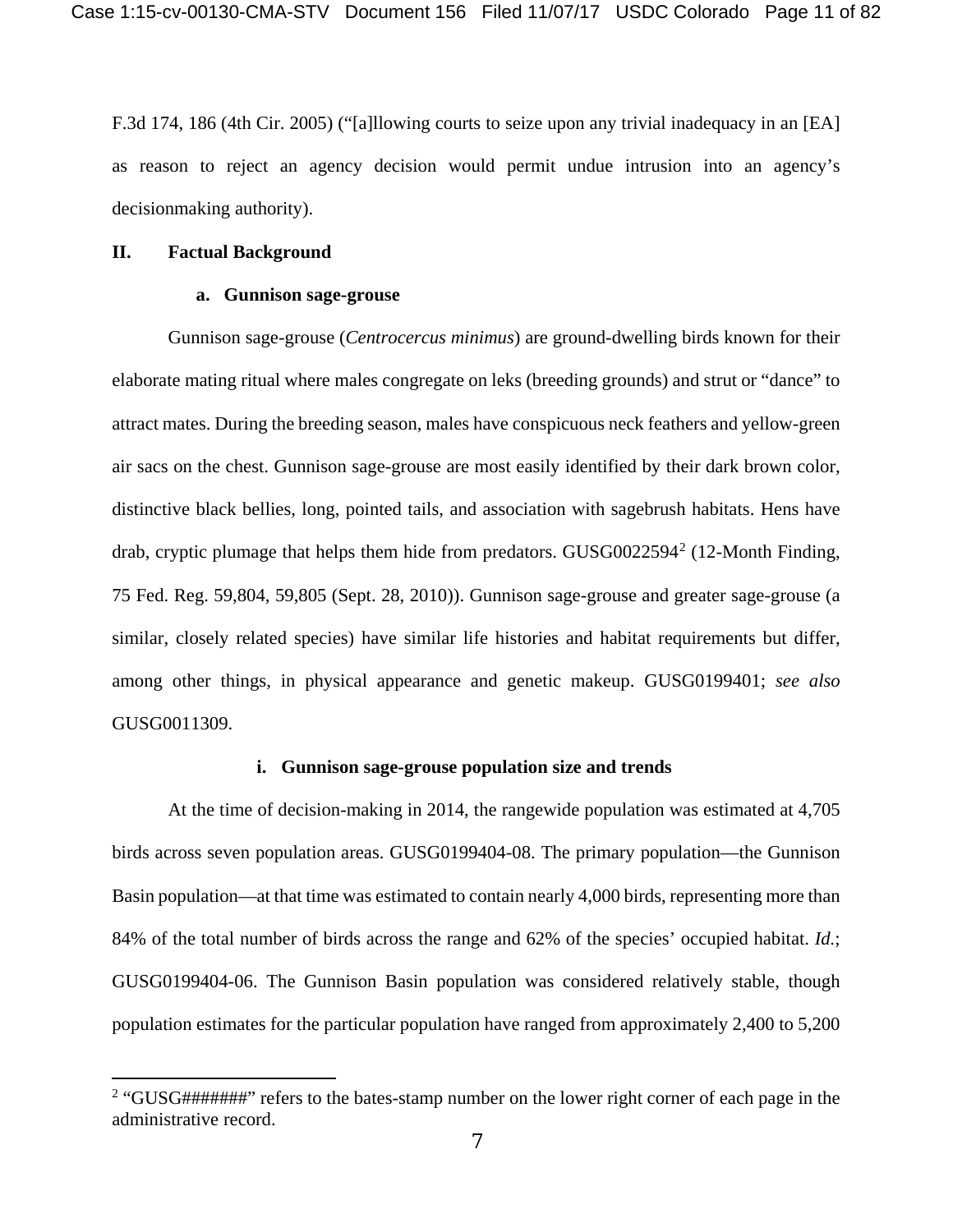since 1996. GUSG0199404, GUSG0199406. The other six "satellite" populations were much smaller than the Gunnison Basin population at the time of decision-making, ranging from 206 to 10 birds in size, together representing 16% of the species' population, 37% of its occupied habitat, and 24% of the rangewide genetic diversity. GUSG0199406, GUSG0199425, GUSG0199497. All of the satellite populations were generally in decline until 2010, some were still in decline after that time, and all remained at population size estimates that raised concern for their viability. GUSG0199406-08.

#### **ii. Gunnison sage-grouse habitat and range**

Gunnison sage-grouse are considered obligate users of sagebrush and require large, contiguous areas of sagebrush across the landscape. GUSG0022594; GUSG0199435-37. For this reason, the range of Gunnison sage-grouse closely aligns with the distribution of sagebrush habitats. Historically, the range of the grouse included parts of central and southwestern Colorado, southeastern Utah, northwestern New Mexico, and northeastern Arizona – approximately 13,680,590 acres. GUSG0199412. As of 2014, however, the grouse occupied approximately 8- to 10% of its historical range – approximately 940,000 acres in southwestern Colorado and southeastern Utah. GUSG0199435-37. Gunnison sage-grouse are currently found only in seven widely scattered and largely isolated populations – Gunnison Basin, Crawford, San Miguel, Piñon Mesa, Monticello-Dove Creek, Cerro Summit-Cimarron-Simms Mesa, and Poncha Pass. GUSG0199401 (Final Listing Rule, 79 Fed. Reg. 69,192 (Nov. 20, 2014)).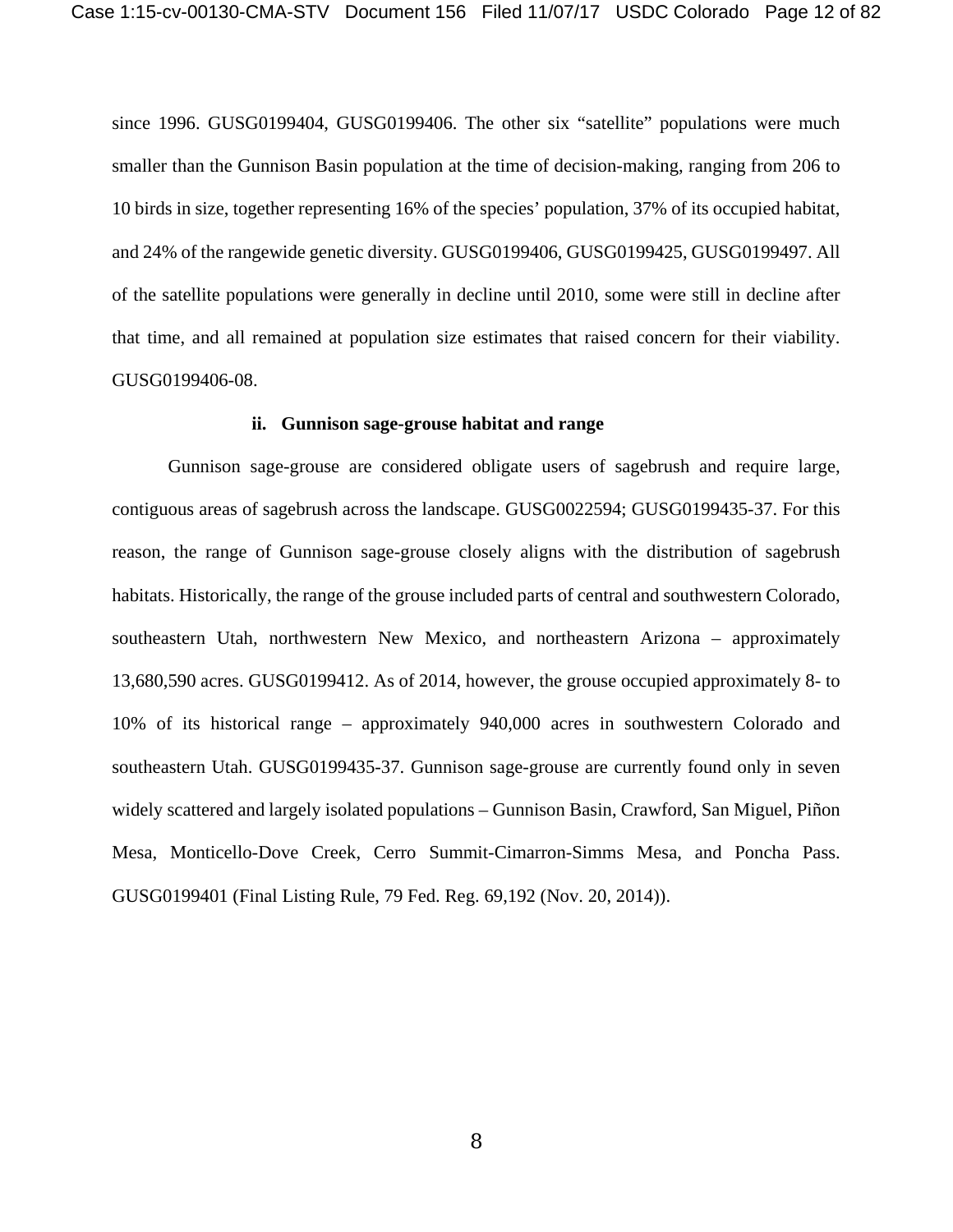

## **b. Gunnison sage-grouse listing and critical habitat determinations**

## **i. Gunnison sage-grouse listing**

 $\overline{a}$ 

On November 20, 2014, after four public comment periods, three public hearings, and evaluation by five peer reviewers, the Service determined the Gunnison sage-grouse to be "threatened" under the ESA. GUSG0199399. As explained in more detail below and in the Final Listing Rule, the Service based its decision on an analysis of the threats contributing to the grouse's rangewide decline. GUSG0199510-13. The principal threats to the species at the time of listing were habitat loss and fragmentation due to human disturbance and associated infrastructure, climate change, drought, disease, and declining genetic health due to a small population size, particularly with the six satellite populations. The fragmented nature of the remaining habitat, now reduced to 8- to 10% of its historical rangewide habitat, exacerbated the negative effects the primary threats were having on the current populations.<sup>[3](#page-12-0)</sup> *Id*. While the Gunnison Basin population

<span id="page-12-0"></span><sup>&</sup>lt;sup>3</sup> Other threats also found to be affecting the grouse to a lesser degree and at a local scale included overgrazing, fences, invasive plants, fire, mineral development, piñon-juniper encroachment,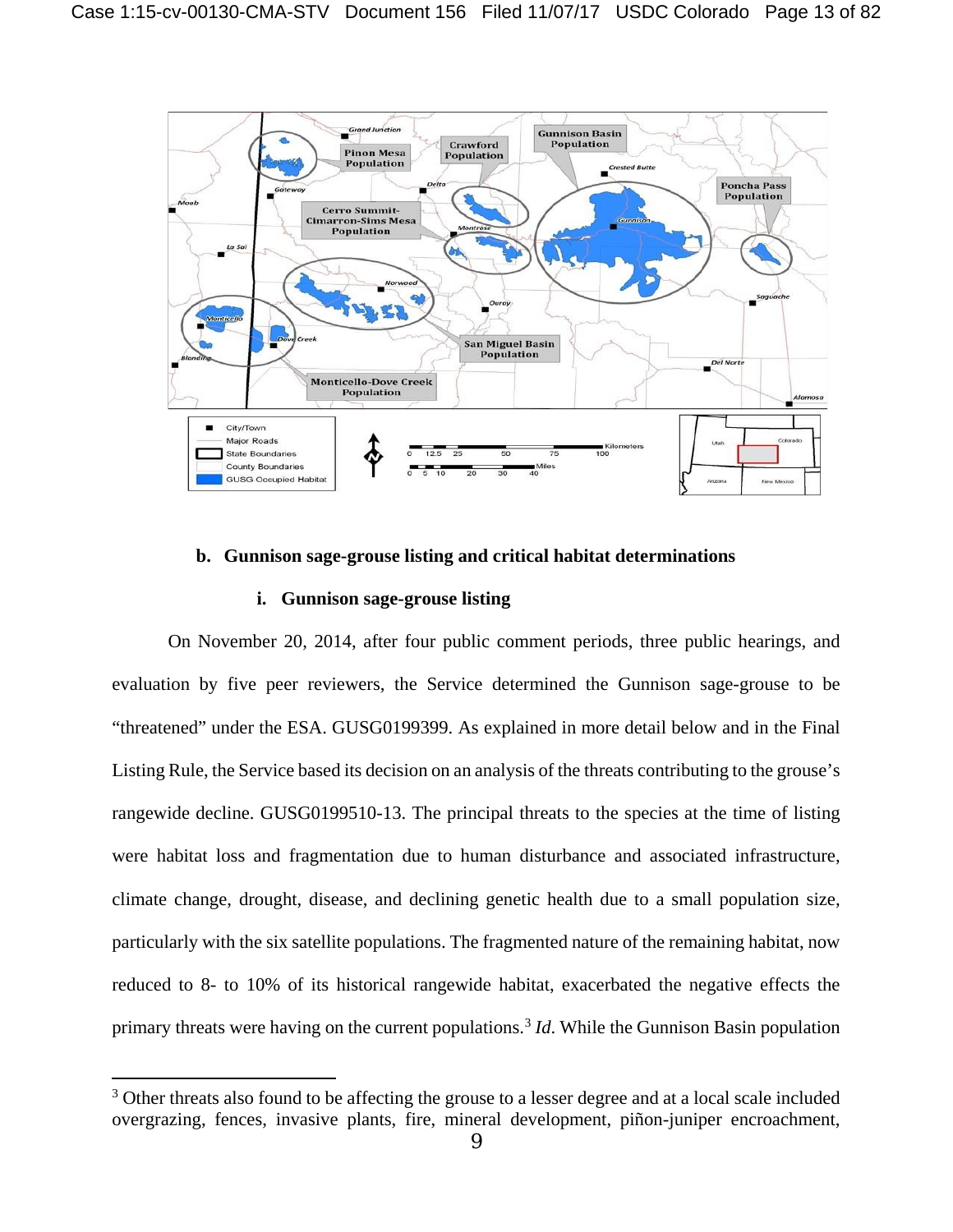appeared to be relatively stable in light of the current threats at the time, the smaller satellite populations in particular were highly vulnerable to extirpation, leaving the entire species vulnerable. *Id*. And the threats to the rangewide grouse populations were expected to increase in the future, including those affecting the Gunnison Basin population. *Id*. The Service also found that, while the grouse benefitted from various rangewide conservation measures and protective local, State, and Federal regulatory mechanisms (*e.g*., laws, regulations, zoning, and land management plans), the conservation measures and regulatory mechanisms were not yet cumulatively adequate to protect the species against the full scope of these current and future rangewide threats. For these reasons, the Service determined that, while the species was not *presently* endangered or on the brink of extinction, the best available science indicated that the current threats across the range were likely to increase and intensify over the next 40-60 years (the foreseeable future) to a level where the Gunnison sage-grouse would likely become in danger of extinction. Therefore, the Service listed the grouse as threatened under the ESA.<sup>[4](#page-13-0)</sup>

### **ii. Gunnison sage-grouse critical habitat designation**

#### **1. The Final Critical Habitat Rule**

On November 20, 2014, at the same time it listed the species as threatened, the Service also designated approximately 1,429,551 acres of critical habitat for the grouse throughout the species' range. GUSG0199347 ("Final Critical Habitat Rule"). The area included six units in Delta, Dolores, Gunnison, Hinsdale, Mesa, Montrose, Ouray, Saguache, and San Miguel Counties in Colorado, and in Grand and San Juan Counties in Utah. *Id*. Units 1 and 2 include designated areas

 $\overline{a}$ 

large-scale water development, predation (often facilitated by human development or disturbance), and recreation.

<span id="page-13-0"></span><sup>&</sup>lt;sup>4</sup> Because Gunnison asserts several procedural claims in challenging the listing determination, the relevant procedural background is discussed in detail in the Argument section below.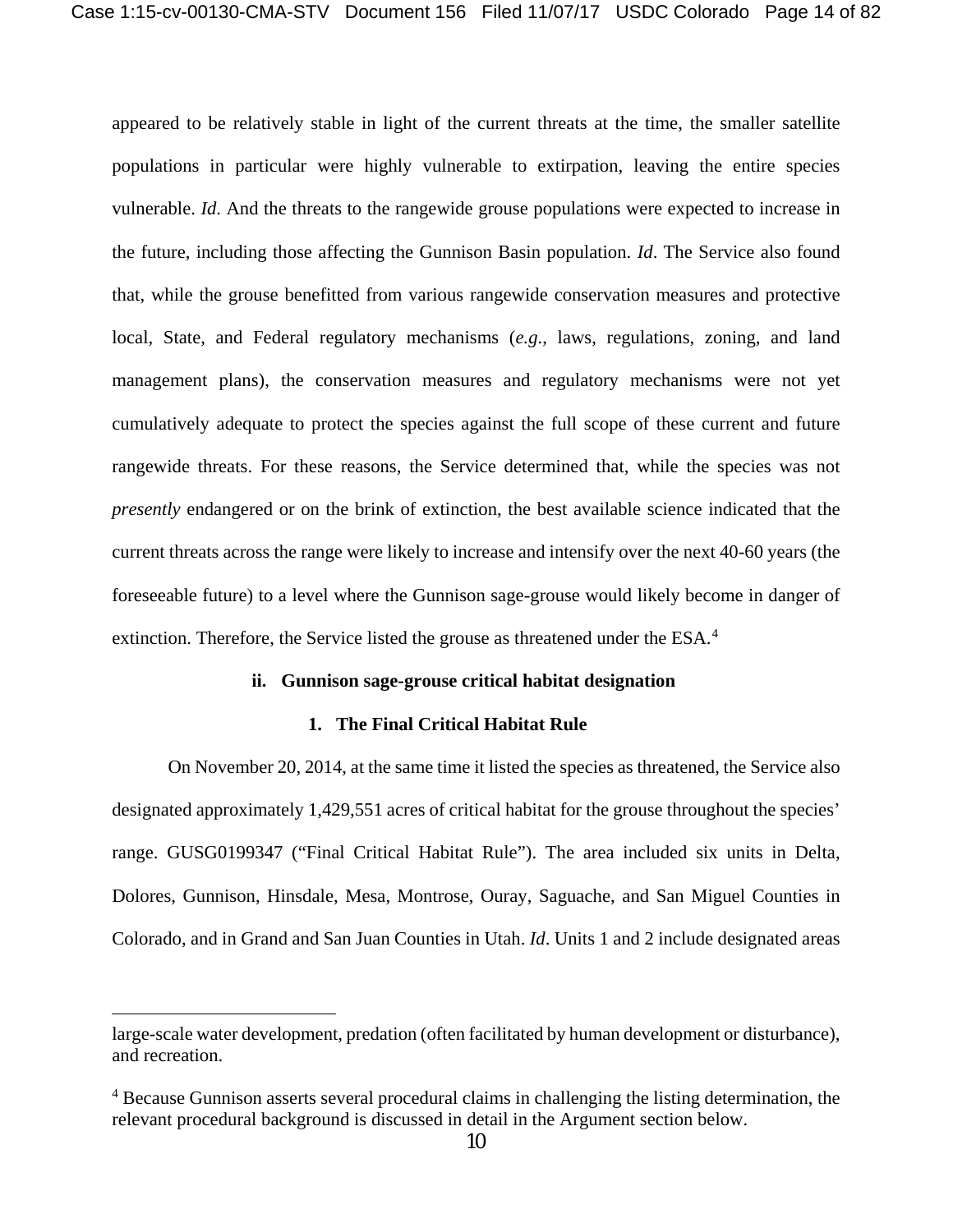in Utah. GUSG0199392-93. The Service initially proposed to designate 1,704,227 acres in seven units. *Id*. However, as described in more detail below, after carefully considering comments made by peer reviewers and the public, including the parties to this litigation, the Service modified the boundaries in certain areas and excluded other areas.

The Service designated 784,611 acres of occupied critical habitat, which is not challenged here, and 644,940 acres of unoccupied critical habitat. GUSG0199349. Approximately 1,280,789 of those acres are located in Colorado and the remaining 148,762 acres are located in Utah. As part of its assessment of occupied areas, the Service evaluated the primary constituent elements ("PCEs"), which define the primary physical or biological features essential to the conservation of the species and that provide for the GUSG's life-history processes, based on studies relevant to the GUSG's habitat, ecology, and life history. GUSG0199364. The PCEs may include, but are not limited to "[s]pace for individual and population growth and for normal behavior" and "[h]abitats that are protected from disturbance or are representative of the historical, geographical, and ecological distributions of a species." GUSG0199364 (emphasis added). For the GUSG, the relevant PCEs are:

- (1) Extensive sagebrush landscapes that include areas in which at least 25 percent of the land is dominated by sagebrush cover within a 1.5km radius of any given location and of sufficient size and configuration to encompass all seasonal habitats for a given GUSG population and facilitate movements within and among populations.
- (2) Breeding habitat, including lek, nesting, and early brood-rearing habitats; early broodrearing habitat may include agricultural fields;
- (3) Summer-late fall habitat, including sagebrush communities having the reference habitat structure values, as well as agricultural fields and wet meadow or riparian habitat types;
- (4) Winter habitat including sagebrush areas that are available (i.e., not covered by snow) to the GUSG during average winters;
- (5) Alternative, mesic habitats used primarily in the summer-late fall season, such as riparian communities, springs, seeps, and mesic meadows.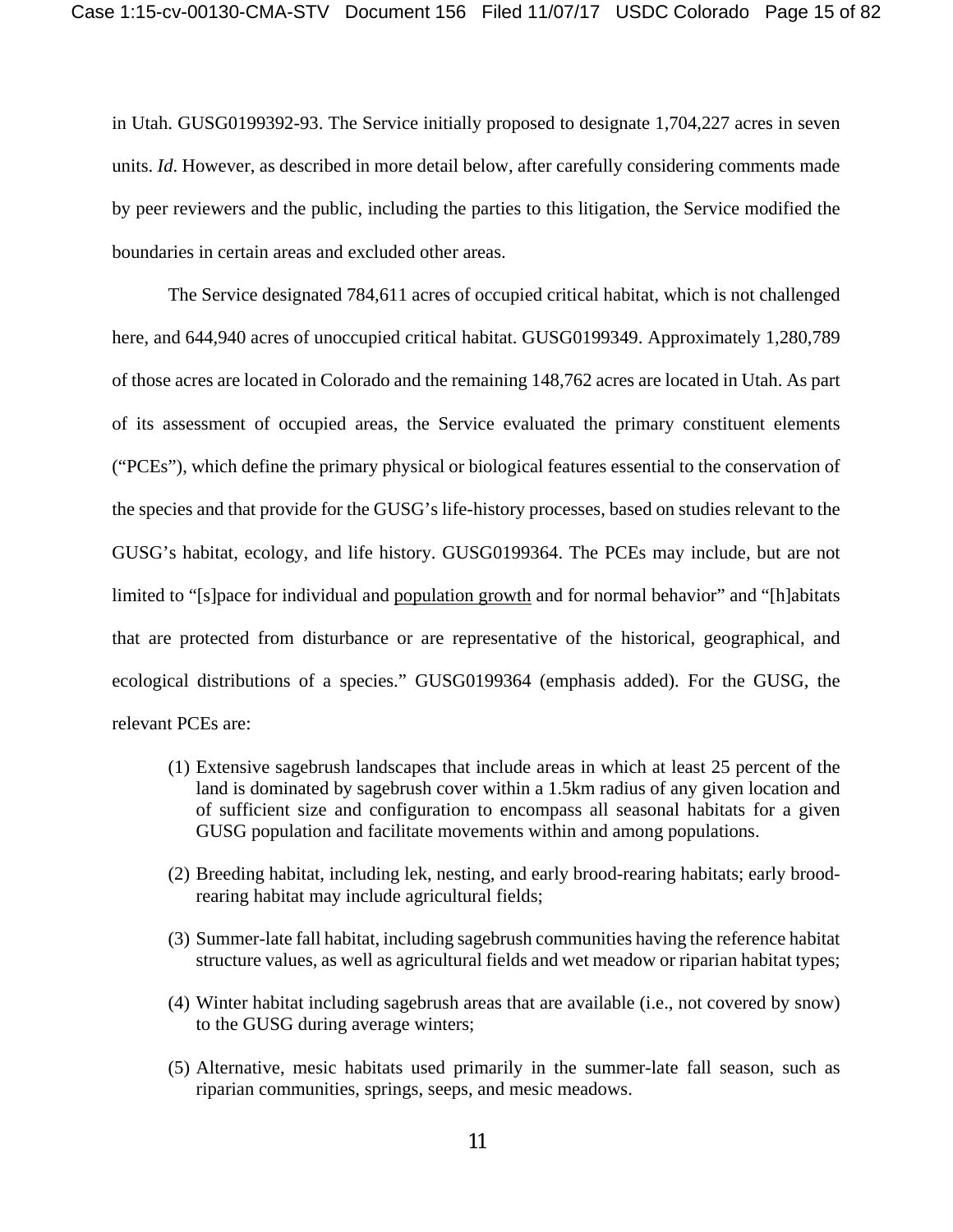GUSG0199389-90. The Service determined that PCE 1 should be at a "landscape scale" and "occur wholly within the potential historical range" of GUSG.<sup>[5](#page-15-0)</sup> GUSG0199389. All areas designated by the Service as occupied habitat meet the landscape specific—PCE 1 and one or more of the seasonally specific PCEs (2-5). *Id.* This approach is reasonable because, as the Service explained, the GUSG "move seasonally among various habitat types driven by breeding activities, nest and brood-rearing site requirements, seasonal changes in the availability of food resources, and response to weather conditions." GUSG0199364. Additionally, "[h]abitat structure and quality vary spatially over the landscape; therefore, some areas may provide habitat for a single season, while other areas may provide habitat for one or more seasons." GUSG0199365.

The Service also designated 644,940 acres of unoccupied critical habitat that it determined to be essential for the conservation of the GUSG. As the Service explained in detail in the Final Critical Habitat Rule, the Service designated unoccupied areas for a number of reasons. First, current satellite populations are at levels too low to ensure long-term survival and they require additional unoccupied habitat to provide for necessary population expansion. GUSG199375. Second, because the Gunnison Basin population is "extremely important for the species' survival" and the extensive sagebrush landscapes in the basin are "rare across the species' range," providing

GUSG0199351.

 $\overline{a}$ 

<span id="page-15-0"></span><sup>5</sup> Utah complains about the use of a "landscape scale," but does not go so far as to challenge the scale with reference to any scientific data from the administrative record. Utah at 9 n.5. Thus, the Federal Respondents limit their discussion of this point. The Final Rule demonstrates the reasonableness of looking at the "landscape scale" in this case, stating that

for a wide-ranging, landscape species covering a large area of occupied and potential habitat across several States (such as the Gunnison sage-grouse), a relatively coarse-scale analysis is appropriate and sufficient to designate critical habitat as defined by the Act, while for a narrow endemic species, with specialized habitat requirements and relatively few discrete occurrences, it might be appropriate to engage in a relatively fine-scale analysis for the designation of critical habitat.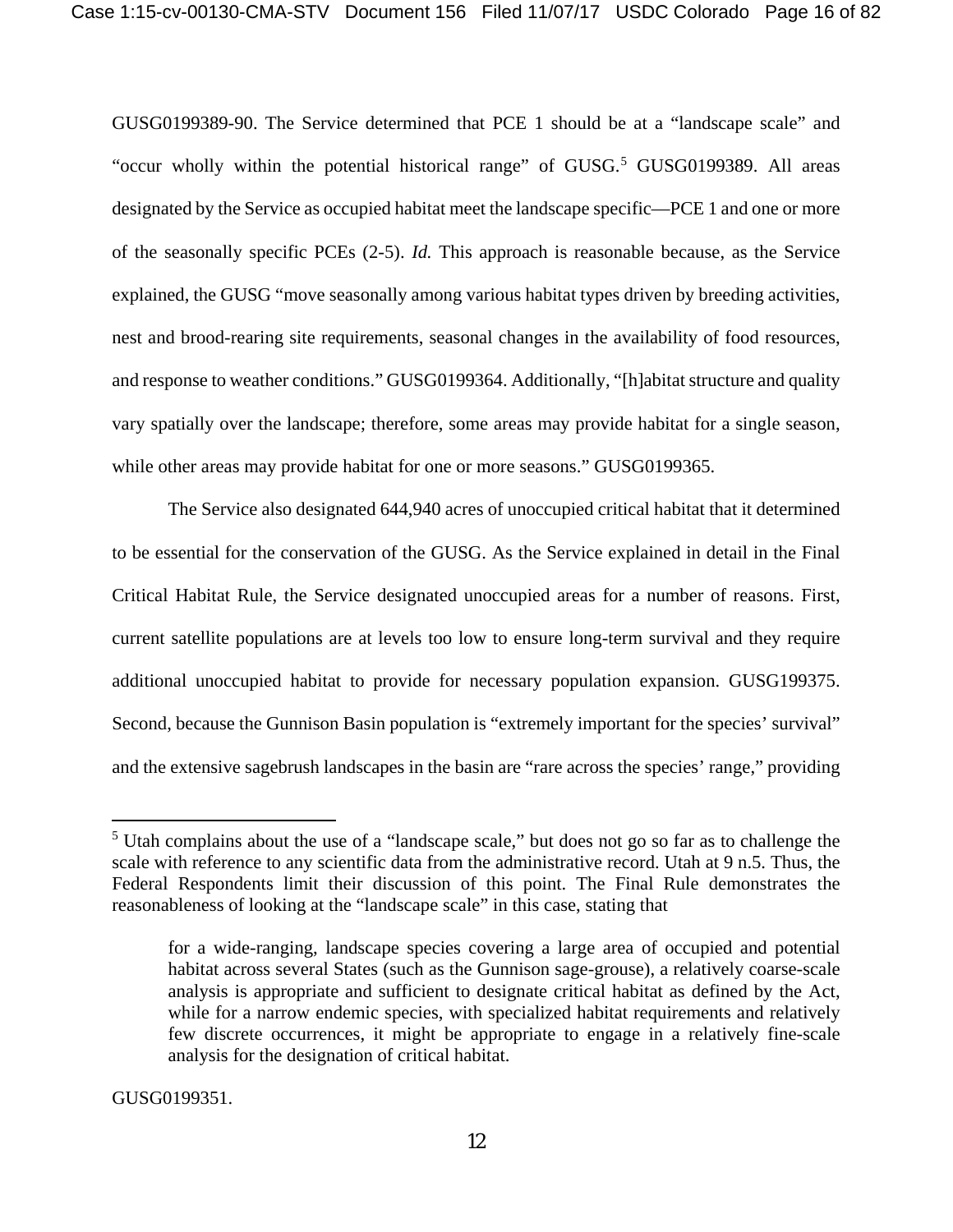"additional expanses of sagebrush landscapes [not occupied at the time of listing] is essential for the conservation of the species." *Id.* Additionally, the unoccupied areas near the Gunnison Basin provide potential connectivity to certain of the satellite populations. *Id.* Third, unoccupied areas in each of the designated critical habitat units "decrease the geographic isolation of the current geographic distribution of [GUSG] by increasing the connectivity between occupied habitats and populations." *Id.* Finally, the unoccupied areas are located within the historical range of the species and have good potential for serving as corridors, or movement areas, between currently occupied areas. *Id.* The designation of unoccupied critical habitat is further discussed in the Argument section below.

As a result of the peer review process, public comments, including from Petitioner Colorado and Intervenors Gunnison and Utah, and newly available information, the Service refined the designation thereby reducing the designated acreage. First, the Service used the "most recent occupied habitat spatial layers [produced] by" Colorado Parks and Wildlife ("CPW") and CPW's mapping to refine the boundaries of the designation. GUSG0199348 (in response to CPW's comments at GUSG0096303); 0199352 (response to comment 4). The Service also deleted one unoccupied polygon in the Cerro Summit areas based on the low likelihood of the area supporting birds. GUSG0199348. Based on newly available information, the Service also removed the critical habitat unit in Poncha Pass, an area that had been part of the bird's historical distribution, but had not successfully supported birds in almost a decade. *Id.* The Service determined that the "landscape [was not] capable of supporting a population of Gunnison sage-grouse and therefore does not meet PCE 1." *Id.*

The Service also considered peer review and public comments and determined that it was appropriate to exclude private lands enrolled in the GUSG Candidate Conservation Agreement with Assurances ("CCAA") as of the effective date of the Final Rule, private lands under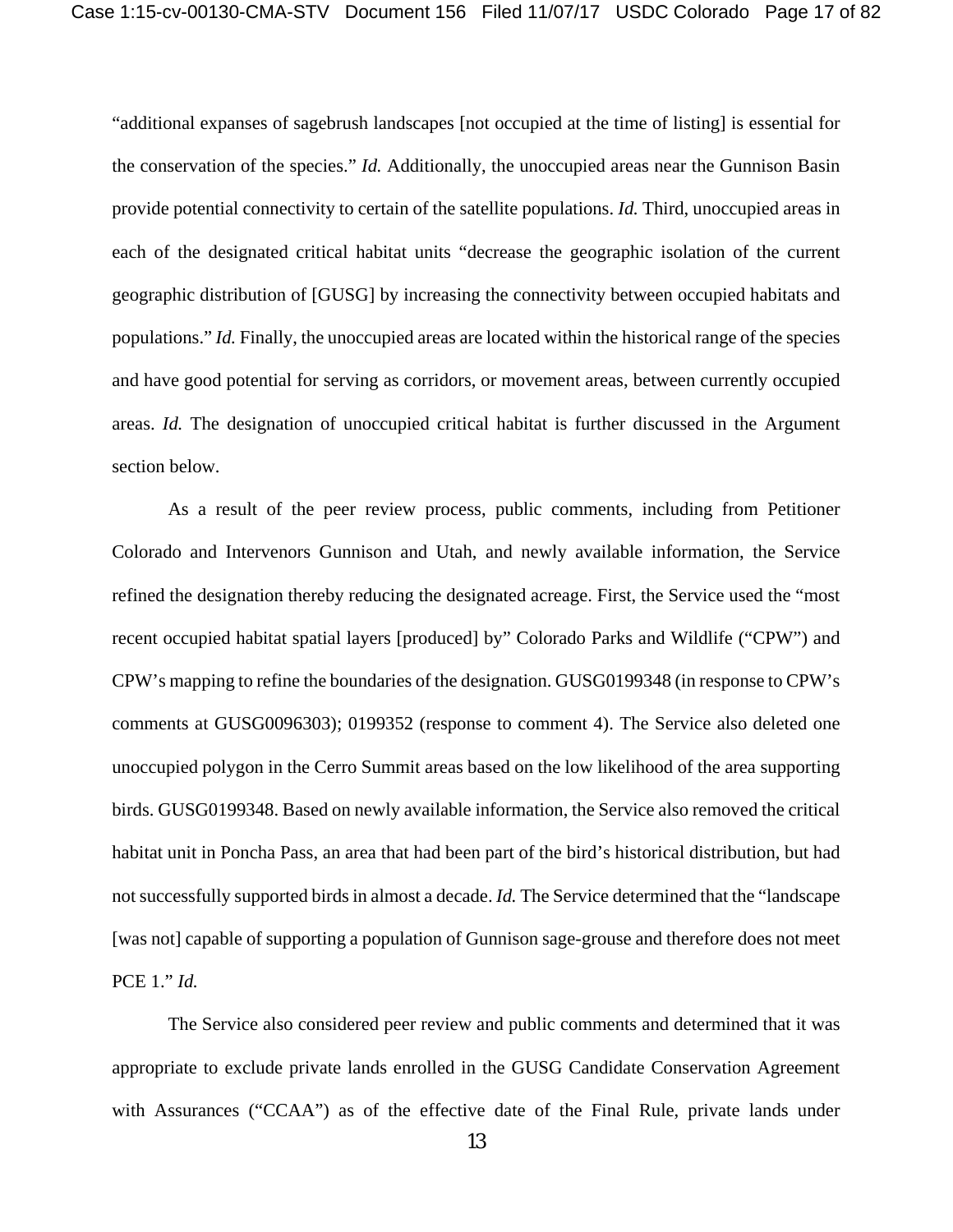permanent conservation easement as of August 28, 2013, and private land owned by the Ute Mountain Ute Tribe under restricted fee status that is subject to a species conservation plan as of the effective date of the Final Rule. *Id.*; *see also* GUSG73481 (Gunnison County Stockgrowers Association requesting that the Service exclude "all lands covered by the CCAA"). The exclusions reduced the designation by 191,457 acres. *See* GUSG0199349 (comparing designated habitat without exclusions and with exclusions). The Service also modified the designation around the City of Gunnison to leave out areas of medium-to high-intensity development, airport runways, and golf courses. GUSG0199348. In all areas, lands covered by buildings, pavement, and other manmade structures, as of the effective date of the Final Rule, are not included in the designation even if they occur inside the boundaries of a critical habitat unit because those lands "lack physical and biological features essential to the conservation of the" GUSG. *Id*.

To meet its duty to "consider" the economic impacts of designation, the Service prepared a draft economic analysis, which it made available to the public for comment on September 19, 2013. 78 Fed. Reg. 57,604. The Service incorporated the comments received into the final economic analysis, which was finalized concurrently with the final designation. GUSG0199347. The economic analysis is discussed in more detail in the Argument section below.

#### **2. Procedural Background on the Final Critical Habitat Rule**

The Service published a proposed rule to designate critical habitat for the GUSG on January 11, 2013. GUSG0199347. The proposed critical habitat rule (as well as the proposed listing rule) was evaluated by five peer reviewers with scientific expertise on sage-grouse biology and conservation who were asked to review the Service's technical assumptions, analysis, and use of the best available science. *See id*; GUSG0072271 (Young); 0074415 (Messmer); 0076614 (Holloran); 0076770 (Phillips); 0078390 (Aldridge). Two peer reviewers affirmatively supported the designation. *See* GUSG0072271 (Young); 0078390 (Aldridge). A scientist from Western State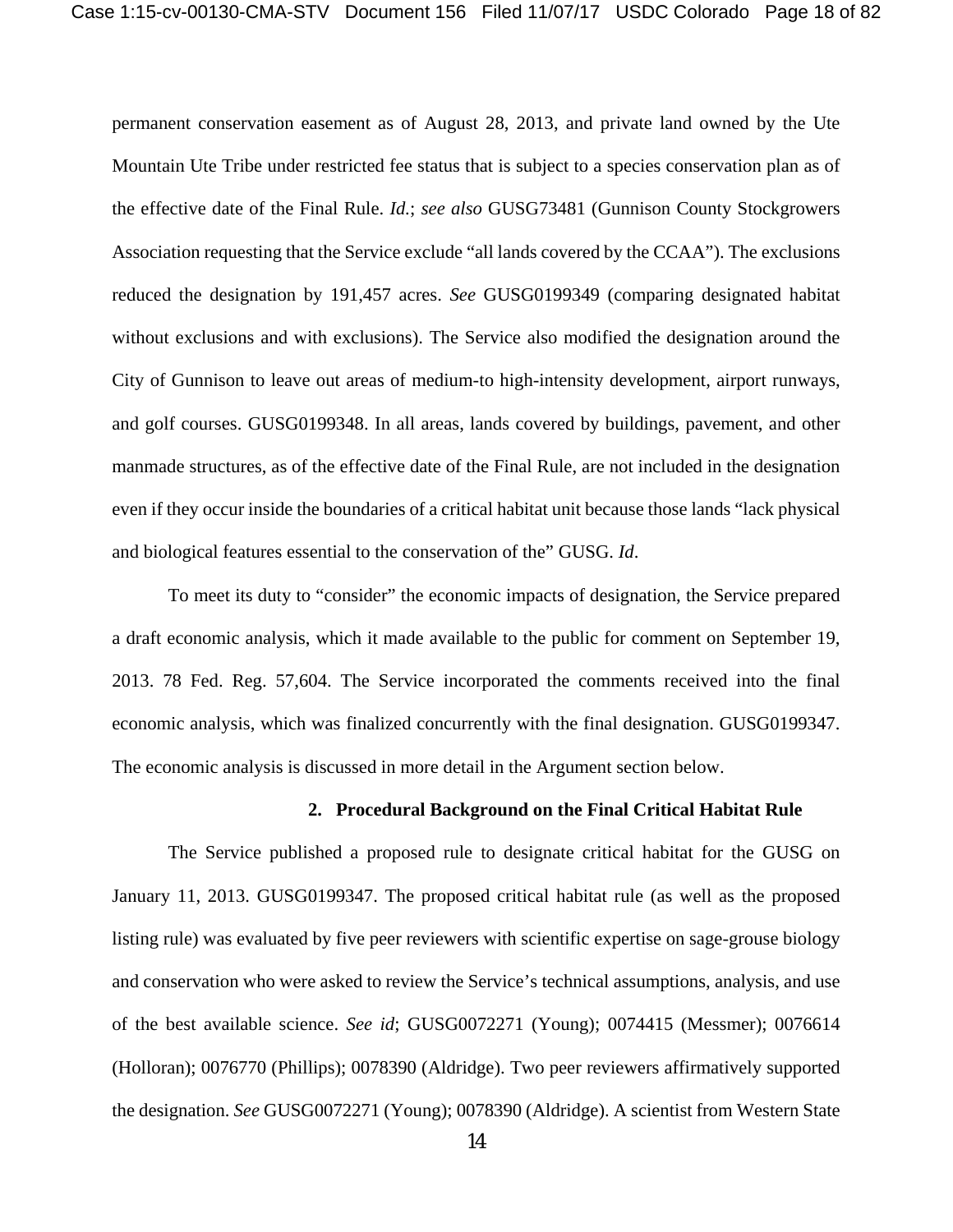Colorado University concluded that "[t]hroughout the relevant sections, conclusions are logical, well supported, and conservative," and the determination included "careful analysis." GUSG0072272. A U.S. Geological Survey scientist concluded that, in both rules the Service "thoroughly considered the available scientific information to help inform those decisions." GUSG0078390. Two peer reviewers, including the reviewer from Petitioner Colorado agency CPW, were generally in opposition to both proposed rules. GUSG0199347; 0076770 (Phillips).

The Service also made both proposed rules available for public comment for 60 days and then extended the period by an additional 21 days. GUSG0199347-48. The public was then given yet another opportunity to provide comment or additional information in July 2013. GUSG0199348. When the draft economic analysis was made available, the Service reopened the comment period twice and held three public hearings. *Id*.; *see also* 78 Fed. Reg. 65,936 (Nov. 4, 2013). "All substantive information received during all public comment periods related to the critical habitat designation, economic analysis, and environmental assessment [were] incorporated directly into the final versions of those documents," or were addressed in the Final Critical Habitat Rule. GUSG0199348.

#### **STANDARD OF REVIEW**

Judicial review of agency determinations under the ESA is governed by the "arbitrary or capricious" standard set forth in the Administrative Procedure Act, 5 U.S.C. § 706(2)(A). *Forest Guardians v. Babbitt*, 174 F.3d 1178, 1186 (10th Cir. 1999). The Tenth Circuit has stated that such review is "highly deferential." *Citizens' Comm. to Save Our Canyons v. Krueger*, 513 F.3d 1169, 1176 (10th Cir. 2008) (citation omitted). This Court's only role is to determine whether "the decision was based on a consideration of the relevant factors and whether there has been a clear error of judgment." *Citizens to Pres. Overton Park v. Volpe*, 401 U.S. 402, 416 (1971); *Citizens' Comm.*, 513 F.3d at 1176. "[T]he ultimate standard of review is a narrow one. The court is not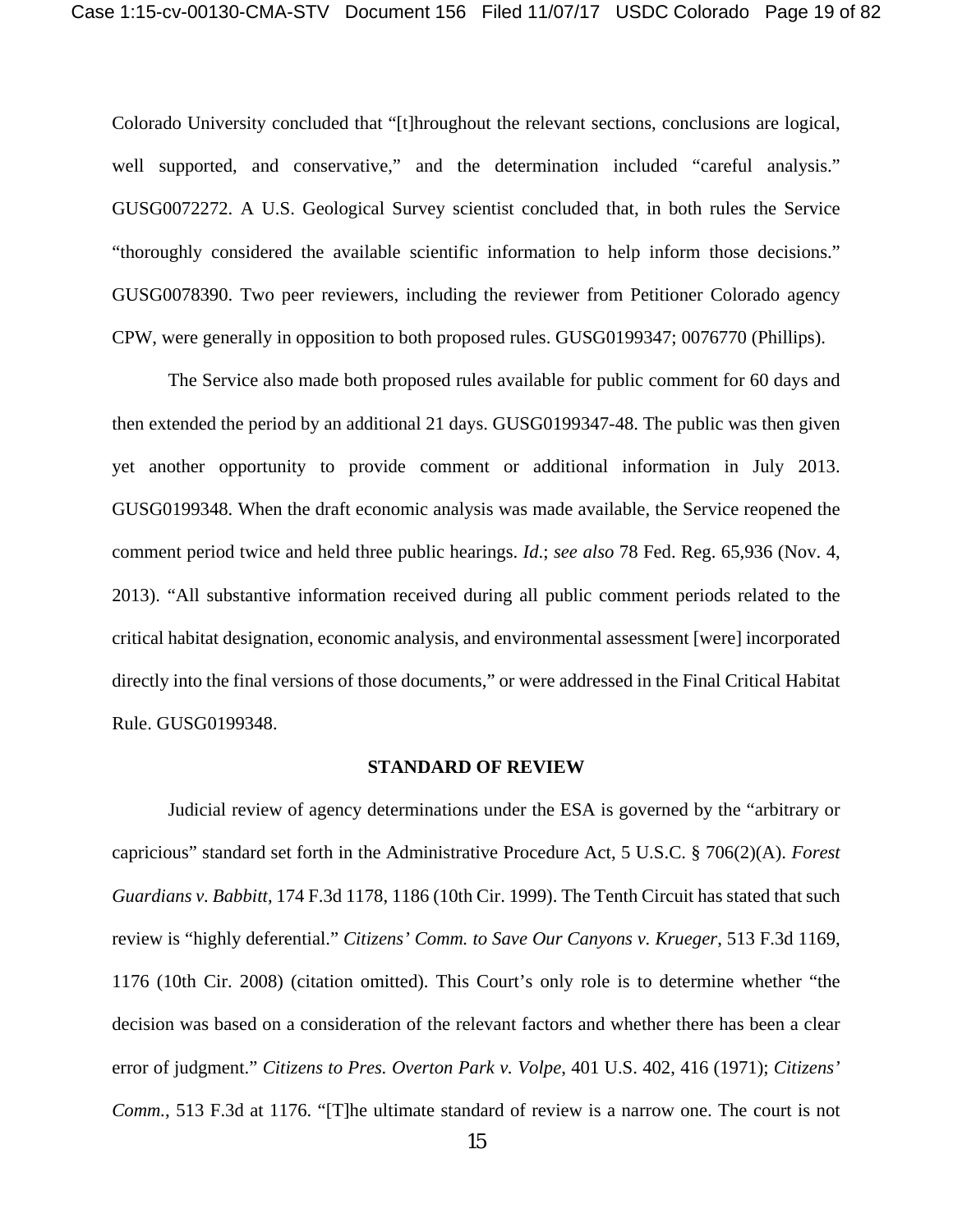empowered to substitute its judgment for that of the agency." *Overton* Park, 401 U.S. at 416; *see also Colo. Wild. v. U.S. Forest Serv.*, 435 F.3d 1204, 1213-14 (10th Cir. 2006) ("It is not [the court's] duty, however, to substitute [its] judgment for that of the agency's on matters within its expertise.") (citation omitted). Hence, an agency's decision under the ESA is presumed to be valid in the first instance and should be upheld even if the Court might have decided the issue differently. *Overton Park*, 401 U.S. at 415-16. An agency is not required to have furnished "detailed reasons" for its decision," so long as the Court is not required to "speculate" as to its basis. *Lodi Truck Serv. v. United States*, 706 F.2d 898, 901 (9th Cir. 1983). This Court must uphold an agency's decision if its path may "reasonably be discerned." *Bowman Transp. v. Ark.-Best Freight Sys*., 419 U.S. 281, 286 (1974) (citation omitted).

#### **ARGUMENT**

## **I. The Service's Listing Decision Was Reasonable and Supported by the Record, and the Petitioners Have Failed to Show Otherwise**

Dissatisfied with the Service's determination, Colorado and Gunnison attempt to impugn the Service's robust and lengthy analysis. Colorado asserts numerous science-based claims, *see* ECF No. 143 (Colo. Br.), while Gunnison advances several procedural claims, *see* ECF No. 147 (Gunn. Br.). As explained below, none of the arguments have any merit.

In January 2013, the Service issued a proposed rule to list the species as endangered. GUSG0069985 (Proposed Listing Rule, 78 Fed. Reg. 2,486 (Jan. 11, 2013)). Based on its review of the species' status under the five ESA statutory factors, the Service determined that the species was currently at risk throughout its range due principally to habitat loss, degradation, and fragmentation caused by residential, exurban and commercial development, and associated infrastructure, such as roads and powerlines. GUSG0070034. The Service further found that the small size of the six satellite populations put them at risk of inbreeding depression and that all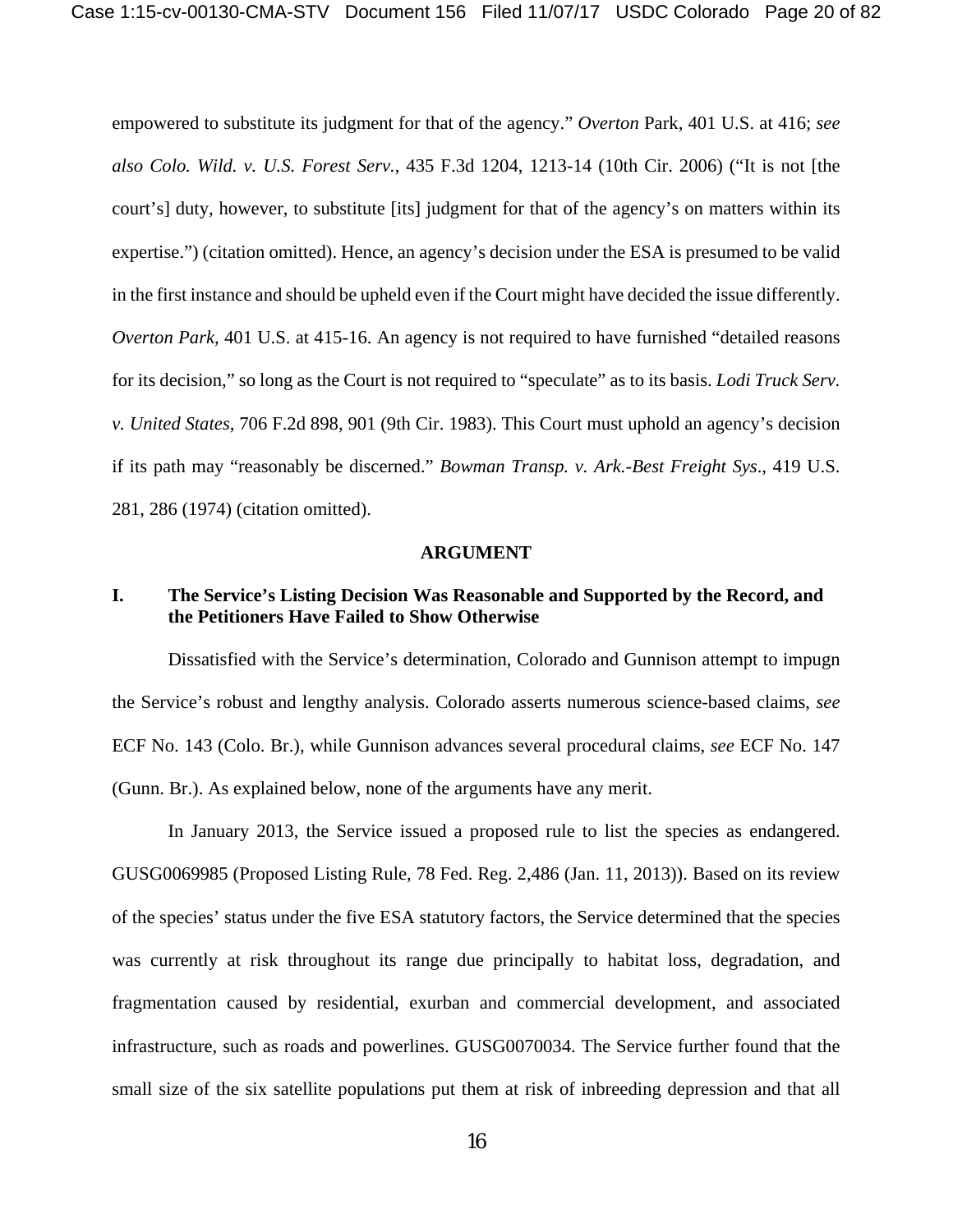seven populations might be losing their adaptive potential. *Id.* Other threats to the species identified by the Service included predation, improper grazing management, and a lack of adequate regulatory mechanisms to protect the species and its habitat. *Id.* Based on the information available to it at that time, the Service viewed these threats as imminent and high in severity. Due to the perceived immediacy and high severity of these threats, combined with the cumulative impacts from other current and increasing threats such as climate change, invasive plants, drought, and disease, the Service initially concluded that the Gunnison sage-grouse was in danger of extinction and therefore met the definition of an "endangered species" and submitted, for public comment, its proposed determination to list the species as endangered. *Id*.; GUSG0069985.

After considering public comment on the proposed rule – generated from four public comment periods that spanned over a hundred days, three public hearings, and five peer reviewers – the Service issued a final rule on November 14, 2014 listing the Gunnison sage-grouse as threatened, rather than endangered as it had proposed. GUSG0199399. The Service decided that the species was not *presently* endangered as a result of its reevaluation of the principal threat it had relied upon in the proposed rule, the impact of current residential development on the species and its habitat, especially in the critical Gunnison Basin population area. Based on this reevaluation, the Service concluded that current residential development was a lower-magnitude threat to the Gunnison Basin population than it had previously thought and that, as a result, this threat was not causing the rangewide population to be in danger of extinction. GUSG0199510-11. The Service further concluded that the other factors identified as threats in the proposed listing rule, while still current threats, did not support a finding that the species was *currently* in danger of extinction.

However, the Service determined that the species warranted listing as threatened because it was likely to become in danger of extinction in the foreseeable future throughout all of its range. GUSG0199511-13. In making this determination, the Service defined the foreseeable future as 40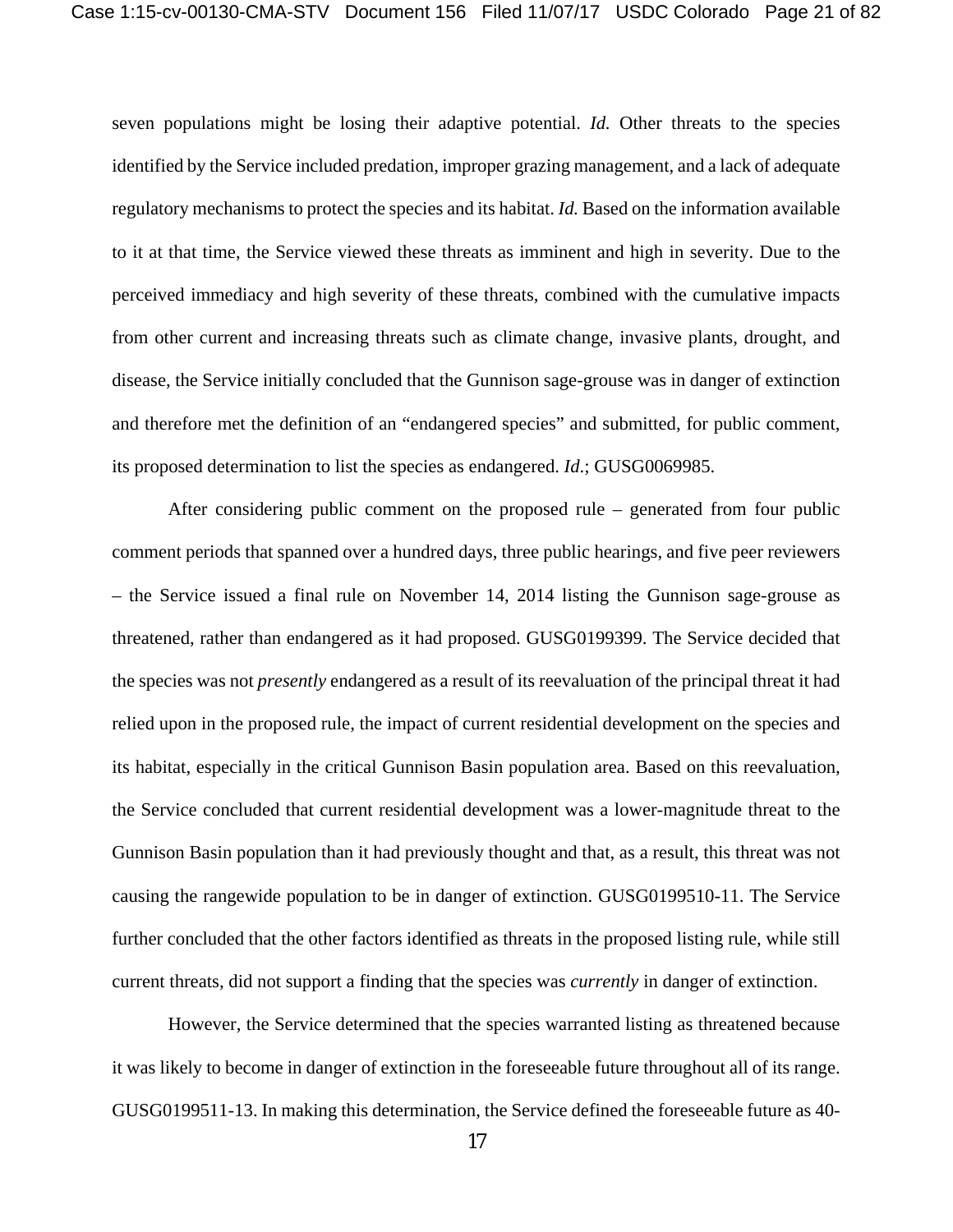60 years, *see* GUSG0199511-12, and noted, as it had in the proposed rule, that current threats to the species are anticipated to increase over time throughout the species' range. GUSG0199512. These risks included the threat of habitat loss due to human disturbance and associated infrastructure and the likelihood that one or more of the satellite populations would be extirpated during this period, thus reducing the species' ability to survive catastrophic events in the other remaining populations. *Id.* Other threats that the Service found placed the species in danger of extinction in the foreseeable future included climate change and its future effects, such as increased drought and greater exposure of the species to disease. *Id.* The Service next considered in its determination ongoing conservation efforts and existing regulatory mechanisms and found that, while these efforts were a positive step towards conserving the species, they were not currently adequate to offset the full scope of current threats to the species or prevent the increase in threats that caused the Service to find that the species was likely to become in danger of extinction in the foreseeable future. GUSG0199512-13. The Service therefore determined that the species was threatened. *See* 16 U.S.C. § 1532(20) (a "threatened species" is "any species which is *likely to become* an endangered species within the foreseeable future throughout all or a significant portion of its range") (emphasis added). The Service's decision was reasonable, is supported by a record of more than 200,000 pages, and should be upheld.

## **a. Colorado's science-based claims have not demonstrated the Service's listing determination to be unreasonable**

Colorado's premise in attacking the Service's scientific analyses and its ultimate listing determination is that, while the current and future threats to the grouse are valid for the six satellite populations, those threats are not a concern for the Gunnison Basin population and that the Gunnison Basin population is large, stable, and sufficient, in itself, to secure the species for the foreseeable future. Colo. Br. at 12-14. But, as explained above and in more detail below, the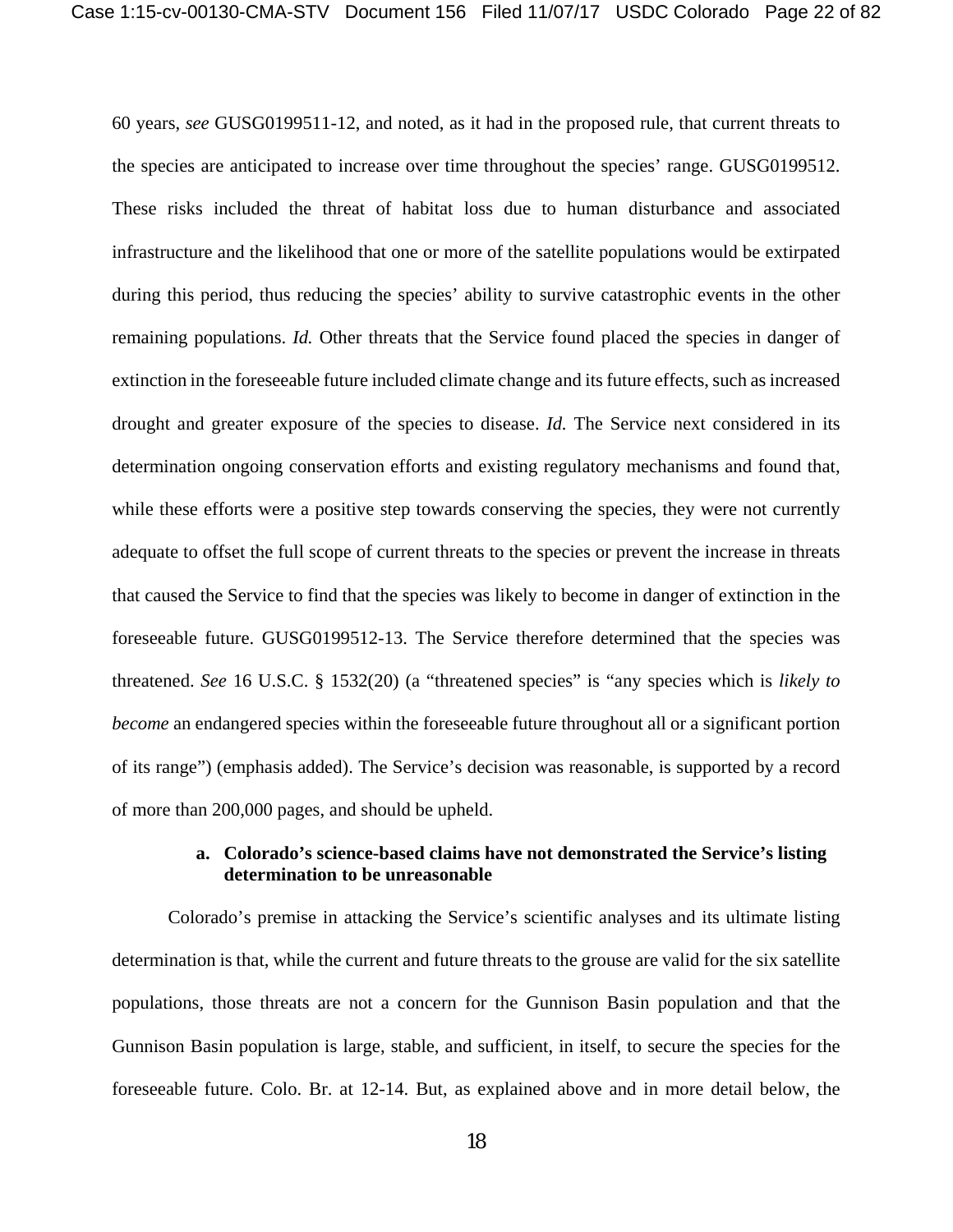Service concluded that the science did not support such a determination. Although this particular population was larger and relatively stable at the time of decision-making, the best available science indicated that it (along with the six satellite populations) faced significant current and future threats that, individually and cumulatively, made it likely that the Gunnison sage-grouse would become an endangered species within the next 40-60 years. GUSG0199510-13. Because of these future cumulative threats facing all seven populations, the Gunnison Basin population alone was not sufficient for the species' long-term survival. The Service's science-based analyses and conclusions in the grouse listing determination are reasonable and entitled to the highest deference.

## **i. The Service's interpretation of the best available science receives the highest deference**

As the expert wildlife agency, the Service's scientific determinations are entitled to a high level of deference. The Supreme Court has stated that a "reviewing court must remember that [the agency] is making predictions, within its area of special expertise, at the frontiers of science. When examining this kind of scientific determination, as opposed to simple findings of fact, a reviewing court must generally be at its most deferential." *Balt. Gas & Elec. Co. v. Nat. Res. Def. Council*, 462 U.S. 87, 103 (1983). In *Citizens for Alternatives to Radioactive Dumping v. U.S. Department of Energy*, the Tenth Circuit described the deference owed an agency as "especially strong where the challenged decision [] involve[s] technical or scientific matters within the agency's area of expertise." 485 F.3d 1091, 1098 (10th Cir. 2007) (citation omitted); *see also Custer Cty. Action Ass'n v. Garvey*, 256 F.3d 1024, 1036 (10th Cir. 2001) ("We cannot displace the agencies' choice between two conflicting views, even if we would have made a different choice had the matter been before us de novo.") (citation omitted). The Ninth Circuit, in *San Luis & Delta-Mendota Water Authority v. Jewell*, similarly explained:

Although our inquiry must be thorough, the standard of review is highly deferential; the agency's decision is "entitled to a presumption of regularity," and we may not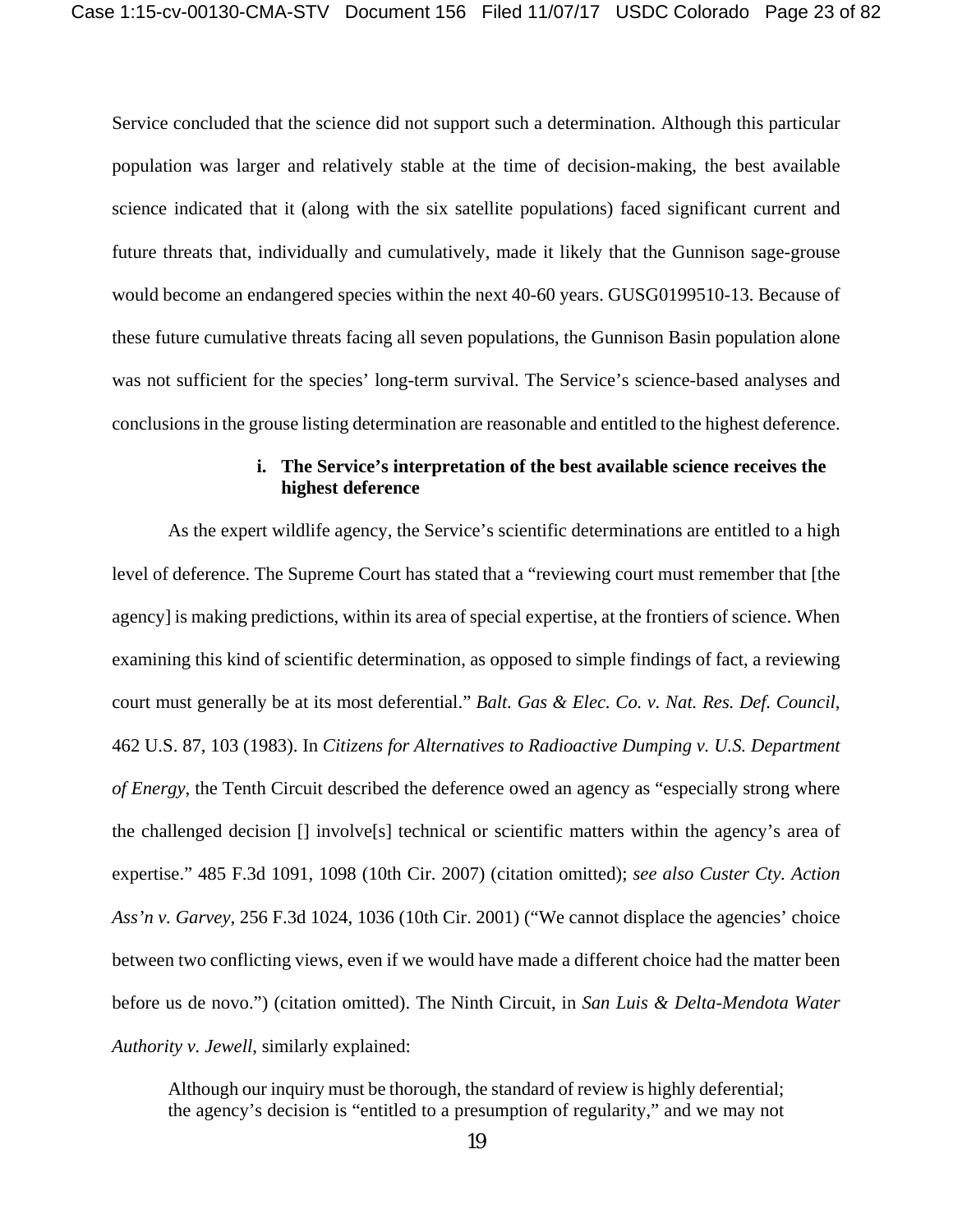substitute our judgment for that of the agency … Where the agency has relied on "relevant evidence [that] a reasonable mind might accept as adequate to support a conclusion," its decision is supported by "substantial evidence"… Even "[i]f the evidence is susceptible of more than one rational interpretation, [the court] must uphold [the agency's] findings."

747 F.3d 581, 601 (9th Cir. 2014) (citations omitted). Here, the Service conducted thorough and reasonable analyses of the best available science and its conclusions therefore should be given the highest deference. Accordingly, Colorado's repeated demands that the Court substitute its judgment for that of the Service are improper and should be rejected.

## **ii. The satellite populations are essential to the Gunnison sage-grouse's long-term survival**

The premise of Colorado's lawsuit mistakenly discounts the importance of the six satellite populations in the grouse's long-term survival and conservation. Colo. Br. at 14-15 (insisting the Gunnison Basin population is sufficient to secure the species for the foreseeable future); Colo. Br. at 39 ("Maintaining and even increasing the size of the satellite populations . . . [is not] necessary for the long-term survival of the species."). Furthermore, as explained below, this position is far different from the non-litigating one previously taken by Colorado's biologists. In essence, Colorado's present litigating position is now the following: with a species already constricted within 8- to 10% of its historical range (presently 940,000 acres of approximately 13,680,590 historical acres), the additional loss of (1) the satellite habitats (approximately 37% of the species' remaining range or 358,894 acres), GUSG0199403, (2) the individual satellite grouse occupying those habitats (approximately 16% of the species' remaining population or approximately 727 birds), GUSG0199405, and (3) the genetic reservoir present in the satellite populations (approximately 24% of the remaining gene pool), GUSG0199497, is of no concern for long-term grouse survival. According to Colorado, the long-term survival of the species is accomplished by the Gunnison Basin population alone (approximately 4% of the historical range or 592,167 acres).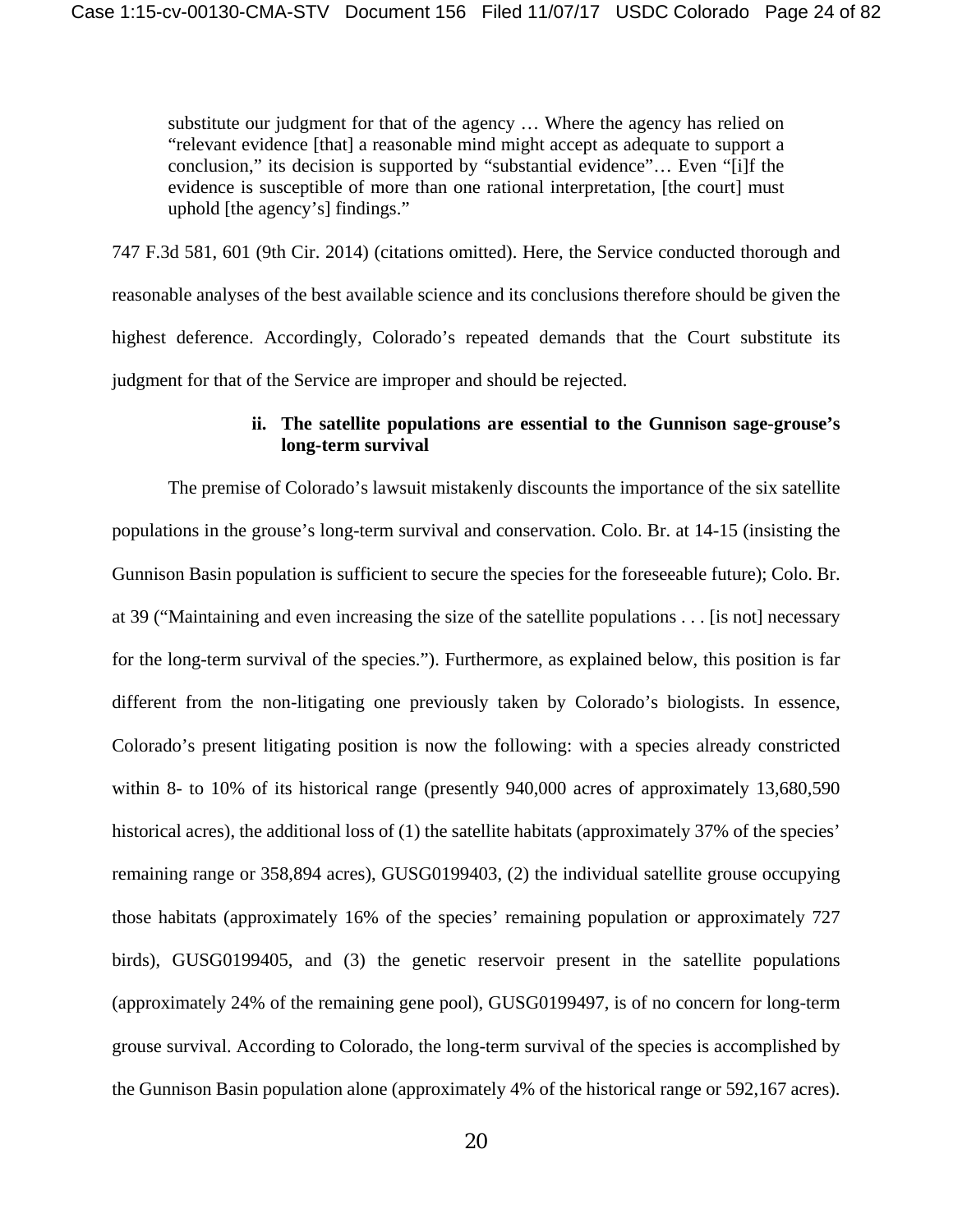With the species' current rangewide status, however, not only is Colorado's premise flawed, but the best available science indicates that it is simply a reckless and ill-advised gamble.

As explained above and in the Final Listing Rule, because of the current and future threats facing *all* grouse populations, including the Gunnison Basin population, population redundancy (a species' ability to compensate for significant loss of population numbers across the species' range such that the loss of a single population has little or no lasting effect on the structure and functioning of the species as a whole) is vital to the long-term survival of the grouse; the satellite populations help provide that redundancy. GUSG0199497; GUSG0199503; *see also* GUSG0011590 (ranking most of the satellite populations as "high" conservation importance). The satellite populations increase species abundance rangewide, increase the range of environmental variability (more variability in topography, precipitation, elevation, and temperature), minimize the threat of catastrophic events (drought, fire, disease, etc.) affecting the species as a whole since the populations are widely distributed across a varied landscape and some populations are isolated from others, and provide additional genetic diversity not found in the Gunnison Basin increasing the species' ability to adapt to a changing environment. GUSG0199503. Even Colorado's biologists, prior to this litigation, acknowledged in the 2005 Rangewide Conservation Plan ("RCP") (a plan developed in party by Colorado Parks and Wildlife) that the six satellite populations are crucial for the species' long-term conservation:

though the smaller GUSG [satellite] populations have a relatively high probability of extinction, they are vital to the long-term success of GUSG. Multiple populations across a broad geographic area provide insurance against a catastrophic event threatening the entire species. In addition, the aggregate number of individuals across all populations increases the probability of demographic persistence and preservation of overall genetic diversity by providing an important genetic reservoir.

GUSG0011466; *see also* GUSG0011447 (Colorado acknowledging in 2013 that all populations (except Poncha Pass) ranked "high or very high" in conservation importance); GUSG0011590.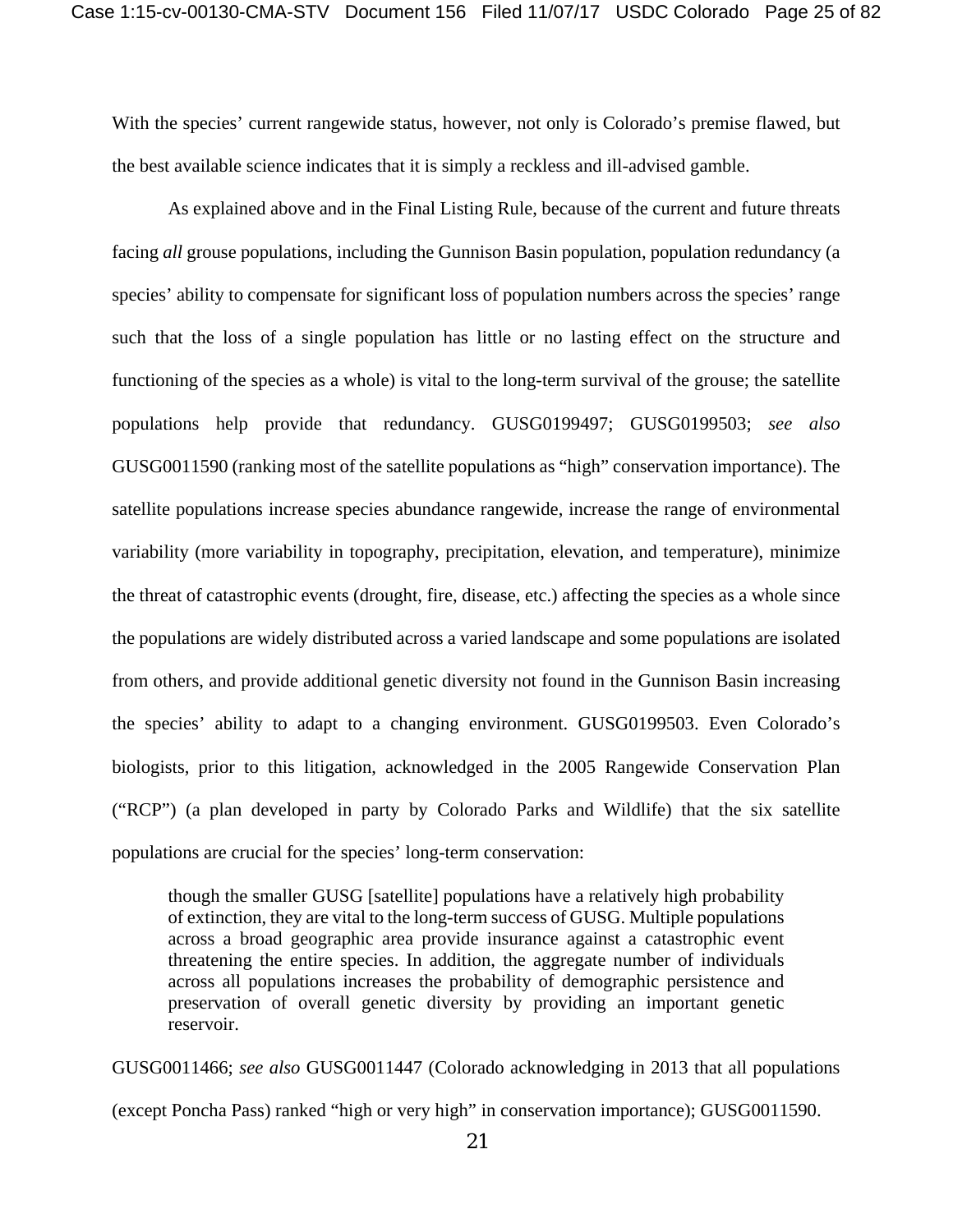To be clear, as repeated numerous times throughout the Final Listing Rule, the Service did not deny the Gunnison Basin population's relative stability at the time of decision-making. But, given the downward trend of the satellite population numbers and the best available science on the current and future threats facing *all* of the subpopulations of the grouse, it is simply not true, as Colorado suggests, that the potential loss of the habitat, birds, and genetic pools in the six satellite populations was not a concern for the species' long-term survival. *See, e.g.*, GUSG0199497 ("[C]ollectively it is reasonable to assume that 24 percent of the genetic diversity is important to the future rangewide survival and adaptability of the species. Some of the genetic makeup contained within the satellite populations . . . may be critical to maintaining adaptability in the face of issues such as climate change or other environmental change."). As even Colorado acknowledged prior to litigation, the satellite populations are vital to the long-term success of the grouse. The Service's scientific determination on this issue is thorough, reasonable, and supported by the record. The premise of Colorado's entire case therefore, is fatally flawed.

## **iii. The Gunnison sage-grouse is likely to become endangered within the foreseeable future**

The scope of Colorado's remaining arguments similarly focus solely on the Service's analysis with respect to the Gunnison Basin population. As explained above, Colorado's myopic scope is misplaced. Given the current and future threats facing *all* populations, the satellite populations are required to provide sufficient redundancy and, therefore, are crucial to the species' long-term survival and conservation. Any threats analysis specific to the Gunnison Basin population must be viewed in context with the overall rangewide threats facing all seven populations. Each of Colorado's 12 remaining arguments are addressed below in turn.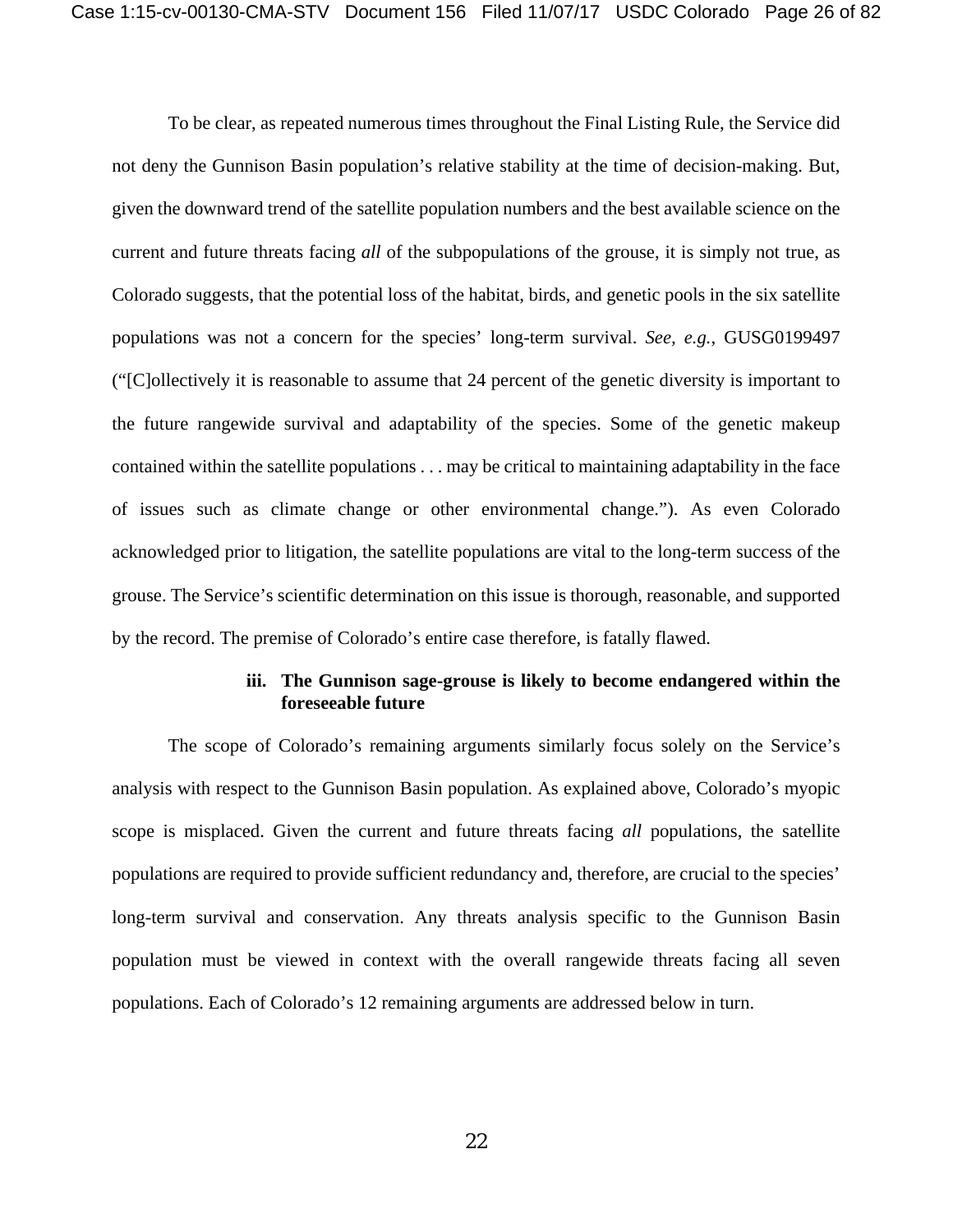#### **1. Habitat loss due to human disturbance is a threat (Factor A)**

Colorado attacks the Service's conclusion that habitat loss due to human disturbance in the Gunnison Basin is an "increasing threat in the future." Colo. Br. at 15-17. More specifically, Colorado claims that this conclusion is arbitrary because most of the occupied habitat in the Gunnison Basin has substantial protections from further development (due to conservation easements, conservation agreements, and State/Federal ownership), most development is expected to occur outside of sage-grouse habitat, and only a small amount of Tier 1 habitat is located on developable land. Colorado's argument is without merit.

Data indicated that future human development in the Gunnison Basin was likely to occur in occupied grouse habitat. GUSG0199443-44. Approximately 23.3% of total occupied habitat in the Gunnison Basin (about 137,975 of 592,168 acres) were private lands not currently under a conservation easement and therefore, were at higher risk of development. GUSG0199445. And approximately half of the occupied habitat at risk was high-priority habitat (Tier 1). GUSG0199445. Furthermore, this threat only intensified when taking account of other threats of habitat loss on private and public lands due to drought and fire which conservation easements, conservation agreements, and State/Federal ownership cannot prevent. With a habitat-dependent species already reduced to 8- to 10% of its historical range, the future loss of an additional 137,975 acres of occupied habitat in the Gunnison Basin would be substantial, and even more so when combined with the likely loss of occupied habitat due to extirpation in one or more of the satellite populations and the loss of habitat across the range due to drought and fire. Contrary to Colorado's assertion, the Service's conclusion with respect to the future threat of habitat loss from human disturbance in the Gunnison Basin – especially when viewed within the context of the Service's rangewide threats analysis – was reasonable and supported by the record.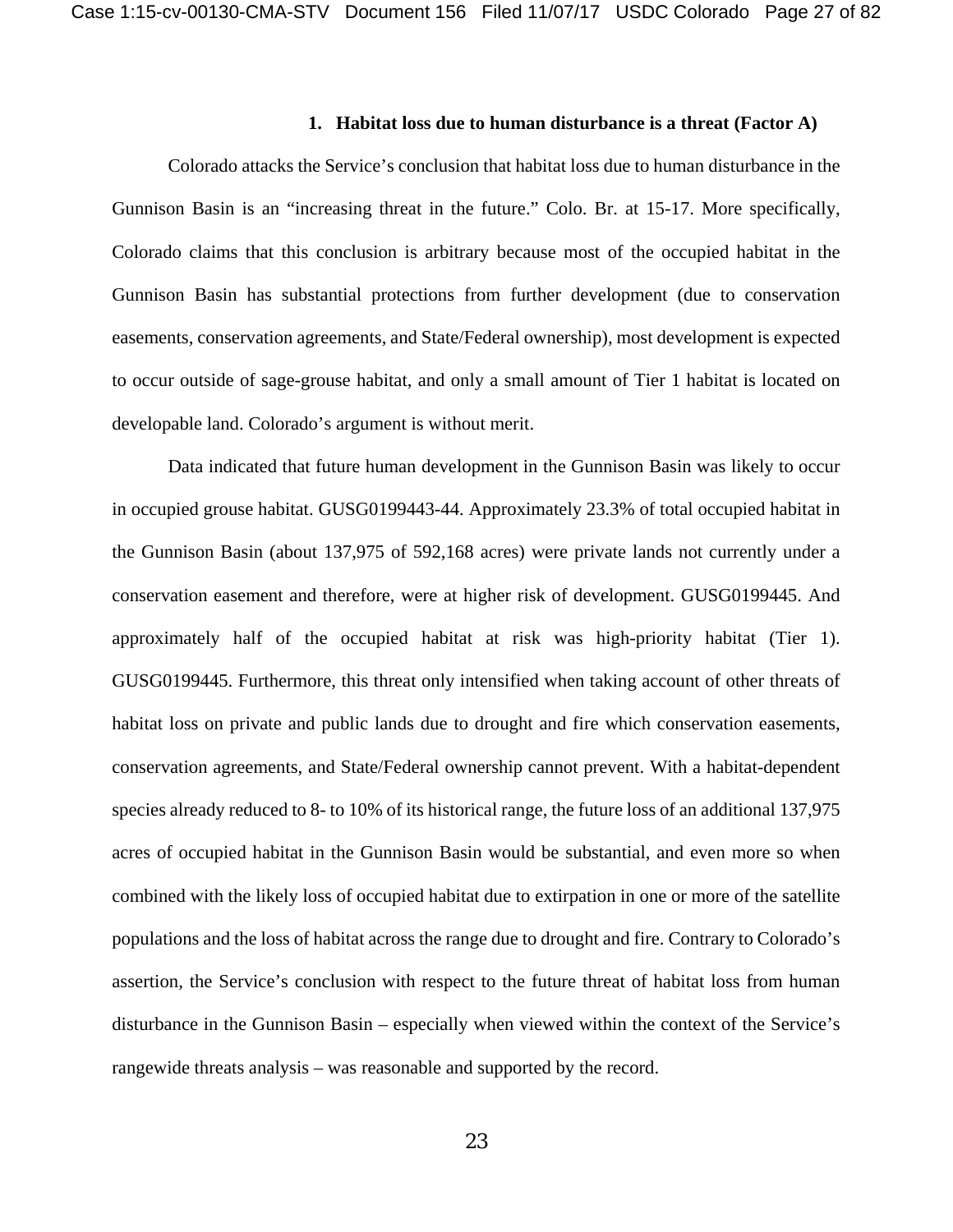#### **2. Climate change is an increasing future threat (Factor A)**

As Colorado points out, Colo. Br. at 17, some data seem to suggest that warmer temperatures and increased drought may not significantly affect generic, low-elevation sagebrush habitat in the Gunnison Basin. GUSG0025250-51. But that is certainly not the case with critical late brood-rearing habitat. GUSG0199462. In late-summer into fall, Gunnison sage-grouse broods require mesic or moist habitats (known as late brood-rearing habitat) that provide the necessary vegetation (nutrient-rich flowering forbs) and insects required for brood development and survival. GUSG0199462-63. Typically, in the spring and early summer after the annual snowmelt, all generic sagebrush habitats are relatively moist and provide the necessary early brood-rearing habitat. After the long summer months, however, the necessary moist, late brood-rearing habitats are limited and typically confined to mesic meadows, springs, seeps, and other riparian areas. Drought reduces the availability of these vital moist, late brood-rearing habitats which, in turn, lowers grouse population numbers. In fact, drought conditions from 1999 through 2003 were closely associated with reductions in the sizes of all Gunnison sage-grouse populations, including the Gunnison Basin. GUSG0199462-63; 0199505-07. With more severe and prolonged drought projected in the foreseeable future, even a relatively stable population like the Gunnison Basin population is vulnerable to significant adverse impacts that could push it toward the brink of extinction.

Colorado does not dispute the fact that warming temperatures in western Colorado will bring droughts that are more frequent, severe and, prolonged, *see* GUSG0199462. Instead, Colorado claims that the loss of late brood-rearing habitat due to drought is not a concern in the Gunnison Basin because of irrigated hay meadows, conservation easements, and other protections, located on private lands. Colo. Br. at 18. As an initial matter, private-land irrigation can be limited or even eliminated with severe and prolonged drought; protections like conservation easements on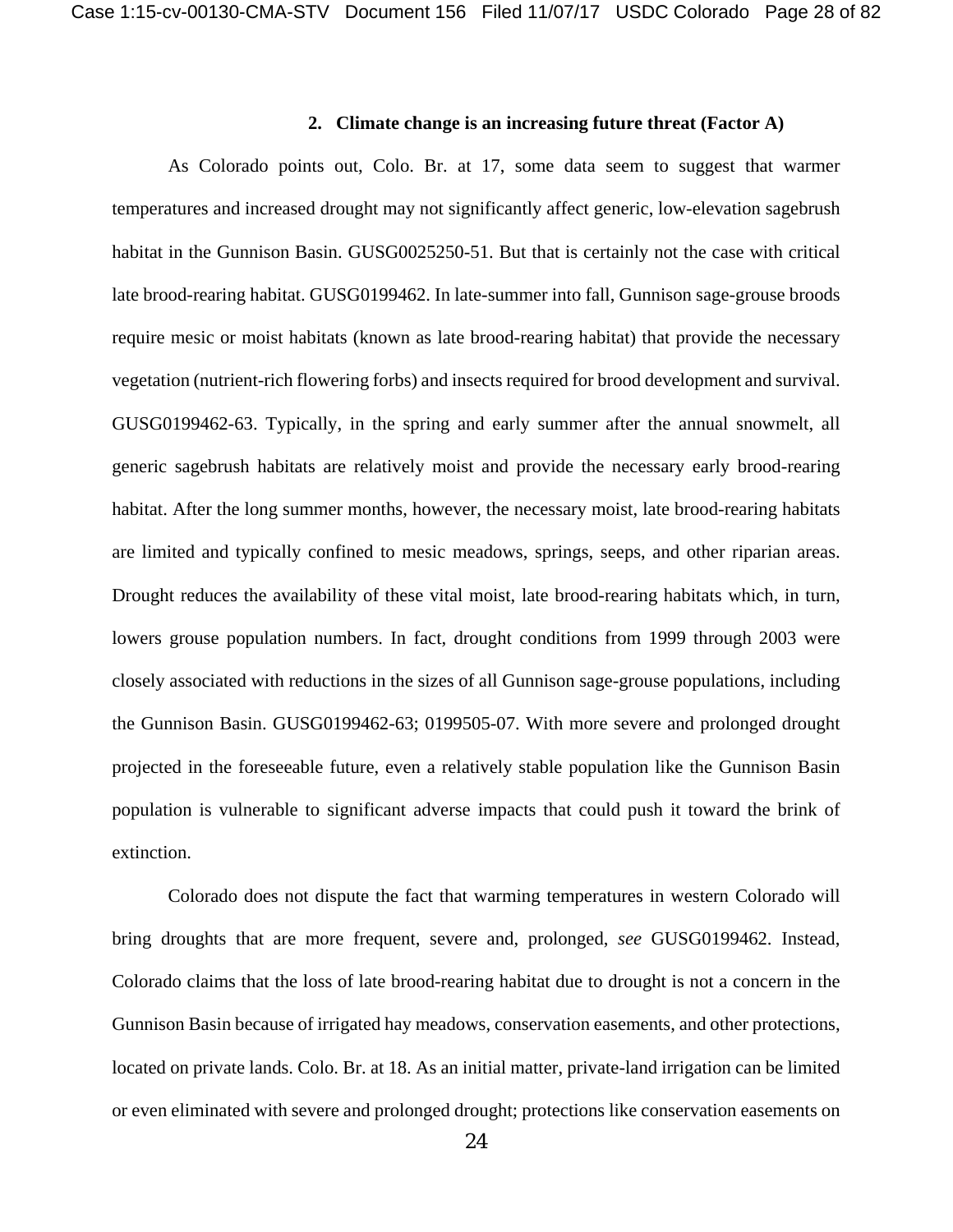private lands do not prevent droughts. Nor do these particular easements contain any affirmative obligations with respect to any water management measures related to drought or other shortages of water. GUSG0199475; GUSG0068160. In any event, even if water is available for irrigation, Colorado overstates the benefits of irrigated hay meadows. First, even if the grouse find these irrigated hay meadows, the usable amount of this type of habitat is significantly limited as the best available data suggests that grouse only use the first 50 meters (approximately) from the edge of the sagebrush. GUSG0005202; *see also* GUSG0005211 (noting that grouse use the first 35-50 feet of irrigated meadows but occasionally up to 165 feet); GUSG0077200. Second, and most importantly, the fact that late brood-rearing habitat (both mesic sagebrush and irrigated hay meadows) was located on private land in the Gunnison Basin did not prevent the loss of that habitat or the subsequent decline of grouse population numbers during severe drought conditions from 1999 through 2003. Colorado's argument regarding late brood-rearing habitat fails.

In sum, all rangewide grouse habitat and populations, regardless of habitat location and a particular population's size and stability, are vulnerable to drought. The best available science regarding climate change at the time of decision-making indicated that more frequent and more severe droughts were likely in the foreseeable future. The Service's scientific prediction that habitat loss across the range, including the Gunnison Basin, was an increasing threat due to climate change and drought is reasonable, supported by record evidence, and should be upheld. *See Alaska Oil, & Gas Ass'n v. Pritzker*, 840 F.3d 671, 679-80 (9th Cir. 2016) (deferring to the National Marine Fisheries Service's scientific conclusions regarding a threatened species' future loss of habitat due to climate change), *pets. for cert docketed*, Nos. 17-118 (2017), 17-133 (2017).

### **3. Severe, prolonged drought is an increasing threat (Factor E)**

Colorado next argues that "the record does not support the possibility of prolonged drought threatening the existence of the Gunnison Basin Population in the foreseeable future." Colo. Br. at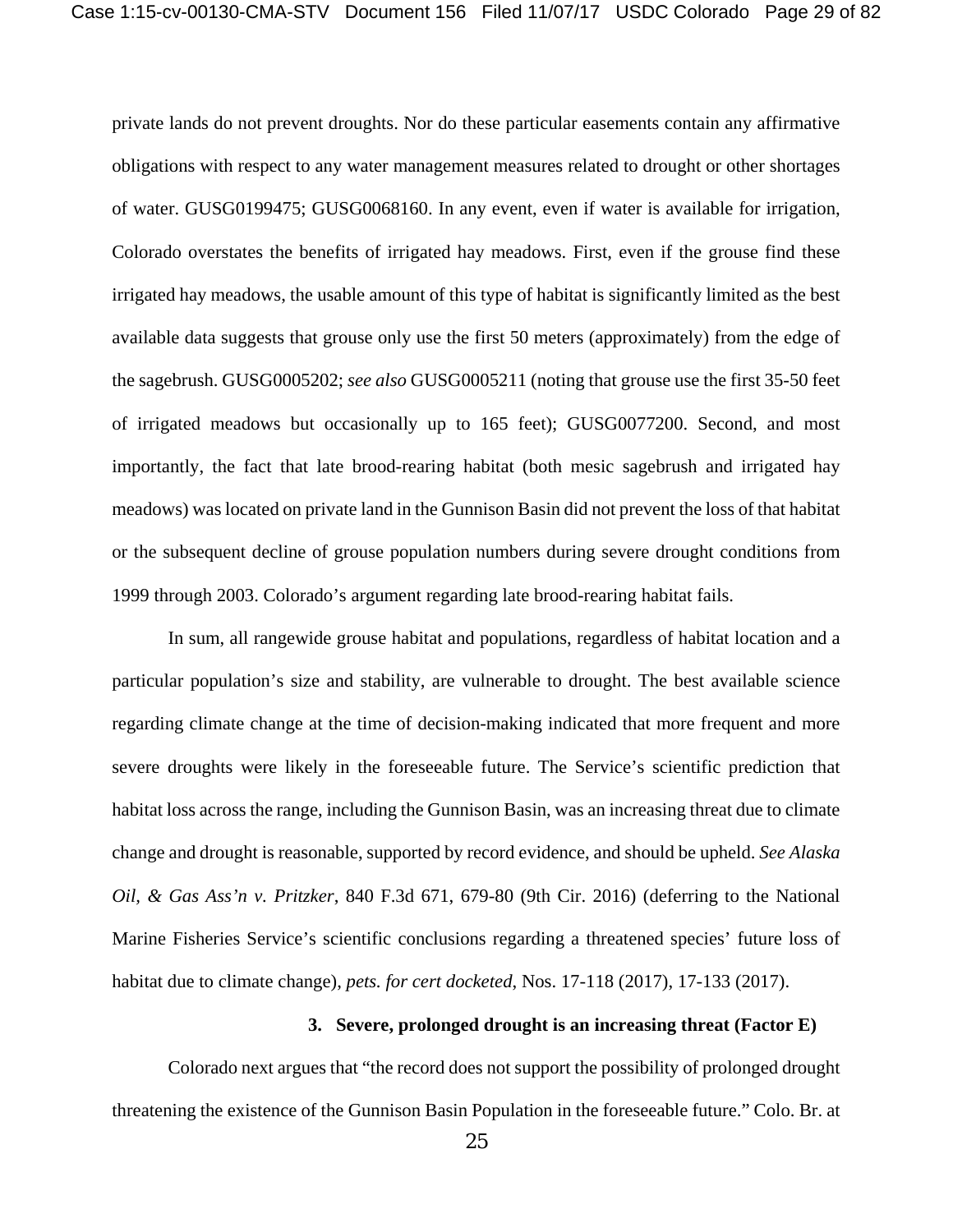20. Colorado's argument ignores the Service's full analysis, cherry picks data, and is ultimately without merit. As an initial matter, Colorado's litigating position on this issue is different from past positions taken by Colorado's biologists. GUSG0011472 (explaining that it may be prudent to maintain captive flocks (in zoos, for example) with diverse genetic makeup to bring the Gunnison Basin population back to adequate numbers and genetic health in the event of a catastrophic drought). In any event, as explained previously, it is undisputed that severe drought reduces grouse populations. GUSG0199505-06. In fact, severe drought caused defoliation and sagebrush mortality, loss of grass and forb understories, and a reduction of grouse numbers across the range between 1999 and 2003, including a 30% reduction in the Gunnison Basin population. GUSG0199505; *see also* GUSG0011289 (identifying drought as one of the most significant threats to the species). Now, while it is true that the larger Gunnison Basin population eventually rebounded to pre-drought numbers, most of the smaller satellite populations have not – and are not even close. GUSG0199405. For these reasons, even with the minimal beneficial effects of severe drought, GUSG0199505, the Service reasonably concluded that drought was a current and future rangewide threat to the Gunnison sage-grouse.

But even for the sake of argument, assuming as Colorado claims that the Gunnison Basin population is the only population the Service should be looking at for listing purposes, the Service still reasonably concluded that drought is a legitimate threat in the foreseeable future. As already explained, a severe but relatively short-term drought caused a 30% decline in the Gunnison Basin population between 1999 and 2003. GUSG0199505. When looking to the future, the best available data predicts rising temperatures in the next 50 years (which Colorado does not dispute) that is likely to bring with it more frequent, more severe, and more prolonged droughts. GUSG0199505; *see also* GUSG0011289 (identifying drought in the RCP as one of the most significant threats to the species). Based on all the data, more frequent, severe, and long-term droughts are likely to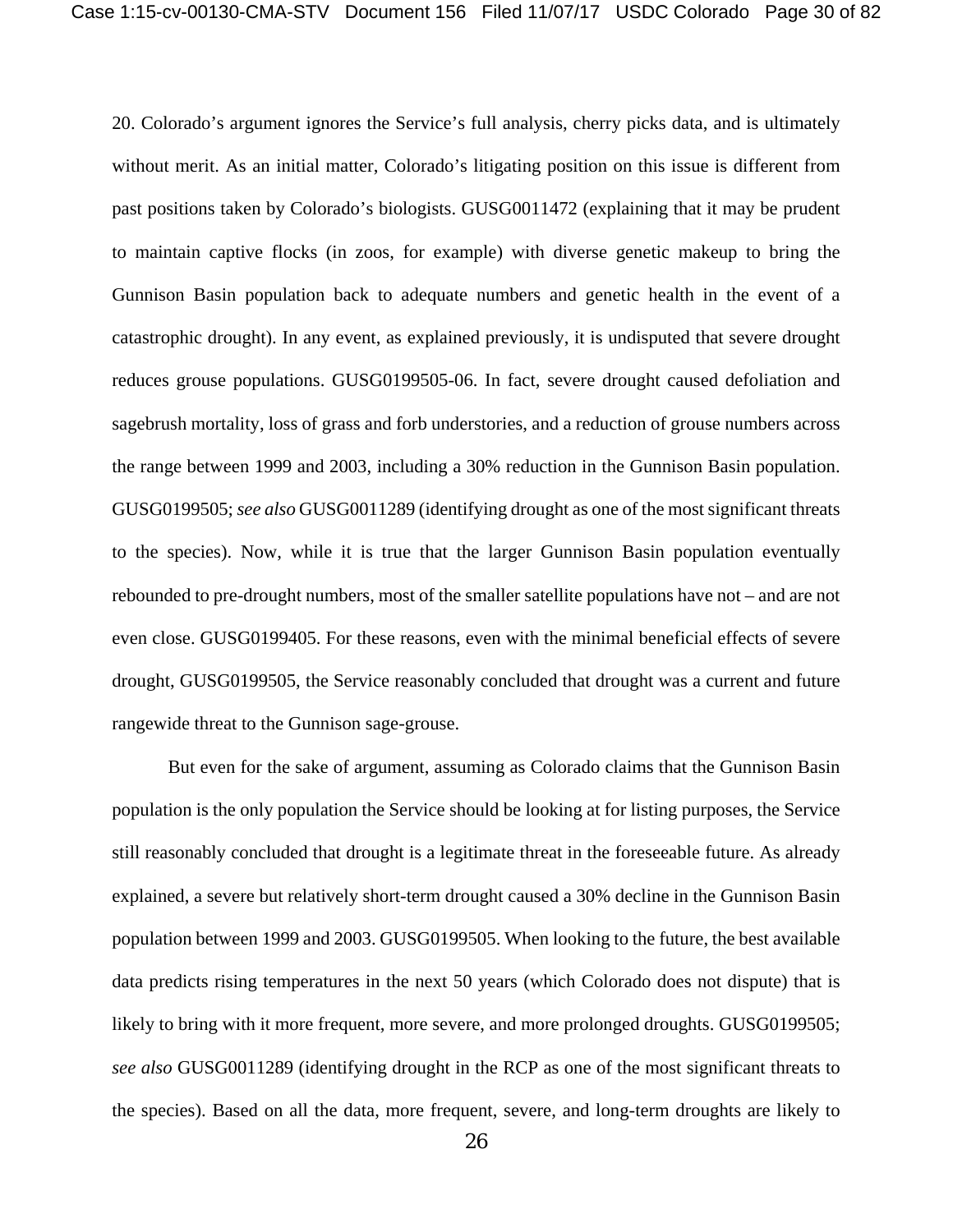reduce Gunnison Basin population numbers beyond the 30% reduction seen in 2003 and will likely afford the species less time for a population rebound before the next severe and long-term drought. Colorado's insistence that drought is not a future threat to the Gunnison Basin population is simply not supported by the evidence.

### **4. West Nile virus is an increasing future threat (Factor C)**

Colorado's criticism of the Service's West Nile virus analysis in the Gunnison Basin is without merit.<sup>[6](#page-30-0)</sup> Colo. Br. at 21-22. Currently, West Nile virus is a low-level threat in the higher elevations of the range, like the Gunnison Basin and Piñon Mesa populations, due to the cooler temperatures making it inhospitable for mosquitos carrying the West Nile virus. GUSG0199480- 81. As explained above and in the Final Listing Rule, climate change in the next 40-60 years is expected to bring warming temperature and more frequent severe and prolonged drought. GUSG0199462. Warming temperatures are likely to create more favorable conditions for mosquito vectors even at the higher elevations and the drought conditions will force the grouse toward the types of water sources where these mosquitoes thrive. GUSG0199480-81. Additionally, West Nile virus has already been documented across most of the Gunnison sage-grouse's range and, while no Gunnison sage-grouse deaths have been reported in the wild, the virus has proven deadly in greater sage-grouse in the wild, other gallinaceous game birds in the wild (*i.e*., pheasant, turkey, etc.), and a few captive Gunnison sage-grouse individuals. GUSG0199480; GUSG0199429. For these reasons, the Service reasonably determined West Nile virus to be a future threat.

 $\overline{a}$ 

<span id="page-30-0"></span><sup>6</sup> West Nile virus was one part of the Service's overall and comprehensive analysis on the general threat of disease.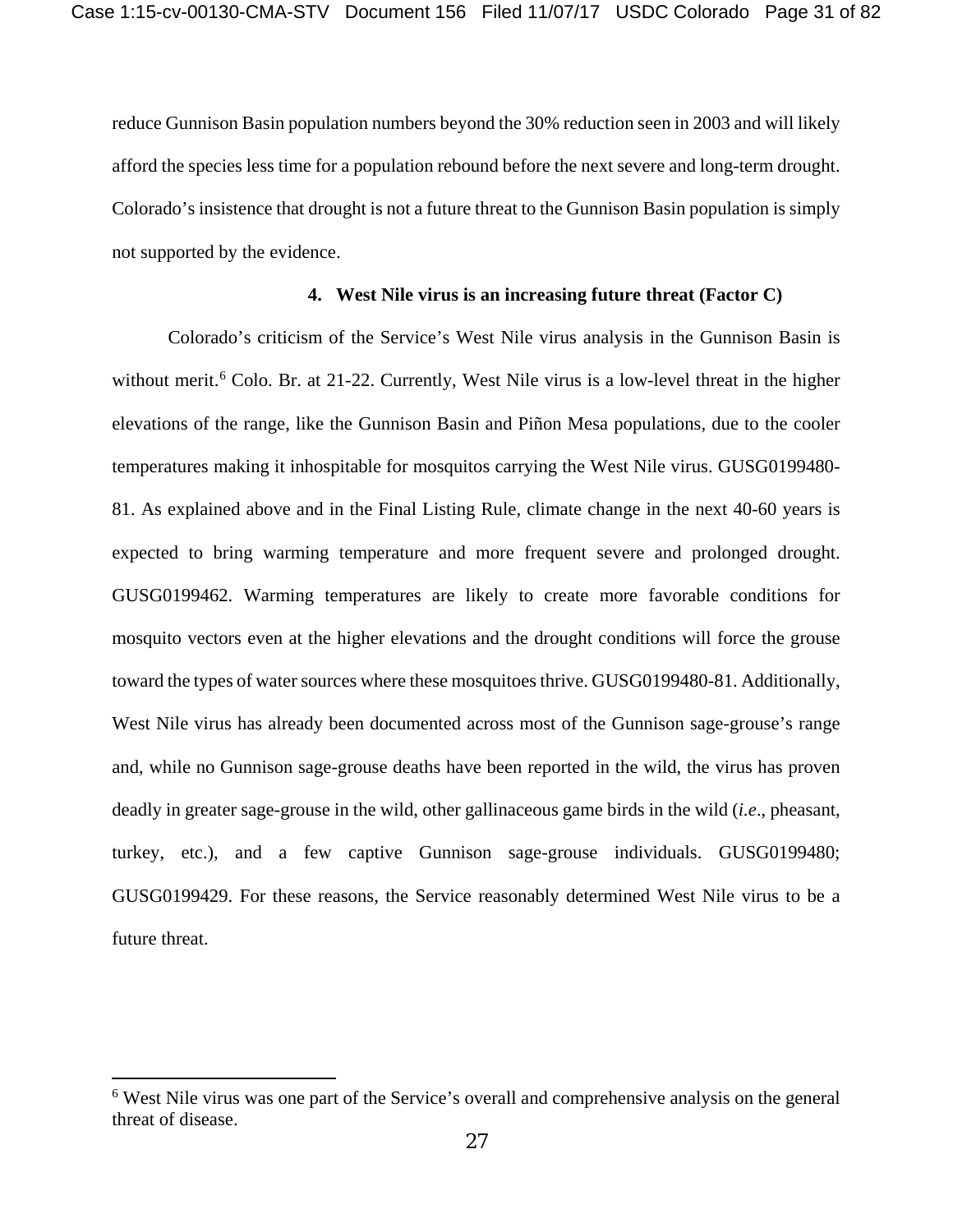# **5. Current regulatory mechanisms are inadequate to address current and future threats faced by Gunnison sage-grouse across their range**

The Service's Factor D analysis – the adequacy of existing regulatory mechanisms to address current and future threats – focused on all local, State, and Federal laws, regulations, and land management plans and their combined effectiveness at addressing the numerous threats facing the Gunnison sage-grouse across its range. GUSG0199485-96. The Service found that some existing regulatory mechanisms were in place to conserve Gunnison sage-grouse, but individually or collectively the mechanisms did not fully address the substantial current and future threat of habitat loss and fragmentation due to human development and infrastructure across the range, did not compensate or offset for habitat loss, nor did any of the existing regulations sufficiently reduce or eliminate the increase in other threats to the species such as climate change, drought, fire, invasive species, and West Nile virus. GUSG0199495-96.

Contrary to Colorado's assertion, Colo. Br. at 25-27, the Service did not dismiss the effectiveness of Gunnison County's efforts to devise regulatory mechanisms to conserve the grouse and its habitat in the Basin. The Service commended Gunnison County (and other counties) on its efforts and acknowledged that the efforts would help reduce some of the negative effects of human development and infrastructure. GUSG0199486-87. But, as explained in the Final Listing Rule, the regulations did not prevent all human development in grouse habitat or the accompanying loss of habitat and fragmentation. Moreover, the regulations did not address or require offsetting or mitigation for the likely habitat loss and fragmentation that could not be avoided. GUSG0199486-87. Considering the current reduced range of occupied habitat, additional loss of habitat without offsetting or some other type of mitigation to compensate was a threat to the species' continued existence, regardless of the size and stability of the Gunnison Basin population. Further, Gunnison County's regulations did not address the other cumulative and synergistic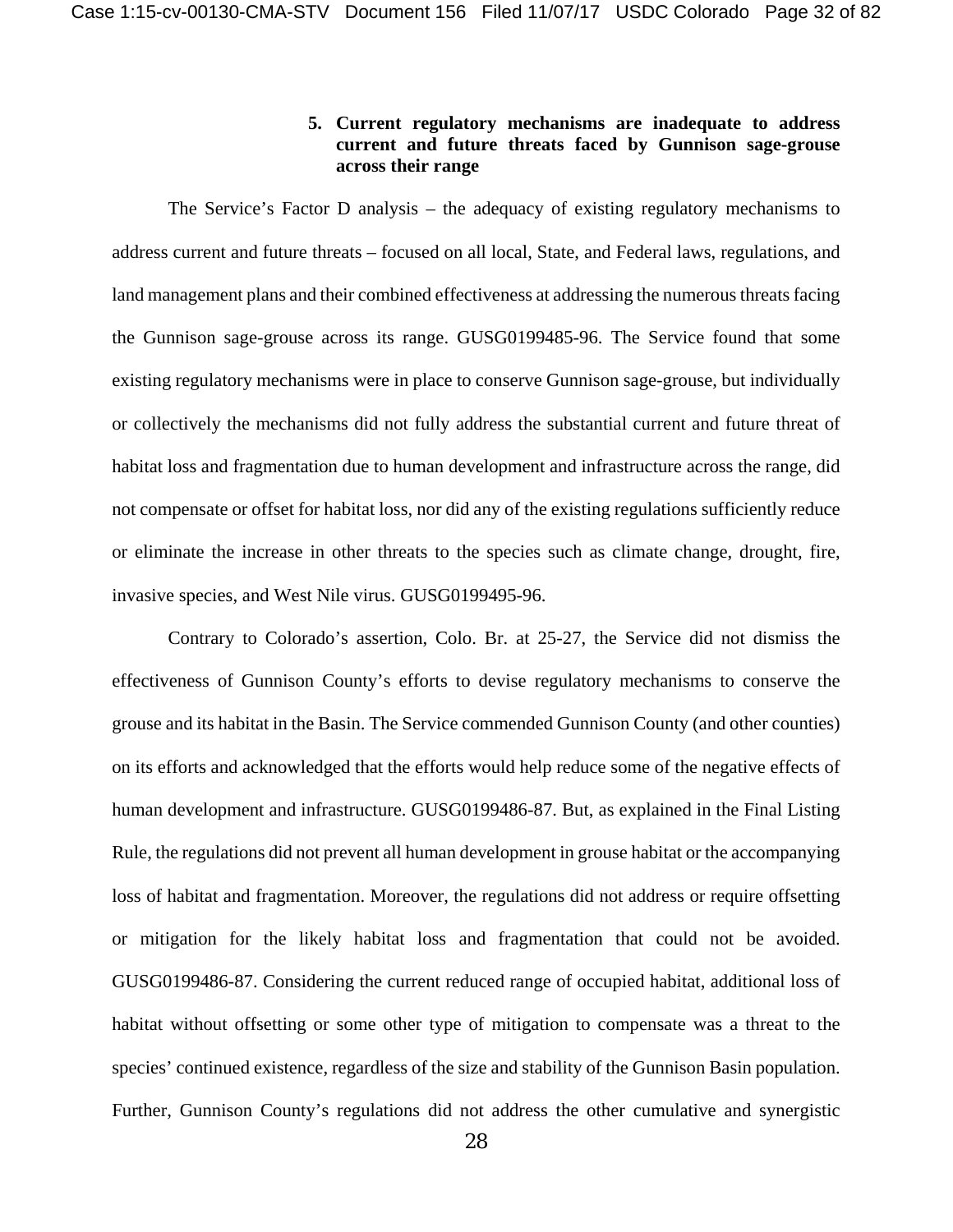threats such as climate change, drought, fire, invasive species, and West Nile virus. GUSG0199487, 0199495-96. As a result, the Service reasonably concluded that the individual and collective regulations on local, State, and Federal lands, including those implemented by Gunnison County, did not sufficiently address the substantial current and future threats across the grouse's range. In other words, even with all of these measures in place, the Service still reasonably concluded that the grouse was likely to become in danger of extinction throughout all of its range in the foreseeable future.

## **6. 2006 Colorado Candidate Conservation Agreement with Assurances**

Colorado next faults the Service for considering the 2006 Candidate Conservation Agreement with Assurances as a conservation measure under its Factor A analysis (analyzing the present or threatened destruction, modification, or curtailment of grouse habitat or range) instead of a regulatory mechanism under Factor D (analyzing whether regulatory mechanisms are adequate to address identified threats to grouse).<sup>[7](#page-32-0)</sup> Colo. Br. at  $22-24$ . Contrary to Colorado's argument, it does not matter where in the Final Listing Rule the Service analyzed the CCAA. The required analysis is whether the CCAA eliminated or reduced the threat of habitat loss to an extent that listing would not be warranted. The Service undertook this analysis and concluded that the CCAA, while clearly providing a conservation benefit, did not adequately address the current or increasing threat of habitat loss or fragmentation due to human disturbance – or any other threat for that matter (climate change, drought, fire, invasive species, etc.) to the point that listing would not be warranted. GUSG0199470-72. Thus, the Service completed the required analysis.

 $\overline{a}$ 

<span id="page-32-0"></span> $<sup>7</sup>$  The CCAA is not a regulatory mechanism like a conservation easement or local regulation that</sup> applies at all times regardless of a property sale, transfer, etc. Landowners enrolled in the CCAA can withdraw at any time, and for any reason. GUSG0013797-98.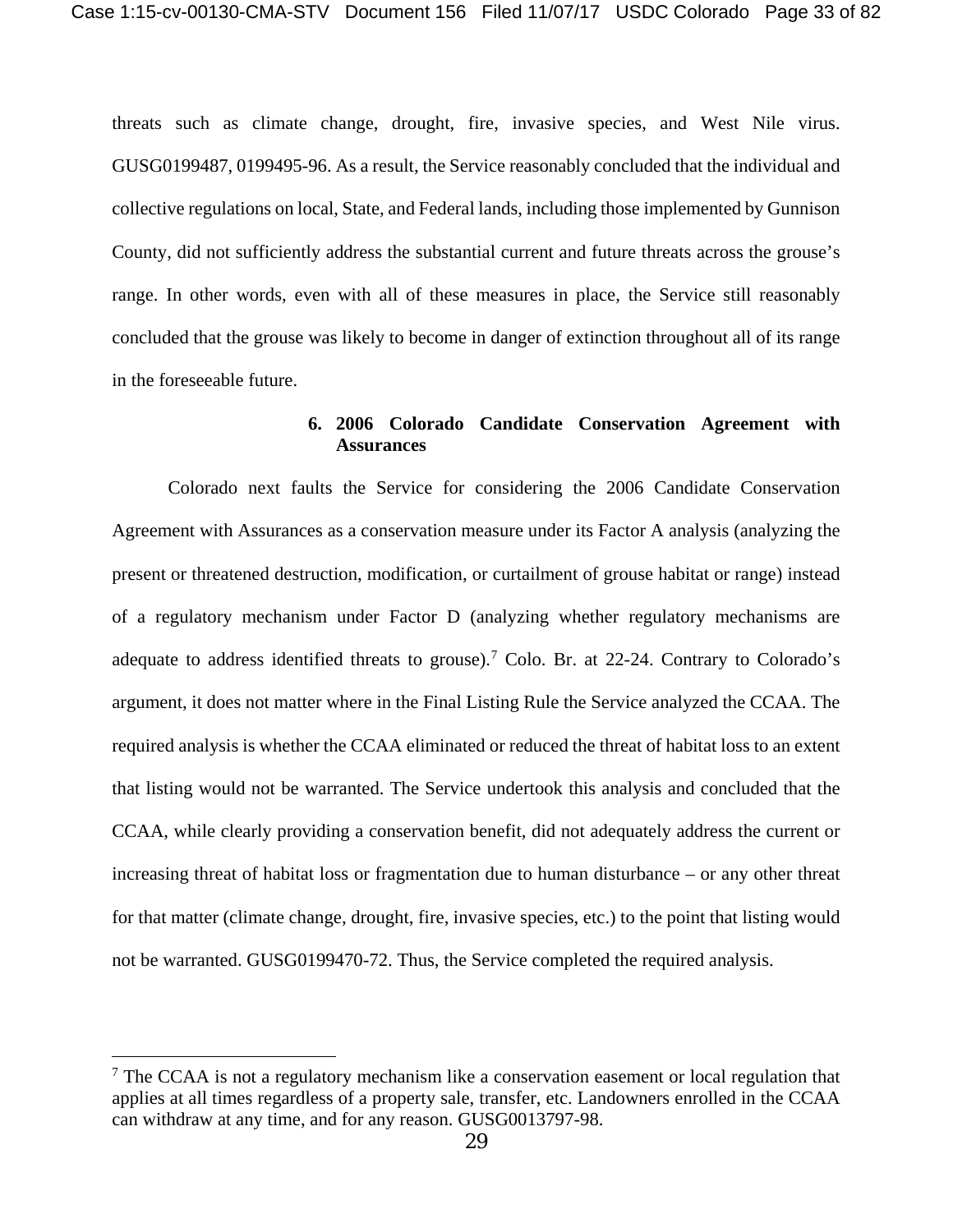The ultimate goal of the CCAA is to reduce threats to Gunnison sage-grouse and help provide for secure, self-sustaining local populations by enrolling, protecting, maintaining, and enhancing or restoring non-federally owned Colorado habitats of Gunnison sage-grouse. GUSG0199471; GUSG0014198. Private landowners sign up for the CCAA and specify the land enrolled and the habitat protection or enhancement measures the landowner will implement. More specifically, private land uses including livestock grazing and agricultural production are managed to be consistent with the needs of Gunnison sage-grouse and the species' conservation. Although enrollment of property in the CCAA is voluntary and not permanent or binding, *see* GUSG0013797-98, the program's regulatory assurances and take authority provide an incentive for participating landowners to continue enrollment and compliance with the terms of their permits. GUSG0199471. At the time of listing, 40 landowners had enrolled rangewide covering approximately 94,391 acres, 81,156 of which are located in suitable grouse habitat. GUSG0199471. In the Gunnison Basin, 32 landowners had enrolled covering approximately 54,580 acres of which 50,410 acres were located in suitable grouse habitat. GUSG0199471.

The Service determined that, because the CCAA was not a long-term agreement and continued enrollment was voluntary, it did not sufficiently address the future threat of habitat loss and fragmentation. GUSG0199472. First, the CCAA was only valid for 20 years with no certainty of renewal. GUSG0199471. Second, there would be instances in which the CCAA's assurances and incentives would no longer be desirable to the landowner. For instance, a landowner may choose to opt out of the CCAA to sell subject lands, whether for development or other purposes, meaning the benefits to Gunnison sage-grouse provided under the program would cease as well unless the new owner decided to continue the property's enrollment in the CCAA. Thus, although residential development was expected to be very limited on enrolled properties under the terms of the permits, the CCAA did not preclude the sale of those properties nor their subsequent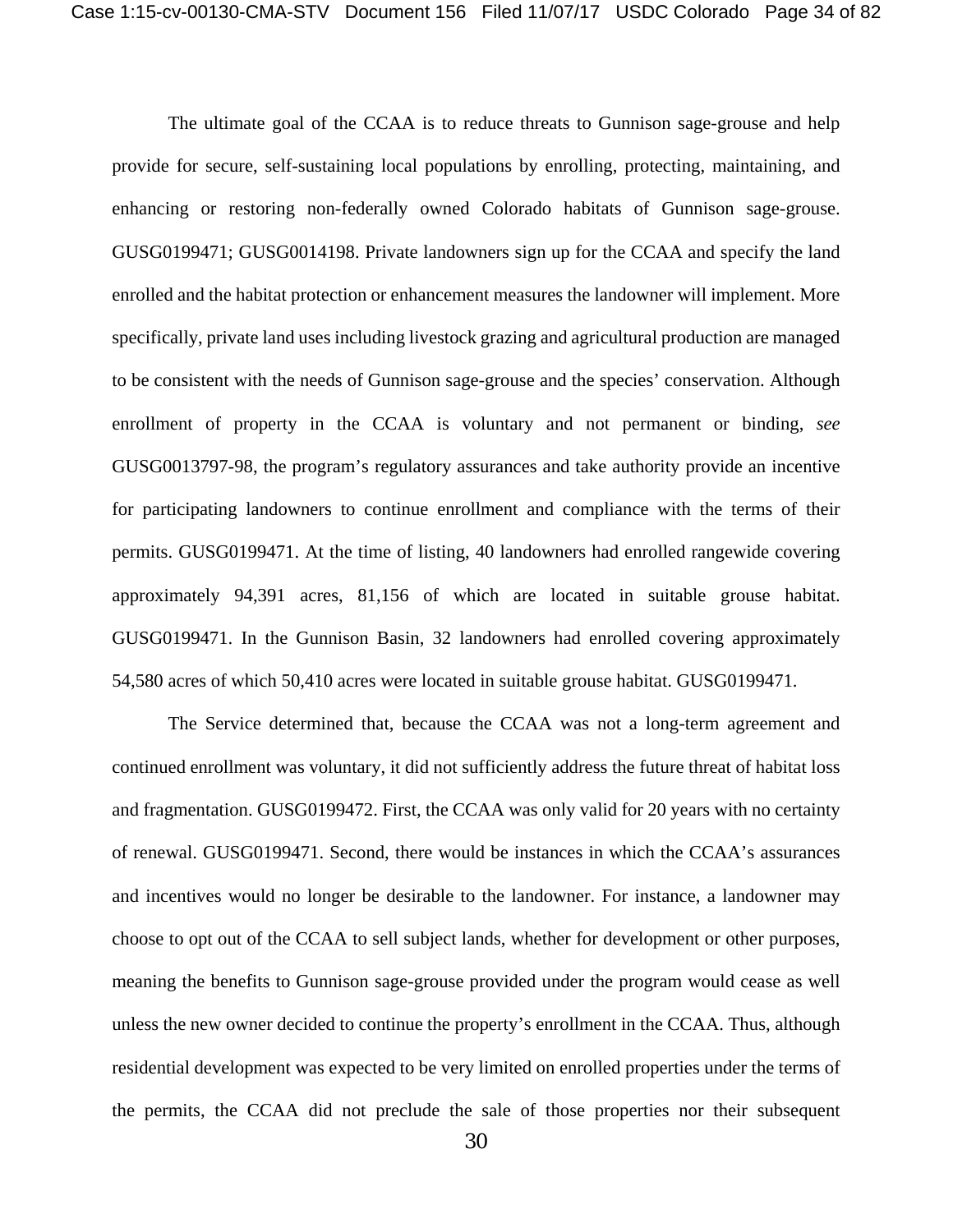development. Development would likely result in further habitat loss and decline for Gunnison sage-grouse. GUSG0199472. Furthermore, the CCAA did nothing to address the threat of habitat loss due to other cumulative events like drought, fire, disease, etc. For these reasons, the Service determined that the CCAA did not sufficiently address the future threat of habitat loss or other threats.

Colorado next argues that the Service inappropriately applied too high of a standard – legal certainty – when assessing whether the CCAA was adequate to address the threat of habitat loss and fragmentation due to human disturbance. Colo. Br. at 22-24 (citing *Defs. of Wildlife, v. Zinke*, 849 F.3d 1077, 1084 (D.C. Cir. 2017)). Federal Respondents agree that, as determined by the *Zinke* court, legal certainty with a regulatory mechanism or conservation measure is not required. The Service could conceivably and reasonably find that either a regulatory mechanism or conservation measure could avoid a species' listing (or support its delisting) if sufficiently certain and effective to alleviate a threat. However, the facts did not support such a finding here. First, the CCAA was voluntary. An enrolled landowner could terminate participation at any time and for any reason. GUSG0013797-98. Second, the CCAA was for a limited 20-year duration. GUSG0013797. Finally, the CCAA did not adequately address all the other identified threats to the grouse or its habitat (climate change, drought, fire, disease, etc.). Again, due to the vital importance of habitat to the grouse's conservation and the increasing threats to both the species and its habitat, the Service's decision not to withdraw its listing proposal based on a limited and voluntary CCAA was reasonable and supported by the record.

#### **7. 2013 Gunnison Basin Candidate Conservation Agreement**

Colorado next takes aim at the Service's assessment of the 2013 Candidate Conservation Agreement (CCA). Colo. Br. at 24-25. The CCA, which includes the Bureau of Land Management, the U.S. Forest Service, the National Parks Service, and other members of the Gunnison Basin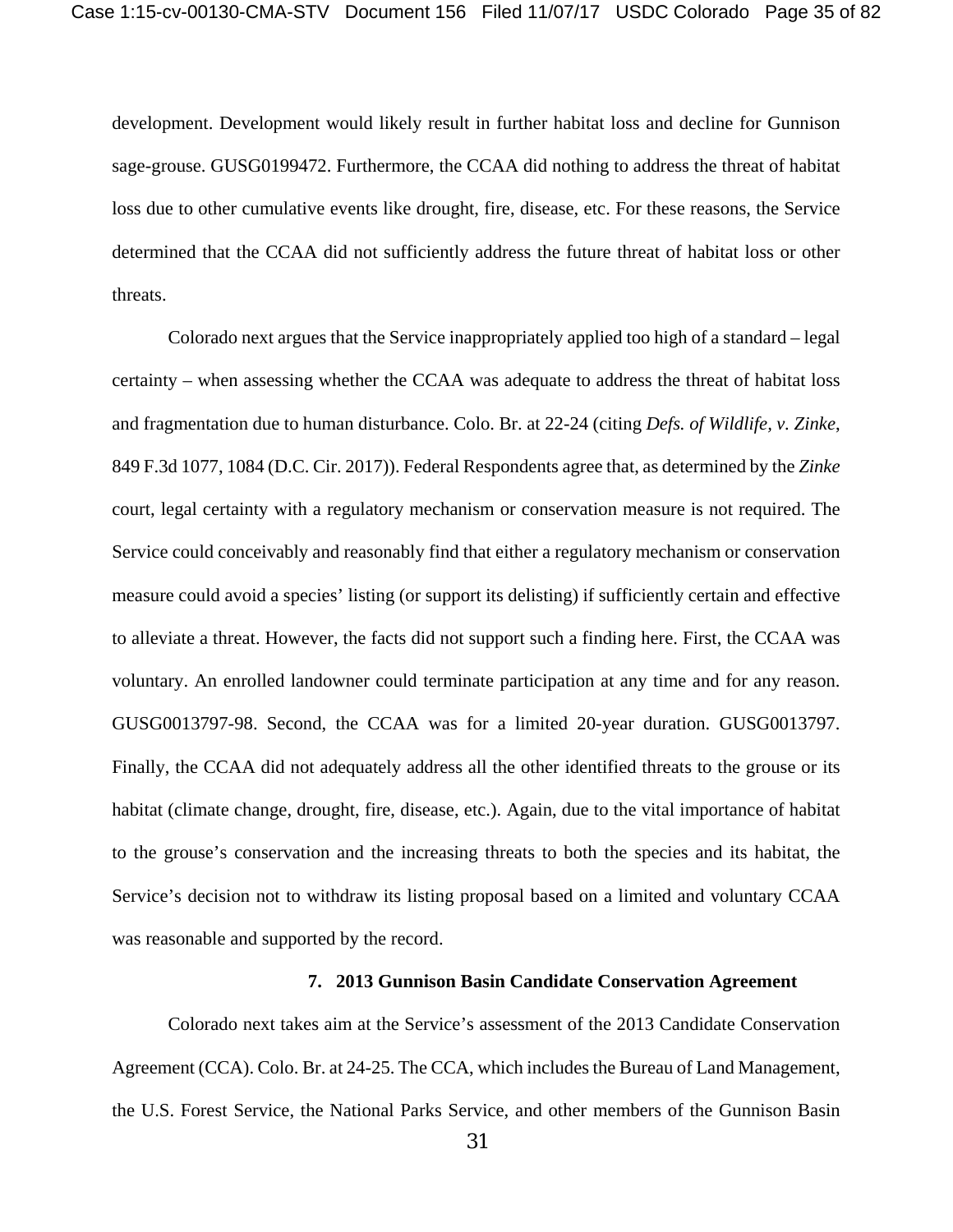Sage-Grouse Strategic Committee, serves as a project screen and requires implementation of conservation measures associated with the most common land use authorizations where grouse occurs on Federal lands in the Gunnison Basin. GUSG0199472; GUSG0077094. A key component of the CCA's site-specific conservation measures is a requirement for offsetting habitat loss or disturbance to ensure a net increase in priority habitats, and no net loss (maintenance) of secondary habitats for Gunnison sage-grouse. GUSG0199472.

Contrary to Colorado's assertion, Colo. Br. at 24-25, the Service appropriately considered the CCA and its efforts to address the primary threat of habitat loss and fragmentation on Federal lands due to human disturbance. The Service found that, despite incidental negative effects on individual birds and potential short-term, localized, and unavoidable effects, implementation of the CCA would provide a long-term, net benefit for Gunnison sage-grouse on a landscape scale. GUSG0199472. The Service also noted that conservation measures and a mitigation strategy were required for the signatory Federal agencies engaging in covered activities, and were based on the current applicable land management plans of the respective agencies. But the Service found that, while the CCA was likely to reduce several substantial threats known to affect the species on Federal lands in the Gunnison Basin (including habitat loss/fragmentation), approximately 22 percent of rangewide occupied habitat on Federal lands – all within the satellite population areas – are not covered by the CCA. GUSG0199473; GUSG0088474 (approximately 20,000 acres of Federal land not covered by the CCA). Furthermore, the CCA did not apply on private land where human development was likely. Regardless of where the CCA fits within the Service's overall listing analysis, because it did not adequately cover the satellite habitats outside the Gunnison Basin (among other things), the CCA was not effective at reducing the threats to the species rangewide such that listing would not be warranted. GUSG0199473. Colorado's argument fails.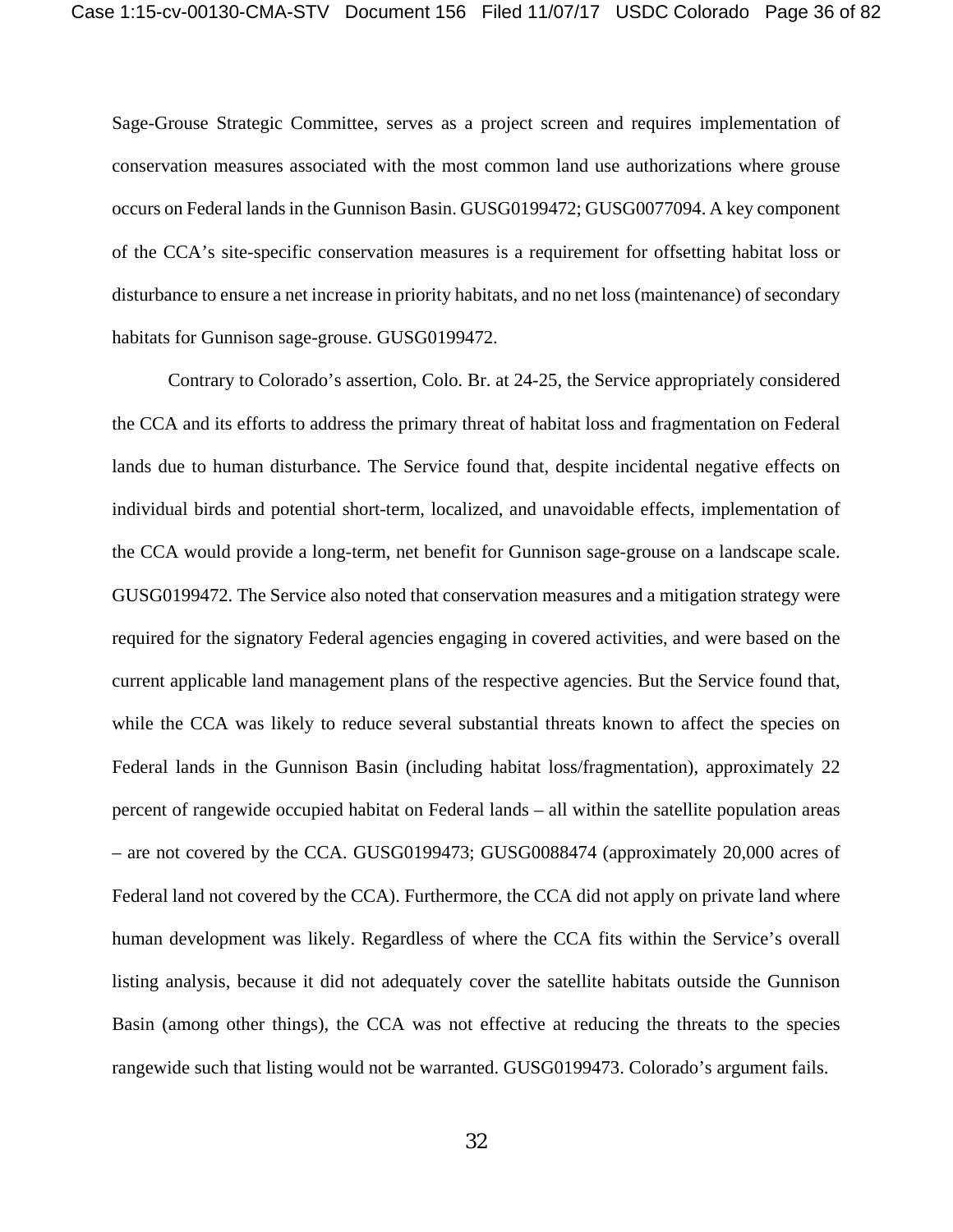### **8. Declining genetic health due to small population size and structure is a current and future threat (Factor E)**

Again, the Service based its listing decision on an analysis of the threats contributing to the grouse's rangewide decline. GUSG0199510-13. One part of this analysis focused on the effects of the various rangewide threats (habitat loss, climate change, drought, fire, disease, genetic inbreeding/mutations, etc.) on a small population size, particularly with the six satellite populations. GUSG0199496-504. The Service noted that, due to small population size, population redundancy, in particular, was already limited and would be further limited in the near term, due to the probable extirpation of one or more satellite populations. With this data, the Service concluded that the current and future threats affecting a small population, combined with the probable loss of satellite populations, indicated the long-term survival of the species was at risk. GUSG0199504. As discussed below, Colorado's attempts to undercut the Service's conclusion are all to no avail.

## **a. The satellite populations are vital to the species' longterm survival**

The Service does not deny that the Gunnison Basin population appeared to be relatively stable at the time of decision-making. *See* Colo. Br. at 28 (emphasizing the stable size and genetic health of the Gunnison Basin population). But, as discussed above, given the best available scientific data on the current and future threats facing *all* of the subpopulations of the grouse, including the Gunnison Basin, it is simply not true that the potential loss of the six satellite populations (*i.e*., the additional loss of 727 birds, 24% of the rangewide genetic pool, and 358,894 occupied acres) is not a concern for the species' long-term survival or that the Gunnison Basin population alone is sufficient to conserve the species. *See, e.g.*, GUSG0199497. Colorado's "put all our eggs in one basket and hope for the best" approach is contrary to the Service's expert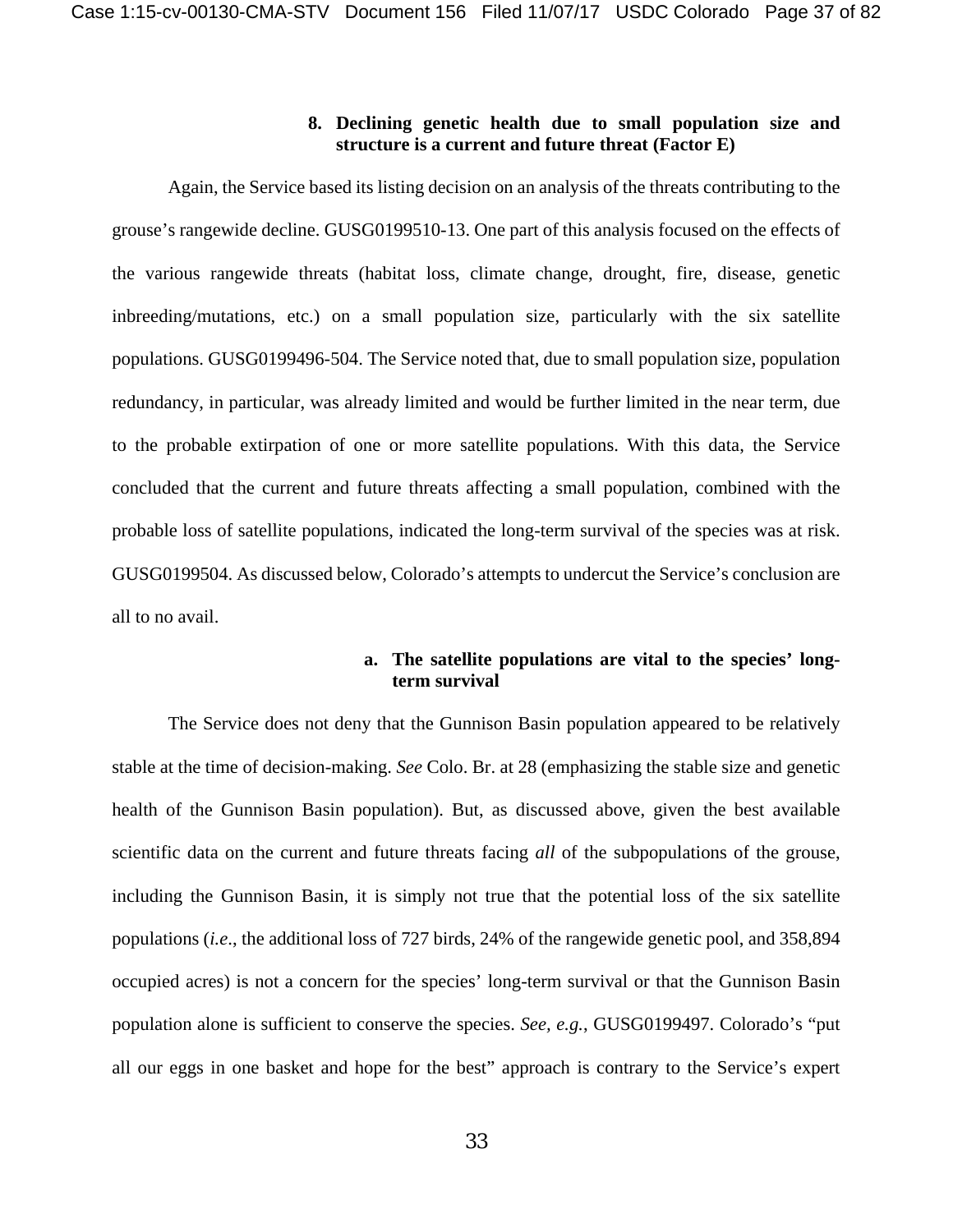analysis of the best available science, contrary to the views of Colorado's own biologists, illadvised, and unreasonable.

## **b. The Service's threatened determination is not premised solely on the 2012 population viability analysis**

Colorado's critique of the Service's review of three population viability analyses ("PVAs") – the 2012 Davis PVA, in particular – is misplaced, *see* Colo. Br. at 29-36, because, while the Davis PVA supports the threatened determination, the PVA was not essential or vital to the threatened determination. As explained in the Final Listing Rule, the Davis PVA – submitted to the Service by Colorado and Gunnison County during the first public comment period on the Proposed Listing Rule – was one of as many as eight reasons the Service concluded the species was likely to be at risk of extinction in the foreseeable future and therefore threatened. GUSG0199435; GUSG0199510-13. Although the Service included various findings reported in the Davis PVA, and identified it (and Davis 2014 (*in press*)) as "the most current and best available scientific information regarding the viability of the Gunnison sage-grouse," the record demonstrates the agency did not view Davis's work as essential or vital to its decision that the grouse should be listed as threatened. GUSG0199503. Rather, the Davis information was new material – compared to what was considered in the proposed listing rule where the Service had originally proposed an endangered listing – that only provided additional support for the Service's warranted-for-listing determination. *Compare* GUSG0070029-30, 33-34 *with* GUSG0199400-01, 409 (demonstrating that all of the non-Davis reasons identified by the Service in the "Determination" section of the Final Listing Rule were also identified and discussed in the Proposed Listing Rule).

In any event, the Service's consideration of the 2012 Davis PVA was appropriate because of its use of Gunnison sage-grouse-specific data. In trying to estimate the Gunnison sage-grouse's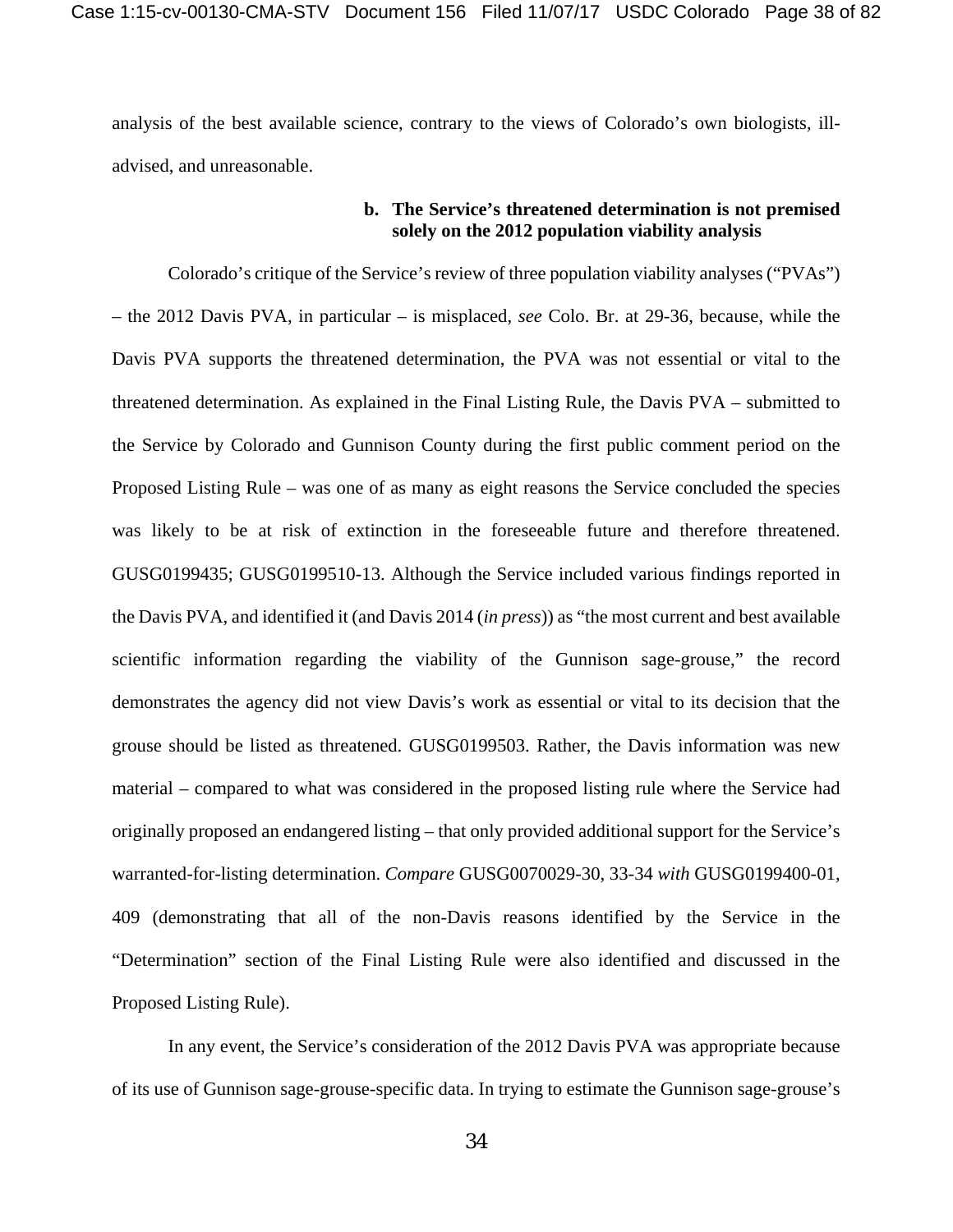rangewide viability in the face of the identified current and future rangewide threats, the Davis PVA was the only PVA that incorporated the two necessary elements for this specific analysis: (1) stochastic demographic data specific to Gunnison sage-grouse populations (variability in population growth rates due to survival and reproduction rates); and (2) environmental stochasticity specific to Gunnison sage-grouse populations (variability in population growth rates due to external factors such as weather, drought, fire, disease, etc.). GUSG0199500-03. Gunnison sage-grouse-specific data is preferable when available because, as here, it strengthened inferences in assessing the viability of Gunnison sage-grouse due to the species' unique behavioral, morphological, and genetic characteristics. GUSG0199498; *see also* GUSG0007247 (identifying Gunnison sage-grouse as its own species including distinct attributes such as morphological measurement differences, plumage differences, differences in courtship displays, and genetic differences). After combining six years of demographic data (2005 to 2010), environmental stochastic simulations in the Davis PVA produced a minimum extinction time of 31 years and a mean or expected extinction time of 58 years. GUSG0199500-03. The Service fully acknowledged the uncertainty of the Davis PVA due to data collection during a six-year period of time when the population experienced a decline. GUSG0199503. Even so, when compared to the shortcomings of the other two PVAs, see GUSG0199502-03, the Service reasonably determined the Davis PVA to be the most current and best available data regarding the viability of Gunnison sage-grouse but applied its findings cautiously in light of the acknowledged limitations.

To be clear, the Service's consideration of the Davis PVA, while reasonable and appropriate, was not vital or essential to the Service's listing determination. In both the Proposed and Final Rules, the Service's underlying warranted-for-listing determination was premised primarily on the probable extirpation of one or more of the satellite populations, as the basis for finding that the grouse's rangewide resiliency, redundancy, and representation were or would be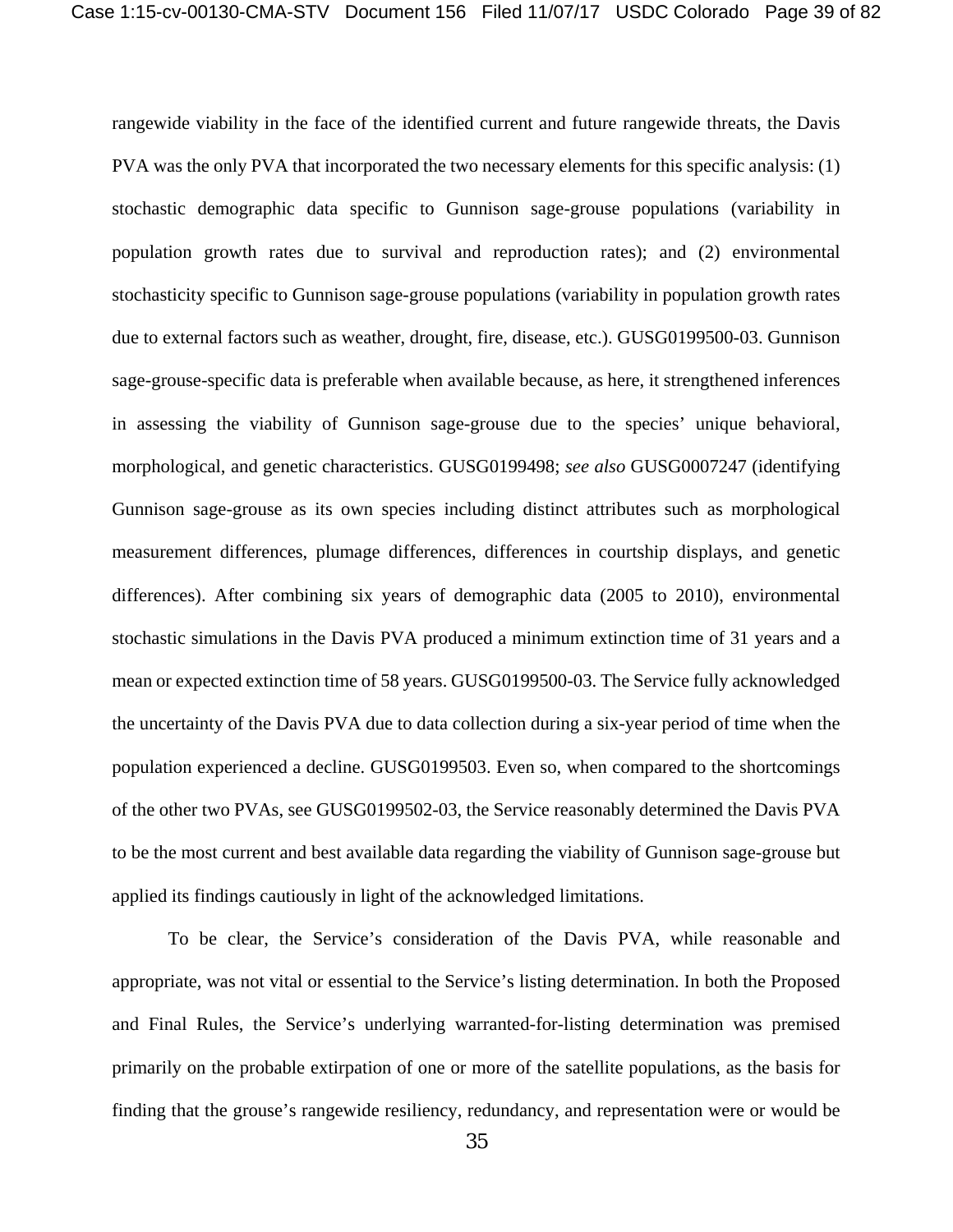inadequate to ensure the species' long-term survival. The current and future threats to the Gunnison Basin population also contributed to this conclusion, but this consideration was based on the Service's identification of these current and future threats, not on the Davis PVA. The Davis analysis did not alter any justification for the Service finding the grouse warranted listing from what was outlined in the Proposed Listing Rule. This was appropriate and prudent given the uncertain nature of PVAs in general, including the Davis PVA. The Davis PVA merely provided additional information on these subjects and support for the conclusion that the species warranted some type of listing and ESA protection – though as threatened rather than endangered. Thus, contrary to Colorado's argument, the Service's threatened determination was reasonable and not dependent on the 2012 Davis PVA (or any PVA for that matter).

# **c. The Service's threatened determination analyzed specific current and future threats to the Gunnison sagegrouse**

Colorado's implication that the Service listed the grouse merely because of a desire for multiple redundant populations is misleading. *See* Colo. Br. at 36. The determination that multiple redundant grouse populations were necessary came after the Service's rangewide threats analysis. GUSG0199510-13. The principal threats to the species at the time of listing were habitat loss and fragmentation due to human disturbance, climate change, drought, disease, and a relatively small population size, particularly with the six satellite populations. GUSG0199512. The fragmented nature of the remaining habitat exacerbated the negative effects the primary threats were having on the current populations. The Service determined that, in light of all the threats facing this small and constricted rangewide population, long-term grouse survival and conservation would require multiple stable populations across a broad geographic area to provide sufficient population redundancy and resiliency necessary for the species' survival. The Service explained, however, that the species was not yet at that point. While the Gunnison Basin population currently appeared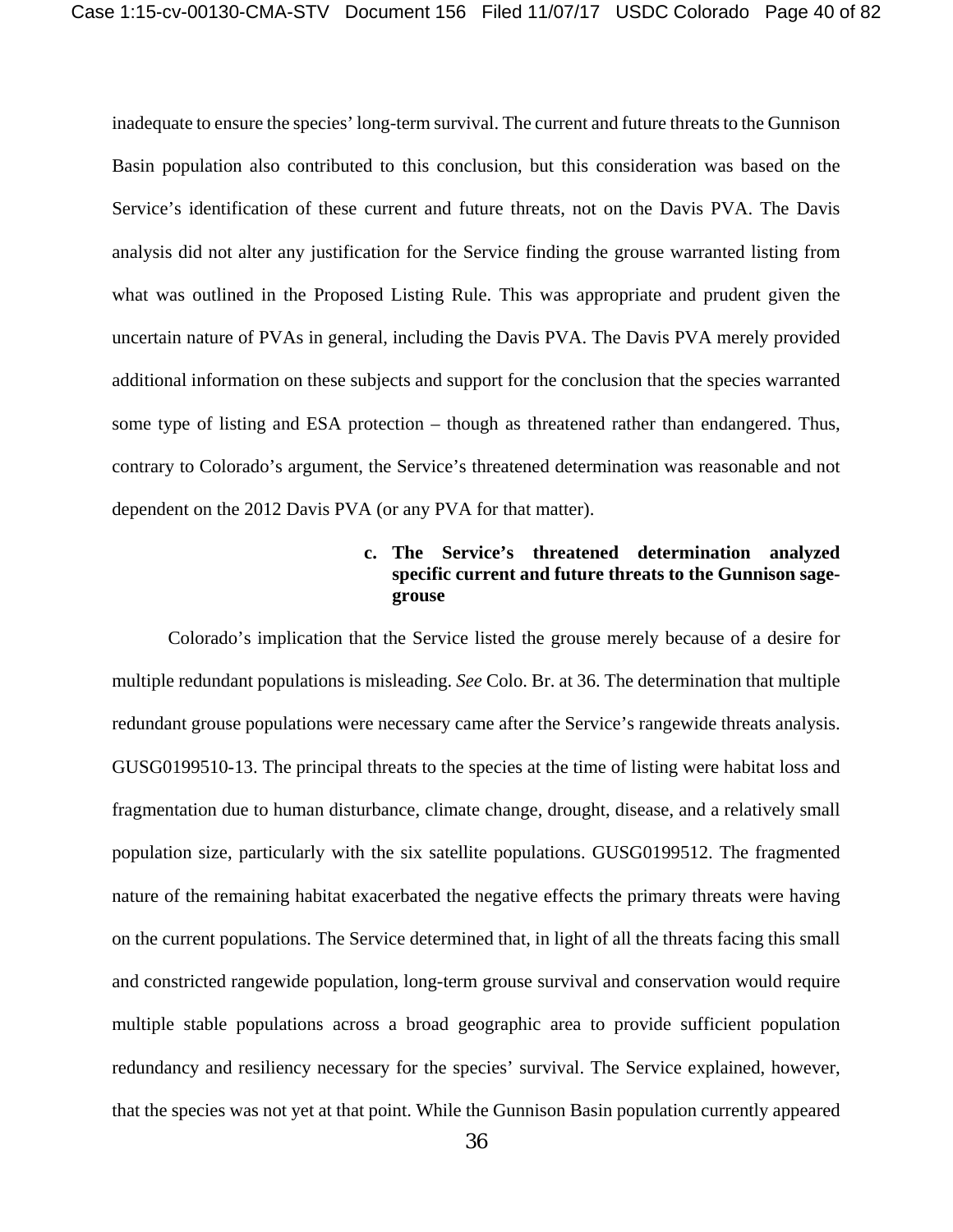to be stable, the smaller satellite populations in particular were still highly vulnerable to extirpation, leaving the entire species vulnerable, and that the threats to the rangewide grouse populations would likely increase in the future, including the Gunnison Basin population.

The listing decisions Colorado cites to attempt to support its argument are distinguishable on their facts. Colo. Br. at 37 (citing 81 Fed. Reg. 53,315 (Aug. 12, 2016) and 75 Fed. Reg. 19,592 (Apr. 15, 2010)). The Service based its delisting decision for the Channel Island fox, *see* 81 Fed. Reg. 53,315, on eliminating or greatly reducing the primary threats facing the species. Threat reduction or elimination is easier on islands with no people as compared to the grouse where human disturbances occur across the range on a frequent basis. Furthermore, the data in the fox finding suggested self-sustaining populations which is clearly not the case with the grouse. The Service made a "not warranted" listing decision with respect to the Wyoming pocket gopher, *see* 75 Fed. Reg. 19,592, due to lack of information regarding the threats facing the species. It is true, as Colorado states, that a small and limited population, in and of itself, in the absence of threats, does not support a listing decision. Here, however, that is not the case. As explained, the grouse faces current and increasing threats across its range that are likely to put its small and isolated population in danger of extinction in the next 40-60 years. GUSG0199512. On the record before the Court, the Service's decision was reasonable.

#### **d. The satellite populations provide redundancy**

Finally, Colorado argues that the satellite populations cannot provide redundancy because any catastrophic event, like drought, "that could pose an existential threat to the Gunnison Basin would likely not spare the satellite populations." Colo. Br. at 38. Colorado's argument is wrong for two reasons. First, catastrophic events encompass more than just drought. It is entirely possible that a catastrophic event like fire and disease could affect a significant portion of the Gunnison Basin while not affecting one ore more of the other six satellite populations. Second, while drought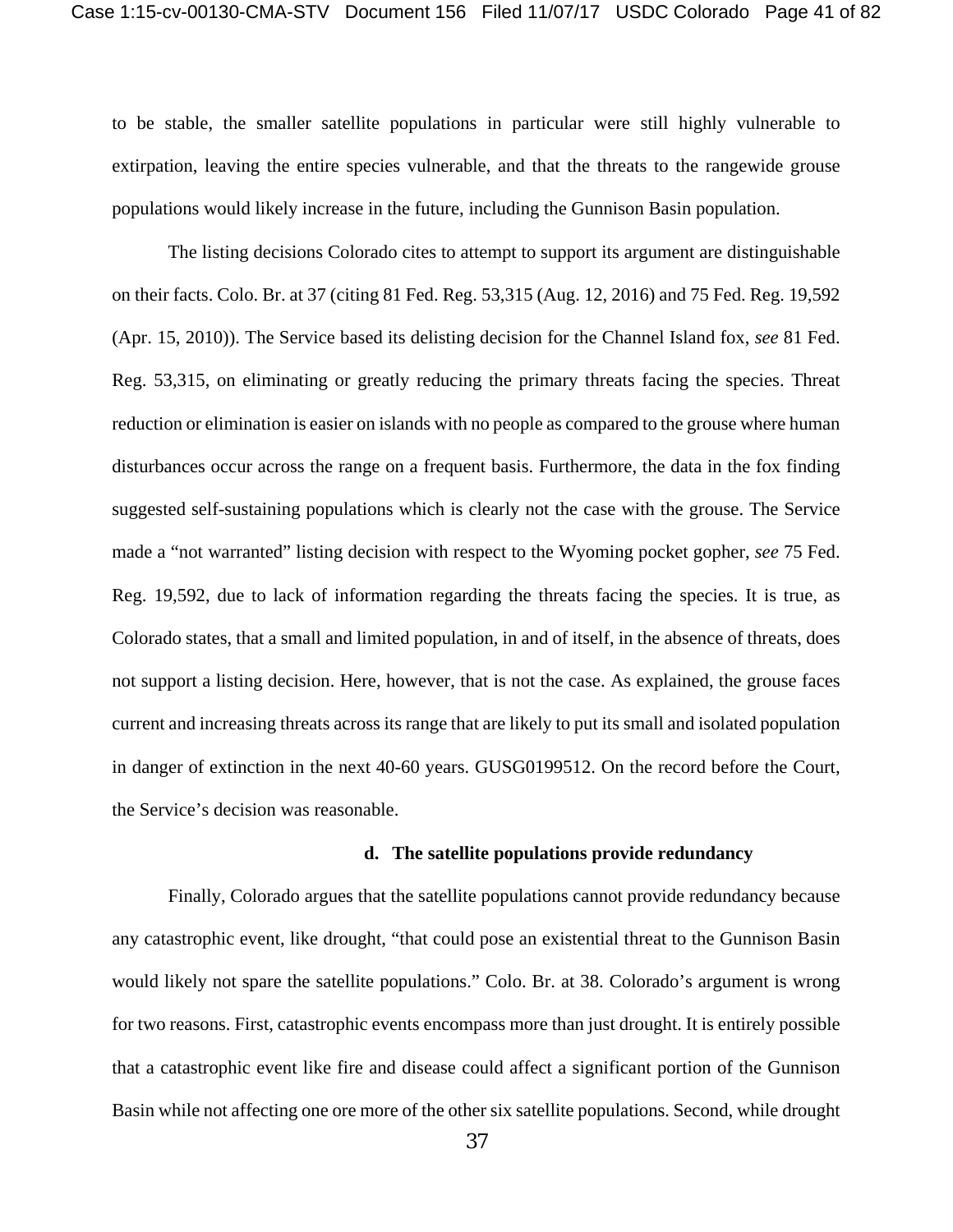may affect all populations in their current state, conservation in the satellite populations could potentially change that situation in the future. For example, the Piñon Mesa population spans a large elevation band. GUSG0022895 (ranging from 4,600 to 9,800 feet in elevation); GUSG0125619; GUSG0011372. Conservation efforts in that population resulting in increased population numbers would allow the birds there to take advantage of a wide array of habitats at different elevations. Thus, in the future, it may not be the case that severe drought affects all grouse populations equally across the range. Colorado's argument should be rejected.

#### **b. Gunnison does not demonstrate any procedural errors**

Gunnison advances several claims that the Service committed procedural error in issuing its final listing decision. As explained below, none of Gunnison's arguments have merit.

### **i. Gunnison was not prejudiced by the Service's consideration of the 2012 Davis PVA**

Gunnison first appears to argue that the 2012 Davis Population Viability Analysis should have been identified in the proposed listing rule. Gunn. Br. at 9. The Service did not consider or rely on the Davis PVA in the proposed listing rule because the Service became aware of the study, thanks to an email from Colorado, only a few weeks before the proposed listing rule was circulated for final approval for publication. GUSG0058855. At that particular point, it was too late in the approval process for the Service to analyze new data and incorporate it into the draft proposed listing rule. Contrary to Gunnison's implication, the Service cannot be expected to halt the listing approval process – especially when the Service's Gunnison sage-grouse deadlines were courtordered – every time a new study or additional piece of information is submitted, particularly when information is presented at the eleventh hour.

In any event, Gunnison does not identify any prejudice it (or any other public commenter) experienced from the omission of this study in the proposed rule. After the proposed listing rule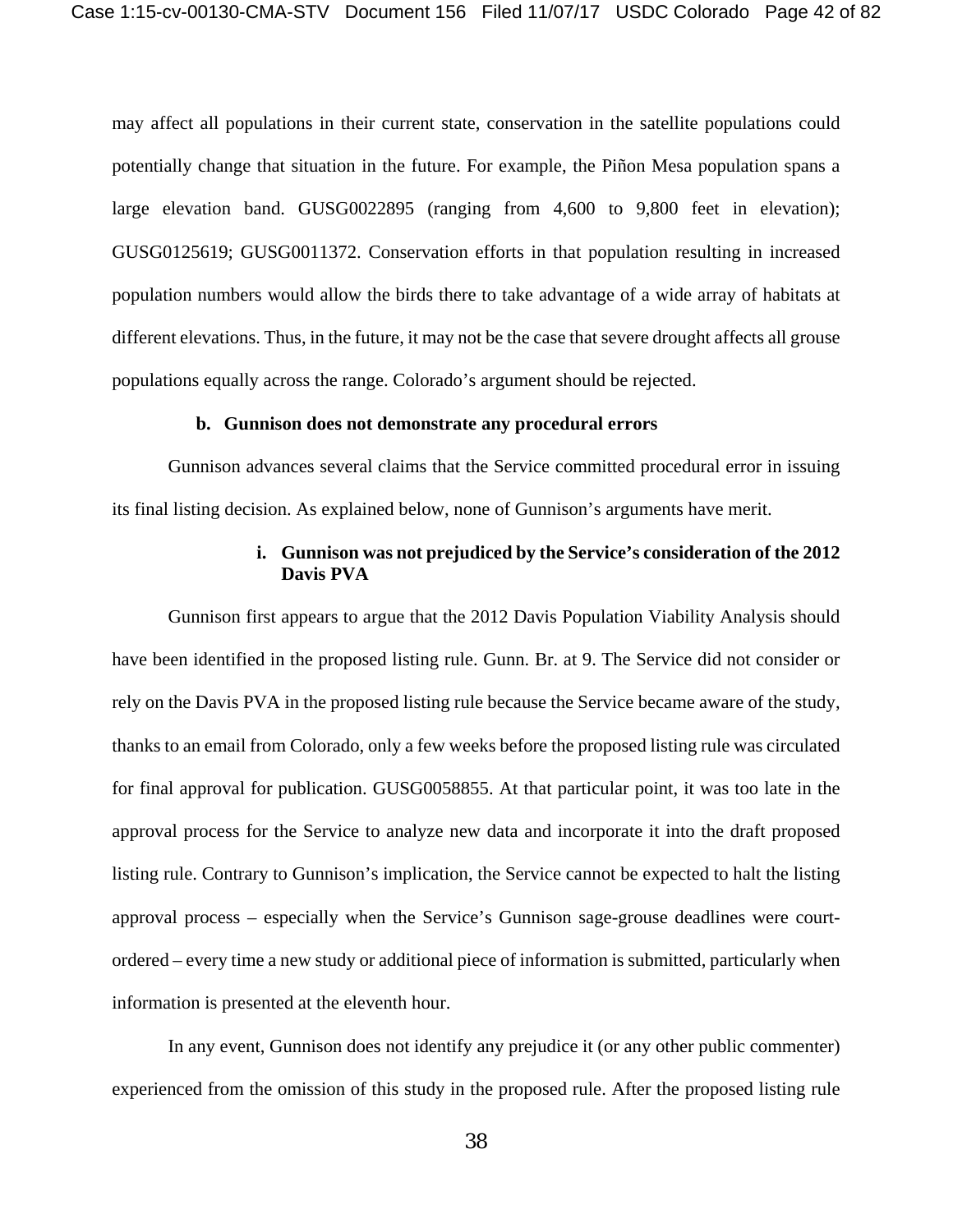was published, a biologist from Colorado Parks and Wildlife, who served as a peer reviewer for the proposed listing rule, recommended that the Service consider the Davis PVA and another population viability analysis (Garton). *See* GUSG0068225, 0068231. Another peer reviewer, Utah State University's Terry Messmer, also recommended in his review that the Service consider the Davis PVA. GUSG0235073, 0235092. And, in fact, although Gunnison suggests that it did not know to comment on the Davis PVA, Gunnison (and Colorado) did in fact address the Davis PVA in their comments on the proposed listing rule. GUSG0091282 (comments submitted by Gunnison, including discussion on Davis (2012) and criticizing the Service for not considering the study in the proposed rule); GUSG0073464 (comments submitted by Gunnison Stockgrowers' Association, including a discussion on Davis' findings); GUSG0232240 (comments submitted by CPW, including a discussion on Davis (2012)). Gunnison provides no explanation as to how it was prejudiced by the Service's inclusion of and reliance on the Davis PVA—at its suggestion—in the final listing rule. Thus, even if the Service should have included the Davis PVA in its proposed listing rule, any such error did not prejudice Gunnison and was harmless.

Gunnison also argues that the public should have had an opportunity to comment on the Service's use of the Davis PVA because it was central to the Service's conclusion that the sagegrouse was threatened. Gunn. Br. at 9-11. As explained above, that is factually incorrect. First, Gunnison did in fact get to comment on the Davis PVA during the public notice and comment period. Second, the Final Listing Rule establishes that the Service's threatened determination was based on a number threats affecting the species, including habitat loss and fragmentation due to human disturbance, climate change, drought, fire, disease, small population size, etc. The Davis PVA was a minor factor in its determination. *See* GUSG0199400, 199510-513. The threats identified by the Service were discussed in the proposed listing rule, and Gunnison had an opportunity to comment on them. To the extent that the Davis PVA was cited in the Determination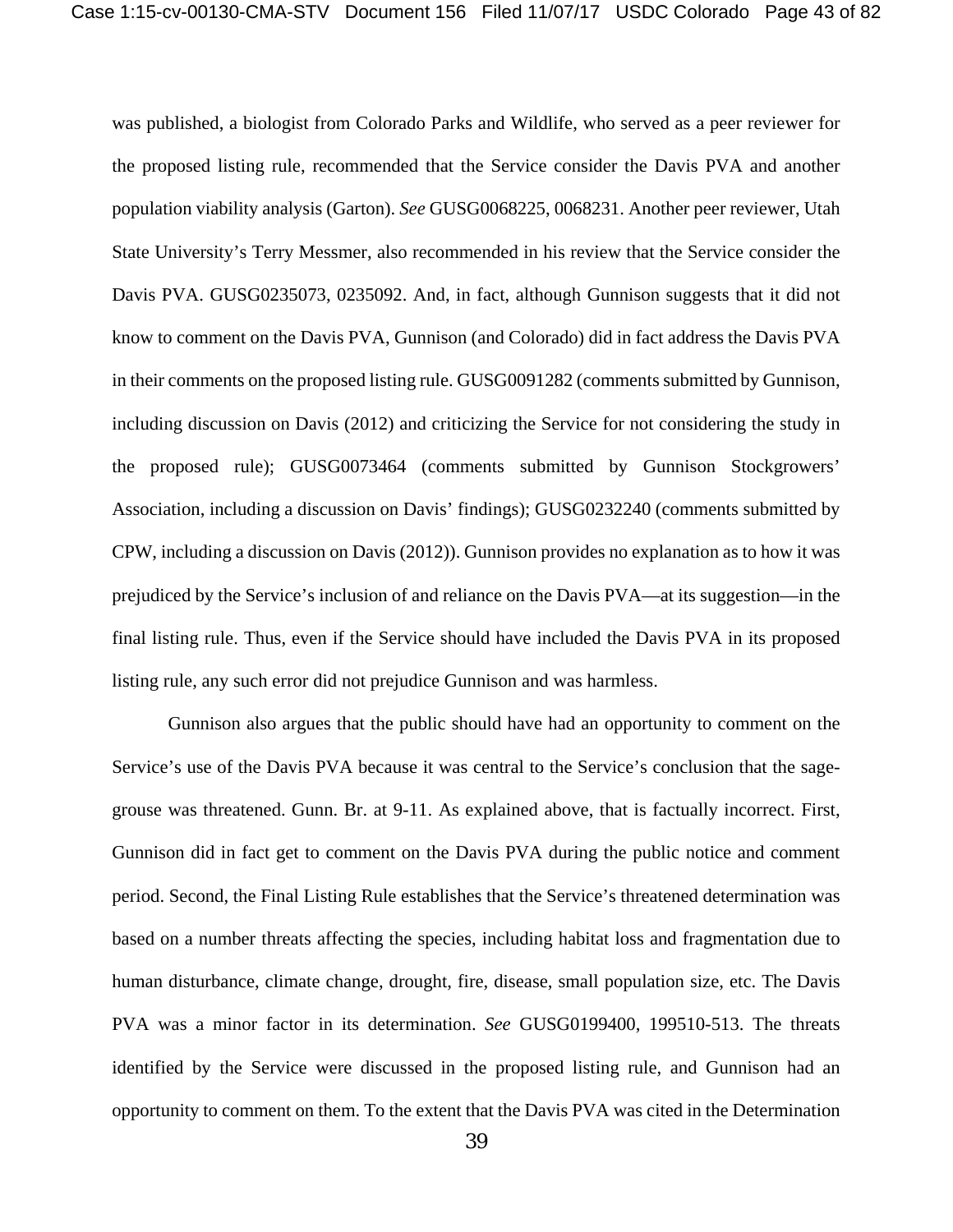section of the Final Listing Rule, the study merely expanded on the discussion related to these threats in a way that is consistent with the discussions of the information relied on by the Service in the Proposed Listing Rule – where the species was proposed as endangered.

To be clear, reliance on the Davis PVA in the Final Listing Rule did not alter any conclusions or justifications for the Service's finding that the sage-grouse is threatened. Moreover, the Service acknowledged that "[e]ach of these population viability models [including the RCP model that Colorado developed] has its own limitations and weaknesses." GUSG0199502-503. The Service then noted that a "PVA does not predict the real or absolute risk of extinction for a species or population, only their relative extinction risk under various scenarios, and thus should be interpreted and applied with caution." *Id*. The Service also acknowledged that the Davis PVA may overestimate the extinction risk because the study was "based on a 6-year period of time when the population was experiencing a slight decline." *Id*. Had the study "been conducted just a few years earlier or later, a different trend across time could have resulted." *Id*. Contrary to Gunnison's assertion, the Service fully acknowledged the Davis PVA's shortcomings. For that reason, the Service was cautious in its use of this particular PVA.

To the extent Gunnison argues that, if the Service considers any new studies or data in its listing decisions, the Service must reopen public comment, that argument should be rejected. "An agency commits serious procedural error when it fails to reveal portions of the technical basis for a proposed rule in time to allow for meaningful commentary . . . [however,] the public is not entitled to review and comment on every piece of information utilized during rule making . . . . [A]n agency, without reopening the comment period, may use supplementary data . . . that expands on and confirms information contained in the proposed rulemaking . . . so long as no prejudice is shown." *Bear Valley Mut. Water Co. v. Jewell*, 790 F.3d 977, 992-93 (9th Cir. 2015) (quoting *Kern Cty. Farm Bureau v. Allen*, 450 F.3d 1072, 1076 (9th Cir. 2006); *see also In re FCC 11-161*, 753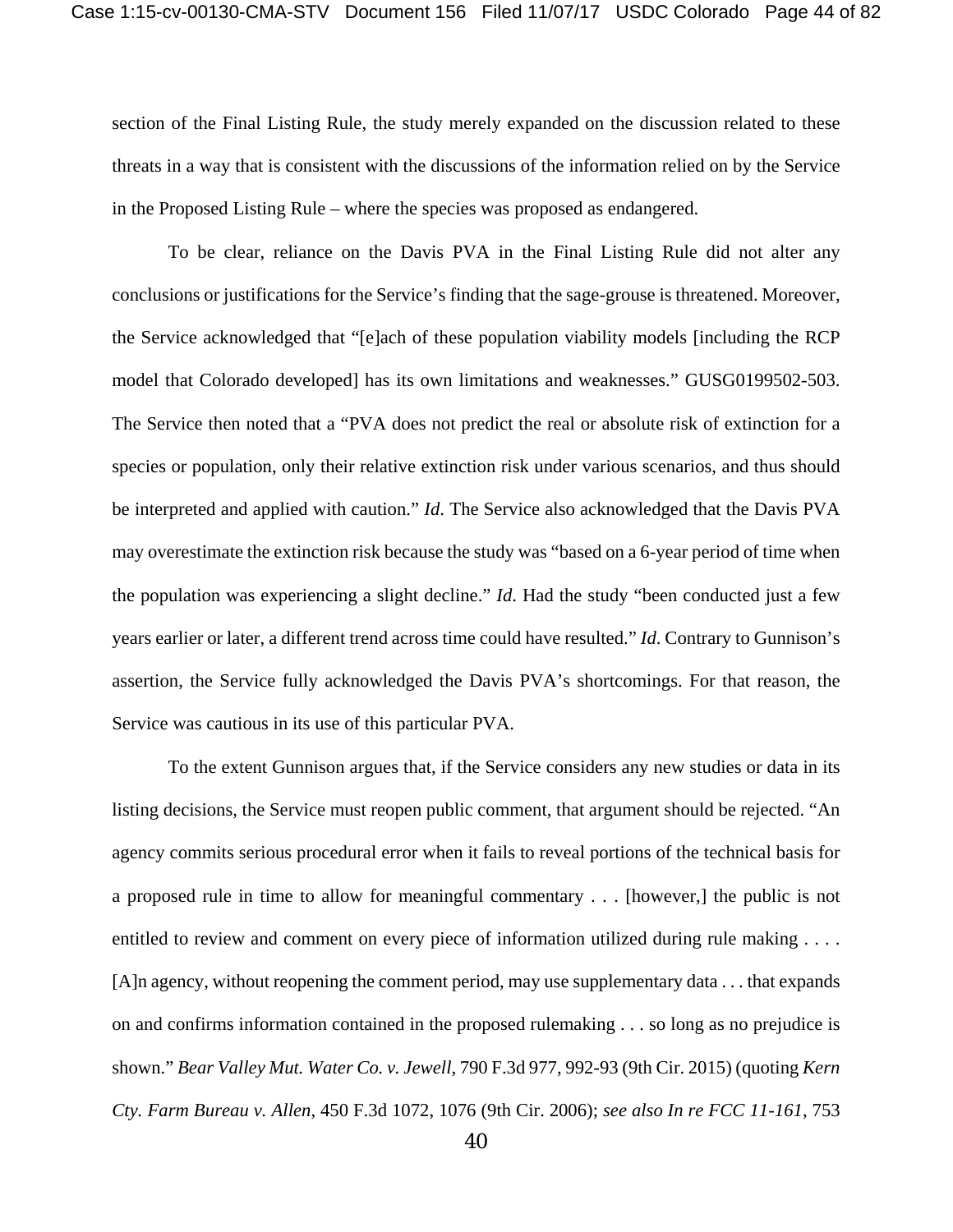F.3d 1015, 1140 (10th Cir. 2014) (explaining that agencies need not reopen notice and comment on "additional fact gathering [that] merely supplements information in the rulemaking record by checking or confirming prior assessments without changing methodology, by confirming or corroborating data in the rulemaking record, or by internally generating information using a methodology disclosed in the rulemaking record") (citation omitted).

In reply, if Gunnison relies on *Idaho Farm Bureau Federation v. Babbitt*, 58 F.3d 1392, 1404 (9th Cir. 1995), it does not support their assertion. In that case, the basis of the Service's decision "changed significantly" from the proposed rule to the final rule. *Id*. It appears from the court's decision that the reason that it determined that the public did not have an adequate opportunity to comment was not simply because two additional studies were cited in the final rule; rather, it is because those new studies resulted in the Service reaching a decision on a completely different basis than the one set out in the proposed rule. The facts here are entirely distinguishable and Gunnison has no viable argument.

## **ii. The Service's PECE analysis was adequate**

Gunnison argues mistakenly that the Service inappropriately conducted an "abbreviated" analysis of a 2013 multi-county "Conservation Agreement for Gunnison Sage-grouse" under its "Policy for Evaluation of Conservation Efforts When Making Listing Decisions" ("PECE Policy"). Gunn. Br. at 15. The PECE policy provides criteria for evaluating when "formalized conservation efforts" that are planned or newly implemented may be relied upon in species listing determinations. GUSG0009110-12. The PECE criteria permit reliance on such "conservation efforts" when consideration of the PECE criteria establishes that these efforts are "sufficiently certain" to be implemented and effective in the future. GUSG0009125. A "conservation effort," as defined by the PECE Policy, is a specific action, activity, or program intended to abate or reduce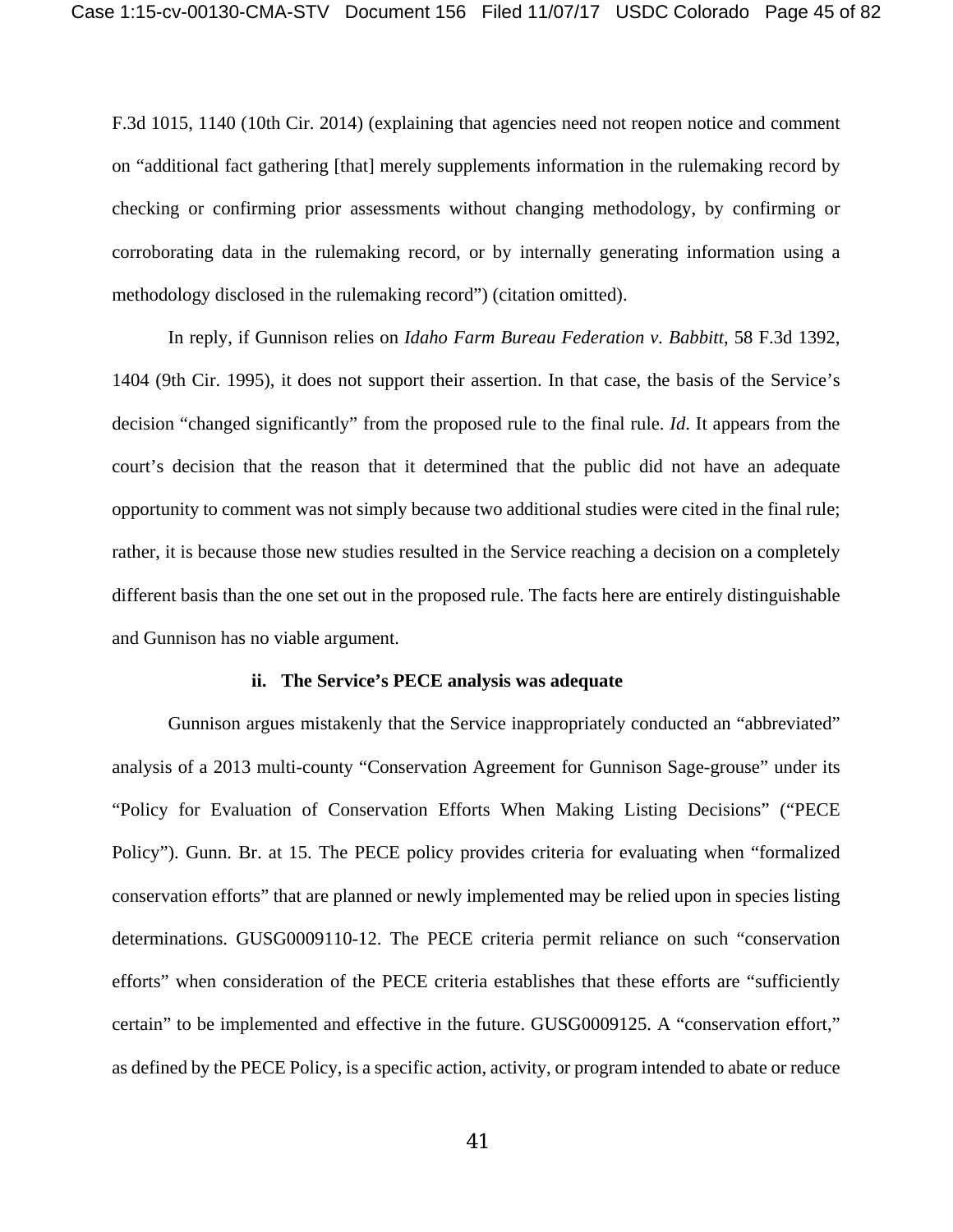threats to a species like "restoration, enhancement, maintenance, or protection of habitat; reduction of mortality or injury; or other beneficial actions." GUSG0009123.

Contrary to Gunnison's assertion, *see* Gunn. Br. at 15, the 2013 Conservation Agreement and the preceding Memorandum of Understanding did not meet the first implementation criterion to identify specific conservation efforts, funding sources, staffing needs, and other criteria required in the policy. GUSG0121822. Nowhere in the 2013 Conservation Agreement did any of the parties identify any specific on-the-ground effort to eliminate or abate the identified threats to the grouse like habitat loss due to human disturbance, climate change, drought, fire, and disease. GUSG0199234. Rather, the Conservation Agreement only stated general goals and desires to someday implement general resolutions, regulations, and guidelines to enhance the species' habitat or to someday expand on efforts already underway as part of other plans or agreements (*e.g*., the 2005 RCP, the 2006 Candidate Conservation Agreement with Assurances, etc.) which were already considered and analyzed in the listing determination. These unspecified and general "someday" intentions are not finalized "conservation effort" as defined and required in the PECE Policy.[8](#page-45-0) GUSG0121822; GUSG0199234-35; GUSG0199475. Furthermore, the 2013 Conservation Agreement did not identify funding sources, did not obligate any county or state to provide funding, nor did it discuss or identify any staffing requirements. GUSG0121822. Therefore, due to the absence of any specific and finalized conservation effort, the Service's final

<span id="page-45-0"></span><sup>&</sup>lt;sup>8</sup> Gunnison also appears to imply that the Service's reference to the 2013 Conservation Agreement as an "MOU" (or "Memorandum of Understanding") demonstrates a cursory or inadequate PECE analysis. Gunn. Br. at 16. The Service's reference to the 2013 Conservation Agreement as an MOU was in fact a typo but does not indicate an inadequate review. Both documents were related and largely involved the same parties. The 2013 Conservation Agreement largely provided more specifics as to some of the stated goals and intentions outlined in the 2013 MOU. *See* GUSG0199233-35. Both documents, however, lacked a specific "conservation effort" to analyze under PECE; neither document identified a specific on-the-ground effort designed to eliminate or reduce identified threats or otherwise improve the status of the species.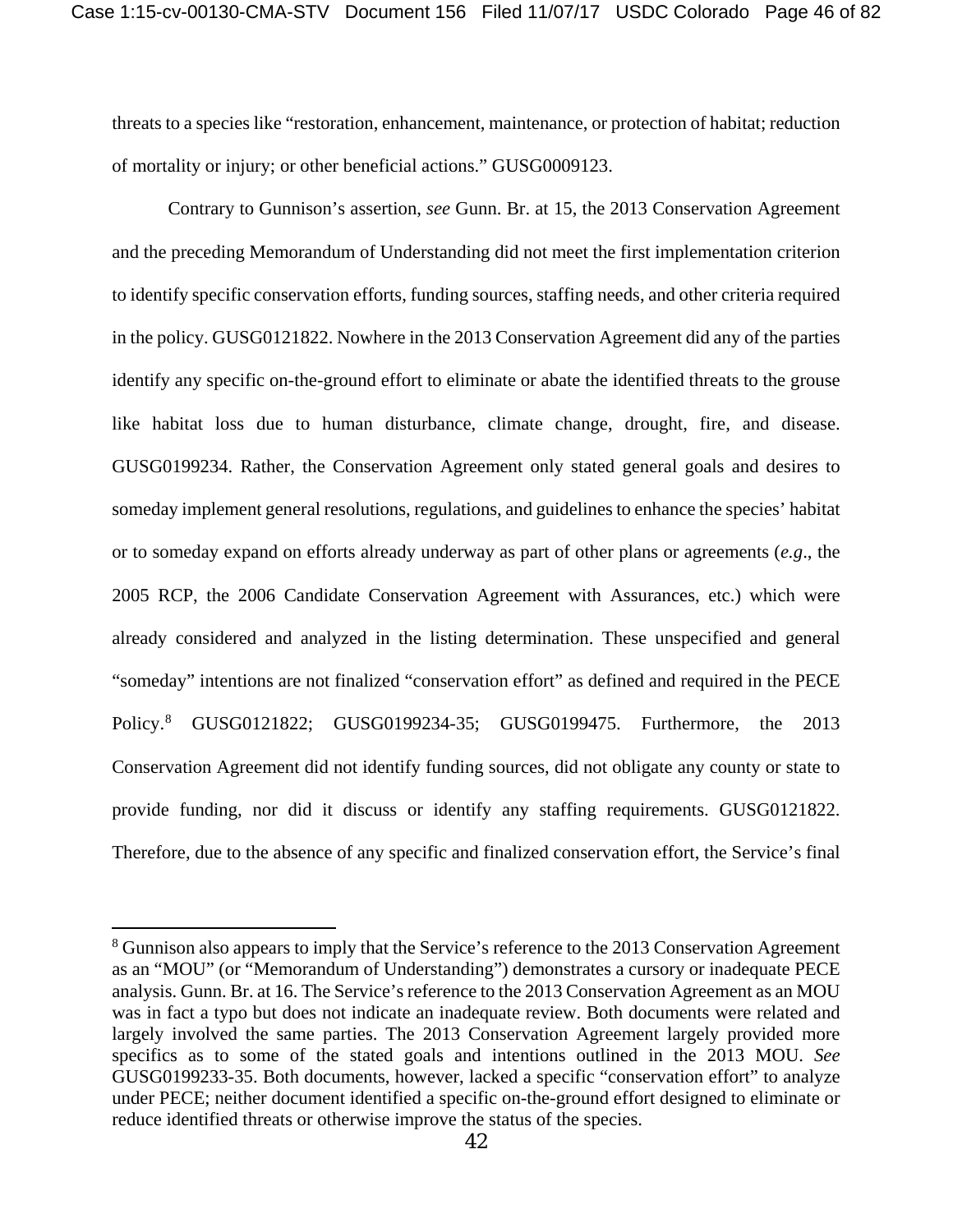PECE analysis of the 2013 Conservation Agreement was relatively short and appropriately determined that the agreement could not "contribute to a determination that listing is unnecessary or a determination to list the species as threatened rather than endangered." GUSG0199475.

Gunnison's next argument that the Service allegedly failed to conduct a PECE analysis on the conservation benefits of future rangewide enrollments of private land under the 2006 Candidate Conservation Agreement with Assurances (CCAA), Gunn. Br. at 17-18, fares no better. This type of analysis is not required. Again, the PECE Policy only requires the Service to analyze *specific and finalized* conservation efforts within a particular agreement that have not yet been implemented or have not yet had sufficient time to demonstrate whether they are effective at the time of listing. *See* GUSG0009110, 9123. Here, at the time of listing, not only did the Service not know (or have any way of knowing) the number of the remaining landowners across the range that would choose to enroll in the CCAA, but it also did not know what specific conservation efforts those particular landowners would choose to implement on their respective properties which is or can be different among the enrolled properties. GUSG0014195 (discussing how landowners can enroll for a suite of conservation activities). Gunnison never provided any of that information during the public comment period. The PECE Policy does not require the Service to look into a crystal ball and speculate on the benefits of unknown conservation efforts resulting from an unknown number of future CCAA enrollees.

Lastly, Gunnison appears to imply that the Service was required to release its PECE analysis to the public. Gunn. Br. at 18-19 (indicating that the Service never released its draft or final PECE analysis). Noticeably absent from Gunnison's argument is a citation to any such requirement because none in fact exists. As relevant to this issue, the Service's only requirement under the ESA before listing a species is that it "tak[e] into account" relevant conservation efforts. 16 U.S.C. § 1533(b)(1)(A); 50 C.F.R. § 424.11(f). Neither the statute nor the PECE Policy require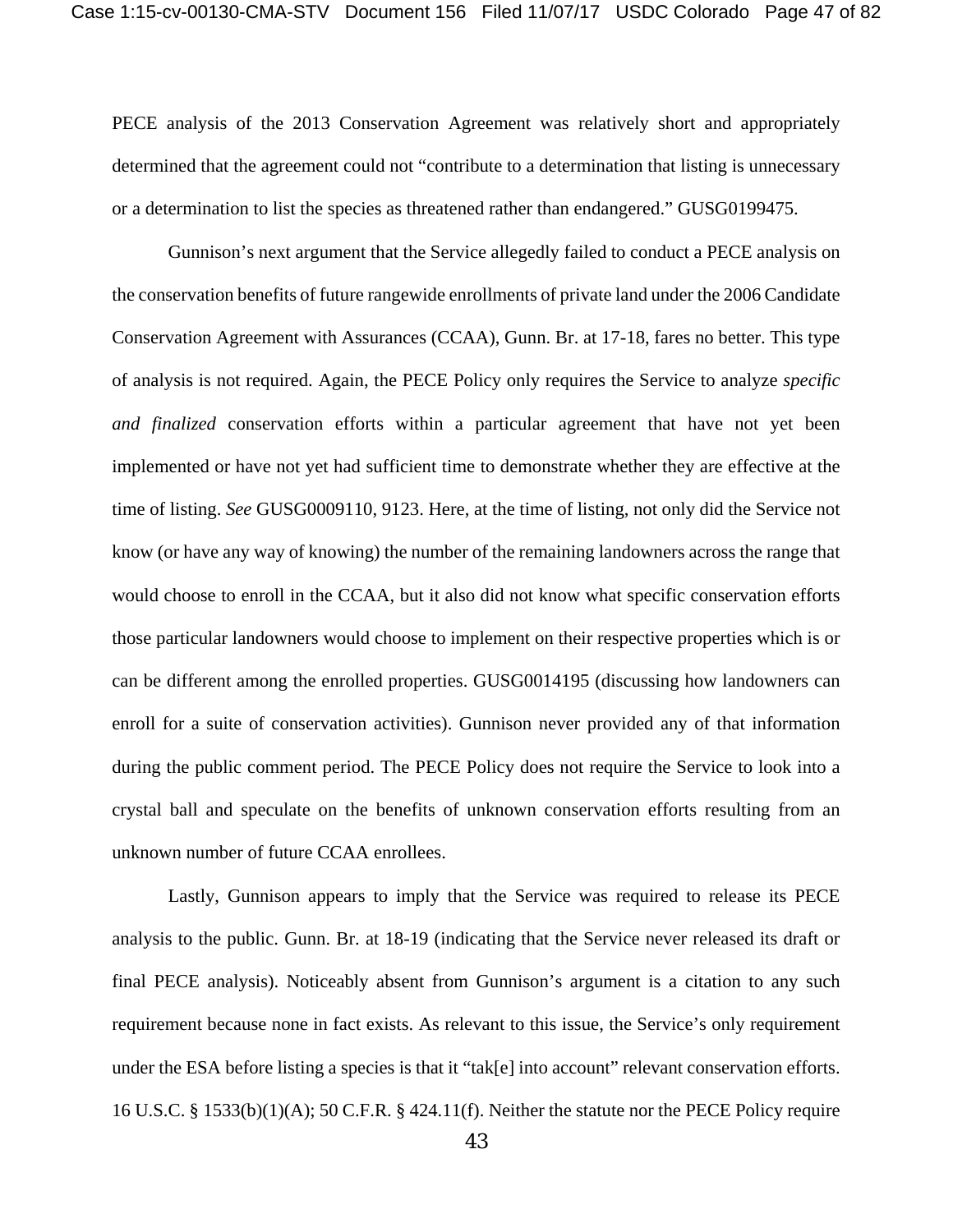any particular process for that analysis much less require the agency to produce a separate PECEanalysis document that must be made available for public review. Gunnison acknowledges that the Service did apply PECE to determine whether certain conservation efforts could be considered though the analysis of these efforts did change over time as reflected by the robust deliberative process in the administrative record. Thus, the Service fulfilled the ESA's requirement to give those efforts consideration. That the Service allegedly did not finalize a document memorializing its full PECE analysis—which is not legally required—until right before the final listing rule was completed does not invalidate the Service's decision. Moreover, Gunnison can point to no such requirement that the Service make that document available to the public before finalizing a listing determination. *See Lands Council v. McNair*, 537 F.3d 981, 991-92, 993 (9th Cir. 2008) (en banc) (holding that courts are not free to "impose 'procedural requirements [not] explicitly enumerated in the pertinent statutes'") (citation omitted); *see also Vt. Yankee Nuclear Power Corp. v. Nat. Res. Def. Council,* 435 U.S. 519, 549 (1978). Accordingly, Gunnison has failed to establish any error with regard to the consideration of any conservation efforts under PECE.

# **II. The Service's Designation of Unoccupied Critical Habitat in Utah Was Reasonable and Supported by the Record**

After considering the best available science and the importance of protecting unique and vital extensive sagebrush landscapes, areas that support the necessary expansion of GUSG populations, and areas that increase connectivity between the populations, the Service reasonably determined that certain unoccupied areas are essential for the conservation of the GUSG.<sup>[9](#page-47-0)</sup>

Underlying Utah's arguments is its position that it would prefer that the conservation of the species, including protection of critical habitat, take place outside of the ESA context. *See* Utah

<span id="page-47-0"></span><sup>&</sup>lt;sup>9</sup> Because Utah limits its arguments to the designation of unoccupied critical habitat, the Federal Respondents do not address the reasonableness of the designation of occupied critical habitat here.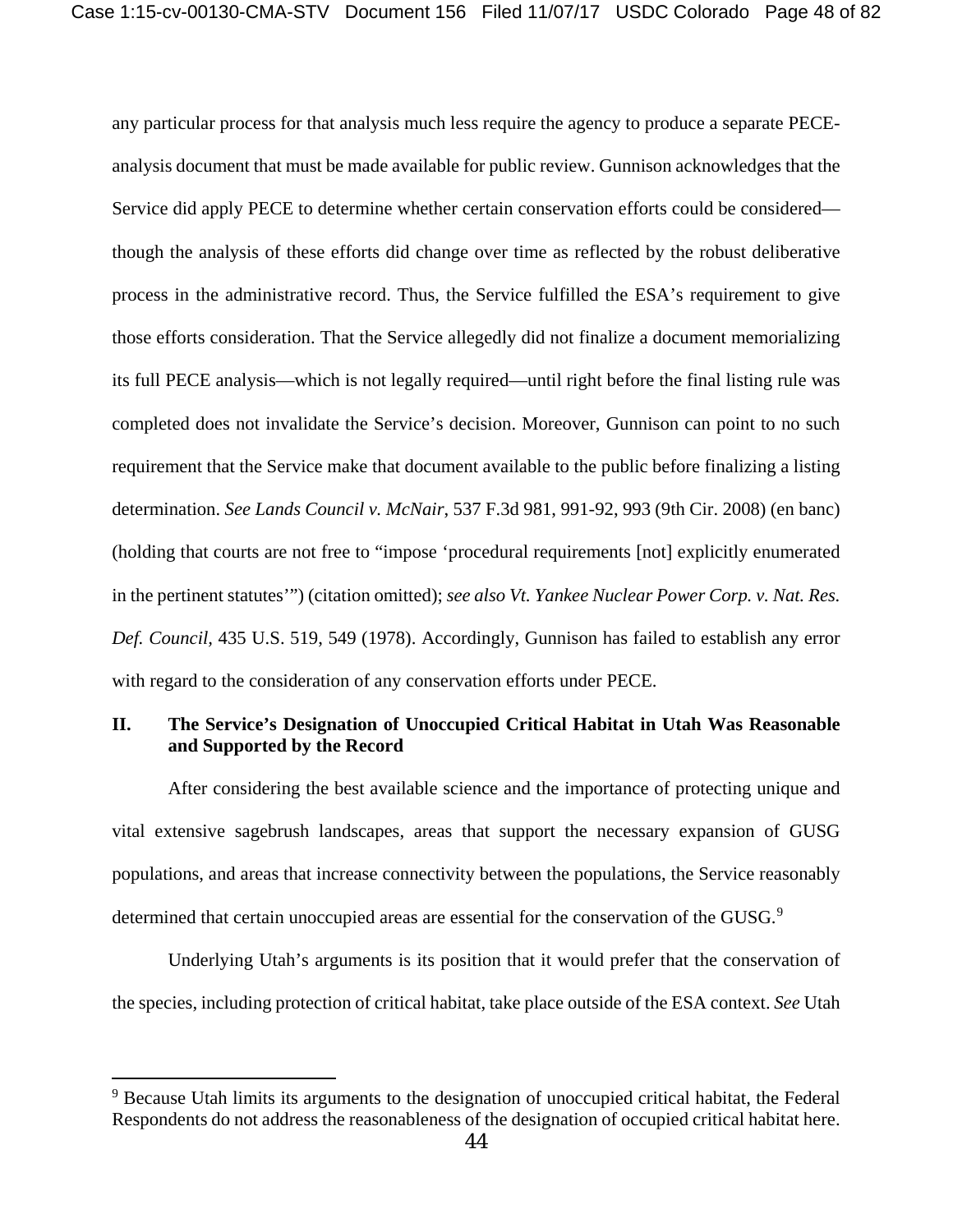Br. at 4-5 & n.2. Although the Service understands this position, Congress has not directed the Service to merely "consider designating critical habitat." Utah Br. at 1. Instead, Congress requires the Service to designate "any habitat of such species which [at the time of listing] is then considered to be critical habitat," subject to certain exceptions that Utah does not argue are applicable here. 16 U.S.C. § 1533(a)(3); *see* 50 C.F.R. 424.12(a); *Middle Rio Grande Conservancy Dist. v. Norton*, 294 F.3d 1220, 1223 (10<sup>th</sup> Cir. 2002) (The ESA "requires the Secretary of the Interior to designate critical habitat."). Moreover, Congress has not limited the designation of critical habitat to only those areas "most in need of special protections," as Utah asserts. Utah Br. at 1. Instead, Congress directs the Service to designate (1) those areas occupied by the species at the time of listing, on which are found those physical and biological features essential to the conservation of the species and which "may require" special management considerations or protections and (2) those areas not occupied by the species that are "essential for the conservation of the species," whether they may require special protections or not. 16 U.S.C. § 1532(5) (emphasis added). Congress defined "conservation" as "use of all methods and procedures which are necessary to bring any endangered species or threatened species to the point at which the measures provided pursuant to this chapter are no longer necessary." 16 U.S.C. § 1532(3) (emphasis added).

Utah suggests that, despite Congress' directive and the plain language of the ESA, the Service may only in fact designate "the *minimum* amount of habitat needed to avoid short-term jeopardy or habitat in need of immediate intervention." Utah Br. at 3-4 (citation omitted). The ESA contains no such limiting language. Instead, the language cited by Utah comes from a 1991 district court case from the Western District of Washington that has only been repeated once—in a case from the District of New Mexico. As an initial matter, the only issue raised on appeal in the New Mexico case related to the NEPA analysis and, thus, the Tenth Circuit has not adopted this interpretation of the ESA. Additionally, the court in the Western District of Washington appears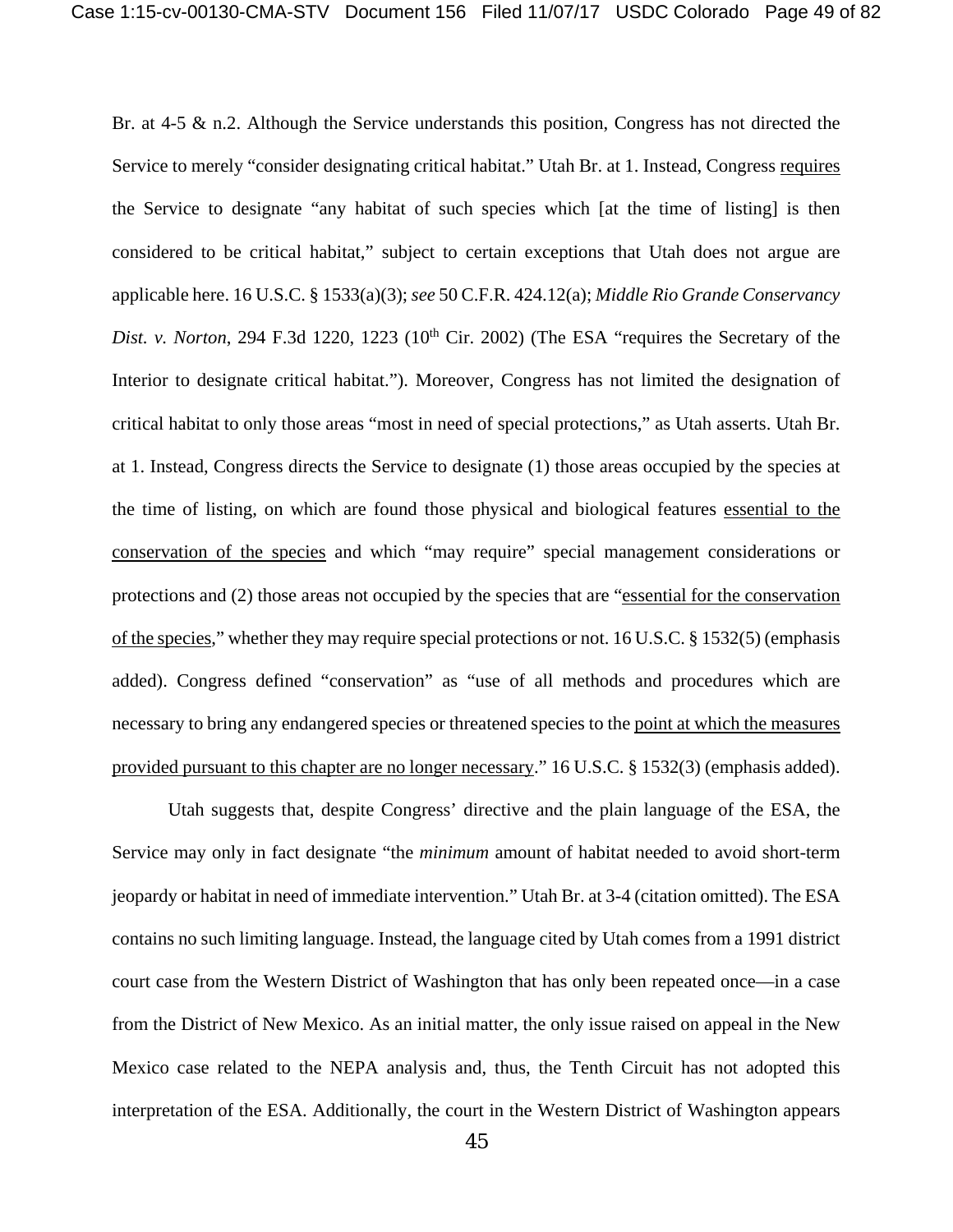to have ignored two key parts of the ESA's definition of "critical habitat": (1) that when designating occupied habitat, the Service looks for areas that contain the features essential to the conservation and may require special management considerations or protection; and (2) the Service can designate unoccupied habitat that is essential for the conservation of the species without any consideration of management. *See* 16 U.S.C. § 1532(5)(A)(i), (ii). Moreover, key to the definition of "critical habitat" is the phrase "conservation of the species." *See* 16 U.S.C. § 1532(5). Congress has made clear that the Service shall designate the areas necessary to get the species to the point at which it can be delisted, not merely those areas needed to avoid jeopardy.<sup>[10](#page-49-0)</sup> *See also Markle*, 827 F.3d at 460-61 ("In other words, 'the objective of the ESA is to enable [listed] species not merely to survive, but to recover from their endangered or threatened status.'" (citation omitted)).

## **a. Colorado and Gunnison have waived their challenges to the critical habitat designation**

As an initial matter, Colorado and Gunnison have waived their challenges to the designation of critical habitat for the GUSG by not raising a single argument regarding the critical habitat designation in their respective briefs. In fact, in the remedy portion of Colorado's brief, the State does not seek vacatur of the Final Critical Habitat Rule. *See* Colo. Br. at 40. To the extent that Colorado and Gunnison believe they have preserved their respective challenges to the Final Critical Habitat Rule by simply dropping a footnote and incorporating by reference Utah's brief, they are mistaken. These parties seem to have misinterpreted the Court's scheduling order as permitting them to divvy up not just the arguments related to their claims but also the claims themselves. The Court provided direction to the Intervenors, stating:

<span id="page-49-0"></span><sup>10</sup> "Jeopardy" refers to the point at which the species' continued existence is at risk. *See* 16 U.S.C. § 1536(a)(2) (requiring federal agencies to insure that activities authorized, funded, or carried out by the agency are not likely to "jeopardize the continued existence of" a listed species).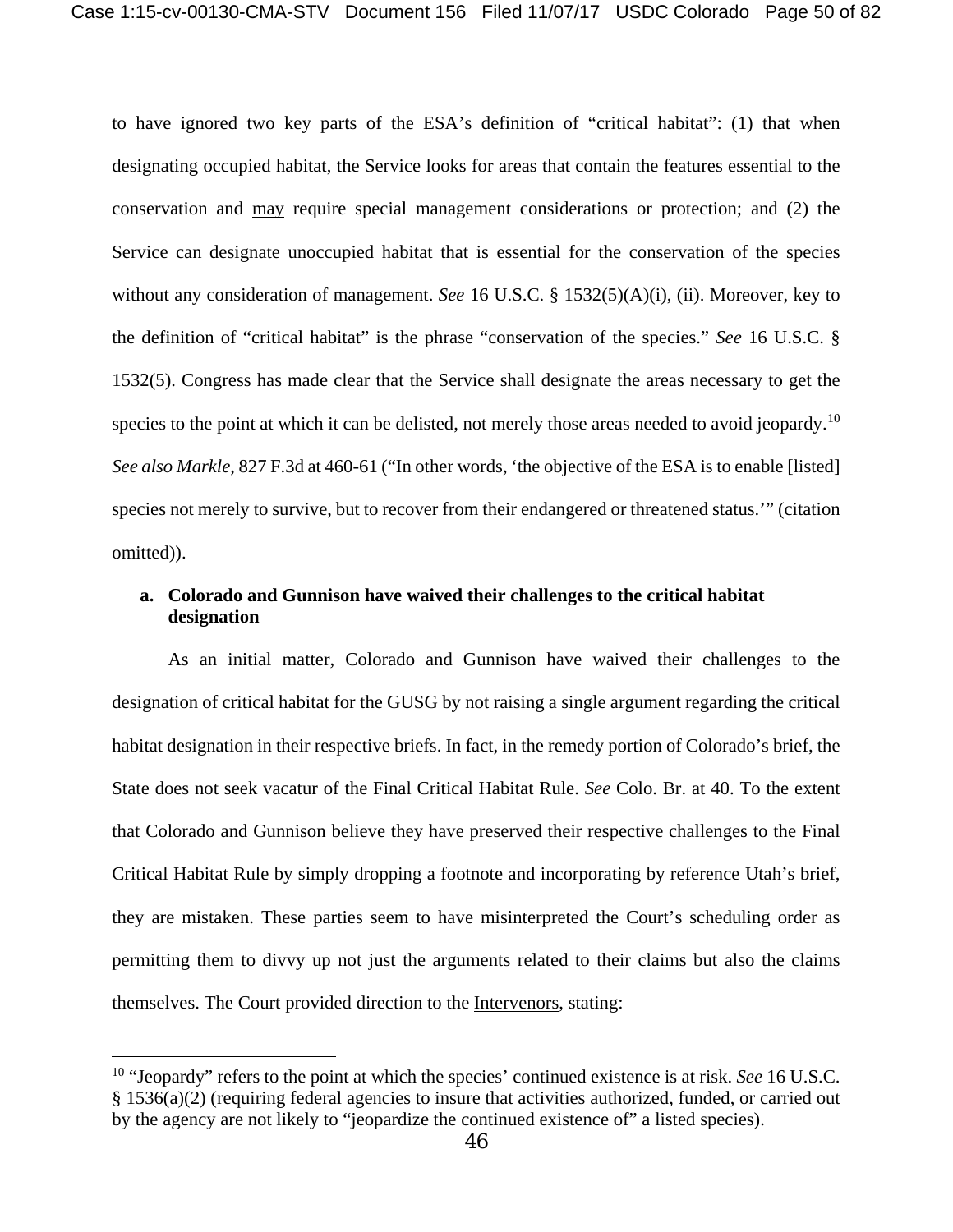Thu Gunnison Intervenors shall file a joint brief. The State of Utah and San Juan County shall file a joint brief. Both briefs shall be limited in scope to arguments not already raised in Petitioner State of Colorado's briefing.

ECF 63 at 5 (emphasis added). Nothing in the Order authorizes Colorado to circumvent the page limits by dropping entire claims and then relying on the Intervenors to raise the claims for them. If Colorado wanted to challenge the critical habitat rule, it needed to do so in its own brief. Gunnison's brief suffers from the same problem. The Court directed Gunnison not to repeat arguments raised by Colorado. Colorado did not substantively address the critical habitat designation and, thus, Gunnison needed to do so in its own brief.

Colorado's and Gunnison's decisions not to argue all of their own claims and, instead, simply drop a footnote adopting Utah's claims, goes beyond misinterpreting the Court's order and trying to circumvent the page limits. *See* Gunn. Br. at 20 n. 5. It raises issues of standing and remedy and potentially prejudices the Federal Respondents. To establish Article III standing, a plaintiff must show it has suffered an "injury in fact," which is "concrete and particularized" and "actual or imminent." *Lujan v. Defs. of Wildlife*, 504 U.S. 555, 560 (1992). Although the Federal Respondents believe that Utah could establish standing to challenge the designation of critical habitat within the State of Utah, Utah has not actually submitted a standing declaration, let alone one that establishes that it is somehow injured by the designation of areas in another state. In its opening brief, Utah supports its arguments by citing information specific to Unit 1, which is located partially in the State of Utah. *See* Utah Br. at 5, 7, 9. Utah does not refer specifically to any units located in Colorado or make any attempt to allege an injury to Utah from the designation of habitat in Colorado. Colorado submitted a standing declaration that specifically mentions only the listing rule and alleged negative effects of listing the GUSG. ECF 143-1. Gunnison submitted one declaration, which solely goes to the issue of whether the past-President on the Board of the Gunnison County Stockgrowers' Association was personally aware of the Davis study. Thus,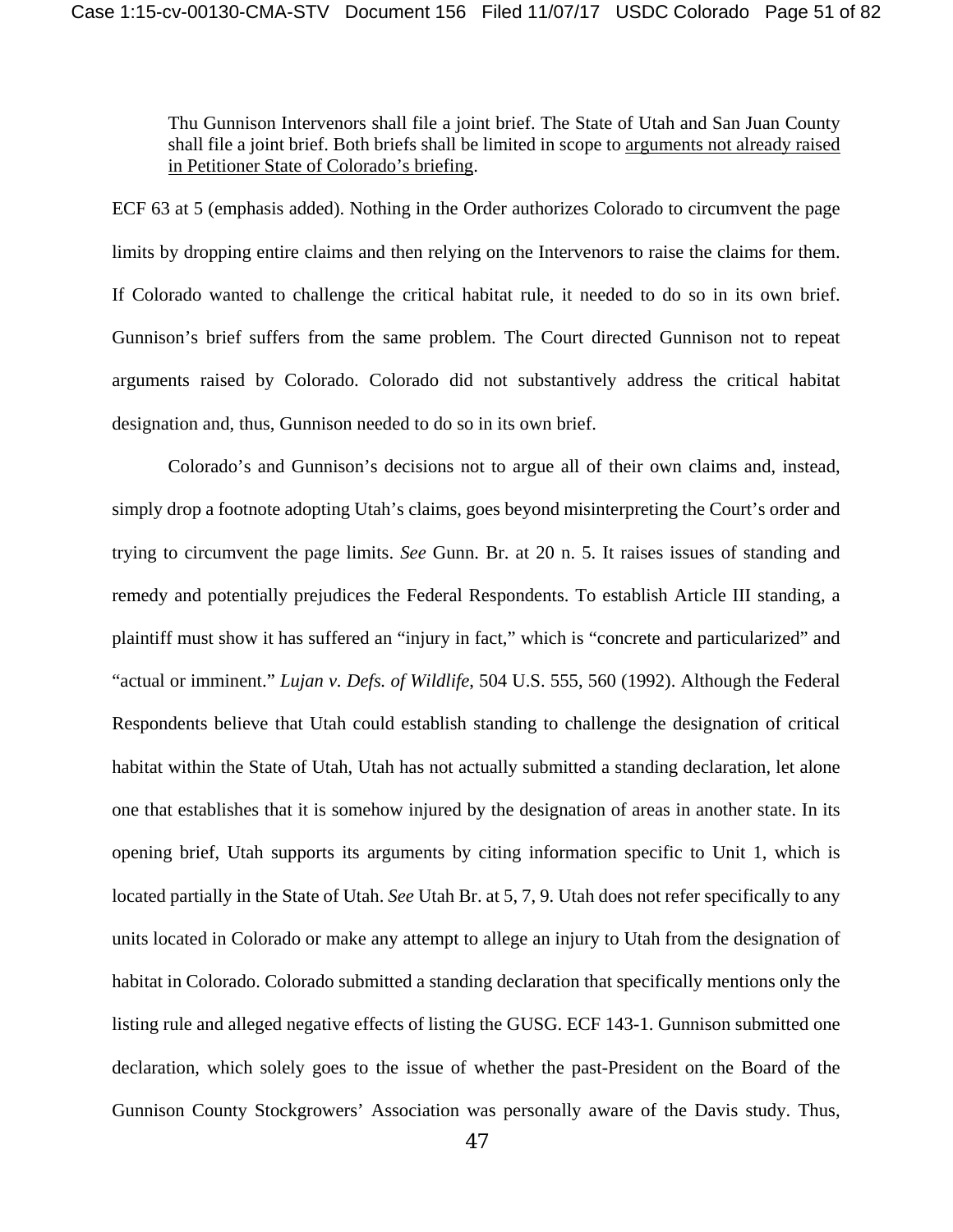Gunnison has not submitted a standing declaration, let alone one that addresses any alleged negative effects of the designation of critical habitat. Gunn. Br.<sup>[11](#page-51-0)</sup> Because, at most, Utah has standing to raise arguments solely related to areas designated within the State and Utah is the only party to actually challenge the designation in its brief, any remedy related to the critical habitat rule that the Court may determine is appropriate must be limited to the 81,593 acres total of unoccupied habitat designated in Utah in Units 1 and 2. *See Schlesinger v. Reservists Comm. to Stop the War*, 418 U.S. 208, 221-22 (1974);**[12](#page-51-1)** *Am. Humanist Ass'n v. Douglas Cty. Sch. Dist. RE-1*, 859 F.3d 1243, 1250 (10th Cir. 2017) ("Each plaintiff must have standing to seek each form of relief in each claim." (citation omitted)).

Moreover, should Colorado or Gunnison decide to raise arguments regarding the Final Critical Habitat Rule for the first time in their reply briefs, the Court should disregard those arguments because they have been waived. *See Grynberg v. Kinder Morgan Energy Partners, L.P.*, 805 F.3d 901, 908 n.5 (10th Cir. 2015), *cert. denied*, 136 S. Ct. 1714 (2016); *Straub v. BNSF Ry. Co.*, No. 15-cv-1890, 2017 WL 131796, at \*5 (D. Colo. Jan. 13, 2017). Setting aside the fact that this Court considers such claims waived if not raised in the opening brief, the Federal Respondents are limited to this one brief within which to respond to the Colorado Petitioners' claims and, thus,

<span id="page-51-0"></span> $11$  Even if Gunnison now were to submit a declaration attempting to establish an injury caused by the designation of critical habitat, this would be of little import because Gunnison's opening brief failed to argue the claim. Thus, the claim has been waived.

<span id="page-51-1"></span><sup>&</sup>lt;sup>12</sup> Colorado requested that the listing rule be vacated only if the Court determines that Colorado's arguments have merit. Colorado Br. at 40. Colorado does not mention the Final Critical Habitat Rule. Gunnison, however, dropped a footnote also requesting that the critical habitat rule be vacated. If the Court were to determine that Gunnison dropping a footnote adopting Utah's arguments and another footnote to request vacatur of the critical habitat rule meet the requirements for raising a claim and requesting relief, then, at most, the Court should consider vacatur only of the unoccupied areas that fall within Gunnison County. Only Colorado would have potentially had standing to challenge the remaining areas designated in Colorado.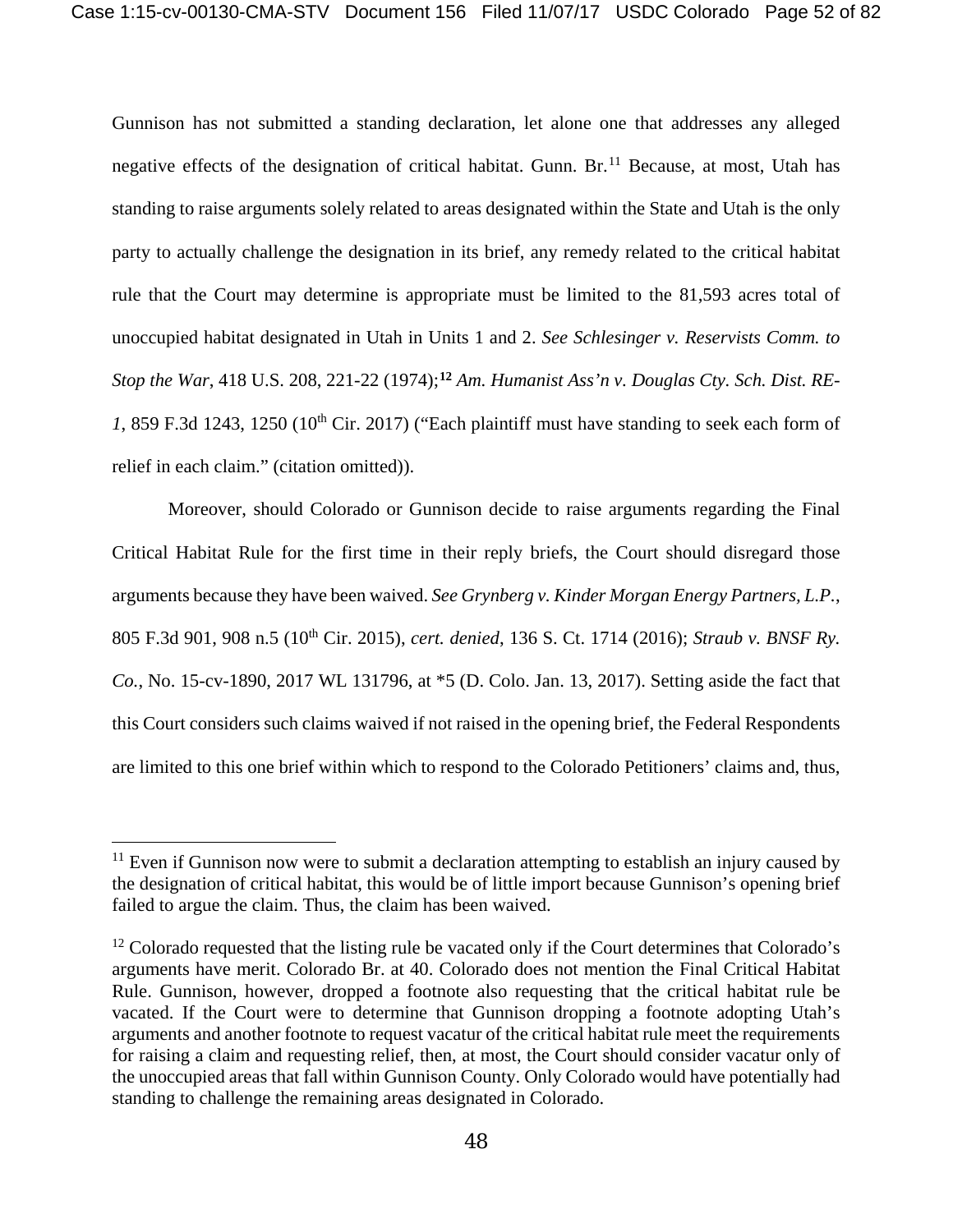would be prejudiced if the Court were to consider any claims or arguments raised for the first time on reply.

# **b. The Service made a reasonable determination that the unoccupied areas designated are essential for the conservation of the GUSG**

Under the ESA, unoccupied areas may be designated as critical habitat if the Service determines that they are essential for the conservation of the species. 16 U.S.C. § 1532(5)(A)(ii). As Utah must concede, Congress did not define "essential" or set forth any specific requirements in the ESA for determining what areas are "essential." Rather, Congress delegated to the Secretary the authority to make that determination on a case-by-case basis. *Markle*, 827 F.3d at 464. Thus, any rational interpretation of "essential" is entitled to deference and must be upheld. *Chevron USA v. Nat. Res. Def. Council*, 467 U.S. 837, 842-43 (Where Congress has not "directly spoken to the precise question at issue," the Service's reasonable interpretation of an ambiguous term is entitled to deference.); *Markle*, 827 F.3d at 464-65, 467-68; *Cape Hatteras Access Pres. All. V. U.S. Dep't of Interior*, 344 F. Supp. 2d 108. 119-120 (D.D.C. 2004) (concluding that, where the ESA does not define a term, the Service has "retained flexibility" and may "define the term differently depending on a given species's characteristics"). Moreover, the Service is not required to explicitly define "essential"; rather, it must explain its considerations for assessing what areas are essential. *See Markle*, 827 F.3d at 466 (upholding the Service's stated considerations for determining unoccupied areas were essential); *see also Cape Hatteras*, 244 F. Supp. 2d at 120 (rejecting plaintiffs' arguments that the Service was required to define "occupied"). The Service did so here and its reasoned explanation for its determination must be upheld.

Utah first argues that the Service should not have designated any unoccupied areas because the designated occupied habitat is sufficient to support viable populations. Utah Br. at 6. Utah cites the 2005 RCP, which extrapolated from data available at the time that a viable population of GUSG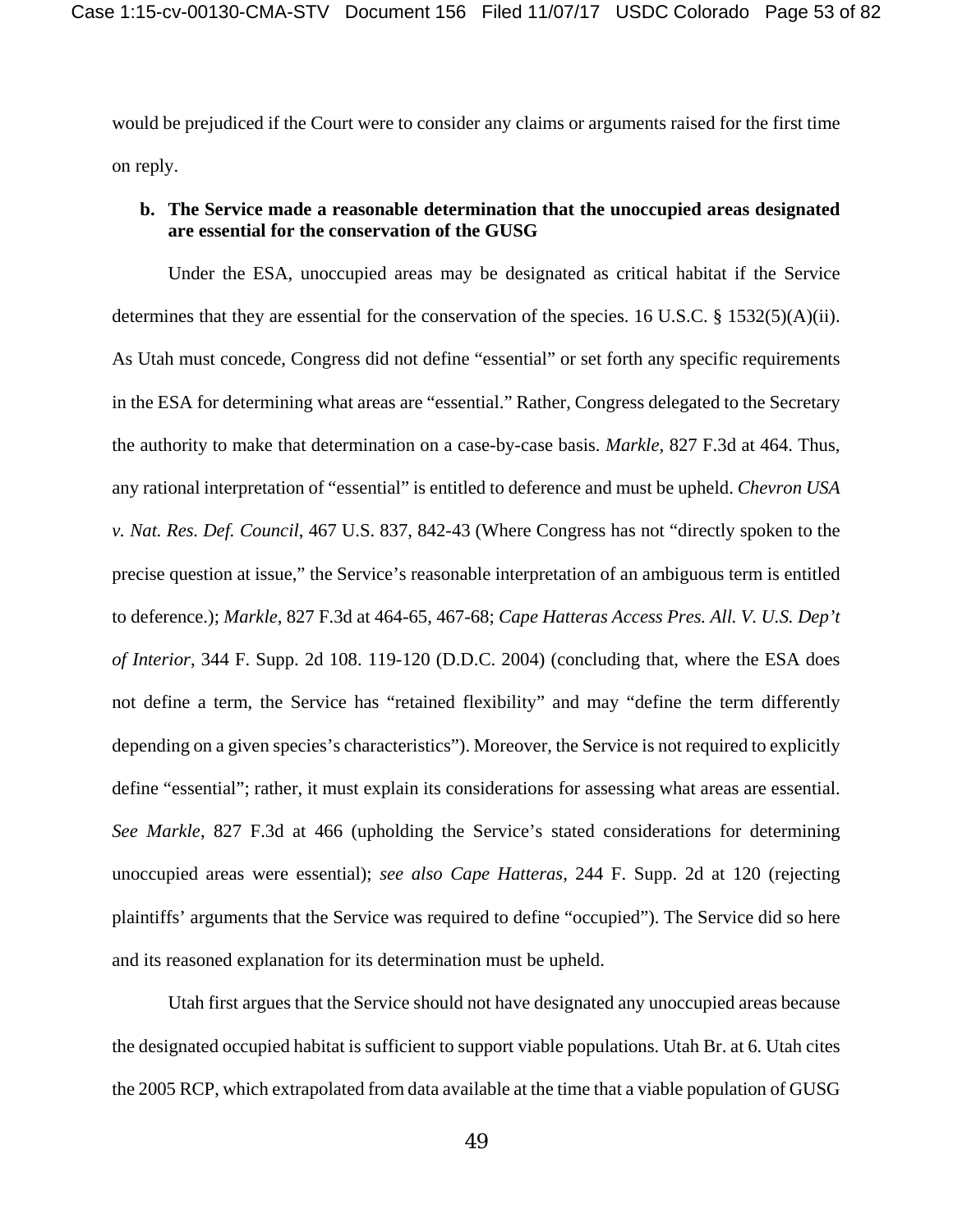would need 500 individuals and access to a minimum of 100,000 acres of habitat. As an initial matter, neither Utah nor San Juan County raised this argument during the notice and comment period despite having multiple opportunities to submit comments and having actually submitted comments on the proposed critical habitat designation. *See* GUSG0096053 (Utah's December 2, 2013 comment letter); 0075358 (Utah's April 2, 2013 comment letter); 0203419 (San Juan County April 1, 2013 comment letter); 0200793 (San Juan County October 18, 2013 comment letter); 0200984 (San Juan County December 9, 2013 comment letter). Nor did these parties raise this issue in their 60-day notices of intent to sue or their complaint. *See* ECF 34-2. Where a party had actual notice of the rulemaking but failed to submit comments, courts are hesitant to declare provisions invalid where a plaintiff waits until litigation to raise those concerns. *Wilson v. Hodel*, 758 F.2d 1369, 1372 (10<sup>th</sup> Cir. 1985) ("Simple fairness to those who are engaged in the tasks of administration, and to litigants, requires as a general rule that courts should not topple over administrative decisions unless the administrative body not only has erred but erred against objection made at the time appropriate under its practice." (citation omitted)). Accordingly, when parties have failed to raise claims with specificity relating to an agency action during the rulemaking process, the Supreme Court has deemed those claims waived. *Dep't of Transp. v. Pub. Citizen*, 541 U.S. 752, 764-64 (2004) (holding that plaintiffs' challenges were forfeited because they "did not raise [their] particular objections to the EA" during the comment period, and thus denied the agency "the opportunity to examine any proposed alternatives to determine if they were reasonably available"). Because Utah had the opportunity but chose not to assert that the designation of critical habitat must be based on the viability assessment in the RCP during the rulemaking process, Utah has waived its ability to raise that issue during this litigation and the claim must be rejected.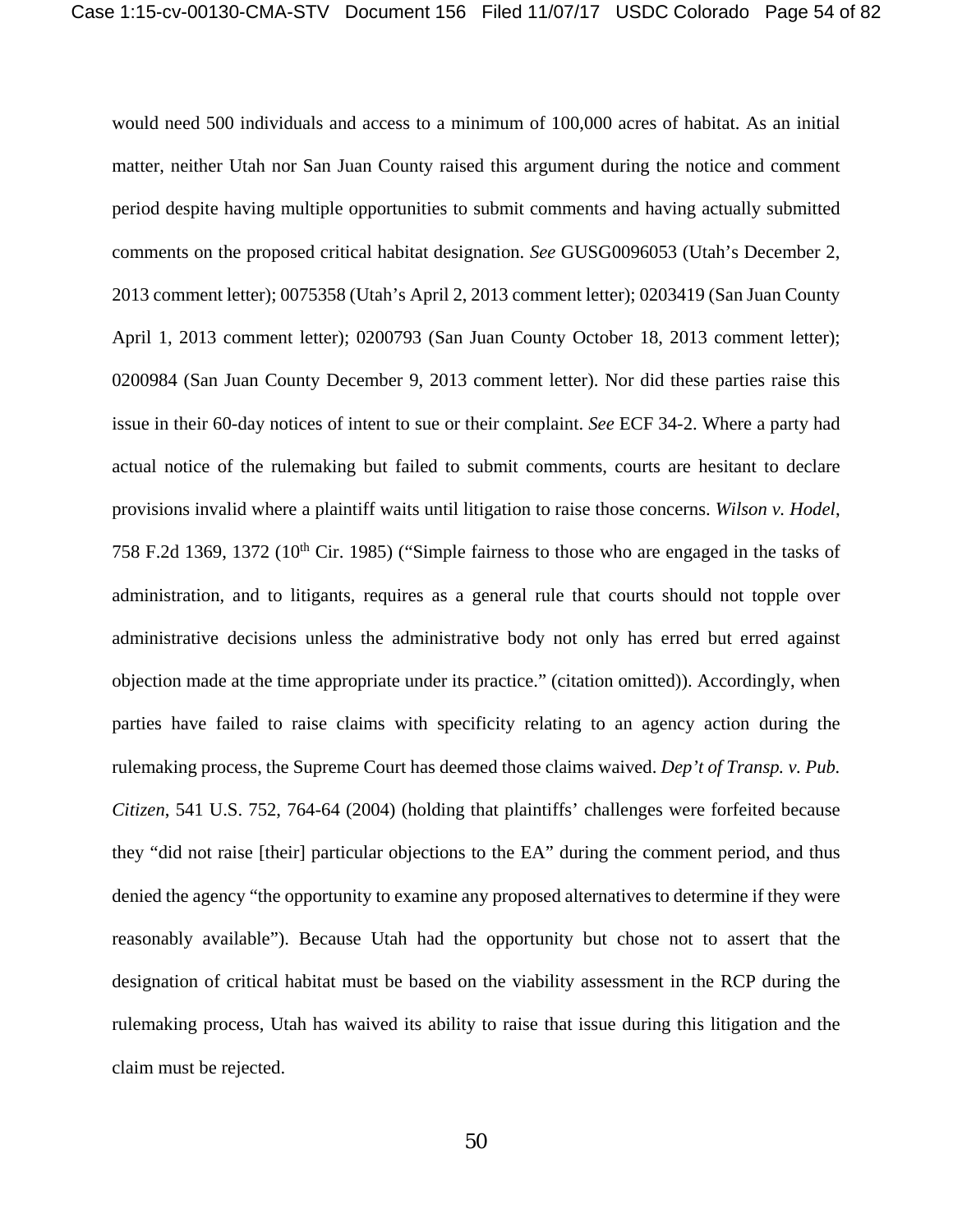Even if the Court considers Utah's argument, the claim must be rejected. Utah is conflating the RCP's estimate of the number of acres that would be necessary for a particular GUSG population to remain viable (100,000 acres) with the Service's assessment of the critical habitat necessary to conserve the species as a whole. GUSG0011473 (presenting question of "how much habitat is needed to sustain a given population size over time"); 0011565 (discussing the need for at least 100,000 acres of habitat for a viable 500-bird population in Monticello, Utah and Dove Creek, Colorado). The Service also noted that this "model did not take into account the inherent variance in habitat structure and quality over the landscape…and detailed habitat structure and quality data are lacking. Therefore, we consider the modeled minimum habitat area to be an approximation." GUSG0199371. In any event, none of the satellite populations have a sufficient number of individuals to be considered viable. *See* GUSG0199405 (population estimates for satellite populations). Even if those populations did increase to 500 birds each, three of the six populations, including Piñon Mesa, partially located in Utah, live in units that do not contain 100,000 acres of occupied habitat. *See* GUSG0199349.[13](#page-54-0) One other population—Monticello-Dove Creek, partially located in Utah, barely meets the 100,000-acre minimum. *Id.*; GUSG0199351.

Utah also claims that the Service irrationally concluded that unoccupied critical habitat should be designated based on the Service's conclusion that occupied habitat must be insufficient because the satellite populations continue to decline. Utah Br. at 7. Although the Service did opine that the satellite populations may require additional habitat beyond the occupied habitat to be

<span id="page-54-0"></span><sup>&</sup>lt;sup>13</sup> Utah chooses to ignore this information because, like Colorado, it argues that the GUSG does not need the satellite populations. Utah Br. at 6. As explained in Argument section I.a.ii, the Service reasonably concluded that, based on the best available science, the conservation of the GUSG depends in part on the viability of some of the satellite populations. *See* GUSG0199358 (response to comment 31). Thus, the Service rationally considered the conservation needs of those populations in its assessment of what areas are necessary for the conservation of the species.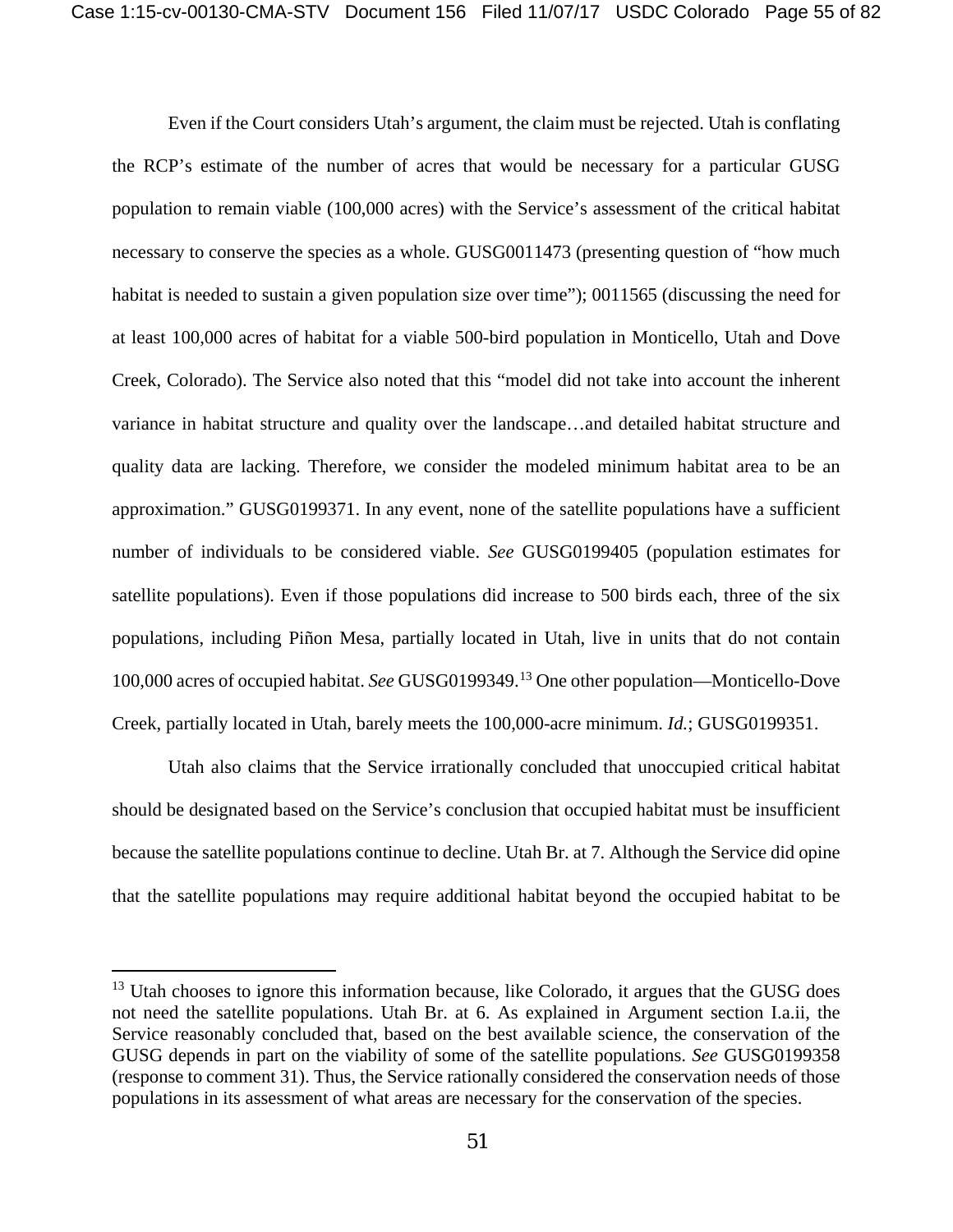conserved, Utah simply ignores the other justifications for designating unoccupied critical habitat.<sup>[14](#page-55-0)</sup> As already discussed, the Service noted that the satellite populations need 500 birds each to be viable and designating only occupied habitat would be insufficient to support a viable population.[15](#page-55-1) The Service also noted that unoccupied areas are needed for migration of birds from the Gunnison Basin to outlying areas and satellite populations and for potential range expansion. GUSG0199357; 0199360 ("With the designation of unoccupied habitat [in] the Cerro Summit-Cimarron-Sims Mesa Unit, we hope to facilitate some natural migration and interpopulation (between two or more populations) exchange of birds.")<sup>[16](#page-55-2)</sup>; 0199368 ("The extremely limited extent of sagebrush habitat throughout the current range of the species, particularly in the satellite populations, is a factor in our decision to include areas beyond currently occupied habitat."); 199369 (noting that the "limited extent of sagebrush habitats throughout the species' current range

<span id="page-55-0"></span> $14$  As the Service explained in the Final Rule, over time the GUSG's range has been reduced by approximately 88- to 93% of the historical range. GUSG0199367. This substantial reduction in range has coincided with evidence of "the loss of peripheral populations" and "a northward trend of extirpation." GUSG0199367-68. With that substantial loss in mind, the Service reasonably concluded that, in the case of the GUSG, "occupied habitat alone, or a subset of those lands (e.g., Federal land), are insufficient to ensure the species' persistence." GUSG0199368.

<span id="page-55-1"></span><sup>&</sup>lt;sup>15</sup> On the one hand, Utah relies on the estimates from the RCP to argue that designation of occupied habitat is enough to sustain the GUSG populations. Utah Br. at 6. On the other hand, Utah seems to argue that it was irrational for the Service to rely on the estimates in the RCP because the Gunnison Basin population has more individuals than the RCP estimated it could contain. Utah Br. at 7 n.3. Utah does not go so far as to assert that the RCP does not represent the best available science, let alone establish through citation to the record that there is available science that is better than what the Service relied on. Thus, Utah's assertions should be dismissed. In any event, the Service explained that the Gunnison Basin habitat is unique in that it contains "extensive sagebrush landscapes capable of supporting a wide array of seasonal habitats and annual migratory patterns for Gunnison sage-grouse [which] are rare across the species' range." GUSG0199372. Thus, the best scientific data available does not support Utah's implied assertion that 500 birds outside of the Gunnison Basin would not actually need 100,000 acres to be viable.

<span id="page-55-2"></span><sup>&</sup>lt;sup>16</sup> The Service further explained that the "Cerro Summit-Cimarron-Sims Mesa unit is particularly important as a linkage between the Gunnison Basin and the Crawford and San Miguel population" and the designated unoccupied habitat in the Gunnison Basin will facilitate the dispersal of birds from this larger population to those smaller satellite populations. GUSG0199372.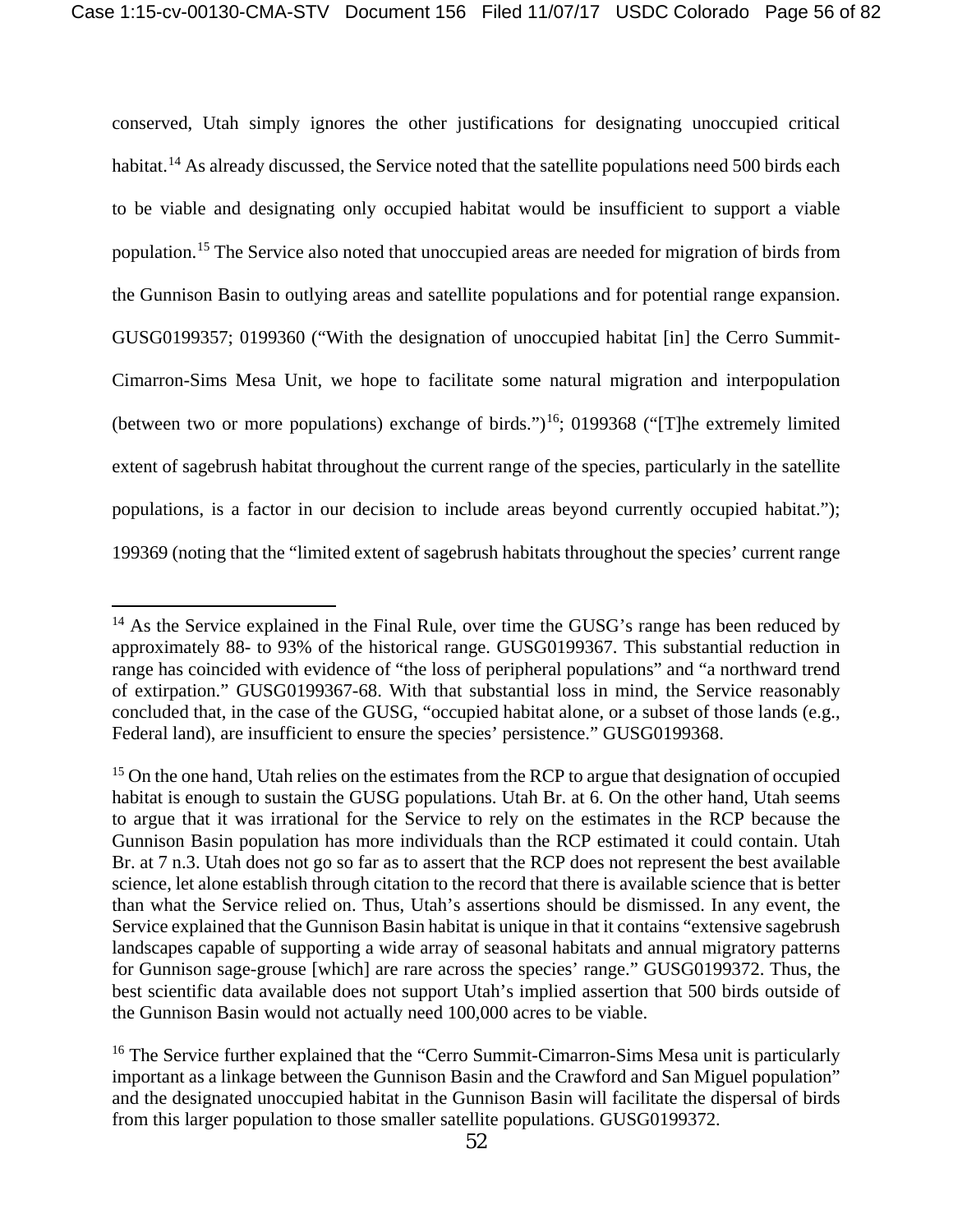emphasizes the need for additional habitat for the species to be able to expand into, allowing for species' conservation"). Additionally, the Service determined that, "[w]ith the satellite populations declining, providing more stability for the Gunnison Basin population through additional expanses of sagebrush landscapes is essential for the conservation of the species." GUSG0199372.

Taking into consideration areas needed for expansion and for migration is consistent with the Service's critical habitat regulations, which are not challenged here. Under the Service's regulation addressing criteria for designating critical habitat, the Service, "[i]n determining what areas are critical habitat…shall consider those physical and biological features that are essential to the conservation of a given species" including, but not limited to, "[s]pace for individual and population growth, and for normal behavior" and "[h]abitats that are protection from disturbance or are representative of the historic geographical and ecological distributions of a species." 50 C.F.R. § 424.12(b). The determination to include such areas in the designation is also consistent with the purpose of the ESA and is entitled to deference. *See Balt. Gas*, 462 U.S. at 103 ("When examining this kind of scientific determination, as opposed to simple findings of fact, a reviewing court must generally be at its most deferential.").<sup>[17](#page-56-0)</sup>

In determining what areas are "essential for the conservation of the species," the Service considered four criteria: (1) the overall distribution or range of the species; (2) potential occupancy of the species; (3) proximity and potential connectivity to occupied habitats; and (4) suitability of

<span id="page-56-0"></span><sup>&</sup>lt;sup>17</sup> Additionally, Utah fails to mention that the RCP, of which the State was a plan representative, provided that, among the top five priority rangewide strategies listed in the RCP, is habitat improvements among "potential" habitats, noting that this would be a "slower, but perhaps surer, conservation strategy." GUSG0011490. The "5th priority of the rangewide strategies is to protect from permanent loss historically used habitats that are not currently occupied by grouse. These are areas we've mapped as suitable, but not occupied, or as 'potentially suitable' habitat. These areas may, with proper restoration, serve as areas of expansion or as linkages connecting populations. These are obviously desirable outcomes…." GUSG0011490. "Potentially suitable" and "vacant/unknown" habitat is discussed in more detail below.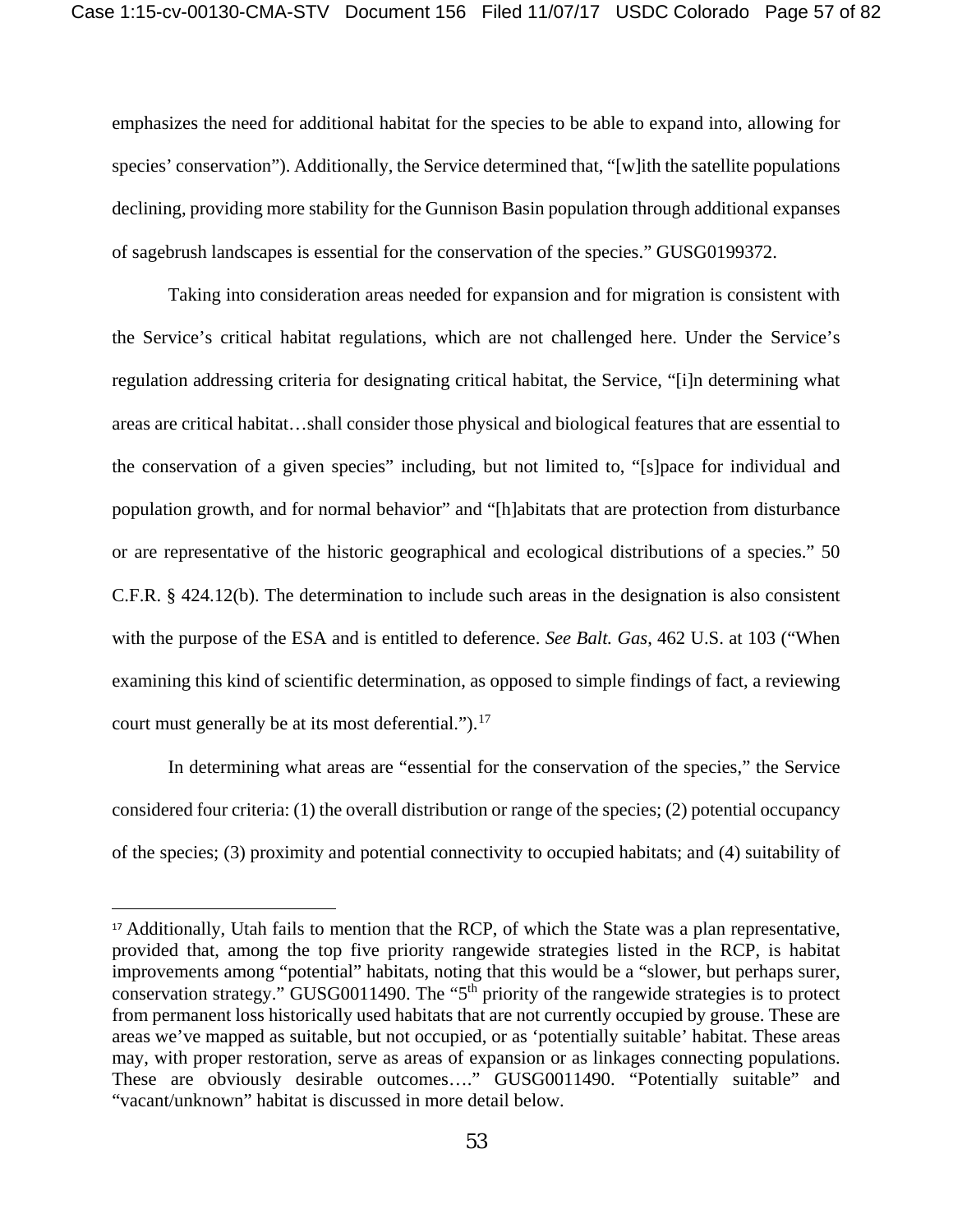the habitat for the species based on scientific literature indicating that habitat suitability is dependent on large landscapes where 25% or greater of the area is dominated by sage-brush cover. GUSG0199353.[18](#page-57-0) The Service only considered areas within the species' historical range that met these requirements and occur within approximately 18.5km of occupied habitat. GUSG0199352; 0199368. GUSG "make relatively large movements on an annual basis due to the need for a diverse range of seasonal habitat types." GUSG0199365. "[H]owever, information on how sage-grouse actually disperse and move through landscapes is lacking." GUSG0199370. The Service concluded that, outside of occupied habitat, areas within the 18.5km range, which "represents the rangewide maximum measured seasonal movement of Gunnison sage-grouse across all seasons, as presented in the RCP," "have the highest likelihood of Gunnison sage-grouse use and occupation." GUSG0199352; *see also id.* (citing other scientific sources supporting consideration of areas within 18.5km of occupied habitat).<sup>[19](#page-57-1)</sup> Considering areas within this range would "allow" for the expansion of the current geographic distribution of the species and potentially facilitate movements among populations." GUSG0199368; 0199370 (using this range to "account for proximity to and potential connectivity with occupied" GUSG habitat).

<span id="page-57-0"></span><sup>18</sup> The Service thoroughly discussed how it assessed habitat suitability for unoccupied areas. *See*  GUSG0199371. However, the Federal Respondents do not address this analysis in detail because Utah has not specifically challenged the analysis in its opening brief. Thus, any argument relating to this analysis has been waived.

<span id="page-57-1"></span> $19$  The Service acknowledged that GUSG "movement behavior and distances likely vary widely by population and area, potentially as a function of population dynamics, limited or degraded habitats, and similar factors. Movements have been documented as being much greater (up to 56 km (35 mi)) or much less than 18.5 km in some cases....However, the best available information indicates 18.5 km is a reasonable estimate of the distance required between habitats and populations to ensure connectivity for [GUSG], or facilitate future expansion of the species' range." GUSG0199352.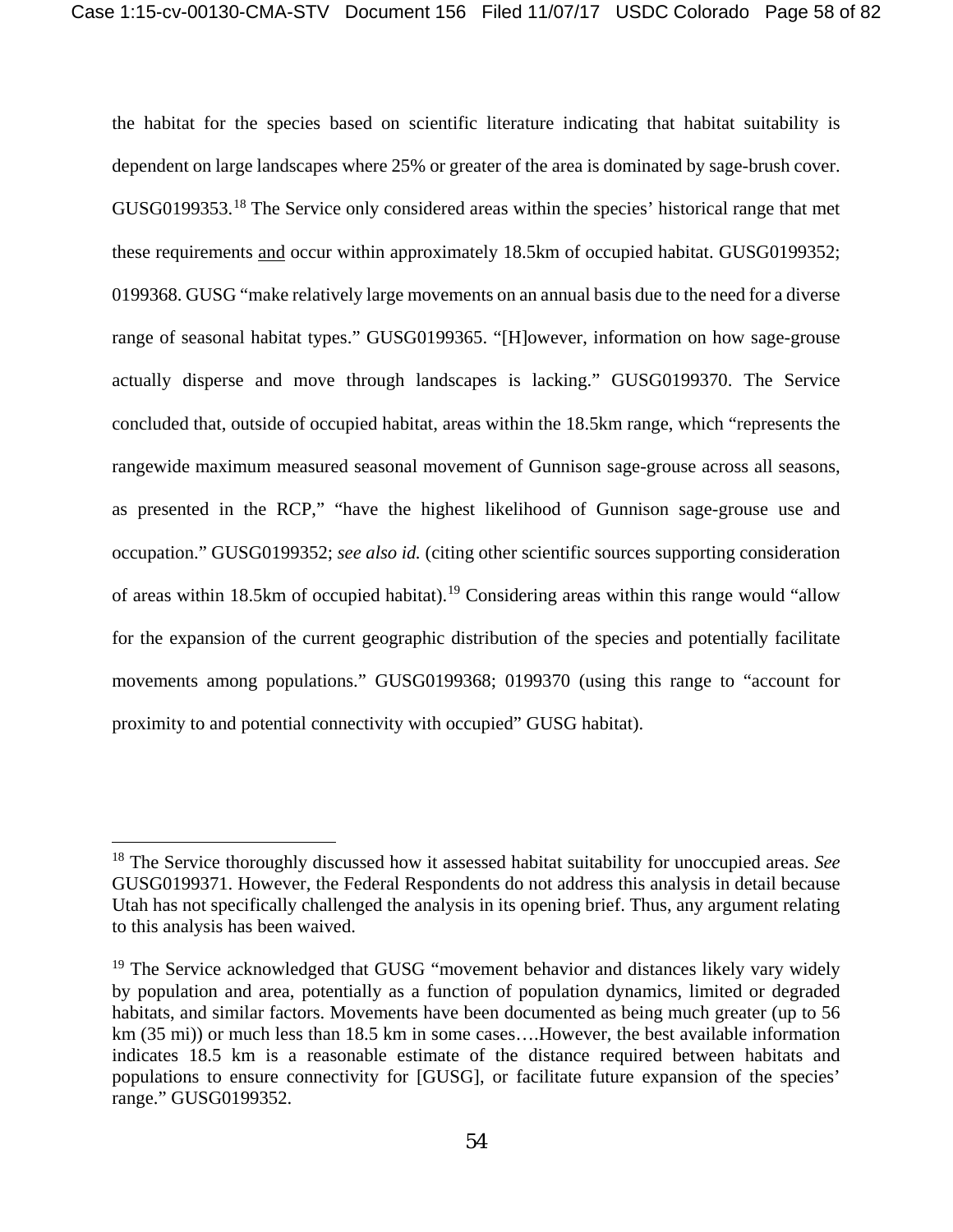The Service's "delineation of unoccupied critical habitat areas was based on these criteria, scientific data, and mapping methods on a landscape scale." GUSG0199353. The Service relied on maps and polygons delineated and defined by a group of biologists, including those from CPW, at the time Colorado Division of Wildlife, and San Juan County. GUSG0199354; 0199356. Specifically, the Service looked at the two types of unoccupied habitat adopted by CPW and the Utah Division of Wildlife Resources ("UDWR") for mapping purposes: "potentially suitable" and "vacant/unknown." GUSG0199370. The RCP defined "potential habitat" as "unoccupied habitats that could be suitable for occupation of sage-grouse if practical restoration were applied," and is most commonly former sagebrush areas overtaken by piñon-juniper woodlands. GUSG0199370 (emphasis added).<sup>[20](#page-58-0)</sup> The RCP defines vacant or unknown habitat as "suitable habitat for sagegrouse that is separated (not contiguous) from occupied habitats that either has not been adequately inventoried, or has not had documentation of sage-grouse presence in the past 10 years." *Id.*  (emphasis added). Using this information, the Service then further evaluated the areas based on their proximity to occupied areas and suitability, defined by large areas dominated by sufficient sagebrush cover at the landscape scale. *Id.* (also discussing how the Service eliminated certain areas that were part of the RCP mapped unoccupied habitat). Utah did not identify in its opening brief scientific data that is better than what Utah itself helped to prepare in the RCP. With regard to seasonal habitats, "[r]angewide, fine-scale habitat structure data on which to delineate seasonal habitats currently does not exist." GUSG0199365. The Service is only required to use the "best available science," not the best possible science. *See AOGA*, 815 F.3d at 555 (The ESA "requires use of the best available technology, not perfection.").

<span id="page-58-0"></span> $20$  In its complaint, Utah noted that the State became a signatory party to the GUSG RCP. ECF 34-2 at 15-16.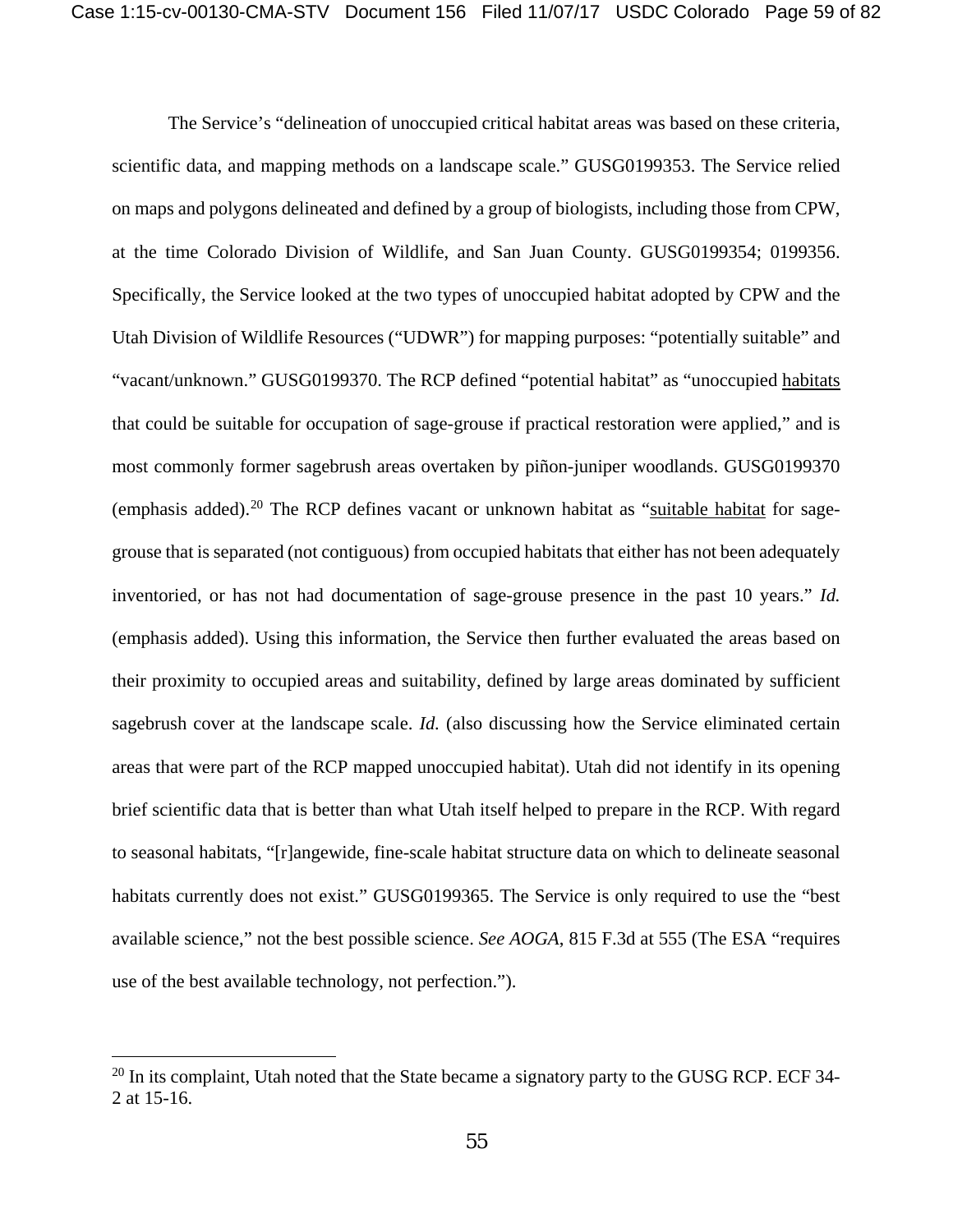#### **c. Unoccupied areas need not contain PCEs to be designated**

Utah incorrectly asserts that unoccupied habitat must contain PCE 1 to be designated. Utah equates the term "habitat"—which is not defined in the  $ESA^{21}$  $ESA^{21}$  $ESA^{21}$ —with "extensive sagebrush landscape" or PCE 1, and asserts, without support, that the Service may not designate areas that do not contain PCE 1. Utah Br. at 9-10. Utah ignores the record, including the description of the remaining PCEs—which it does not challenge—which establish that GUSG use a number of different types of habitat during their life cycles. Moreover, Utah's argument is contrary to the plain language and purpose of the ESA and the relevant case law, which establishes that there is no requirement to show that PCEs are present to designate unoccupied areas as critical habitat. *See*  16 U.S.C. § 1532(5)(A)(i), (ii); *see also Markle*, 827 F.3d at 468; *Bear Valley*, 790 F.3d at 994; *Fisher v. Salazar*, 656 F. Supp. 2d 1357, 1368 (N.D. Fla. 2009). Rather, as already discussed, the Service must make a different finding—that the area itself is essential for the conservation of the species. In other words, Congress has authorized the Service to designate areas that do not currently contain PCEs upon the determination that the area itself is essential for the conservation of the species.

The ESA defines "critical habitat" as:

 $\overline{a}$ 

(i) the specific areas within the geographical area occupied by the species, at the time it is listed in accordance with the provisions of [section](https://web2.westlaw.com/find/default.wl?mt=Westlaw&db=1000546&docname=16USCAS1533&rp=%2ffind%2fdefault.wl&findtype=L&ordoc=1677676&tc=-1&vr=2.0&fn=_top&sv=Split&tf=-1&pbc=70FDB552&rs=WLW14.01) 1533 of this title, on which are found those physical or biological features (I) essential to the conservation of the species and (II) which may require special management considerations or protection; and

<span id="page-59-0"></span> $^{21}$  By not defining the term, Congress left the interpretation of this term to the Service's discretion, taking into consideration the purpose of the statute—to conserve threatened and endangered species. 16 U.S.C. § 1531(b). Nothing in the statute supports Utah's restrictive view of "habitat." Moreover, the Service identified all of the unoccupied critical habitat using scientific data from the RCP, which described these areas as either "suitable habitat for sage-grouse" or "habitats that could be suitable for occupation of sage-grouse if practical restoration were applied." GUSG0011341 (emphasis added). The RCP noted specifically that these habitat definitions were used by Colorado Division of Wildlife and Utah Division of Wildlife Resources. *Id.*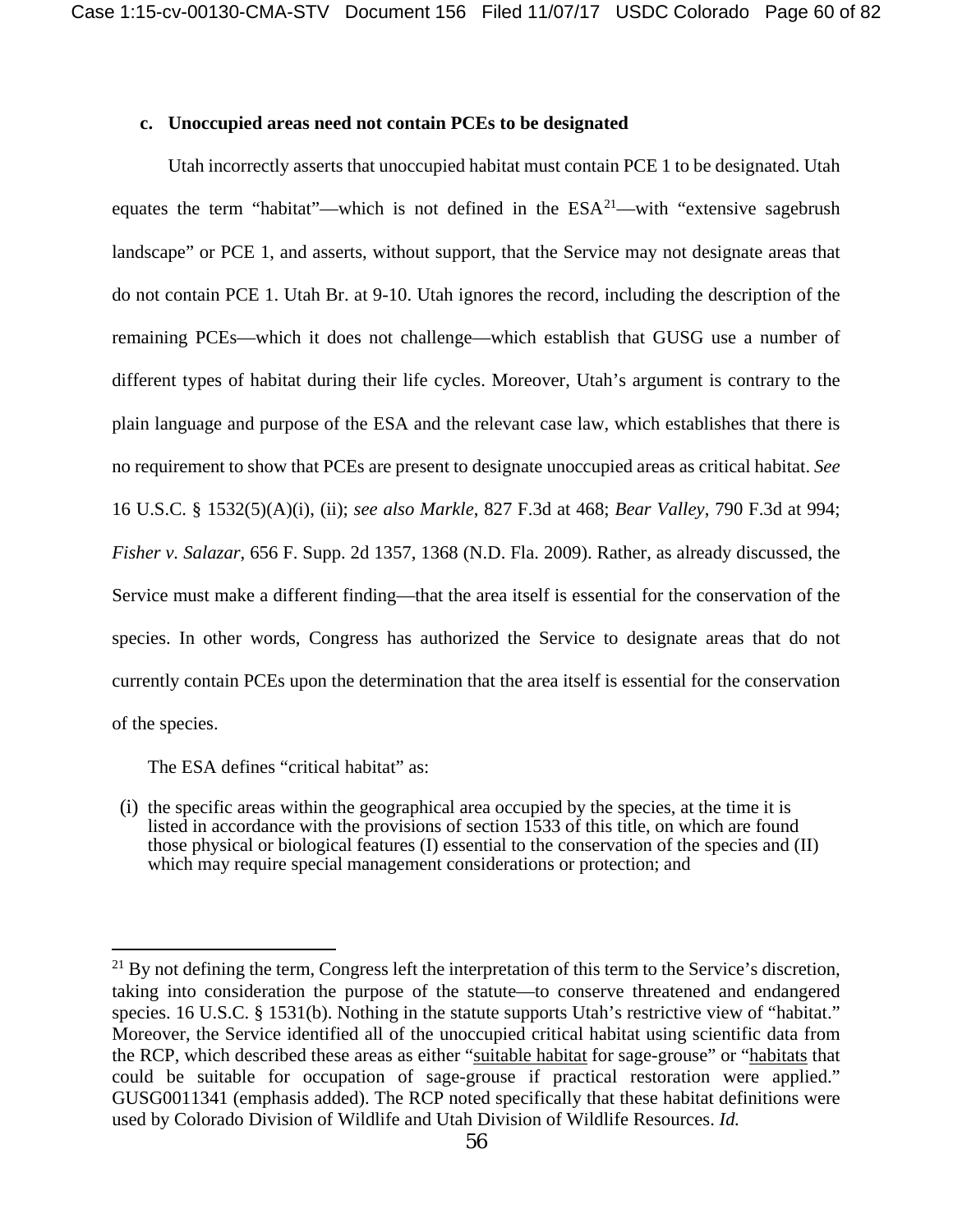(ii)specific areas outside the geographical area occupied by the species at the time it is listed in accordance with the provisions of [section](https://web2.westlaw.com/find/default.wl?mt=Westlaw&db=1000546&docname=16USCAS1533&rp=%2ffind%2fdefault.wl&findtype=L&ordoc=1677676&tc=-1&vr=2.0&fn=_top&sv=Split&tf=-1&pbc=70FDB552&rs=WLW14.01) 1533 of this title, upon a determination by the Secretary that such areas are essential for the conservation of the species.

16 U.S.C. § 1532(5)(A). As the statutory language makes clear, there are two types of critical habitat, each with a separate standard and scope of analysis. Missing from the provision regarding unoccupied habitat is any mention of a finding of PCEs. 16 U.S.C. § 1532(5)(A)(ii).

The fact that Congress specifically included language requiring an assessment of physical and biological features in subsection (i) but excluded that language in subsection (ii) shows that Congress intentionally omitted the requirement of a showing of  $PCEs<sup>22</sup>$  $PCEs<sup>22</sup>$  $PCEs<sup>22</sup>$  for designating unoccupied areas. It is a well-established principle of statutory construction that, "[w]here Congress includes particular language in one section of a statute but omits it in another section of the same Act, it is generally presumed that Congress acts intentionally and purposely in the disparate inclusion or exclusion." *Rusello v. United States*, 464 U.S. 16, 23 (1983) ("Had Congress intended to restrict [this subsection as Petitioner suggests] it presumably would have done so expressly as it did in the immediately following subsection…" (citations omitted)); *Sierra Club v. Okla. Gas & Elec. Co.*, 816 F.3d 666, 678 (10th Cir. 2016). As Congress must have recognized, depending on the specific needs of and threats to a listed species, areas that do not contain PCEs at the time of designation may still be essential to the conservation of the species. As a practical matter, this makes sense. The purpose of the ESA is to conserve listed species by, in part, protecting their habitat. 16 U.S.C. § 1531(b). It does not make sense to hamstring the Service's efforts to conserve a species by limiting the designation of habitat to only those areas that contain optimal conditions for the species.

<span id="page-60-0"></span><sup>&</sup>lt;sup>22</sup> PCEs are those specific elements of physical and biological features that provide for a species' life-history processes and are essential to the conservation of the species. GUSG0199363.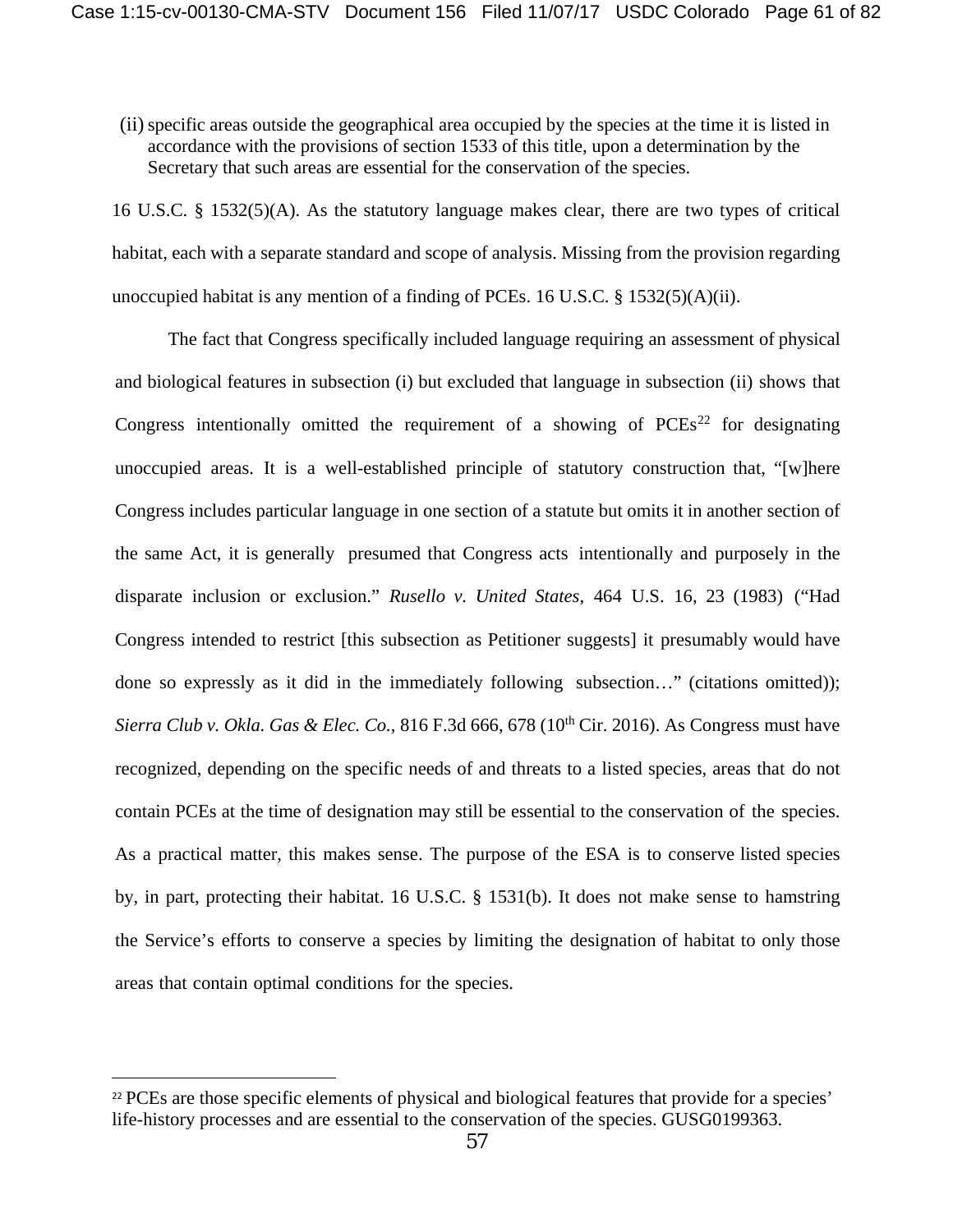Utah's argument that unoccupied critical habitat must be "predominantly populated by sagebrush" is essentially an argument that all designated areas must be habitable by the species. Utah Br. at 9. Utah has failed to provide any support for its interpretation. Even for occupied areas, the Service is not required to show that *all* PCEs are present in each occupied unit. *Home Builders Ass'n of N. Cal. V. U.S. Fish & Wildlife Serv.*, 616 F.3d 983, 988-89 (9th Cir. 2010) ("In general, there is simply no reason that two elements essential for the conservation of a species need be present in the same area."). Moreover, recent cases have repeatedly rejected this argument. *See, e.g., Markle*, 827 F.3d at 468 ("There is no habitability requirement in the text of the ESA or the implementing regulations. The statute requires the Service to designate 'essential' areas, without further defining 'essential' to mean 'habitable.'"); *Fisher*, 656 F. Supp. 2d at 1368 (for unoccupied critical habitat, the Service "was not required to identify PCEs" but instead find that unoccupied areas were "essential for the conservation of the species"). The Fifth Circuit found that the extratextual limit placed on unoccupied land by requiring habitability "conflates the standard for designating *unoccupied* land with the standard for designating *occupied* land." *Markle*, 827 F.3d at 468. The Ninth Circuit similarly held that the Service need only find that an unoccupied area is essential and nothing more. *Bear Valley*, 790 F.3d at 994. In that case, the Ninth Circuit upheld the Service's designation of a unit of critical habitat that was not "suitable" habitat and never would be because the areas within the unit served as

the primary sources of high quality coarse sediment for the downstream occupied portions of the Santa Ana River. The Final Rule determined that coarse sediment was essential to the sucker because [it] provided a spawning ground as well as a feeding ground from which the sucker obtained algae, insects, and detritus. The Final Rule also determined that Subunit 1A [the unoccupied unit] assisted in maintaining water quality and temperature in the occupied reaches of the river.

790 F.3d at 994.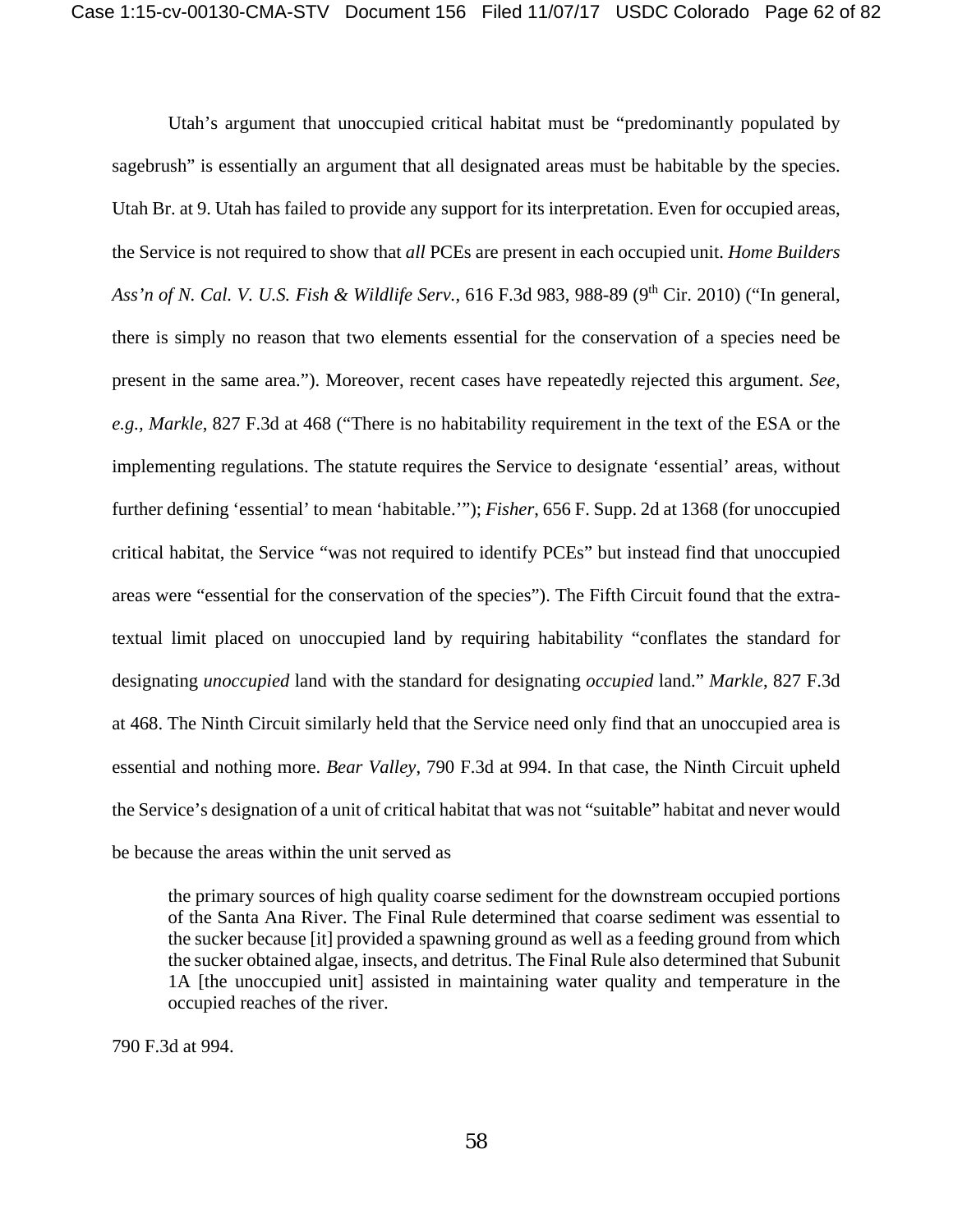As the Ninth Circuit aptly stated, there is "no support…in the text of the ESA or the implementing regulation" for the contention that "essential" means "habitable." *Id.* (upholding designation of "uninhabitable source areas" as essential for the conservation of the species). Had Congress wanted to narrowly define the term "essential" in that way, it could have done so. *See Nat'l Cable & Telecomms. Ass'n v. Brand X Internet Servs.*, 545 U.S. 967, 980 (2005) (An ambiguous statutory term constitutes a "delegation[] of authority to the agency to fill the statutory gap in a reasonable fashion."). In addition, Utah attempts to argue that the unoccupied areas are not "habitat." Utah Br. at 8. However, as already noted, all of the unoccupied areas were selected from the areas mapped as "potentially suitable" or "vacant/unknown," as described in the RCP. Those areas by definition are "habitat." And these definitions were approved and applied by Utah itself. The ESA uses only the term "habitat," not "suitable habitat" or "habitat that can support the species." There is simply no support for Utah's arguments.

Moreover, the U.S. Supreme Court has stated that "[w]hen it enacted the ESA, Congress delegated *broad administrative and interpretive power* to the Secretary." *Babbitt v. Sweet Home Chapter of Cmtys. for a Great Or.*, 515 U.S. 687, 708 (1995) (emphasis added). Deference is especially appropriate here because the determination of whether an area is essential for the conservation of the species is a scientific one that is "within the purview of the agency's unique expertise." Ariz. Cattle Growers' Ass'n v. Salarar, 606 F.3d 1160, 1165 (9<sup>th</sup> Cir. 2010); see also, *Forest Guardians v. U.S. Forest Serv.*, 641 F.3d 423, 442 (10<sup>th</sup> Cir. 2011) (deference to an agency's judgment is especially appropriate where the challenged decision implicates special agency expertise).

Utah also argues that the unoccupied areas should not have been designated because, according to Utah, the areas cannot benefit the species unless they are solely extensive sagebrush landscape. Utah Br. at 9-10. Similar arguments were recently rejected in *New Mexico Farm &*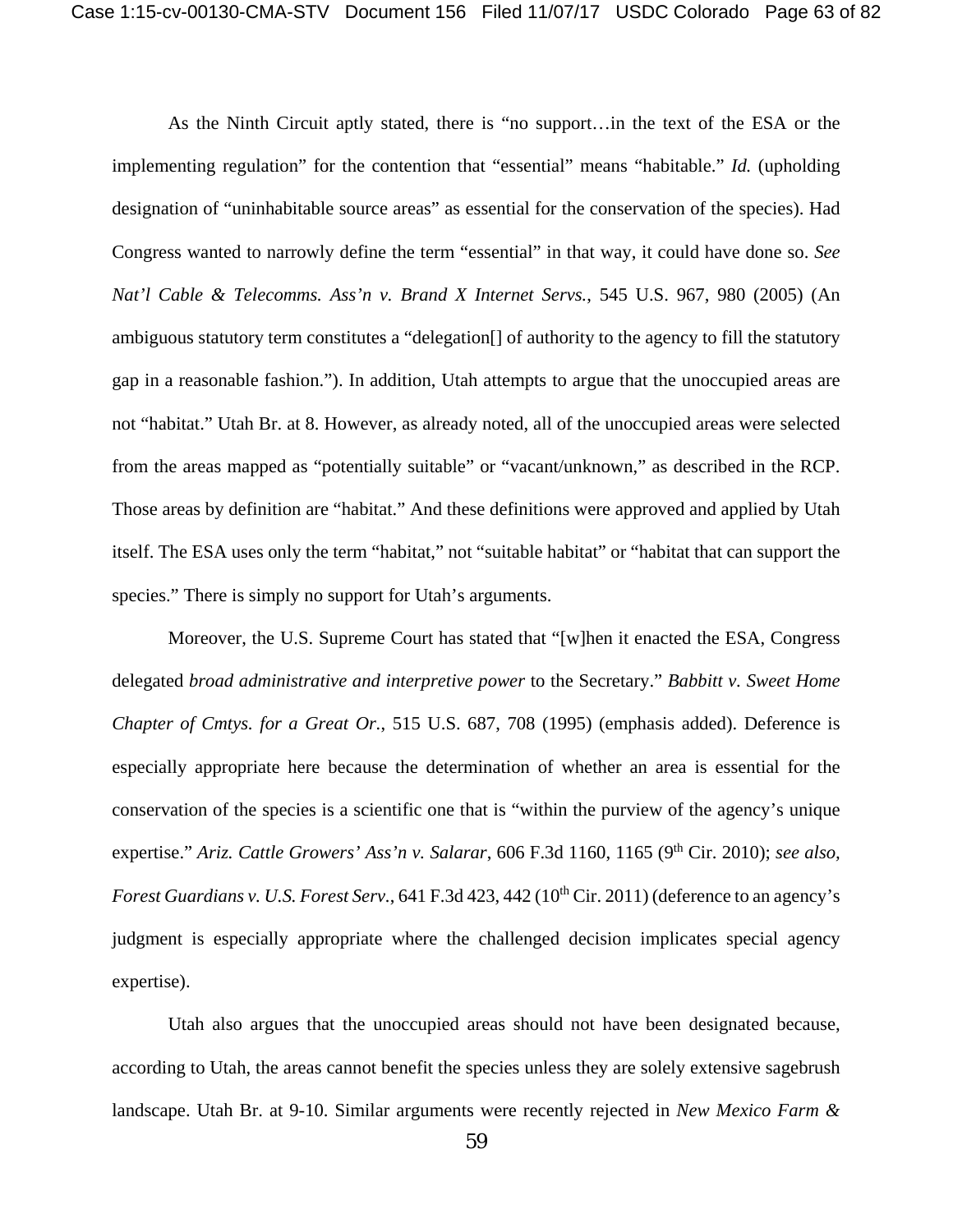*Livestock Bureau v. U.S. Dep't of the Interior*, No. 15-cv-428-KC-CG (D. N.M. Oct. 25, 2017). There the court upheld a designation of unoccupied habitat that was not part of the jaguar's core habitat and was suitable only as "secondary habitat, which has little to no evidence of reproduction but can provide important dispersal habitat" for the species. ECF 76 at 10. The court concluded that the Service's determination that the areas were essential was rational because the Service showed that the areas contribute to the jaguar's persistence by supporting range expansion and genetic exchange. *Id.* at 11-12.

Utah's arguments are also similar to those rejected by the Ninth Circuit in a challenge to the polar bear critical habitat designation. *See AOGA*, 815 F.3d at 561 ("The district court erroneously focused on the areas existing polar bears have been shown to utilize rather than the features necessary for future species protection."). Although that case involved the designation of occupied habitat—approximately 187,157 square miles—the Ninth Circuit's assessment applies equally here. In that case, the plaintiffs challenged, among other things, the designation of Unit 2 for denning, arguing that the specific features needed for denning occurred in only 1% of the unit. *Id.* at 557. The Ninth Circuit rejected AOGA's arguments, finding that it was reasonable for the Service to take into consideration areas that allowed access to potential denning habitat. *Id.* The Court noted that, "[t]o the extent that Plaintiffs demand greater scientific specificity than available data could provide, Plaintiffs echo the district court's error in demanding too high a standard of scientific proof." *Id.* at 558. Here, Utah likewise ignores the limits in scientific technology and the practicalities of designating critical habitat for a species that uses large landscapes, such as the GUSG.<sup>[23](#page-63-0)</sup> As the Final Rule explains, "the distribution of sage-grouse habitat across the landscape

<span id="page-63-0"></span><sup>&</sup>lt;sup>23</sup> The Service's regulation addressing criteria for designating critical habitat also accounts for this issue by providing that "[w]hen several habitats, each satisfying the requirements for designation as critical habitat, are located in proximity to one another, the Secretary may designate an inclusive area as critical habitat." 50 C.F.R. § 424.12(d).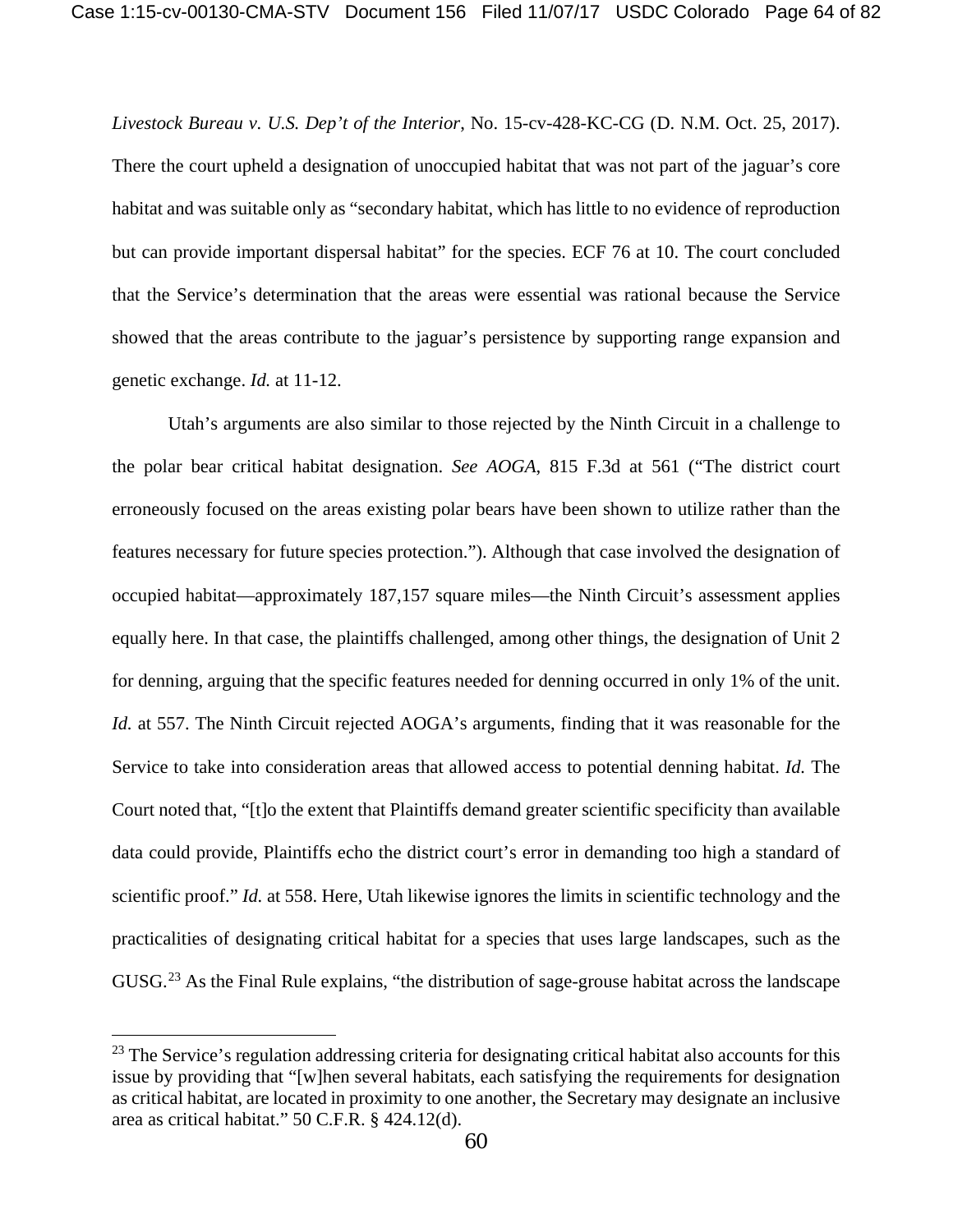is naturally disconnected due to the presence of unsuitable habitat such as forests, deserts, and canyons across the landscape." GUSG0199367; *see also* GUSG0199389 (describing PCE 1, which Utah does not challenge, in part as areas in which at least 25% of the land is dominated by sagebrush, showing that the species' habitat across the landscape is fragmented but remains useable despite large areas of less than ideal habitat). Petitioner Colorado submitted comments noting that expansive areas of contiguous sagebrush habitat probably were not found in the GUSG's range even historically due to the "high elevation basins and naturally fragmented nature of the sagebrush communities in Colorado." GUSG0074717. Colorado further noted that, based on CPW research, adult GUSG "frequently moved between areas that are not contiguous habitat." *Id.* In other words, GUSG habitat is fragmented in such a way that it exists in patches throughout a large landscape. It would be virtually impossible to designate just those patches without sweeping up some locally unsuitable habitat.<sup>[24](#page-64-0)</sup> And, in doing so, the Service would likely be omitting important, though less preferable, habitat, such as agricultural lands. Thus, the Service relied on the best available science and applied a set of criteria as discussed above to narrow down the areas that the Service could reasonably determine are essential for the conservation of the grouse. The Service also has accounted for the inclusion of such areas by emphasizing in the Final Rule that any Section 7 consultation would take into consideration the quality of the habitat when assessing whether a proposed Federal action will destroy or adversely modify critical habitat. GUSG0199351.

Utah also argues that the agency may not designate areas where the "sage-grouse does not live and is not found." Utah Br. at 9. Utah's assertion is contradicted by the plain language of the

<span id="page-64-0"></span><sup>&</sup>lt;sup>24</sup> For example, "GUSG habitat [used by the Monticello, Utah subpopulation] is generally characterized by large grass pastures and agricultural fields interspersed with fragmented patches of Wyoming sagebrush and black sagebrush." GUSG0011368.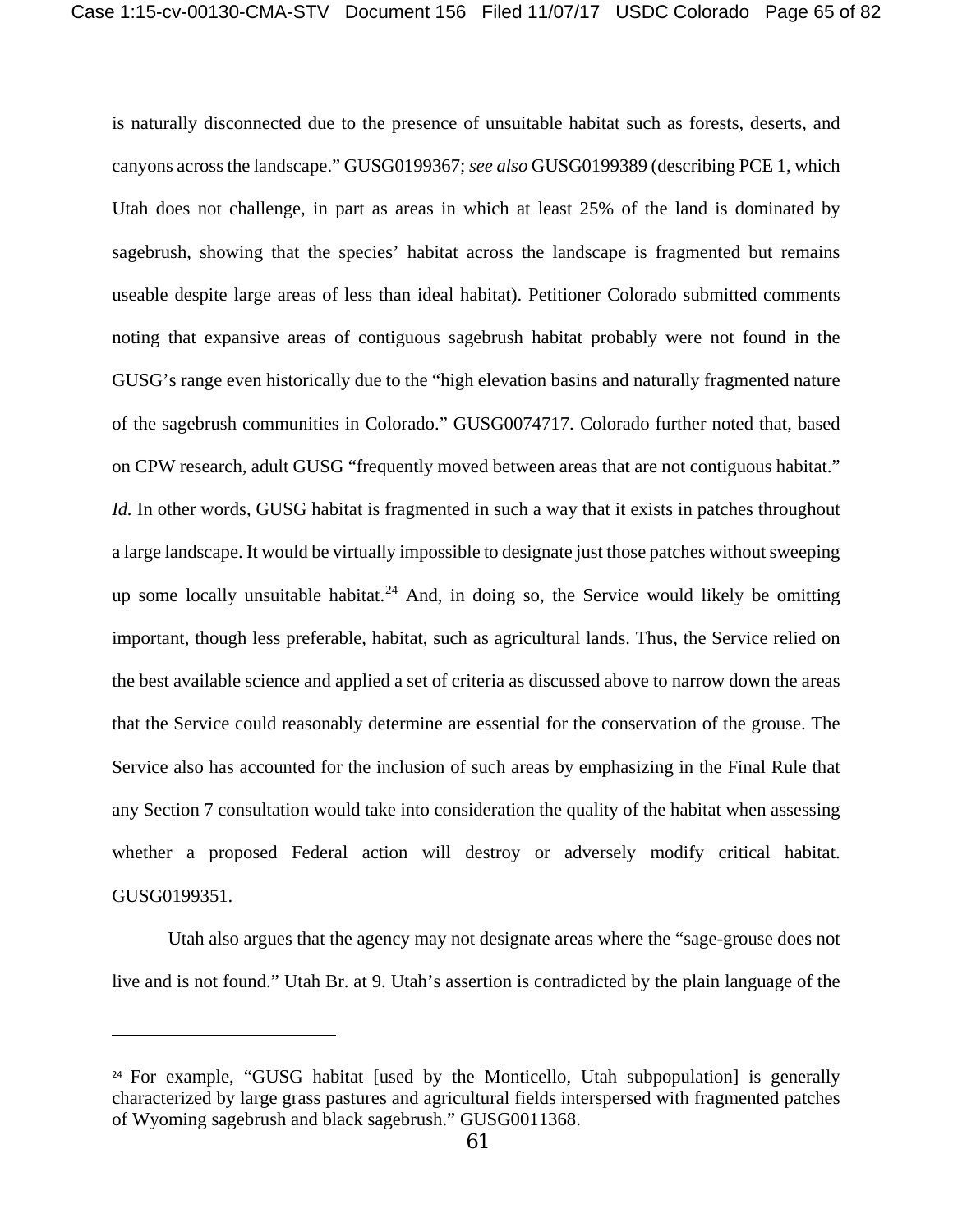statute which expressly provides for the designation of unoccupied critical habitat. The only requirement for designating unoccupied habitat is that the area be "essential for the conservation of the species." 16 U.S.C.  $\S$  1532(5)(A)(ii). Congress chose not to include the occupancy requirement that Utah proposes. Moreover, not only does Utah fail to cite any case law to support its interpretation, it fails to mention that its arguments already have been rejected by other courts. *See, e.g., Markle*, 827 F.3d at 468; *N.M. Farm & Livestock Bureau*, No. 15-cv-428, ECF 76 at 9. Occupancy is not a prerequisite to the Service determining that an area is essential for the conservation of the species. Indeed, that would be conflating the standards for designating occupied and unoccupied critical habitat. *See* 16 U.S.C. § 1532(5)(A)(i), (ii).

Utah also asserts that the Service should not have designated agricultural lands in Unit 1 because "[f]armland does not provide the Gunnison sage-grouse necessary forage or cover for survival." Utah Br. at 9. As already discussed above, nothing in the statute requires the Service to show that every area of designated critical habitat be capable of supporting all life stages of the species. Moreover, to the extent that Utah implies that the GUSG derives no benefit from agricultural lands, that assertion is belied by the facts. As the Final Rule explains, although the GUSG is considered a sagebrush obligate, the grouse "may use a variety of habitats throughout [its] life cycle, such as…agricultural lands…." GUSG0199364; *see also* GUSG0199354 (noting that "unoccupied agricultural lands …can be important for various seasonal uses by grouse and can, because of scale, meet the landscape level habitat suitability criteria"); 0199367 ("In late summer and early fall, GUSG can be observed in atypical habitat such as agricultural fields."); 0199368 ("[O]ftentimes critical seasonal habitats have been converted to agricultural fields, and when sagebrush communities are drying out and forbs are waning on the landscape, resources can still be available in these agricultural areas."). Additionally, the Service determined, based on the best available science, that PCEs 2 and 3, which Utah does not challenge, may include agricultural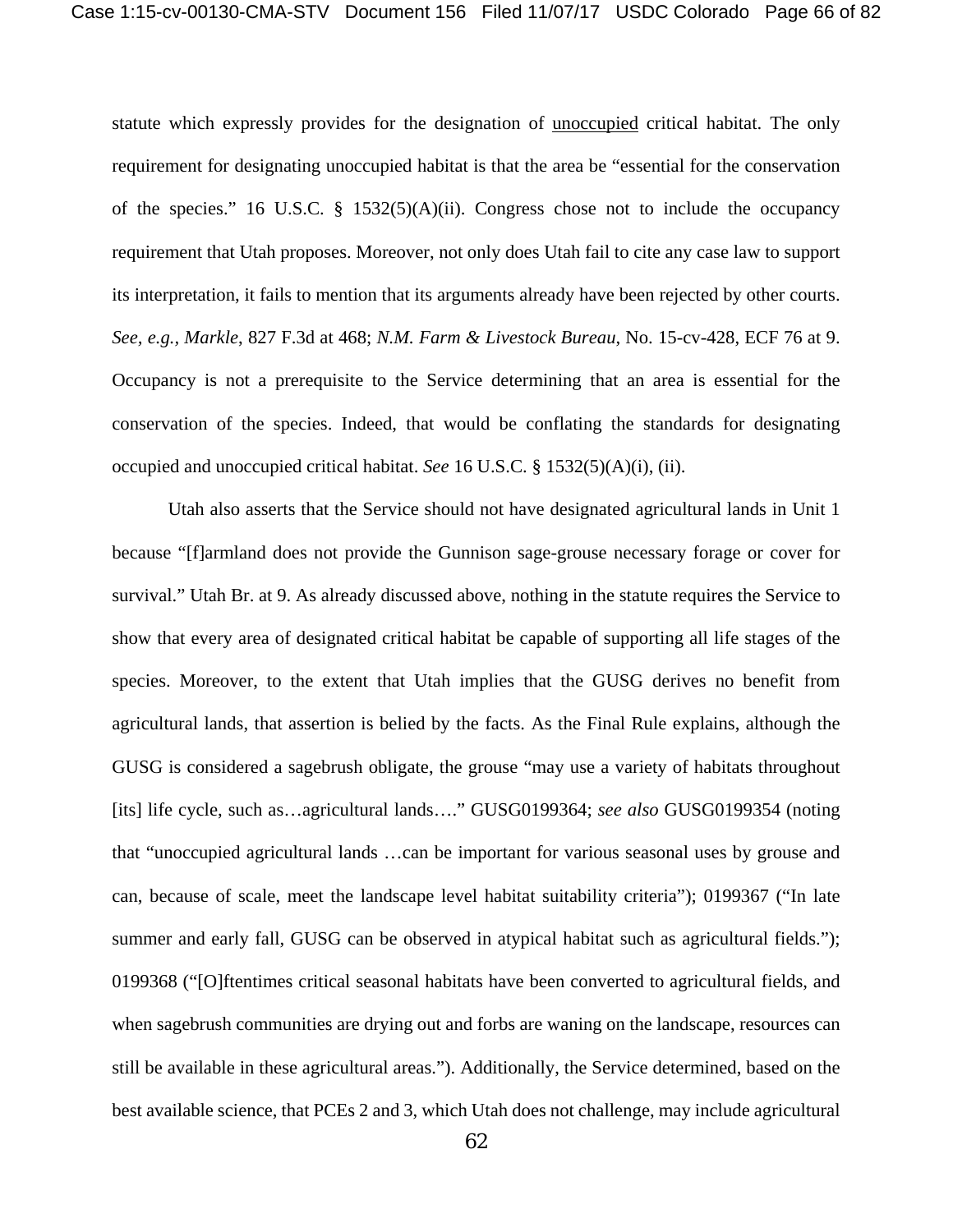lands. GUSG0199389. Thus, it was reasonable to include other types of habitat that the GUSG has been known to use.

Finally, underlying many of Utah's claims is the complaint that private property makes up the majority of unoccupied habitat designated in the State. Utah Br. at 5 (noting that a "mere 33% of the critical habitat [in Utah] is currently occupied"). But there is no prohibition on designation of private property as critical habitat. Moreover, as the Fifth Circuit aptly explained, Utah's concerns about the impact of the designation on private property owners is unfounded:

Misconceptions exist about how critical-habitat designations impact private property. Critical-habitat designations do not transform private land into wildlife refuges. A designation does not authorize the government or the public to access private lands. Following designation, the Fish and Wildlife Service cannot force private landowners to introduce [a listed] species onto their land or to make modifications to their land. In short, a critical-habitat designation alone does not require private landowners to participate in the conservation of [a listed] species.

827 F.3d at 458. In other words, absent a federal nexus to their activities, Utah landowners can do what they want with the unoccupied designated critical habitat. *See* GUSG0199363. Utah also seems to argue that the designation of unoccupied areas that are privately owned is impermissible because the Service cannot require the habitat modifications that would be needed to make the areas habitable for the GUSG. Utah Br. at 10. This argument was recently rejected by the Fifth Circuit which declined to "endorse—contrary to the express terms and scope of the statute—a private landowner exemption from unoccupied critical-habitat designations." *Markle*, 827 F.3d at 470. The Fifth Circuit noted that "[t]his, the Third Branch, is the wrong audience for addressing this matter of policy." *Id.* That court rejected the idea that "private landowners could trump the Service's scientific determination that unoccupied habitat is essential for the conservation of a species so long as they declare that they are not currently willing to modify habitat to make it habitable and that they will not be willing to make modifications in the foreseeable future." *Id.*  This Court should likewise reject Utah's arguments. The Service is required by Congress to make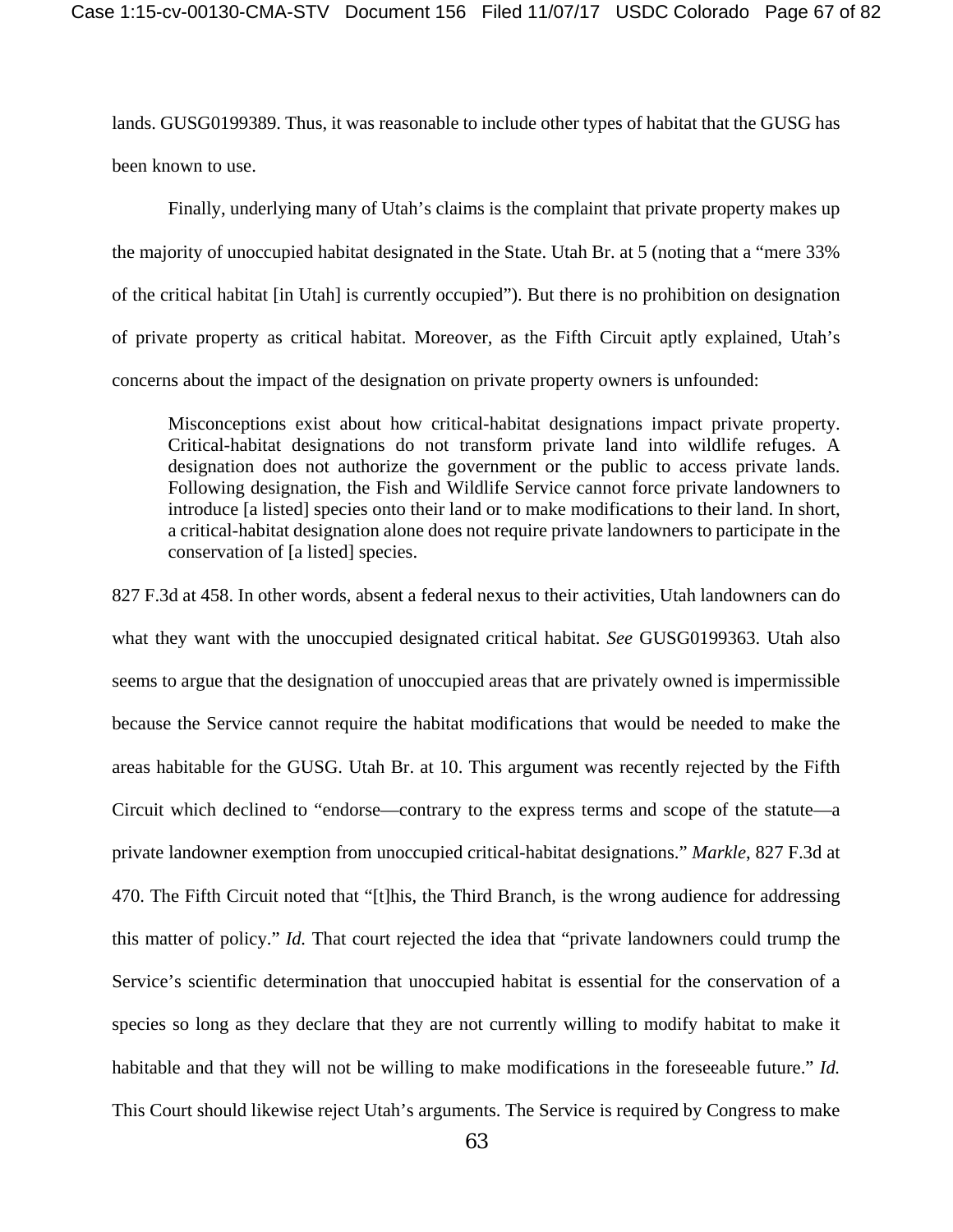a determination of what areas are necessary to conserve the species. Where, as here, habitat destruction and degradation have been a contributing factor causing the decline of a species, it is not unusual for the Service to designate less than ideal habitat to conserve the species. The Service explained in great detail how it came to the determination that unoccupied areas were essential to the conservation of the species and what scientific data it relied on to identify those areas to be designated. Utah has fallen far short of meeting its burden of showing that the Service's determination was arbitrary and capricious and, thus, its arguments must be rejected.

#### **III. The Service Fully Considered the Economic Impacts of Designating Critical Habitat**

Utah argues that the Service's economic impacts analysis is inadequate because the Service applied the incremental impacts approach to assessing economic impacts, which was adopted by regulation in 2013, and because the final economic analysis report was finalized just three weeks before the Final Critical Habitat Rule was published. The record demonstrates that the Service fulfilled its only obligation under the ESA to consider the probable economic impacts of designating critical habitat. Thus, Utah's arguments should be rejected.

## **a. The Service is not bound by Tenth Circuit case law that rejected an approach that was not even followed in this rulemaking**

Utah's primary complaint regarding the Service's economic impacts analysis is that the Service undertook an incremental impacts analysis rather than taking a co-extensive approach as required under Tenth Circuit case law. Utah Br. at 17. Utah fails to mention that the Service's incremental impacts analysis was based on a regulation that adopted a version of the incremental impacts analysis that differs from the one rejected by the Tenth Circuit. Utah Br. at 17-18. In any event, the Service is not bound by a court's prior interpretation of an ambiguous statutory directive for which the agency later provides a legally binding, reasonable interpretation. *See Brand X*, 545 U.S. at 982-83 (A court's prior judicial construction of a statute trumps an agency construction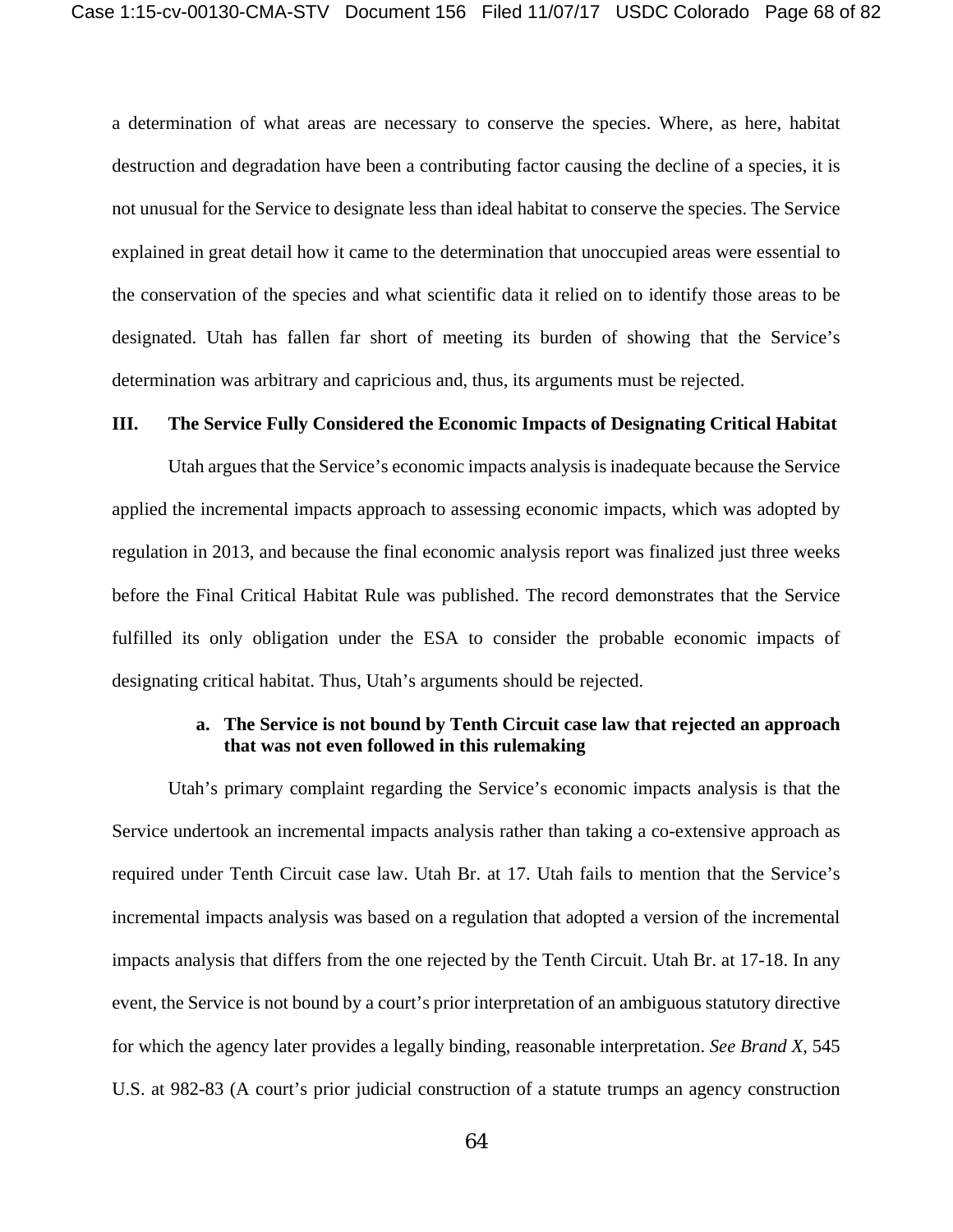"otherwise entitled to Chevron deference only if the prior court decision holds that its construction follows from the unambiguous terms of the statute and thus leaves no room for agency discretion." (emphasis added)).

To determine the incremental impacts of designating critical habitat, the Service considers the probable impacts that would not exist "but for" the designation of critical habitat, *i.e.*, the costs above and beyond those attributable to the listing of the species. In contrast, the co-extensive approach preferred by Utah considers the "baseline" costs or the quantified impacts of conservation protections for the species that are already in place, such as ESA listing, and that would be incurred regardless of whether critical habitat is designated. Thus, the assessment of the impacts would differ only where the species exists—in occupied areas. As Utah noted in its brief, two-thirds of designated habitat in Utah is unoccupied and, thus, all potential economic impacts in those areas would be attributable to the critical habitat designation.

In the areas unoccupied by the GUSG, the Service reasonably relied on an incremental impacts analysis to identify and assess potential economic impacts. The ESA requires the agency to "tak[e] into consideration the economic impact" of designation, but it is silent as to the particular method of analysis. 16 U.S.C. § 1533(b)(2); *see also Fisher*, 656 F. Supp. 2d at 1368. Moreover, in the statute's legislative history, Congress explained that "[t]he Secretary is not required to give economics or any other 'relevant impact' predominant consideration in his specification of critical habitat." H.R. Rep. No. 95-1625, at 16-17, reprinted in 1978 USCCAN 9453, 9467 (1978). Instead, "[t]he consideration and weight given to any particular impact is completely within the Secretary's discretion." *Id.* Where the statute is silent as to the precise question at issue, Congress has delegated authority to the agency generally to make rules carrying the force of law, and if the agency's interpretation of the statute was issued pursuant to that authority, *Chevron* deference is generally appropriate. *New Mexico v. Dep't of Interior*, 854 F.3d 1207, 1221 (10<sup>th</sup> Cir. 2017). As already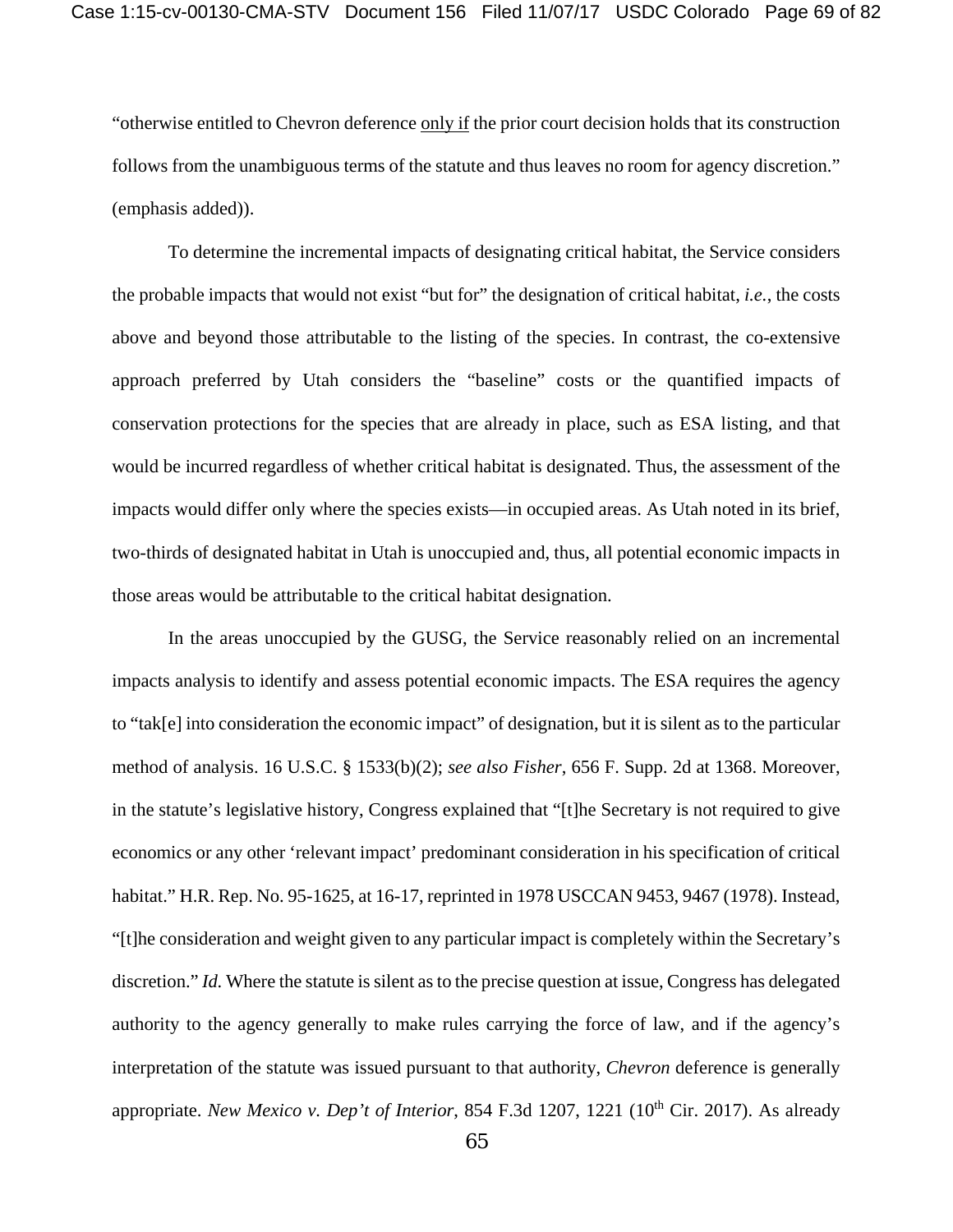noted, the U.S. Supreme Court has stated that "[w]hen it enacted the ESA, Congress delegated broad administrative and interpretive power to the Secretary." *Babbitt*, 515 U.S. at 708. The Service was acting under that authority when it issued the formal regulation resulting from noticeand-comment rulemaking and, thus, the Court should defer to the agency's interpretation.

Congress requires the Service to designate critical habitat "after taking into consideration the economic impact…of specifying any particular area as critical habitat." 16 U.S.C. § 1533(b)(2). In contrast, the Service is not permitted to consider the economic impacts before listing a species as endangered or threatened, a fact that Utah concedes. Utah Br. at 16. Because Congress has directed the Service only to consider the impacts of designating areas as critical habitat, the Service has rationally determined that the agency must consider the "hypothetical world with the designation to the hypothetical world without the designation." 78 Fed. Reg. at 53,062. As the Service explained in the final rule finalizing the revision of 50 C.F.R. § 424.19:

The purpose of consideration of impacts is to inform decisions on possible exclusions from critical habitat; in turn, the purpose of exclusions is to avoid the probable negative impacts of designating particular areas as critical habitat. Fundamentally, it is not an 'impact' of a designation if an impact will happen with or without the designation—those impacts will not be avoided by exclusion. For example, the impacts due to the listing of a species will occur regardless of designation of critical habitat or exclusion of areas from critical habitat.

*Id.* at 53,067. The Service has provided a reasoned explanation for adopting the incremental impacts approach for consideration of probable economic impacts, and the Court should defer to that interpretation of the statute. *See Brand X*, 545 U.S. at 980 (*Chevron* requires the Court to "accept the agency's [reasonable] construction of the statute, even if the agency's reading differs from what the court believes is the best statutory interpretation." (citation omitted)).

The Tenth Circuit has rejected a version of the incremental impacts approach, but not the one the Service relied on to assess the impacts of designating areas for the GUSG and has been employing for almost a decade. As the court in *Fisher v. Salazar* explained, for a period of time,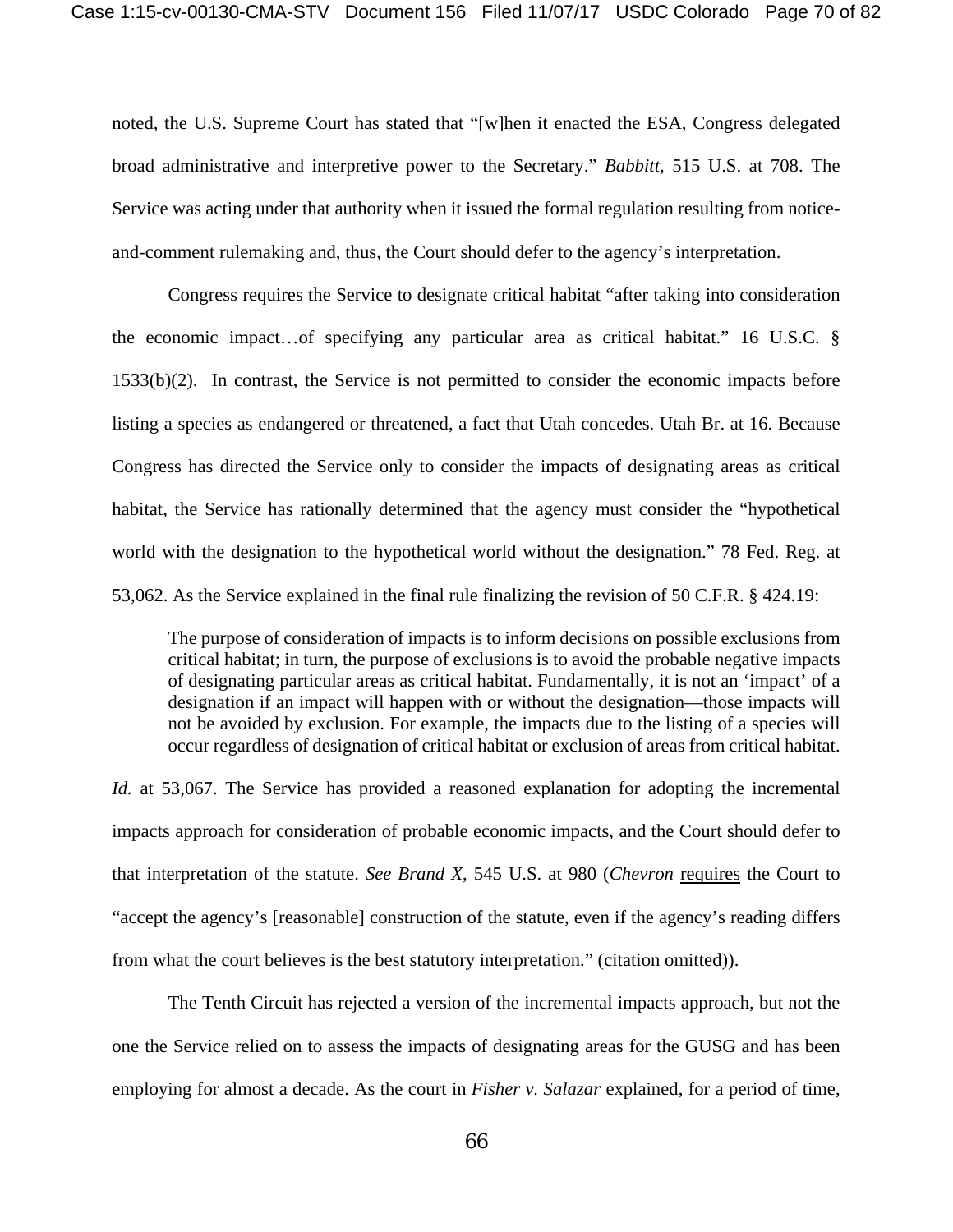the Service ascribed to a theory that little actual benefit or impact flowed from designating critical habitat. 656 F. Supp. 2d at 1368. Instead, most, if not all, impacts stem from the listing decision. This theory, dubbed the "functional equivalence" theory, "had its root in the regulatory definitions functionally equating the [Section] 7 jeopardy standard (relevant to listing) with the destructionor-adverse modification standard (relevant to critical habitat designation)…Under the regulations, a proposed agency action must affect both the survival and recovery of a species before a consultation is required under either the jeopardy standard or the destruction-or-adverse modification standard." *Id.* at 1369 (citing 50 C.F.R. § 402.02). "Relying on the regulatory definitions, the [Service] long asserted that, because actions likely to destroy or modify a species' critical habitat are also likely to jeopardize the species' existence, the designation of critical habitat would provide no additional benefits to a species beyond the protections available through a jeopardy consultation." *Id.* In taking the position that the designation of critical habitat would result in no benefits the Service would similarly come to the conclusion, based on the baseline approach, that there were no incremental economic impacts resulting from the designation. *Id.* 

In *New Mexico Cattle Growers v. U.S. Fish & Wildlife Service*, the Tenth Circuit took issue with this "functional equivalence" theory, but the plaintiffs had not challenged the Section 7 implementing regulation, 50 C.F.R. § 402.02. *See* 248 F.3d 1277, 1283 (10<sup>th</sup> Cir. 2001) (noting that "[w]hile the regulatory definitions [of jeopardy and adverse modification were not before the Court], they have been the cause of much confusion in that they inform the FWS's interpretation of the ESA's economic impact language"). The Court noted that the Service had defined those distinct terms as "virtually identical, or, if not identical, one (adverse modification) is subsumed by the other (jeopardy)." *Id.* At the time, the Service was using the baseline approach in the context of this functional equivalence theory, *i.e.*, assuming that, like the benefits, all the impacts resulted from the listing decision, to come to the conclusion there were no economic impacts resulting from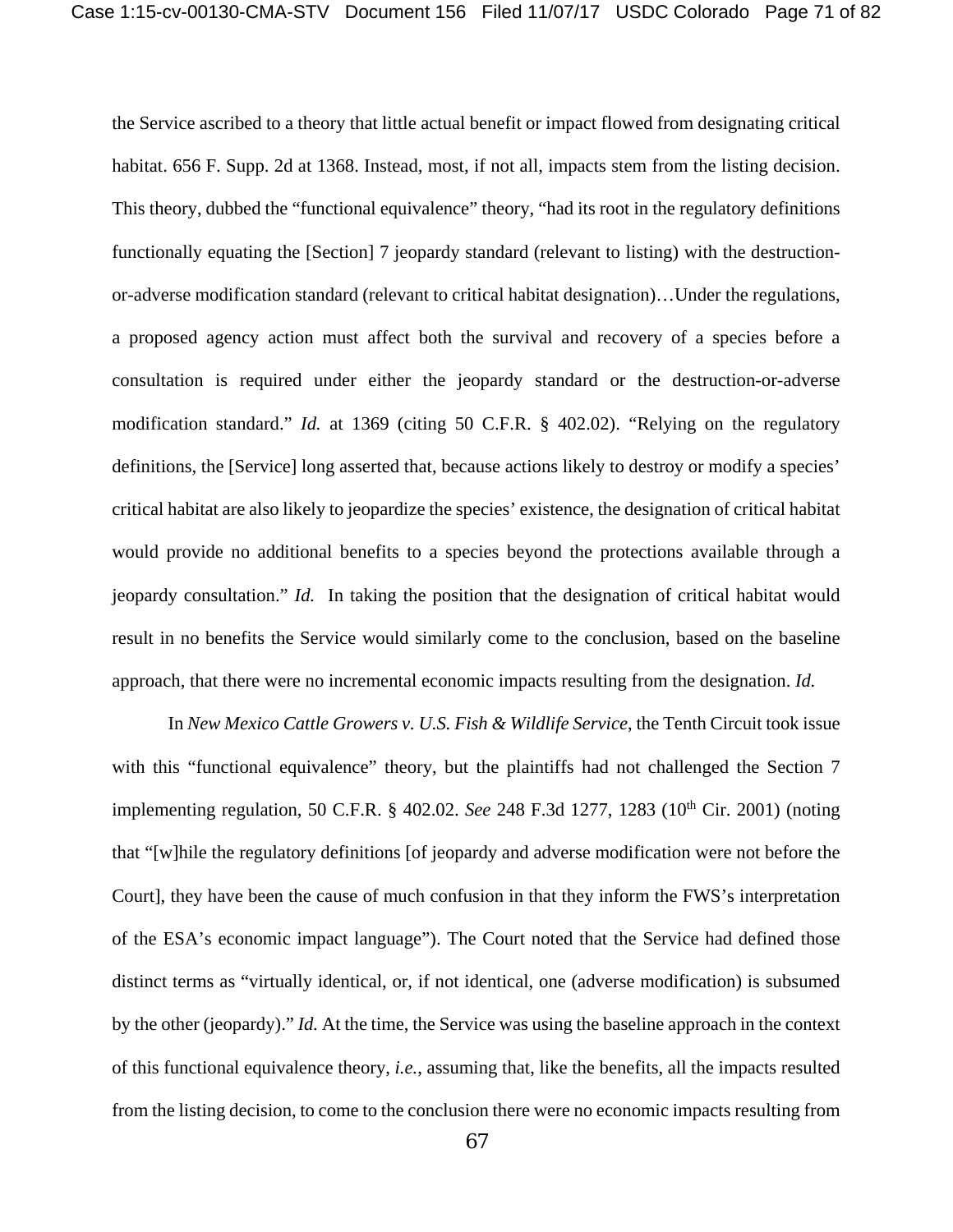designating areas as critical habitat. Thus, the Tenth Circuit was able to reject the functional equivalence theory by rejecting the Service's baseline approach. *Id.* at 1285 ("Because economic analysis done using the FWS's baseline model is rendered essentially without meaning by 50 C.F.R. § 402.02, we conclude Congress intended that the FWS conduct a full analysis of all of the economic impacts of a critical habitat designation, regardless of whether those impacts are attributable co-extensively to other causes." (emphasis added)). As one court described it: "Apparently hamstrung by its inability to consider the validity of 50 C.F.R. § 402.02, the Tenth Circuit found another way to require the Service to perform a more rigorous economic analysis. This is an instance of a hard case making bad law." *Cape Hatteras*, 344 F. Supp. 2d at 129-30. After the Tenth Circuit issued its decision in *New Mexico Cattle Growers*, the Ninth Circuit invalidated 50 C.F.R. § 402.02, in *Gifford Pinchot Task Force v. U.S. Fish & Wildlife Service*, 378 F.3d 1059, *amended on other grounds*, 387 F.3d 968 (9<sup>th</sup> Cir. 2004). The Tenth Circuit has not since revisited the issue.

Utah does not challenge the Service's implementing regulation that formally adopts the incremental impacts approach; rather, Utah simply argues that, regardless of the regulation, the Service is still bound by Tenth Circuit case law. Utah Br. at 17. The Supreme Court has stated,

Only a judicial precedent holding that the statute unambiguously forecloses the agency's interpretation, and therefore contains no gap for the agency to fill, displaces a conflicting agency construction."

*Brand X*, 545 U.S. at 982-83. The Tenth Circuit held that the approach before it at the time—the use of the baseline approach in the context of the functional equivalence theory—is foreclosed by the ESA. Under that approach, the Service determined that there were no benefits or economic impacts resulting from designation and that all impacts followed solely from the listing decision. Consistent with the ESA, its implementing regulations, and the relevant case law, the Service no longer employs the functional equivalence theory and instead now contracts with Industrial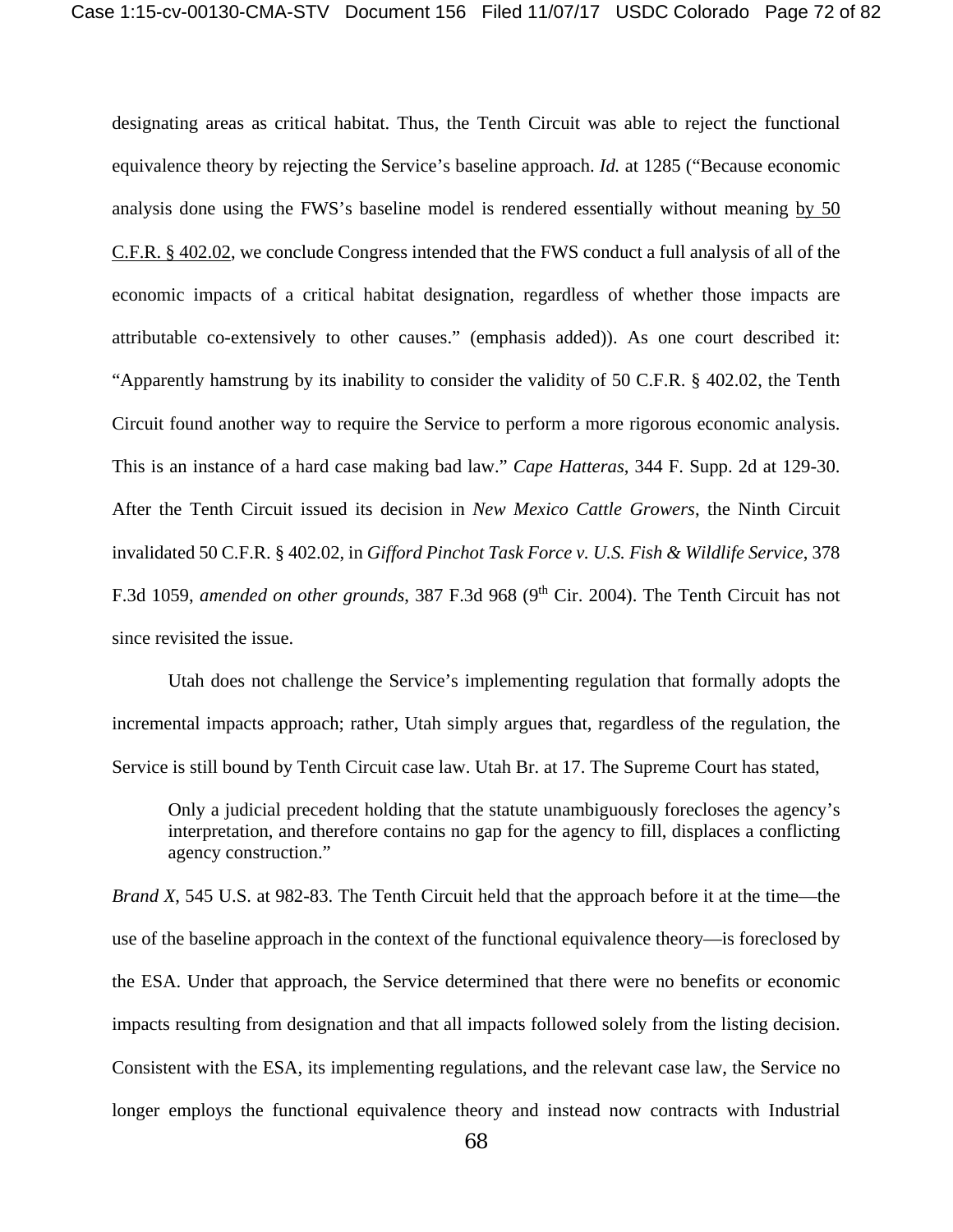Economics, Inc., to do a thorough analysis of the economic impacts of any potential designations. *See* 78 Fed. Reg. at 53062-63. As Utah laments, the Service found that the designation could cost between \$54.9 million and \$73.8 million over a 20-year period. Utah Br. at 6.

Moreover, when the Tenth Circuit reviewed the Service's approach, the Court concluded that *Chevron* deference was not due "[b]ecause the statutory interpretation resulting in [that version of] the baseline approach ha[d] never undergone the formal rulemaking process, [and thus] remains an informal interpretation not entitled to deference." 248 F.3d at 1281 (citation omitted).<sup>[25](#page-72-0)</sup> In contrast, the Service's interpretation set forth in 50 C.F.R. § 424.19, is the result of notice-andcomment rulemaking. *See* 78 Fed. Reg. at 53,063*.* Under 50 C.F.R. § 424.19, the Service has interpreted Section  $4(b)(2)$  as reasonably requiring the evaluation of probable economic impacts through an incremental analysis, also known as the baseline approach. *See* 78 Fed. Reg. at 53,059. This interpretation has been approved by every court to review it outside the Tenth Circuit since the Ninth Circuit's rejection of 50 C.F.R. § 402.02 definitions of "jeopardy" and "destruction or adverse modification" in *Gifford Pinchot*. *See, e.g., Ariz. Cattle Growers*, 606 F.3d at 1173 (describing the incremental impacts approach as "more logical than the co-extensive approach"); *Markle*, 40 F. Supp. 3d 744, 765 (E.D. La. 2014) (concluding that the Service permissibly used the incremental impacts approach); *Fisher*, 656 F. Supp. 2d at 1371 ("To the extent the Tenth Circuit's co-extensive approach permits consideration of costs not attributable to the designation, it is inconsistent with the mandate of the ESA."); *Cape Hatteras*, 344 F. Supp. 2d at 130. Additionally, the incremental impacts approach is consistent with the guidance by the U.S. Office of Management and Budget to executive branch agencies as to how to conduct cost-benefit

 $\overline{a}$ 

<span id="page-72-0"></span> $25$  The Tenth Circuit did not state that the ESA unambiguously required a particular method of analyzing economic impacts. *See* 248 F.3d at 1285 ("The statutory language is plain in requiring some kind of consideration of economic impact" before designating critical habitat. (emphasis added)). Rather, it simply rejected the baseline approach in the functional equivalence context.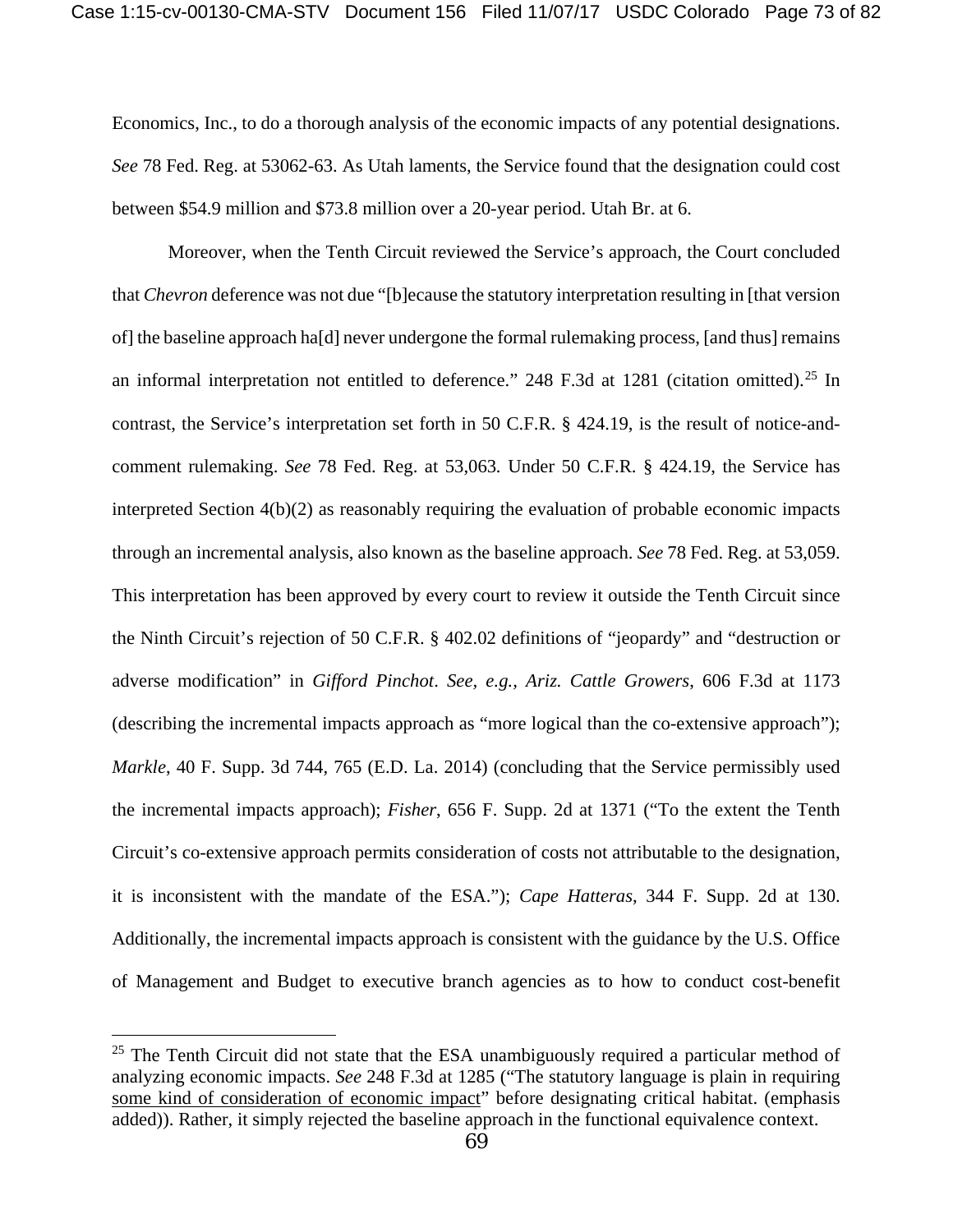analyses. 78 Fed Reg. at 53,062; *see also* GUSG79125 (defining the baseline (or incremental impacts) approach as the "best assessment of the way the world would look absent the proposed action"). Consistent with *Chevron*, the Court must defer to the Service's interpretation of the ESA and reject Utah's arguments. *Chevron*, 467 U.S. at 844 (requiring courts to defer to agency's interpretation unless the interpretation is "manifestly contrary to the statute").

In any event, as Utah concedes, the Service did address both baseline impacts and estimated incremental impacts. Utah Br. at 18. The Draft Economic Analysis was prepared several months before the final rule formally adopting the incremental impacts approach was published. *Compare*  GUSG79114 (DEA, May 31, 2013) with 78 Fed. Reg. at 53,076 (Final Rule amending 50 C.F.R. § 424.19, Aug. 28, 2013). Thus, acknowledging that the designation occurred within the jurisdiction of the Tenth Circuit, the Service pursued a co-extensive impacts approach out of an abundance of caution. GUSG79126; 79148 (baseline impacts to grazing); 79167 (baseline impacts to agriculture and water management); 79181 (baseline impacts to mineral and fossil fuel extraction). Consequently, Utah's argument lacks any basis and should be rejected.

## **b. The Service's Discretionary 4(b)(2) Exclusion Analysis is Distinct From the Impact Analysis and has no bearing on whether the Service "considered" economic impacts**

Utah does not otherwise substantively challenge the Service's analysis except to say that the Service could not have adequately considered economic impacts of the designation because the Service chose not to exclude areas based on economic factors. Utah Br. at 19. Section 4(b)(2) of the ESA provides for two separate analyses related to economic impacts. The first is the required "impact analysis" in which the Service must take "into consideration the economic impact, the impact on national security, and any other relevant impact, of specifying any particular area as critical habitat." 78 Fed. Reg. at 53,060. Once the impact analysis is complete, the Service may, in its discretion, consider excluding an area from critical habitat after identifying and weighing the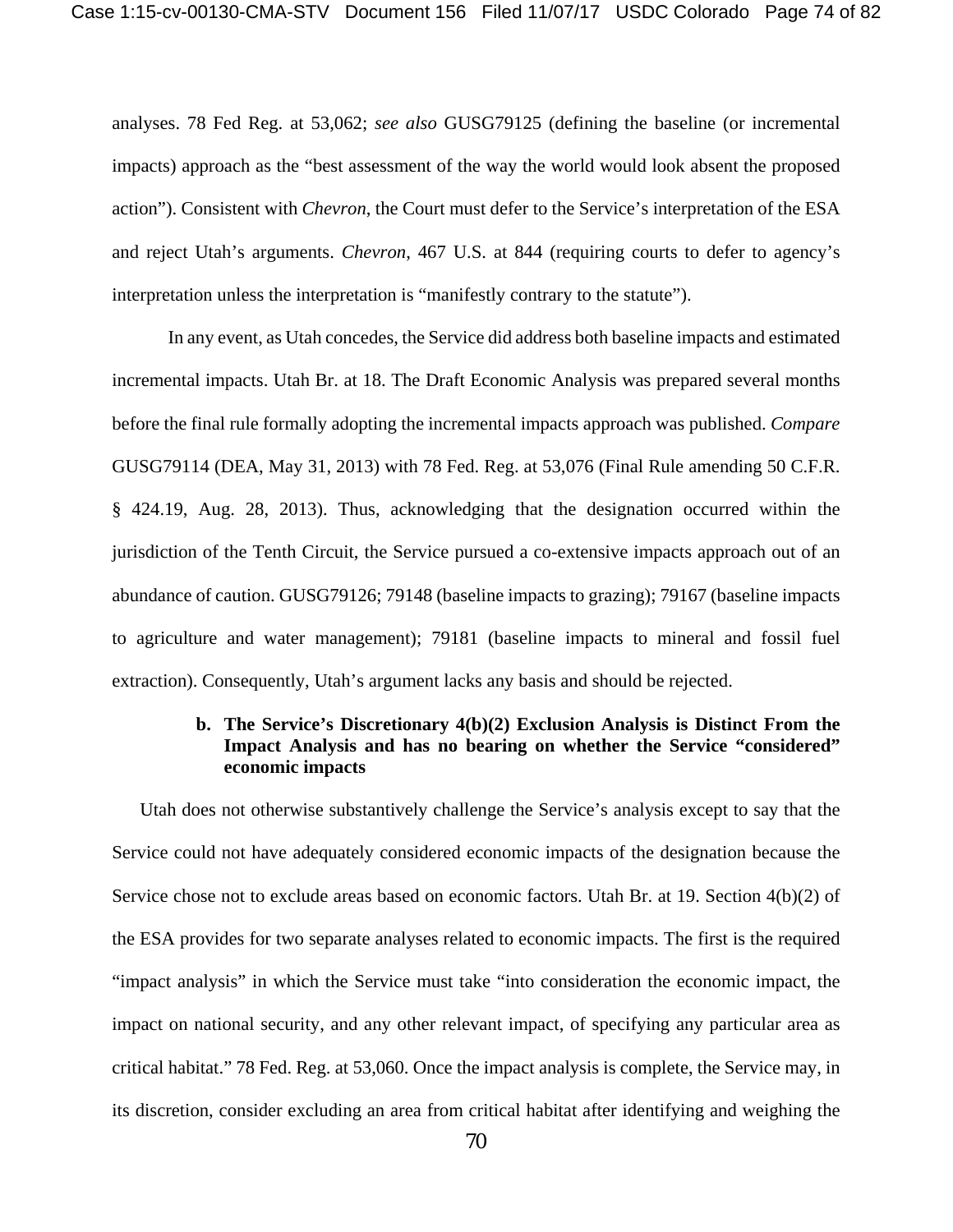benefits of inclusion and exclusion, provided that the failure to designate that area as critical habitat will not result in the extinction of the species concerned. *Id.*; *see also Bldg. Industry Ass'n of the Bay Area v. U.S. Dep't of Commerce*, 792 F.3d 1027, 1033 (9<sup>th</sup> Cir. 2015) ("[W]e read the statute to provide that, after the agency considers economic impact, the entire exclusionary process is discretionary and there is no particular methodology that the agency must follow."), *cert. denied*, 137 S. Ct. 328 (2016). This analysis is referred to as the "discretionary 4(b)(2) exclusion analysis." 78 Fed. Reg. at 53,060. Utah argues that, because the Service did not write out a fulsome explanation for why the agency decided not to exclude areas based on economic impacts, the Service must not have considered the economic impacts. Utah Br. at 19. Given that the Service is not even required to undertake this discretionary analysis, the fact that it chose not to exclude areas based on economic impacts cannot serve as evidence that the Service did not consider the economic impacts in the first place. *See* 16 U.S.C. § 1533(b)(2); 50 C.F.R. § 424.19(c).[26](#page-74-0)

 $\overline{a}$ 

<span id="page-74-0"></span><sup>&</sup>lt;sup>26</sup> Utah only mentions the exclusion analysis in a few lines in the context of arguing that the Service did not consider economic impacts. Utah Br. at 19. Thus, Utah has not challenged the exclusion analysis. In any event, courts have unanimously concluded that the analysis is unreviewable. *Markle*, 827 F.3d at 473-74; *Bear Valley*, 790 F.3d at 989-990; *Cape Hatteras Access Pres. All. v. U.S. Dep't of Interior*, 731 F. Supp. 2d 15, 29 (D.D.C. 2010). Because Utah has not challenged the exclusion analysis, the amicus curiae cannot do so. *See Atl. Richfield Co. v. Farm Credit Bank of Wichita,* 226 F.3d 1138, 1145 n.2 (10<sup>th</sup> Cir. 2000) ("To the extent that [the amicus curiae's] brief raises arguments that have never been advanced by the parties, we grant ARCO's motion [to strike those arguments]."); *United States v. Bd. of Cty. Comm'rs of the Cty. Of Otero City*, 184 F. Supp. 3d 1097, 1117 (D.N.M. 2015) ("[T]he named parties should always remain in control, with the *amicus* merely responding to the issues presented by the parties…'An amicus cannot initiate, create, extend, or enlarge issues.' Consistent with this limited role, an amicus may not introduce an issue into a case or seek relief that is not raised or requested by the parties." (citations omitted)). Moreover, none of the parties to this case raised constitutional issues in their opening briefs. Accordingly, the Federal Respondents request that the Court strike sections III and IV, pages 5- 10. In any event, every argument raised by the amicus curiae in these sections has been rejected by numerous courts.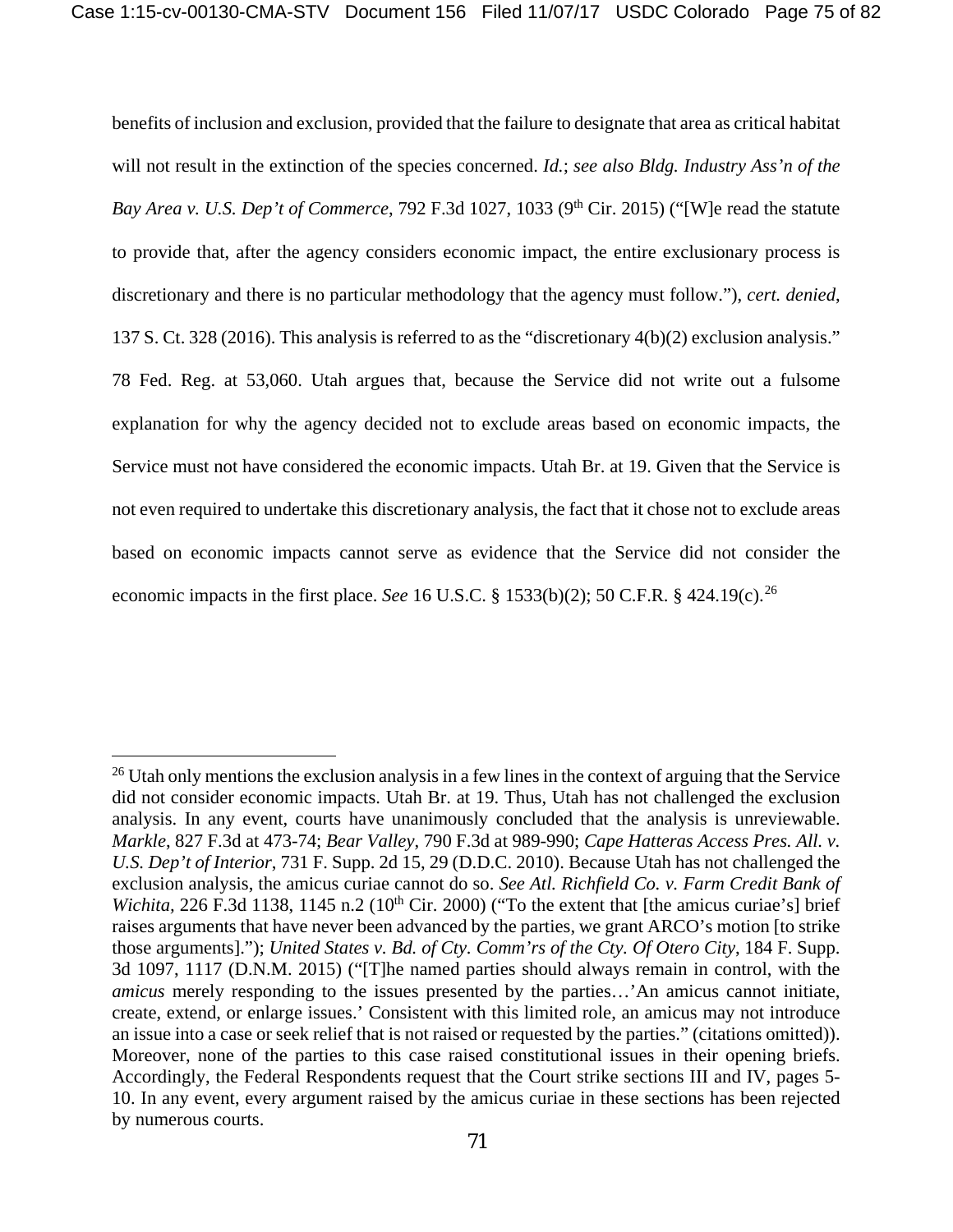## **c. Utah's remaining arguments regarding the economic analysis should be rejected**

Utah also argues that the Final Economic Analysis report was not completed until November 7, 2014, about three weeks before the Final Rule was published and, thus, the economic impacts discussed in that report and referenced in the Final Rule, *see, e.g.,* GUSG0199353-54; 0199359; 0199382, could not have actually been considered. Utah Br. at 19. In fact, Industrial Economics provided the Final Economic Analysis to the Service on January 17, 2014, about ten months before the Final Critical Habitat Rule was finalized. GUSG0104606; *see also* GUSG0129485-88 (March 2014 draft of critical habitat rule discussing the FEA); 0127766 (March 2014 talking points regarding the FEA); 0153297 (September 2014 email explaining that the economic analysis would not need to be updated because the only change to the designation was the reduction in designated acres, which, if anything, would reduce the probable economic impact of the designation). Utah also ignores the fact that the Service's consideration of economic impacts is not represented solely by the finalization of the Final Economic Analysis report, but also in the preparation of a 77-page Draft Economic Analysis, which was made available to the public for comment a full year before the Final Rule was published, and the consideration of public comments on economic impacts and possible exclusions. *See* GUSG0079114 (DEA); *see also* GUSG0199359 (Final Rule's discussion of economic impacts on energy and mineral development in response to comment 38); *id.*  (discussion of economic impacts on farming and ranching in response to comment 39); *id.*  (discussion of impacts on regional economy in response to comment 40); *see also Markle*, 827 F.3d at 474 ("The Service fulfilled this requirement [to consider economic impacts] by commissioning an economic report by Industrial Economics, Inc."). Moreover, under the statute, Congress required only that an impact analysis occur; Congress did not specify when in the rulemaking process it must occur. 78 Fed. Reg. at 53,061. "The purpose of the impact analysis is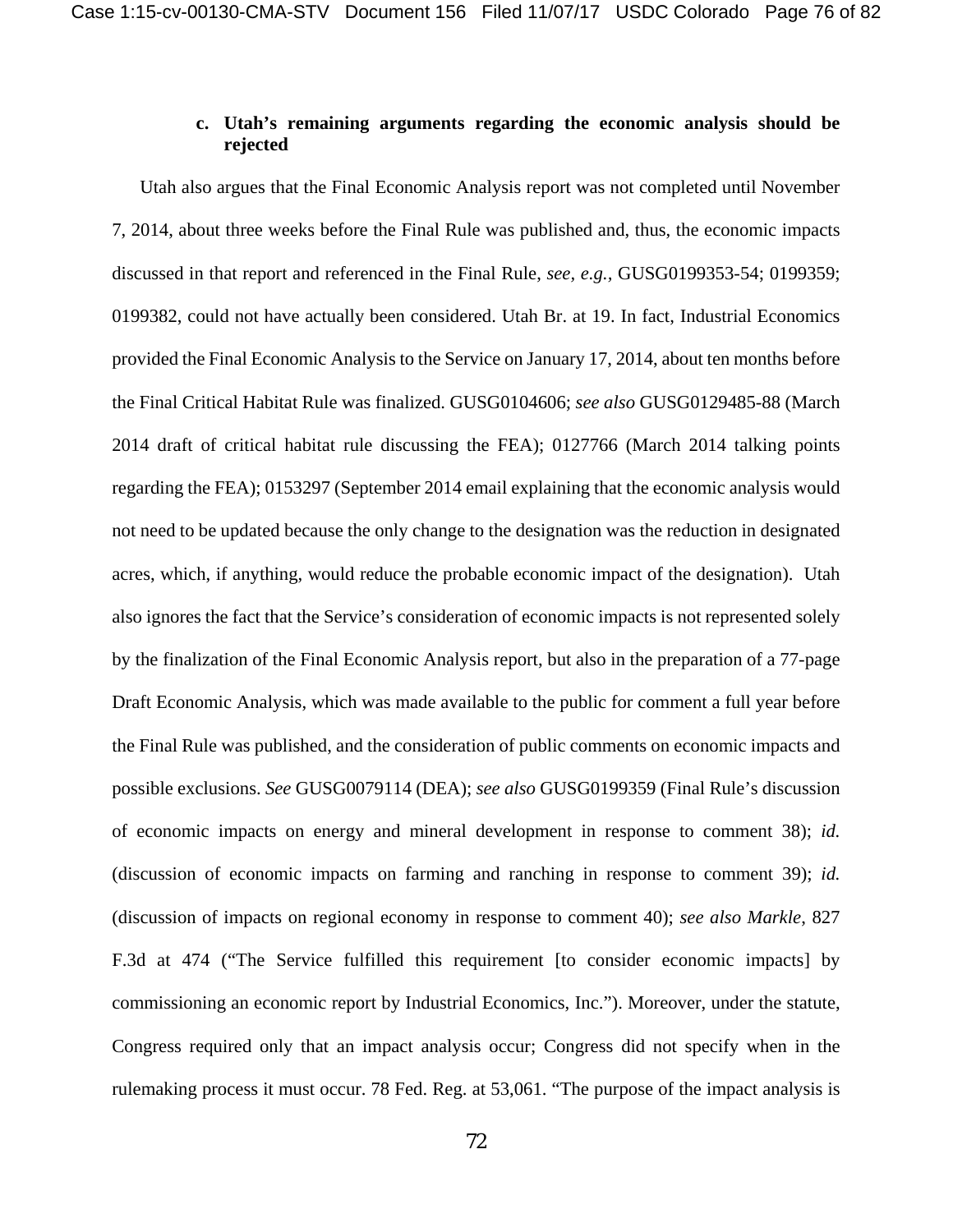to inform the Secretaries' decision about whether to engage in the discretionary exclusion analysis under the second sentence of section 4(b)(2) of the Act." *Id*. at 53,060. As explained earlier, the Service commissioned the economic report by Industrial Economics, Inc., and even undertook the discretionary analysis of whether to exclude certain areas from the final designation, as Utah concedes. Utah Br. at 19. Thus, the Service fulfilled the requirement to take into consideration economic impacts.

### **IV. The Service Complied With NEPA**

#### **a. The Environmental Assessment Considered Appropriate Alternatives**

An EA must include an analysis of alternatives, but the range of alternatives need not be as broad as that of an EIS. *See Native Ecosystems Council v. U.S. Forest Serv.*, 428 F.3d 1233, 1246 (9th Cir. 2005) ("[T]he statutory and regulatory requirements that an agency must consider 'appropriate' and 'reasonable' alternatives does not dictate the minimum number of alternatives that an agency must consider."). Here, in addition to analyzing the Proposed Action and No Action alternatives, the Service considered three other alternatives within the EA, but did not fully evaluate them: (1) Designation of Critical Habitat Only on Habitat Currently Occupied, (2) Designation of Critical Habitat Only on Public Lands, and (3) Designation of Critical Habitat Only in Gunnison Basin. GUSG0198254-5.

In contrast to the detail required in an EIS, an EA need only contain "brief discussions" of the "alternatives to the proposed action." *See Town of Superior v. v. U.S. Fish and Wildlife Serv.*, 913 F. Supp. 2d 1087, 1118 (D. Colo. 2012) (comparing 40 C.F.R. § 1508.9(b) with 42 U.S.C. §  $4332(2)(C)$ ), *aff'd*, 784 F.3d 677 (10<sup>th</sup> Cir. 2015). "NEPA requires only that an EA 'study, develop, and describe appropriate alternatives to recommended courses of action in any proposal which involves unresolved conflicts concerning alternative uses of available resources." *Id*. at 1119 (quoting 42 U.S.C.  $\S$  4332(2)(E)). This is precisely what the Service did here.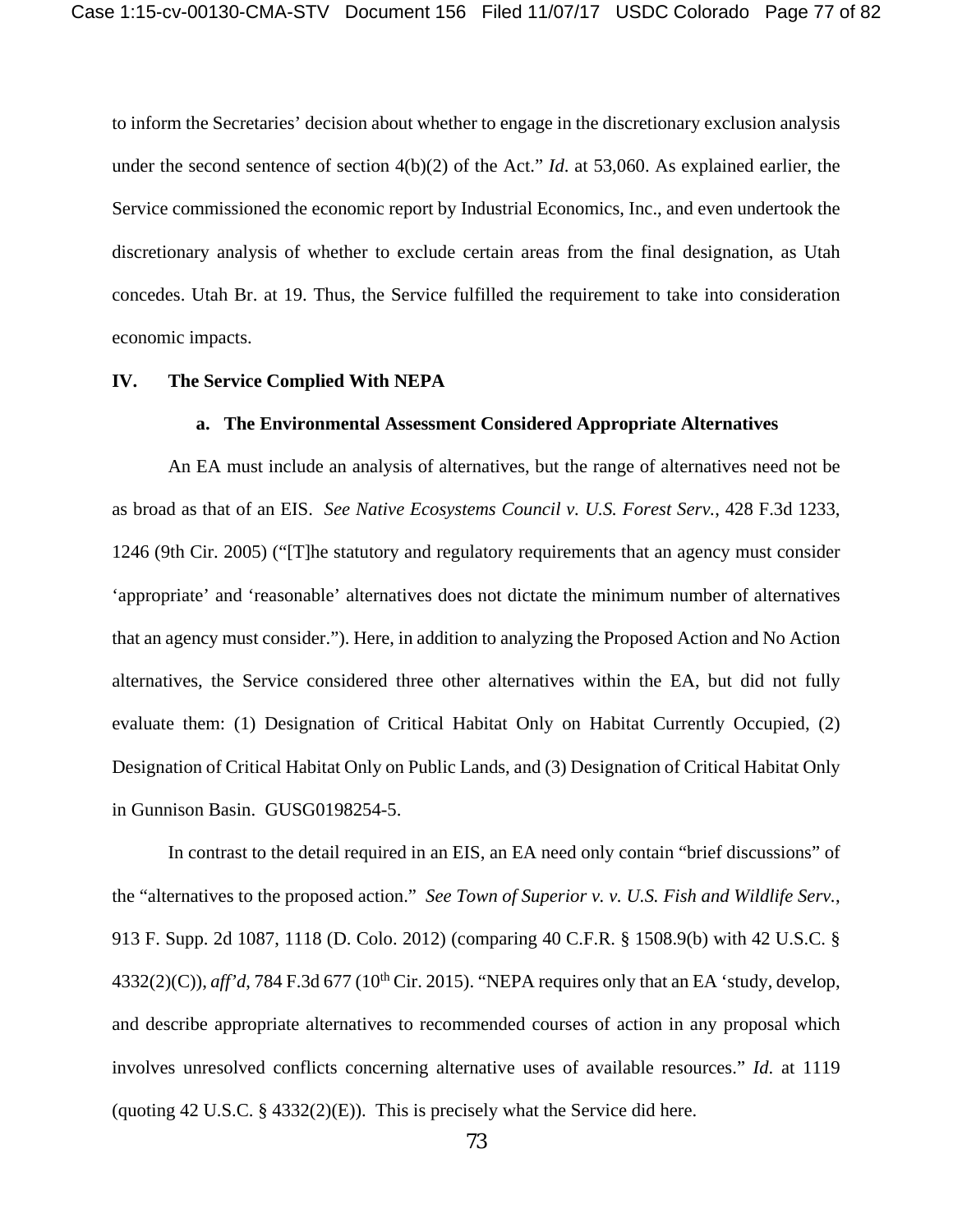First, the Service considered whether the critical habitat designation should be limited to habitat currently occupied by GUSG. GUSG0198254. However, the Service determined that the currently occupied habitat areas for the Piñon Mesa, Cerro Summit-Cimarron-Sims Mesa, and Crawford populations were smaller than the RCP model's predicated minimum required area for conservation of the species. *Id.* Likewise, the currently occupied habitat areas in the Monticello-Dove Creek and San Miguel Basin populations only slightly exceeded the model's predicted minimum required area. *Id.* The Service concluded that, based on this knowledge, this alternative would be insufficient for long-term population viability for three populations, and would only be minimally adequate for two populations. *Id.* Thus, the Service determined that this alternative would not meet the purpose and need for the critical habitat designation, *i.e.*, it would be insufficient to ensure conservation of the species, and it was to evaluate in further detail. *Id.*

Second, the Service considered whether critical habitat should be designated only on public lands. GUSG0198254. The Service determined that, although Federal agencies manage 55% of the currently occupied habitat, much of it is either unsuitable habitat such as forested areas, or is at a greater distance from existing habitat than is typically covered by sage-grouse movements. *Id.* Based on this information, the Service concluded that designating critical habitat only on public lands would be insufficient to ensure conservation of the species. Therefore, it would not meet the purpose and need for the critical habitat designation, and did not merit further detailed examination. *Id.*

Third, the Service considered whether critical habitat should only be designated within Gunnison Basin. GUSG0198255. The Service determined that, although the Gunnison Basin population encompasses 63% of all occupied habitat and 84% of the current total population, the other six populations provide the necessary redundancy in the instance of events such as an outbreak of West Nile virus or drought, which could result in severe impacts to the species. *Id.*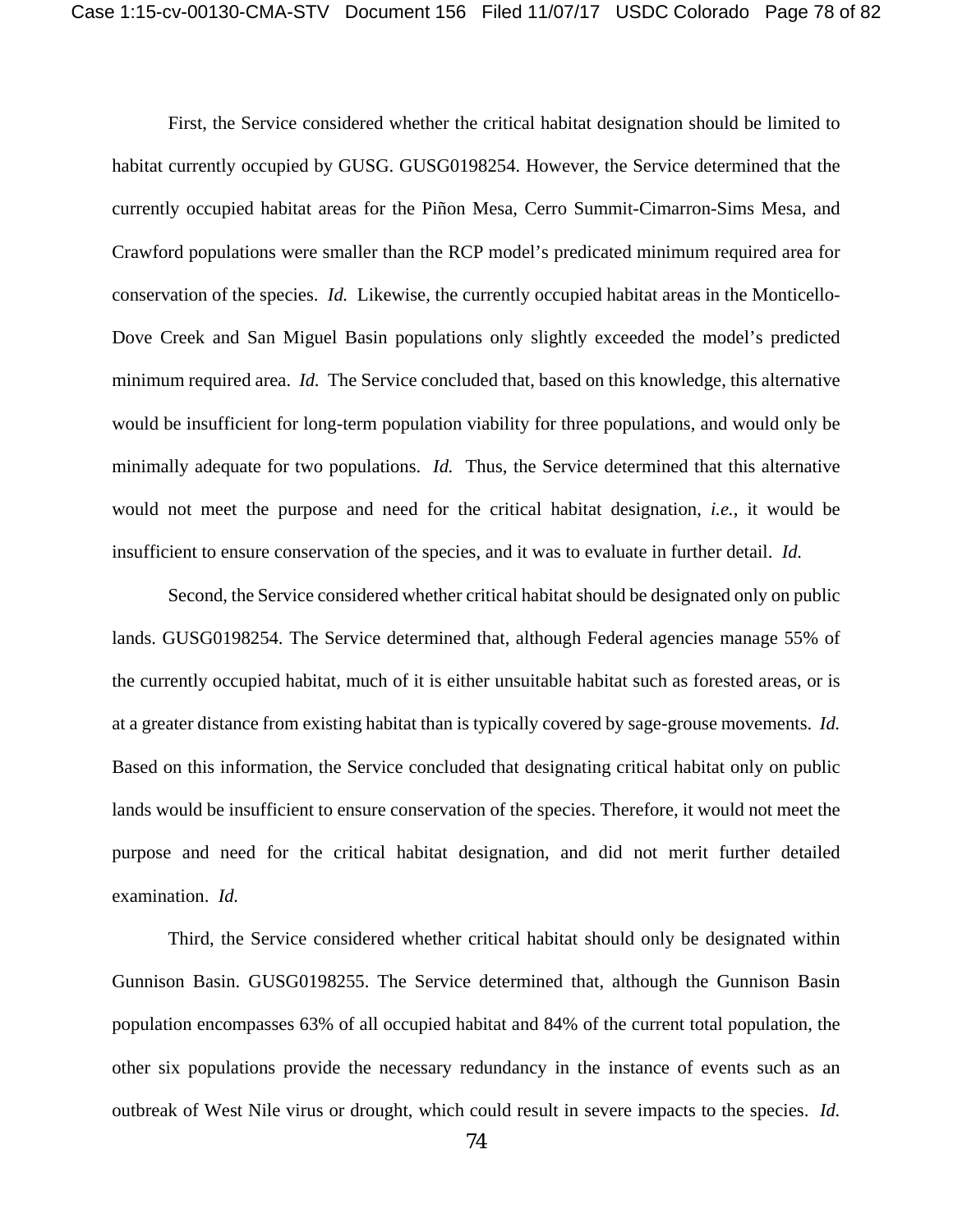The loss of one or more of the populations outside of Gunnison Basin would reduce the distribution and total range of the GUSG, and increase the species' vulnerability to catastrophic natural events. *Id.* Thus, the Service determined that designating critical habitat only within the Gunnison Basin would not meet the purpose and need for the critical habitat designation to ensure conservation of the species, and the Service did not evaluate this alternative in further detail. *Id.*

The analyses discussed above show that Utah is simply incorrect that the Service only considered the Proposed Action and No Action alternatives. The Service considered three other proposals that were suggested by commenters but, as the Service explained in the EA, and as discussed above, each was rejected for not meeting the purpose and need for the critical habitat designation. NEPA's mandate only requires the agency to analyze "appropriate" alternatives. *See*  42 U.S.C. § 4332(2)(E); *See also Native Ecosystems*, 428 F.3d at 1246 (finding that consideration of a preferred alternative and a "no action" alternative in an EA was adequate). Only alternatives that meet the purpose and need of the agency are "appropriate" for purposes of NEPA. Therefore, once the Service determined that the alternatives suggested by commenters would not meet the purpose and need for the critical habitat designation, further analysis was unnecessary.

## **b. The Service Did Not Predetermine a Plan of Action Prior to Conducting its NEPA Analysis**

One of NEPA's basic principles is to require "informed" agency decision-making. When an agency makes a binding commitment to the outcome of its NEPA analysis before completing that analysis, this is known as "predetermination." Utah argues that, because the EA only considered the proposed action and the "no action" alternative – which as discussed above is incorrect, as the Service also considered three other alternatives – the Service had "predetermined" the proposed action. Utah Br. 14. Utah misconstrues the standard for predetermination.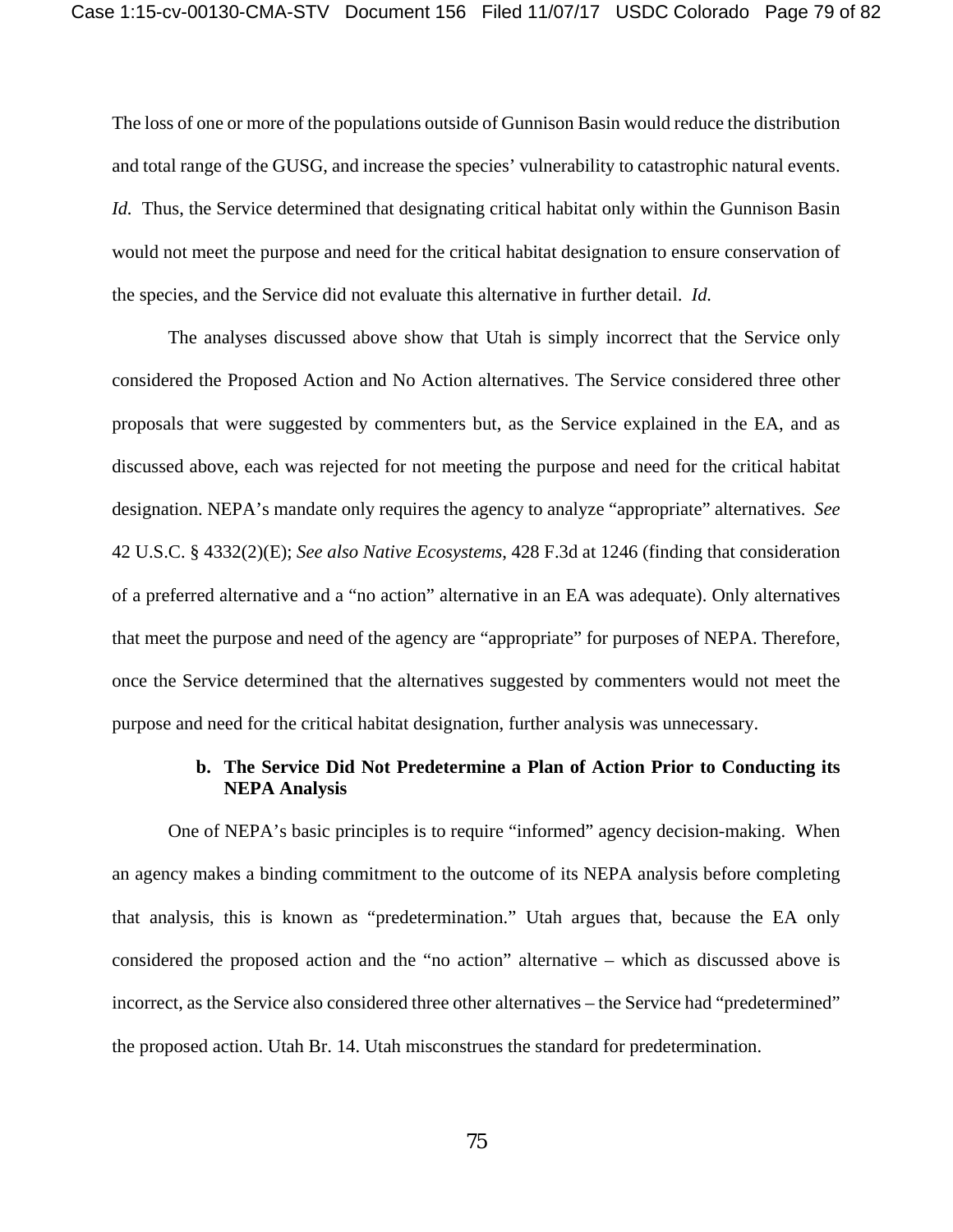"A petitioner must meet a high standard to prove predetermination." *Forest Guardians*, 611 F.3d at 714. "[P]redetermination occurs only when an agency irreversibly and irretrievably commits itself to a plan of action that is dependent upon the NEPA environmental analysis." *Id*. (finding that emails showing that an agency had a preferred outcome were not sufficient to show predetermination). It is not enough to show a mere bias or preference for a particular alternative, a petitioner must demonstrate that the agency had made an irreversible and irretrievable commitment to a course of action such as a binding contract firmly committing the agency to the outcome of the NEPA analysis. *See id*. at 718. Agencies are not required to be "subjectively impartial" in their decision making processes. *Id.* at 712.

Here, Utah fails to show that the Service made an "irreversible and irretrievable commitment" to choosing the proposed alternative prior to issuing the EA. Cases presented with this question typically have focused on the commitment of natural resources prior to the completion of NEPA. *See Pennaco Energy, v. U.S. Dep't of Interior*, 377 F.3d 1147, 1160 (10th Cir. 2004) (issuance of certain oil and gas leases constituted irreversible commitment by agency); *WildWest Inst. v. Bull*, 547 F.3d 1162, 1169 (9th Cir. 2008) (holding that "the Forest Service's premarking of [hazard] trees did not irretrievably commit it to a particular course of action" notwithstanding that the Forest Service had expended over \$200,000 to mark the trees). Here, the Service made no commitment of resources prior to the completion of the NEPA process, and accordingly predetermination did not occur.

#### **CONCLUSION**

Petitioners fail to demonstrate any error in the Service's analyses in this case. The Service reasonably determined that the grouse was not on the brink of extinction and appropriately met the definition of "threatened" and appropriately designated critical habitat. While all the Petitioners obviously disagree with the Service's determinations, mere disagreement with otherwise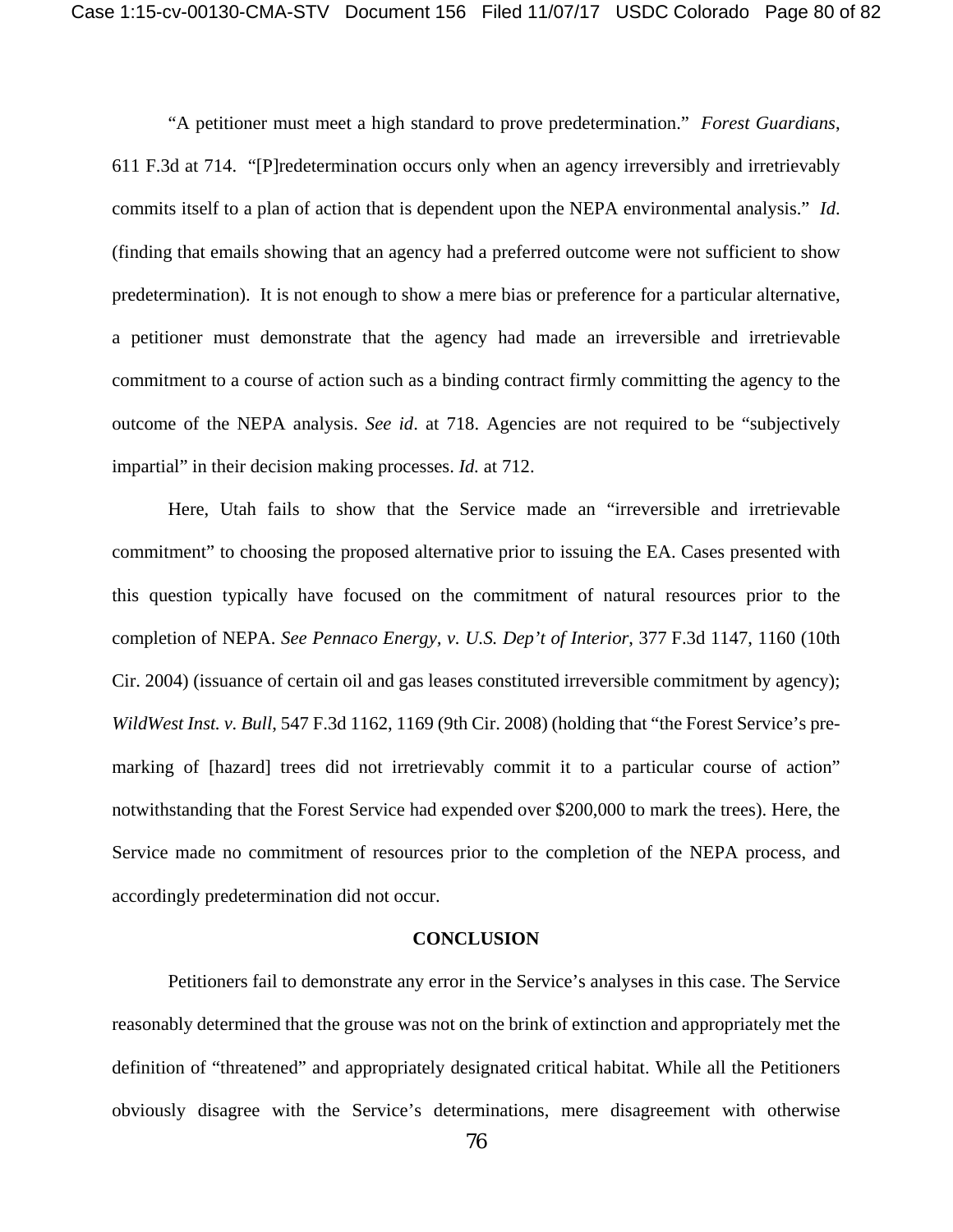reasonable and lawful analyses is not sufficient reason to overturn the Service's determinations. *See River Runners for Wilderness v. Martin*, 593 F.3d 1064, 1080 (9th Cir. 2010) ("The question is not whether this court agrees with the [Service's] decision, but whether it is reasonably supported by the Administrative Record."). For these reasons, the Court should deny the pending petitions for review.

DATED: November 7, 2017

JEFFREY R. WOOD, Acting Assistant Attorney General SETH M. BARSKY, Chief MEREDITH L. FLAX, Assistant Chief RICKEY D. TURNER, JR., JESSICA HELD, Trial Attorney

*/s/ Mary Hollingsworth*

MARY HOLLINGSWORTH Trial Attorney (AZ Bar 027080) United States Department of Justice Environment & Natural Resources Division Wildlife and Marine Resources Section 999 18th Street South Terrace, Suite 370 Denver, CO 80202 Telephone: 303-844-1373 Email: rickey.turner@usdoj.gov

*Attorneys for Federal Respondents*